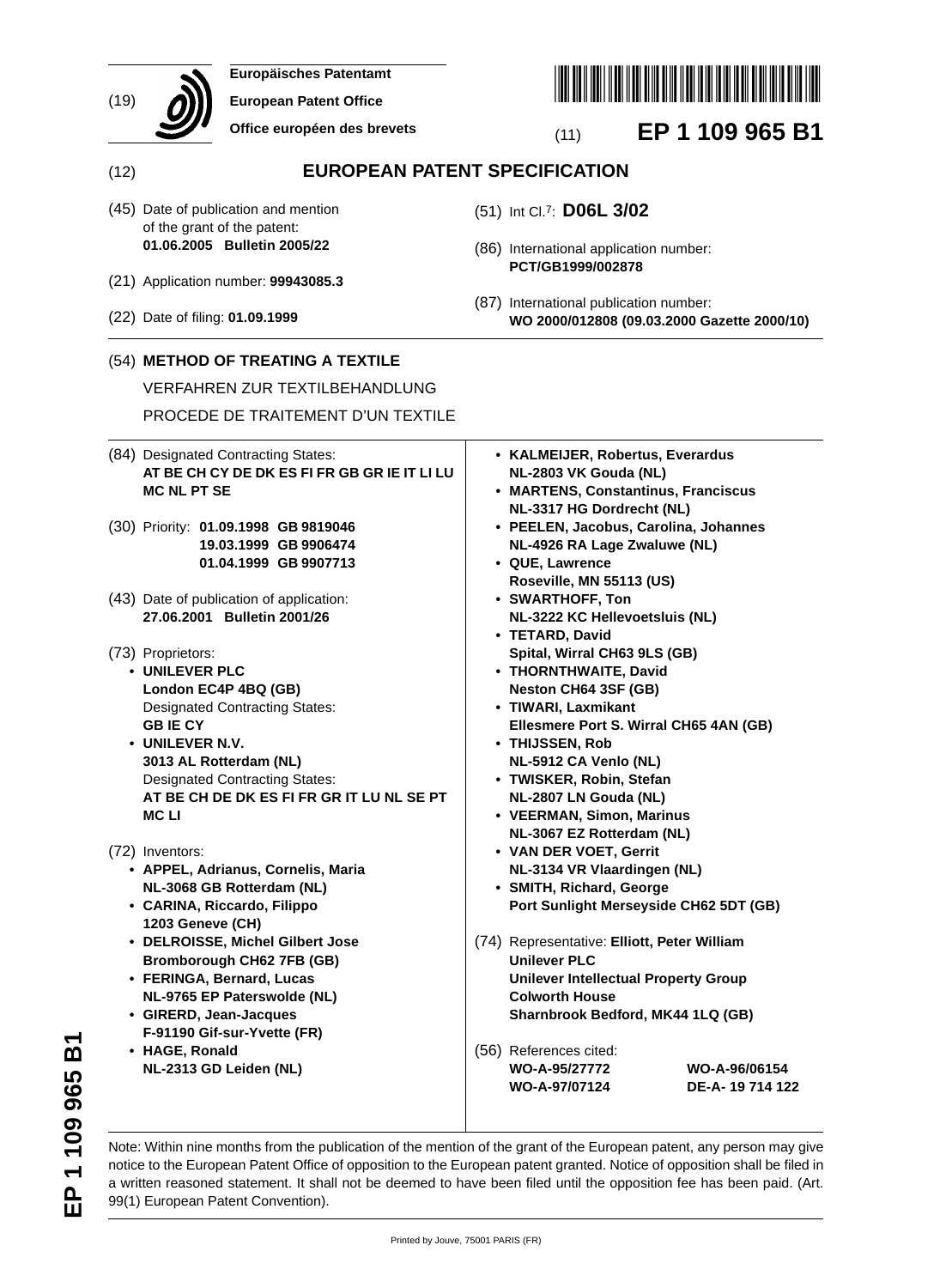## **Description**

5

50

55

**[0001]** This invention relates to a method of treating textiles such as laundry fabrics, more specifically to a method whereby bleaching by atmospheric oxygen is catalysed after the treatment. This invention also relates to textiles thus treated.

**[0002]** In a conventional bleaching treatment, a substrate such as a laundry fabric or other textile is contacted is subjected to hydrogen peroxide, or to substances which can generate hydroperoxyl radicals, such as inorganic or organic peroxides.

10 **[0003]** A preferred approach to generating hydroperoxyl bleach radicals is the use of inorganic peroxides coupled with organic precursor compounds. These systems are employed for many commercial laundry powders. For example, various European systems are based on tetraacetyl ethylenediamine (TAED) as the organic precursor coupled with sodium perborate or sodium percarbonate, whereas in the United States laundry bleach products are typically based on sodium nonanoyloxybenzenesulphonate (SNOBS) as the organic precursor coupled with sodium perborate. Alternatively, or additionally, hydrogen peroxide and peroxy systems can be activated by bleach catalysts, such as by com-

- 15 plexes of iron and the ligand N4Py (i.e. N, N-bis(pyridin-2-yl-methyl)-bis(pyridin-2-yl)methylamine) disclosed in WO95/34628, or the ligand Tpen (i.e. N, N, N', N'-tetra(pyridin-2-yl-methyl)ethylenediamine) disclosed in W097/48787. It has long been thought desirable to be able to use atmospheric oxygen (air) as the source for a bleaching species, as this would avoid the need for costly hydroperoxyl generating systems. Unfortunately, air as such is kinetically inert towards bleaching substrates and exhibits no bleaching ability. Recently some progress has been made in this area.
- 20 For example, WO 97/38074 reports the use of air for oxidising stains on fabrics by bubbling air through an aqueous solution containing an aldehyde and a radical initiator, whereas according to WO95/34628 and WO97/48787 referred to above, molecular oxygen may be used as the oxidant with the iron catalysts, as an alternative to peroxide generating systems.
- 25 **[0004]** However, the known art teaches a bleaching effect only as long as the substrate is being subjected to the bleaching treatment. Thus, there is no expectation that hydrogen peroxide or peroxy bleach systems could continue to provide a bleaching effect on a treated substrate, such as a laundry fabric after washing and drying, since the bleaching species themselves or any activators necessary for the bleaching systems would be assumed to be removed from the substrate, or consumed or deactivated, on completing the wash cycle and drying.
- 30 **[0005]** It would be desirable to be able to treat a textile such that, after the treatment is completed, a bleaching effect is observed on the textile. Furthermore, it would be desirable to be able to provide a bleach treatment for textiles such as laundry fabrics whereby residual bleaching occurs when the treated fabric has been treated and is dry. **[0006]** We have now found this can be achieved by a treatment method in accordance with the present invention, by catalysing bleaching of the substrate by atmospheric oxygen after treatment of the substrate.
	- **[0007]** Accordingly, the present invention provides a method according to claim 1.
- 35 **[0008]** The present invention further provides a dry textile having an organic substance as defined above applied or deposited thereon, whereby bleaching by atmospheric oxygen is catalysed on the textile.

**[0009]** Advantageously, by enabling a bleaching effect even after the textile has been treated, the benefits of bleaching can be prolonged on the textile. Furthermore, since a bleaching effect is conferred to the textile after the treatment, the treatment itself, such as a laundry wash cycle, may for example be shortened. Moreover, since a bleaching effect

 $40$ is achieved by atmospheric oxygen after treatment of the textile, hydrogen peroxide or peroxy-based bleach systems can be omitted from the treatment substance.

**[0010]** The organic substance may be contacted to the textile fabric in any suitable manner. For example, it may be applied in dry form, such as in powder form, or in a liquor that is then dried, for example as an aqueous spray-on fabric treatment fluid or a wash liquor for laundry cleaning, or a non-aqueous dry cleaning fluid or spray-on aerosol fluid.

45 Other suitable means of contacting the organic substance to the textile may be used, as further explained below. **[0011]** Any suitable textile that is susceptible to bleaching or one that one might wish to subject to bleaching may be used. Preferably the textile is a laundry fabric or garment.

**[0012]** In a preferred embodiment, the method according to the present invention is carried out on a laundry fabric using an aqueous treatment liquor. In particular, the treatment may be effected in a wash cycle for cleaning laundry. More preferably, the treatment is carried out in an aqueous detergent bleach wash liquid.

**[0013]** In a preferred embodiment, the treated textile is dried, by allowing it to dry under ambient temperature or at elevated temperatures.

**[0014]** The bleaching method may be carried out by simply leaving the substrate in contact with the organic substance for a sufficient period of time. Preferably, however, the organic substance is in an aqueous medium, and the aqueous medium on or containing the substrate is agitated.

**[0015]** The organic substance can be contacted to the textile fabric in any conventional manner. For example it may be applied in dry form, such as in powder form, or in a liquor that is then dried, for example in an aqueous spray-on fabric treatment fluid or a wash liquor for laundry cleaning, or a non-aqueous dry cleaning fluid or spray-on aerosol fluid.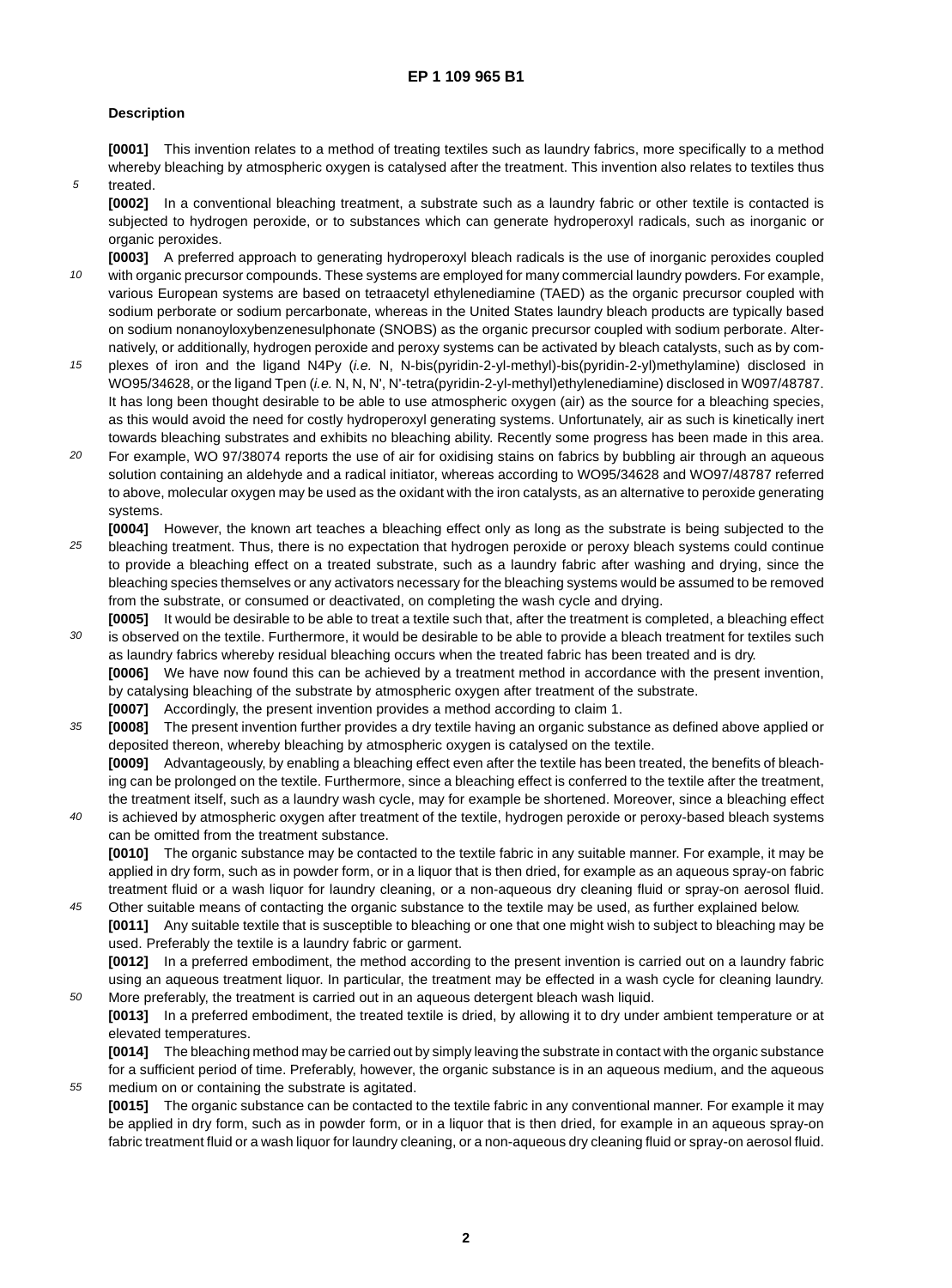**[0016]** In a preferred embodiment, the treated textile is dried, by allowing it to dry under ambient temperature or at elevated temperatures.

**[0017]** In a particularly preferred embodiment the method according to the present invention is carried out on a laundry fabric using aqueous treatment liquor. In particular the treatment may be effected in, or as an adjunct to, an essentially conventional wash cycle for cleaning laundry. More preferably, the treatment is carried out in an aqueous

10 detergent wash liquor. The organic substance can be delivered into the wash liquor from a powder, granule, pellet, tablet, block, bar or other such solid form. The solid form can comprise a carrier, which can be particulate, sheet-like or comprise a three-dimensional object. The carrier can be dispersible or soluble in the wash liquor or may remain substantially intact. In other embodiments, the organic substance can be delivered into the wash liquor from a paste, gel or liquid concentrate.

**[0018]** The organic substance used in the method of the present invention makes use of atmospheric oxygen in its bleaching activity. This avoids the requirement that peroxygen bleaches and/or other relatively large quantities of reactive substances need be used in the treatment process. Consequently, only a relatively small quantity of bleach active substance need be employed and this allows dosage routes to be exploited which could previously not be used.

15 Thus, while it is preferable to include the organic substance in a composition that is normally used in a washing process, such as a pre-treatment, main-wash, conditioning composition or ironing aid, other means for ensuring that the organic substance is present in the wash liquor may be envisaged.

**[0019]** For example, it is envisaged that the organic substance can be presented in the form of a body from which it is slowly released during the whole or part of the laundry process. Such release can occur over the course of a single

- 20 wash or over the course of a plurality of washes. In the latter case it is envisaged that the organic substance can be released from a carrier substrate used in association with the wash process, e.g. from a body placed in the dispenser drawer of a washing machine, elsewhere in the delivery system or in the drum of the washing machine. When used in the drum of the washing machine the carrier can be freely moving or fixed relative to the drum. Such fixing can be achieved by mechanical means, for example by barbs that interact with the drum wall, or employ other forces, for
- 25 example a magnetic force. The modification of a washing machine to provide for means to hold and retain such a carrier is envisaged similar means being known from the analogous art of toilet block manufacture. Freely moving carriers such as shuttles for dosage of surfactant materials and/or other detergent ingredients into the wash can comprise means for the release of the organic substance into the wash.
- 30 **[0020]** In the alternative, the organic substance can be presented in the form of a wash additive that preferably is soluble. The additive can take any of the physical forms used for wash additives, including powder, granule, pellet, sheet, tablet, block, bar or other such solid form or take the form of a paste, gel or liquid. Dosage of the additive can be unitary or in a quantity determined by the user. While it is envisaged that such additives can be used in the main washing cycle, the use of them in the conditioning or drying cycle is not hereby excluded.
- 35 **[0021]** The present invention is not limited to those circumstances in which a washing machine is employed, but can be applied where washing is performed in some alternative vessel. In these circumstances it is envisaged that the organic substance can be delivered by means of slow release from the bowl, bucket or other vessel which is being employed, or from any implement which is being employed, such as a brush, bat or dolly, or from any suitable applicator. **[0022]** Suitable pre-treatment means for application of the organic substance to the textile material prior to the main wash include sprays, pens, roller-ball devices, bars, soft solid applicator sticks and impregnated cloths or cloths con-
- $40$ taining microcapsules. Such means are well known in the analogous art of deodorant application and/or in spot treatment of textiles. Similar means for application are employed in those embodiments where the organic substance is applied after the main washing and/or conditioning steps have been performed, e.g. prior to or after ironing or drying of the cloth. For example, the organic substance may be applied using tapes, sheets or sticking plasters coated or impregnated with the substance, or containing microcapsules of the substance. The organic substance may for example
- 45 be incorporated into a drier sheet so as to be activated or released during a tumble-drier cycle, or the substance can be provided in an impregnated or microcapsule-containing sheet so as to be delivered to the textile when ironed. **[0023]** The organic substance may comprise a preformed complex of a ligand and a transition metal. Alternatively, the organic substance may comprise a free ligand that complexes with a transition metal already present in the water or that complexes with a transition metal present in the substrate. The organic substance may also be included in the
- 50 form of a composition of a free ligand or a transition metal-substitutable metal-ligand complex, and a source of transition metal, whereby the complex is formed in situ in the medium. **[0024]** The organic substance forms a complex with one or more transition metals, in the latter case for example as a dinuclear complex. Suitable transition metals include for example: manganese in oxidation states II-V, iron I-IV, copper I-III, cobalt I-III, nickel I-III, chromium II-VII, silver I-II, titanium II-IV, tungsten IV-VI, palladium II, ruthenium II-V, vanadium

55 II-V and molybdenum II-VI.

5

**[0025]** In a preferred embodiment, the organic substance forms a complex of the general formula (A1):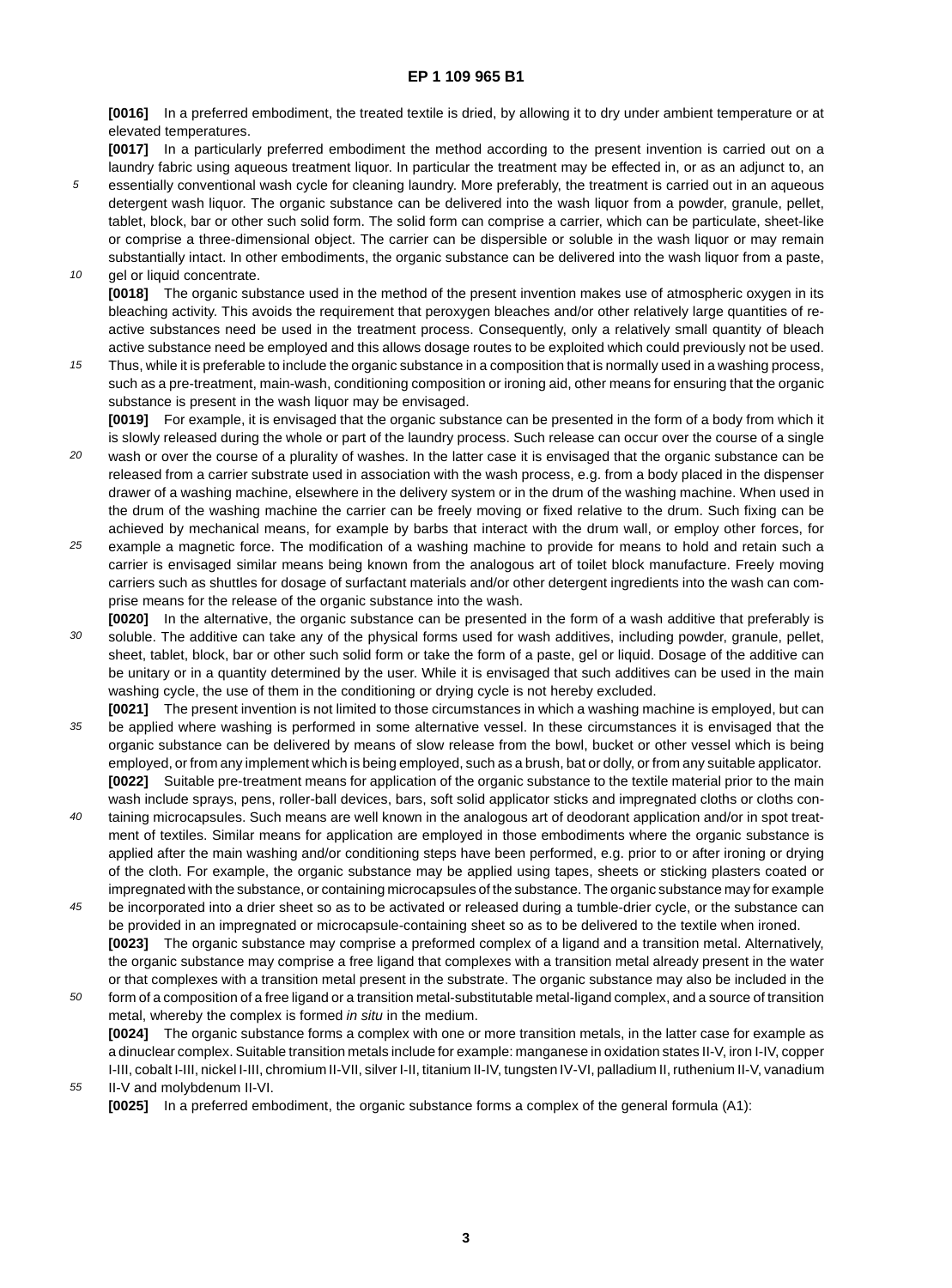$$
[M_a L_k X_n] Y_m
$$

in which:

5

M represents a metal selected from Mn(II)-(III)-(IV)-(V), Cu(I)-(II)-(III), Fe(I)-(II)-(III)-(IV), Co(I)-(II)-(III), Ni(I)-(II)- {III), Cr(II)-(III)-(IV)-(V)-(VI)-(VII), Ti(II)-(III)-(IV), V(II)-(III)-(IV)-(V), Mo(II)-(III)-(IV)-(V)-(VI), W(IV)-(V)-(VI), Pd(II), Ru(II)-(III)-(IV)-(V) and Ag(I)-(II), and preferably selected from Mn(II)-(III)-(IV)-(V), Cu(I)-(II), Fe(II)-(III)-(IV) and Co  $(I)$ - $(II)$ - $(III)$ ;

- 10 L represents a ligand as herein defined, or its protonated or deprotonated analogue; X represents a coordinating species selected from any mono, bi or tri charged anions and any neutral molecules able to coordinate the metal in a mono, bi or tridentate manner, preferably selected from O<sup>2-</sup>, RBO<sub>2</sub><sup>2-</sup>, RCOO<sup>-</sup>, RCONR , OH , NO<sub>3</sub> , NO<sub>2</sub> , NO, CO, S<sup>2-</sup>, RS , PO<sub>3</sub><sup>4</sup> , STP-derived anions, PO<sub>3</sub>OR<sup>3-</sup>, H<sub>2</sub>O, CO<sub>3</sub><sup>2</sup> , HCO<sub>3</sub> , ROH, NRR'R", RCN, Cl<sup>-</sup>, Br<sup>-</sup>, OCN<sup>-</sup>, SCN<sup>-</sup>, CN<sup>-</sup>, N<sub>3</sub><sup>-</sup>, F<sup>-</sup>, I<sup>-</sup>, RO<sup>-</sup>, ClO<sub>4</sub><sup>-</sup>, SO<sub>4</sub><sup>2-</sup>, HSO<sub>4</sub><sup>-</sup>, SO<sub>3</sub><sup>2-</sup> and RSO<sub>3</sub><sup>-</sup>, and more pref-
- 15 erably selected from O<sup>2-</sup>, RBO<sub>2</sub><sup>2-</sup>, RCOO<sup>-</sup>, OH<sup>-</sup>, NO<sub>3</sub> , NO<sub>2</sub> , NO, CO, CN<sup>-</sup>, S<sup>2-</sup>, RS<sup>-</sup>, PO<sub>3</sub><sup>4-</sup>, H<sub>2</sub>O, CO<sub>3</sub><sup>2-</sup>, HCO<sub>3</sub><sup>-</sup>, ROH, NRR'R", Cl<sup>-</sup>, Br<sup>-</sup>, OCN<sup>-</sup>, SCN<sup>-</sup>, RCN, N<sub>3</sub><sup>-</sup>, F<sup>-</sup>, I<sup>-</sup>, RO<sup>-</sup>, ClO<sub>4</sub><sup>-</sup>, SO<sub>4</sub><sup>2-</sup>, HSO<sub>4</sub><sup>-</sup>, SO<sub>3</sub><sup>2-</sup> and RSO<sub>3</sub><sup>-</sup> (preferably  $CF<sub>3</sub>SO<sub>3</sub>$ ; Y represents any non-coordinated counter ion, preferably selected from ClO<sub>4</sub> , BR<sub>4</sub> , [FeCl<sub>4</sub>] , PF<sub>6</sub> , RCOO , NO<sub>3</sub> ,
- $20$  $NO_2$  , RO , N+RR'R"R"', Cl , Br , F , I , RSO $_3$  , S $_2O_6^2$  , OCN , SCN , Li+, Ba $^{2+}$ , Na+, Mg $^{2+}$ , K+, Ca $^{2+}$ , Cs+, PR $_4^+$ ,  $RBO_2^2$ ,  $SO_4^2$ ,  $HSO_4$ ,  $SO_3^2$ ,  $SbCl_6$ ,  $CuCl_4^2$ ,  $CN$ ,  $PO_4^3$ ,  $HPO_4^2$ ,  $H_2PO_4$ ,  $STP$ -derived anions,  $CO_3^2$ ,  $HCO_3^$ and BF<sub>4</sub> , and more preferably selected from ClO<sub>4</sub> , BR<sub>4</sub> , [FeCl<sub>4</sub>] , PF<sub>6</sub> , RCOO , NO<sub>3</sub> , NO<sub>2</sub> , RO , N+RR'R"R"', Cl , Br , F , I , RSO<sub>3</sub> (preferably CF<sub>3</sub>SO<sub>3</sub>), S<sub>2</sub>O<sub>6</sub><sup>2</sup> , OCN , SCN , Li<sup>+</sup>, Ba<sup>2+</sup>, Na<sup>+</sup>, Mg<sup>2+</sup>, K<sup>+</sup>, Ca<sup>2+</sup>, PR<sub>4</sub><sup>+</sup>, SO<sub>4</sub><sup>2</sup> ,  $\text{HSO}_4$  ,  $\text{SO}_3^2$  , and  $\text{BF}_4$  ;
- 25 30 R, R', R", R''' independently represent a group selected from hydrogen, hydroxyl, -OR (wherein R= alkyl, alkenyl, cycloalkyl, heterocycloalkyl, aryl, heteroaryl or carbonyl derivative group), -OAr, alkyl, alkenyl, cycloalkyl, heterocycloalkyl, aryl, heteroaryl and carbonyl derivative groups, each of R, Ar, alkyl, alkenyl, cycloalkyl, heterocycloalkyl, aryl, heteroaryl and carbonyl derivative groups being optionally substituted by one or more functional groups E, or R6 together with R7 and independently R8 together with R9 represent oxygen, wherein E is selected from functional groups containing oxygen, sulphur, phosphorus, nitrogen, selenium, halogens, and any electron donat-
- ing and/or withdrawing groups, and preferably R, R', R", R"' represent hydrogen, optionally substituted alkyl or optionally substituted aryl, more preferably hydrogen or optionally substituted phenyl, naphthyl or  $C_{1-4}$ -alkyl; a represents an integer from 1 to 10, preferably from 1 to 4; k represents an integer from 1 to 10;

n represents zero or an integer from 1 to 10, preferably from 1 to 4;

m represents zero or an integer from 1 to 20, preferably from 1 to 8.

**[0026]** Preferably, the ligand L is of the general formula (BI):

40

45

35

$$
T1-[Z1-(Q1)_r]_s-Z2-(Q2)_g-T2
$$
  
R1 R2

wherein

g represents zero or an integer from 1 to 6;

r represents an integer from 1 to 6;

s represents zero or an integer from 1 to 6;

Z1 and Z2 independently represent a heteroatom or a heterocyclic or heteroaromatic ring, Z1 and/or Z2 being optionally substituted by one or more functional groups E as defined below;

50 Q 1 and Q2 independently represent a group of the formula:



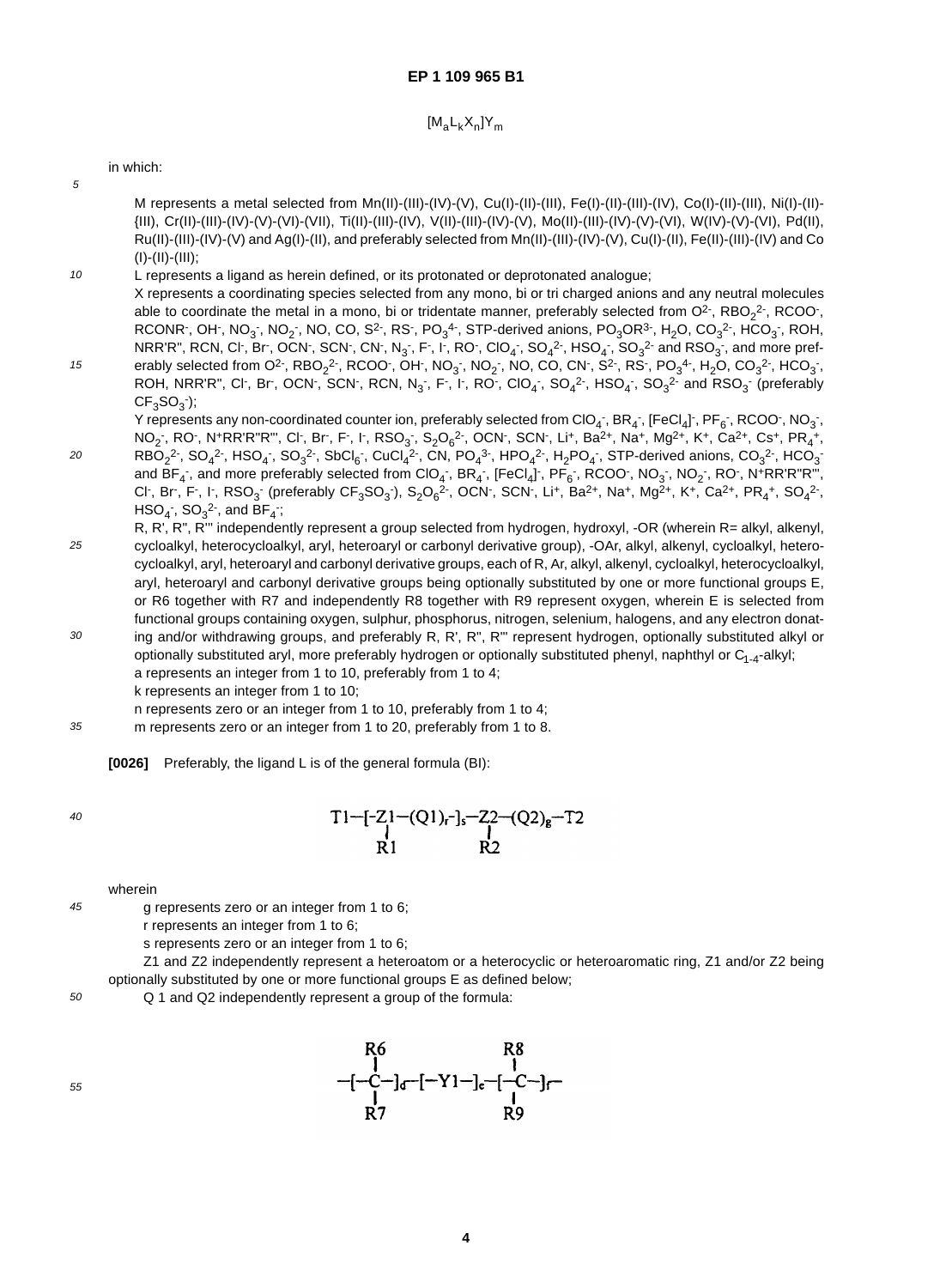wherein

5

10

10>d+e+f>1; d=0-9; e=0-9; f=0-9;

each Y1 is independently selected from -O-, -S-, -SO-, -SO<sub>2-</sub>, -(G<sup>1</sup>)N-, -(G<sup>1</sup>)(G<sup>2</sup>)N- (wherein G<sup>1</sup> and G<sup>2</sup> are as defined below), -C(O)-, arylene, alkylene, heteroarylene, -P- and -P(O)-;

if s>1, each -[-Z1(R1)-(Q1)<sub>r</sub>-]- group is independently defined;

R1, R2, R6, R7, R8, R9 independently represent a group selected from hydrogen, hydroxyl, -OR (wherein R= alkyl, alkenyl, cycloalkyl, heterocycloalkyl, aryl, heteroaryl or carbonyl derivative group), -OAr, alkyl, alkenyl, cycloalkyl, heterocycloalkyl, aryl, heteroaryl and carbonyl derivative groups, each of R, Ar, alkyl, alkenyl, cycloalkyl, heterocycloalkyl, aryl, heteroaryl and carbonyl derivative groups being optionally substituted by one or more functional groups E, or R6 together with R7 and independently R8 together with R9 represent oxygen;

E is selected from functional groups containing oxygen, sulphur, phosphorus, nitrogen, selenium, halogens, and any electron donating and/or withdrawing groups (preferably E is selected from hydroxy, mono- or polycarboxylate derivatives, aryl, heteroaryl, sulphonate, thiol (-RSH), thioethers (-R-S-R'), disulphides (-RSSR'), dithiolenes, monoor polyphosphonates, mono- or polyphosphates, electron donating groups and electron withdrawing groups, and

15 groups of formulae  $(G<sup>1</sup>)(G<sup>2</sup>)N-, (G<sup>1</sup>)(G<sup>2</sup>)N-, (G<sup>1</sup>)(G<sup>2</sup>)N-C(O)-, G<sup>3</sup>O- and G<sup>3</sup>C(O)-, wherein each of G<sup>1</sup>, G<sup>2</sup> and G<sup>3</sup>$ is independently selected from hydrogen, alkyl, electron donating groups and electron withdrawing groups (in addition to any amongst the foregoing));

or one of R1-R9 is a bridging group bound to another moiety of the same general formula;

20 T1 and T2 independently represent groups R4 and R5, wherein R4 and R5 are as defined for R1-R9, and if g=0 and s>0, R1 together with R4, and/or R2 together with R5, may optionally independently represent =CH-R10, wherein R10 is as defined for R1-R9, or

T1 and T2 may together (-T2-T1-) represent a covalent bond linkage when s>1 and g>0;

if Z1 and/or Z2 represent N and T 1 and T2 together represent a single bond linkage and R1 and/or R2 are absent, Q1 and/or Q2 may independently represent a group of the formula:

25

30

$$
=CH - [-Y1 - ]e - CH = ,
$$

optionally any two or more of R1, R2, R6, R7, R8, R9 independently are linked together by a covalent bond;

if Z1 and/or Z2 represents O, then R1 and/or R2 do not exist;

if Z1 and/or Z2 represents S, N , P, B or Si then R1 and/or R2 may be absent;

if Z1 and/or Z2 represents a heteroatom substituted by a functional group E then R 1 and/or R2 and/or R4 and/ or R5 may be absent.

35 **[0027]** The groups Z1 and Z2 preferably independently represent an optionally substituted heteroatom selected from N, P, O, S, B and Si or an optionally substituted heterocyclic ring or an optionally substituted heteroaromatic ring selected from pyridine, pyrimidines, pyrazine, pyramidine, pyrazole, pyrrole, imidazole, benzimidazole, quinoleine, isoquinoline, carbazole, indole, isoindole, furane, thiophene, oxazole and thiazole.

40 **[0028]** The groups R1-R9 are preferably independently selected from -H, hydroxy-C<sub>0</sub>-C<sub>20</sub>-alkyl, halo-C<sub>0</sub>-C<sub>20</sub>-alkyl, nitroso, formyl-C<sub>0</sub>-C<sub>20</sub>-alkyl, carboxyl-C<sub>0</sub>-C<sub>20</sub>-alkyl and esters and salts thereof, carbamoyl-C<sub>0</sub>-C<sub>20</sub>-alkyl, sulpho-C<sub>0</sub>-C<sub>20</sub>-alkyl and esters and salts thereof, sulphamoyl-C<sub>0</sub>-C<sub>20</sub>-alkyl, amino-C<sub>0</sub>-C<sub>20</sub>-alkyl, aryl-C<sub>0</sub>-C<sub>20</sub>-alkyl, heteroaryl-C<sub>0</sub>-C<sub>20</sub>-alkyl, C<sub>0</sub>-C<sub>20</sub>-alkyl, alkoxy-C<sub>0</sub>-C<sub>8</sub>-alkyl, carbonyl-C<sub>0</sub>-C<sub>6</sub>-alkoxy, and aryl-C<sub>0</sub>-C<sub>6</sub>-alkyl and C<sub>0</sub>-C<sub>20</sub>-alkylamide.

**[0029]** One of R1-R9 may be a bridging group which links the ligand moiety to a second ligand moiety of preferably the same general structure. In this case the bridging group may have the formula -C<sub>n'</sub>(R11)(R12)-(D)<sub>p</sub>-C<sub>m'</sub>(R11)(R12)bound between the two moieties, wherein p is zero or one, D is selected from a heteroatom or a heteroatom-containing

- 45 group, or is part of an aromatic or saturated homonuclear and heteronuclear ring, n' is an integer from 1 to 4, m' is an integer from I to 4, with the proviso that n'+m'<=4, R11 and R12 are each independently preferably selected from -H, NR13 and OR14, alkyl, aryl, optionally substituted, and R13 and R14 are each independently selected from -H, alkyl, aryl, both optionally substituted. Alternatively, or additionally, two or more of R1-R9 together represent a bridging group
- 50 linking atoms, preferably hetero atoms, in the same moiety, with the bridging group preferably being alkylene or hydroxyalkylene or a heteroaryl-containing bridge.

**[0030]** In a first variant according to formula (BI), the groups T1 and T2 together form a single bond linkage and s>1, according to general formula (BII):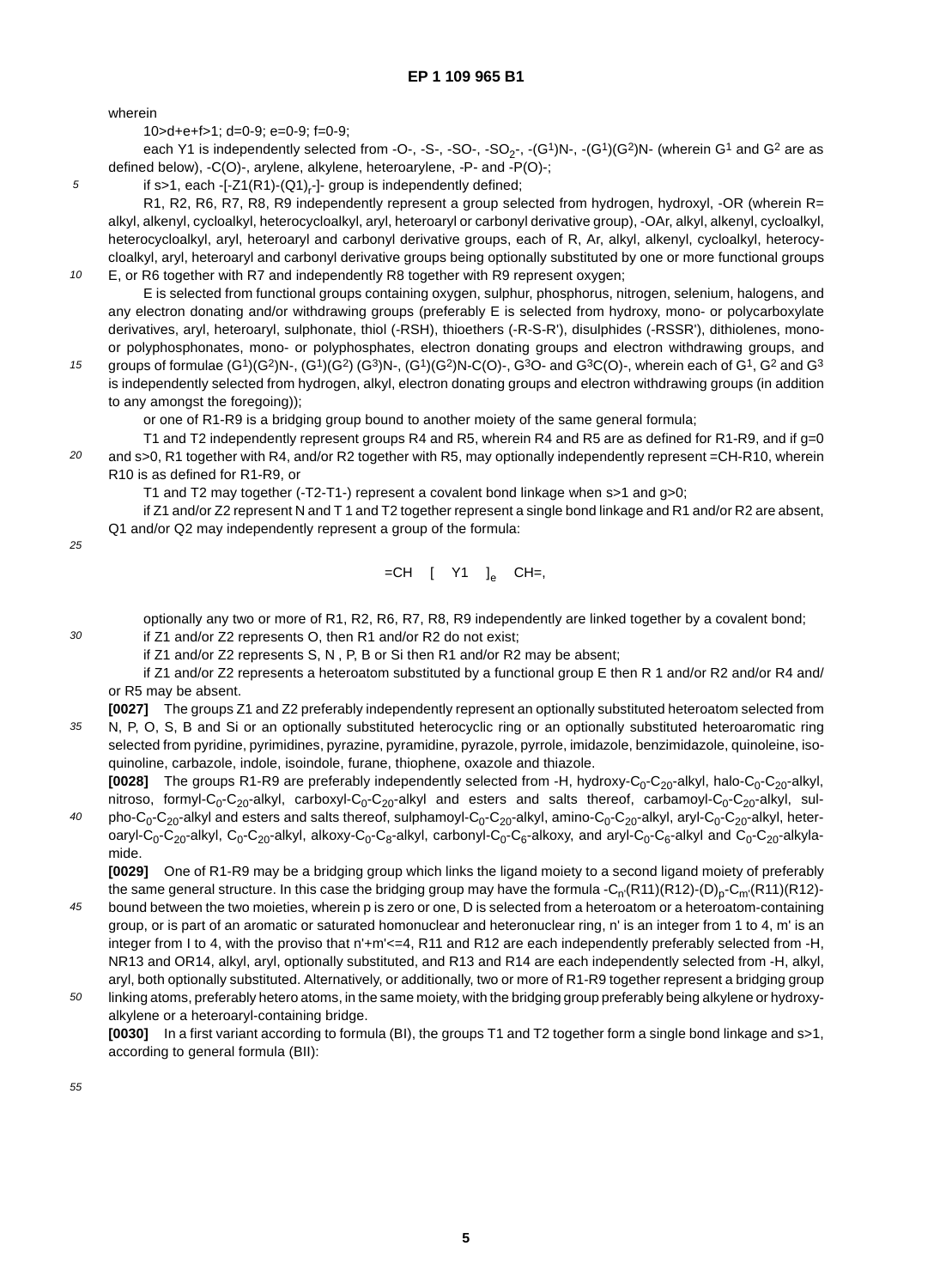

10

15 wherein Z3 independently represents a group as defined for Z1 or Z2; R3 independently represents a group as defined for R1-R9; Q3 independently represents a group as defined for Q1, Q2; h represents zero or an integer from 1 to 6; and s'=s-1.

**[0031]** In a first embodiment of the first variant, in general formula (BII), s'=1, 2 or 3; r=g=h=1; d=2 or 3; e=f=0; R6=R7=H, preferably such that the ligand has a general formula selected from:



50

and more preferably selected from:

R<sub>4</sub>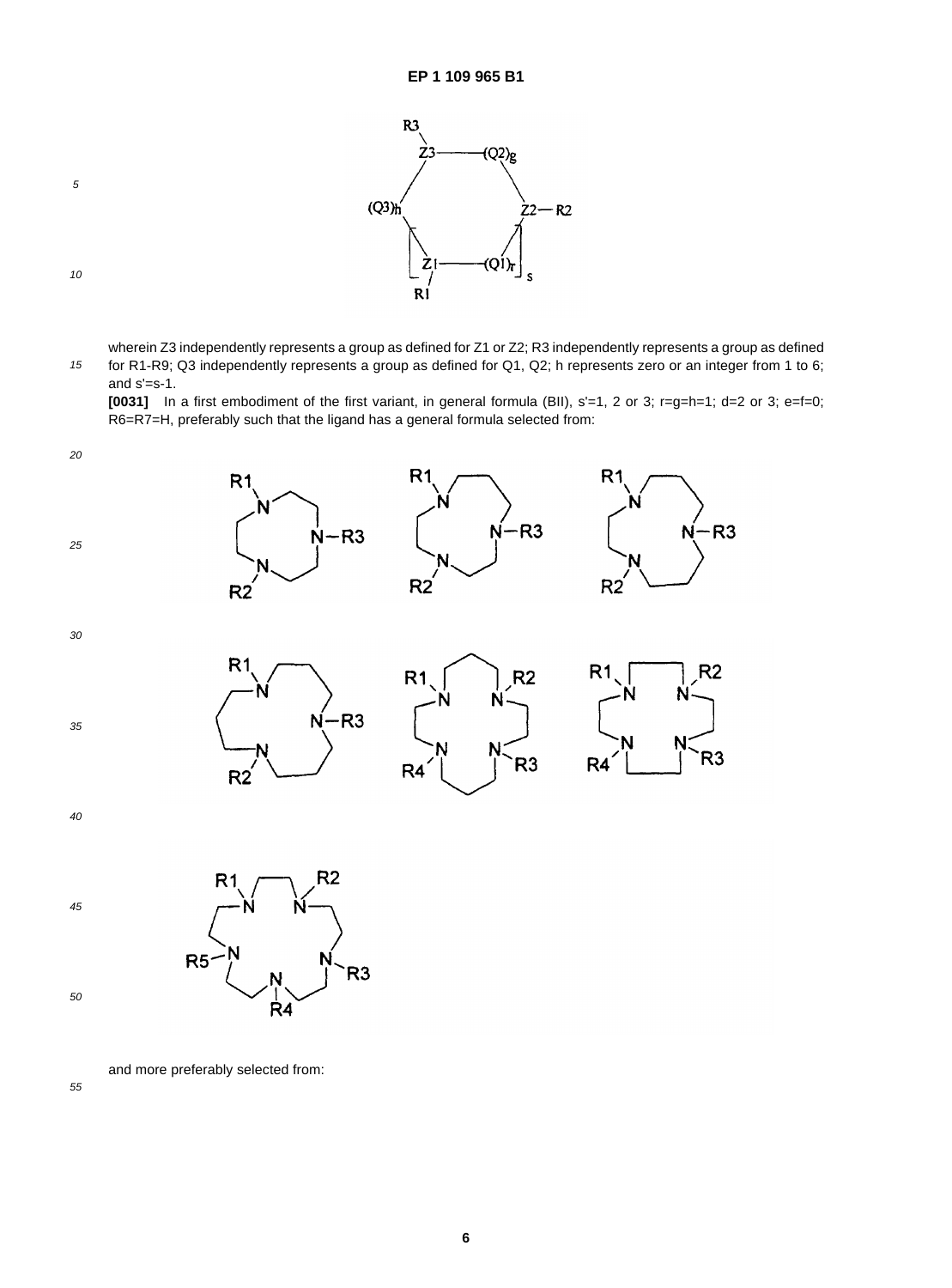

15

5

**[0032]** In these preferred examples, R1, R2, R3 and R4 are preferably independently selected from -H, alkyl, aryl, heteroaryl, and/or one of R1-R4 represents a bridging group bound to another moiety of the same general formula and/or two or more of R1-R4 together represent a bridging group linking N atoms in the same moiety, with the bridging group being alkylene or hydroxy-alkylene or a heteroaryl-containing bridge, preferably heteroarylene. More preferably, R1, R2, R3 and R4 are independently selected from -H, methyl, ethyl, isopropyl, nitrogen-containing heteroaryl, or a bridging group bound to another moiety of the same general formula or linking N atoms in the same moiety with the bridging group being alkylene or hydroxy-alkylene.

**[0033]** According to this first embodiment, in the complex  $[M_a L_k X_n]Y_m$  preferably:

### $20$

25

M= Mn(II)-(IV), Cu(I)-(III), Fe(II)-(III), Co(II)-(III); X= CH $_{3}$ CN, OH $_{2}$ , Cl , Br , OCN , N $_{3}$  , SCN , OH , O<sup>2</sup> , PO $_{4}$ <sup>3-</sup>, C $_{6}$ H $_{5}$ BO $_{2}$ <sup>2-</sup>, RCOO ;  $Y = ClO_4$ ,  $BPh_4$ ,  $Br$ ,  $Cl$ ,  $[FeCl_4]$ ,  $PF_6$ ,  $NO_3$ a= 1, 2, 3, 4; n= 0, 1, 2, 3, 4, 5, 6,7, 8, 9; m= 1, 2, 3, 4; and k= 1, 2, 4.

30 **[0034]** In a second embodiment of the first variant, in general formula (BII), s'=2; r=g=h=1; d=f=0; e=1; and each Y1 is independently alkylene or heteroarylene. The ligand preferably has the general formula:

35



45

wherein

 $A_1$ ,  $A_2$ ,  $A_3$ ,  $A_4$  are independently selected from  $C_{1-9}$ -alkylene or heteroarylene groups; and

 $N_1$  and  $N_2$  independently represent a hetero atom or a heteroarylene group.

**[0035]** In a preferred second embodiment, N<sub>1</sub> represents an aliphatic nitrogen, N<sub>2</sub> represents a heteroarylene group, R1, R2, R3, R4 each independently represent -H, alkyl, aryl or heteroaryl, and  $A_1$ ,  $A_2$ ,  $A_3$ ,  $A_4$  each represent -CH<sub>2</sub>-. **[0036]** One of R1-R4 may represent a bridging group bound to another moiety of the same general formula and/or two or more of R1-R4 may together represent a bridging group linking N atoms in the same moiety, with the bridging

50 group being alkylene or hydroxy-alkylene or a heteroaryl-containing bridge. Preferably, R1, R2, R3 and R4 are independently selected from -H, methyl, ethyl, isopropyl, nitrogen-containing heteroaryl, or a bridging group bound to another moiety of the same general formula or linking N atoms in the same moiety with the bridging group being alkylene or hydroxy-alkylene.

**[0037]** Particularly preferably, the ligand has the general formula:

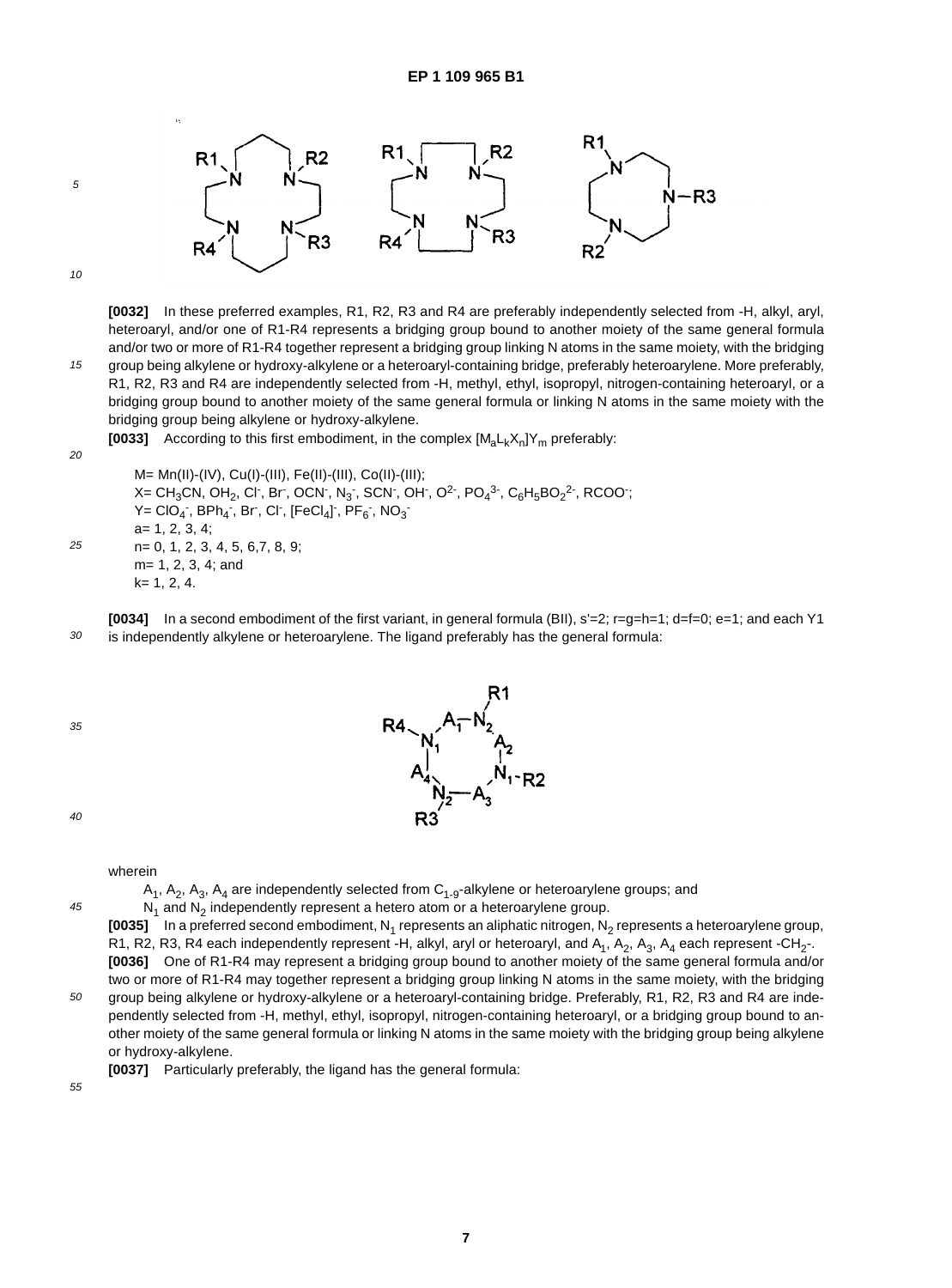

15

20

5

wherein R1, R2 each independently represent -H, alkyl, aryl or heteroaryl. **[0038]** According to this second embodiment, in the complex  $[M_a L_k X_n]Y_m$  preferably:

M= Fe(II)-(III), Mn(II)-(IV), Cu(II), Co(II)-(III); X= CH<sub>3</sub>CN, OH<sub>2</sub>, Cl<sup>-</sup>, Br<sup>-</sup>, OCN<sup>-</sup>, N<sub>3</sub><sup>-</sup>, SCN<sup>-</sup>, OH<sup>-</sup>, O<sup>2-</sup>, PO<sub>4</sub><sup>3-</sup>, C<sub>6</sub>H<sub>5</sub>BO<sub>2</sub><sup>2-</sup>, RCOO<sup>-</sup>;  $\mathsf{Y} = \mathsf{CIO}_{4}$  ,  $\mathsf{BPh}_{4}$  ,  $\mathsf{Br}$  ,  $\mathsf{Cl}$  ,  $[\mathsf{FeCl}_4]$  ,  $\mathsf{PF}_6$  ,  $\mathsf{NO}_3$  ; a= 1, 2, 3, 4; n= 0, 1, 2, 3, 4, 5, 6,7, 8, 9; m= 1, 2, 3, 4; and k= 1, 2, 4.

25 **[0039]** In a third embodiment of the first variant, in general formula (BII), s'=2 and r=g=h=1, according to the general formula:

30

35



40 **[0040]** In this third embodiment, preferably each Z1-Z4 represents a heteroaromatic ring; e=f=0; d=1; and R7 is absent, with preferably R1=R2=R3=R4= 2,4,6-trimethyl-3-SO<sub>3</sub>Na-phenyl, 2,6-diCl-3(or 4)-SO<sub>3</sub>Na-phenyl. **[0041]** Alternatively, each Z1-Z4 represents N; R1-R4 are absent; both Q1 and Q3 represent =CH  $[-Y1]_e$ -CH=; and both Q2 and Q4 represent -CH<sub>2</sub>-[-Y1-]<sub>n</sub>-CH<sub>2</sub>-. **[0042]** Thus, preferably the ligand has the general formula:

45

50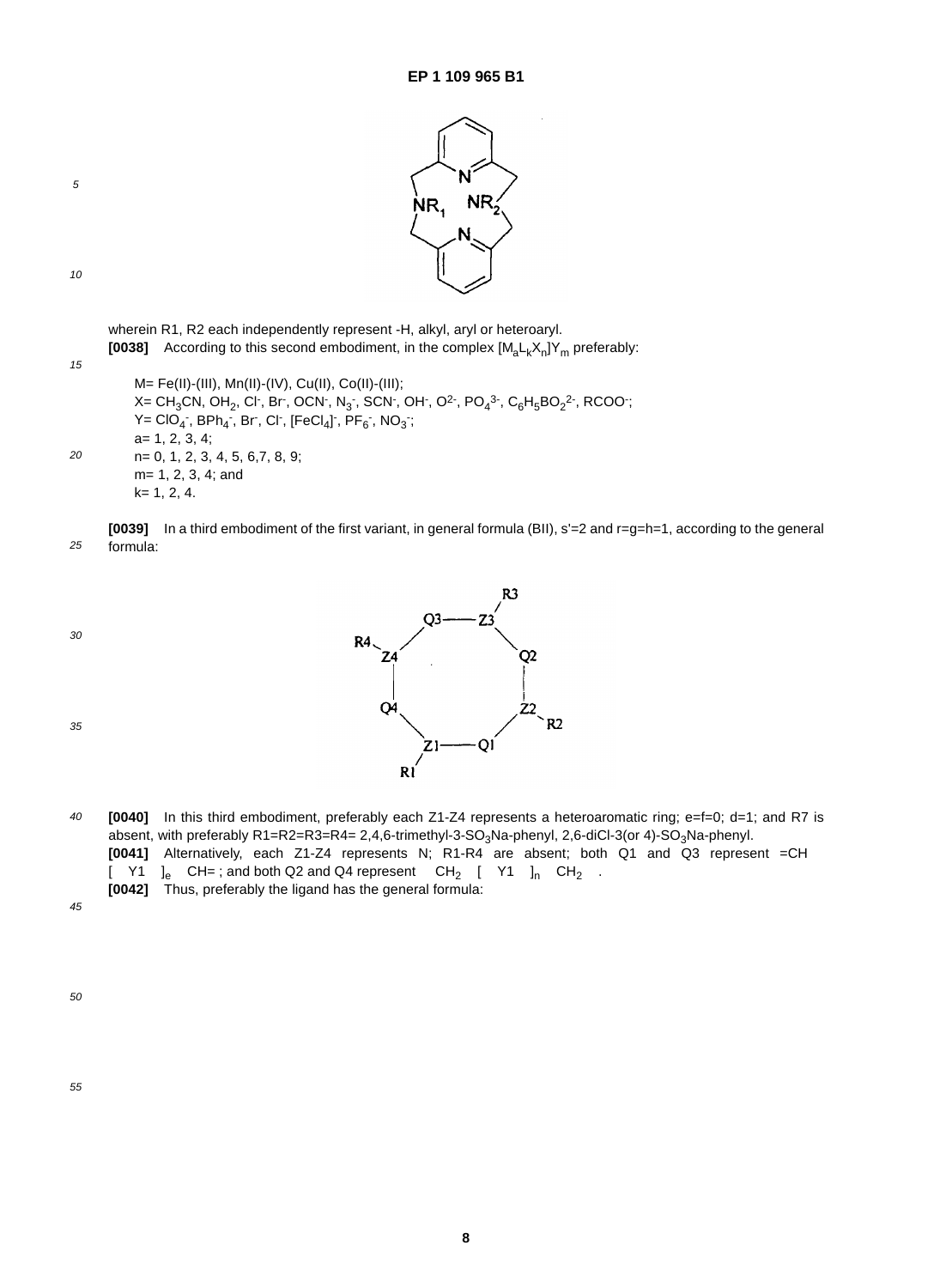

5

15

wherein A represents optionally substituted alkylene optionally interrupted by a heteroatom; and n is zero or an integer from 1 to 5.

**[0043]** Preferably, R1-R6 represent hydrogen, n=1 and A=-CH<sub>2</sub>-, -CHOH-, -CH<sub>2</sub>N(R)CH<sub>2</sub>- or -CH<sub>2</sub>CH<sub>2</sub>N(R)CH<sub>2</sub>CH<sub>2</sub>wherein R represents hydrogen or alkyl, more preferably A= -CH<sub>2</sub>-, -CHOH- or -CH<sub>2</sub>CH<sub>2</sub>NHCH<sub>2</sub>CH<sub>2</sub>-.

20 **[0044]** According to this third embodiment, in the complex  $[M_a L_k X_n]Y_m$  preferably:

M= Mn(II)-(IV), Co(II)-(III), Fe(II)-(III); X= CH<sub>3</sub>CN, OH<sub>2</sub>, Cl<sup>-</sup>, Br<sup>-</sup>, OCN<sup>-</sup>, N<sub>3</sub><sup>-</sup>, SCN<sup>-</sup>, OH<sup>-</sup>, O<sup>2-</sup>, PO<sub>4</sub><sup>3-</sup>, C<sub>6</sub>H<sub>5</sub>BO<sub>2</sub><sup>2-</sup>, RCOO<sup>-</sup>;  $\mathsf{Y} = \mathsf{CIO_4}$  ,  $\mathsf{BPh_4}$  ,  $\mathsf{Br}$  ,  $\mathsf{Cl}$  ,  $[\mathsf{FeCl_4}]$  ,  $\mathsf{PF_6}$  ,  $\mathsf{NO_3}$  ; a= 1, 2, 3, 4; n= 0, 1, 2, 3, 4, 5, 6,7, 8, 9; m= 1, 2, 3, 4; and k= 1, 2, 4.

R۵

30 **[0045]** In a second variant according to formula (BI), T1 and T2 independently represent groups R4, R5 as defined for R1-R9, according to the general formula (BIII):

35

25

$$
R4-[-21-(Q1)m-]_n-22-(Q2)g-RS
$$
  
R1 R2

40 **[0046]** In a first embodiment of the second variant, in general formula (BIII), s=1; r=1; g=0; d=f=1; e=1-4; Y1= -CH<sub>2</sub>-; and R1 together with R4, and/or R2 together with R5, independently represent =CH-R10, wherein R10 is as defined for R1-R9. In one example, R2 together with R5 represents =CH-R10, with R1 and R4 being two separate groups. Alternatively, both R1 together with R4, and R2 together with R5 may independently represent =CH-R10. Thus, preferred ligands may for example have a

45





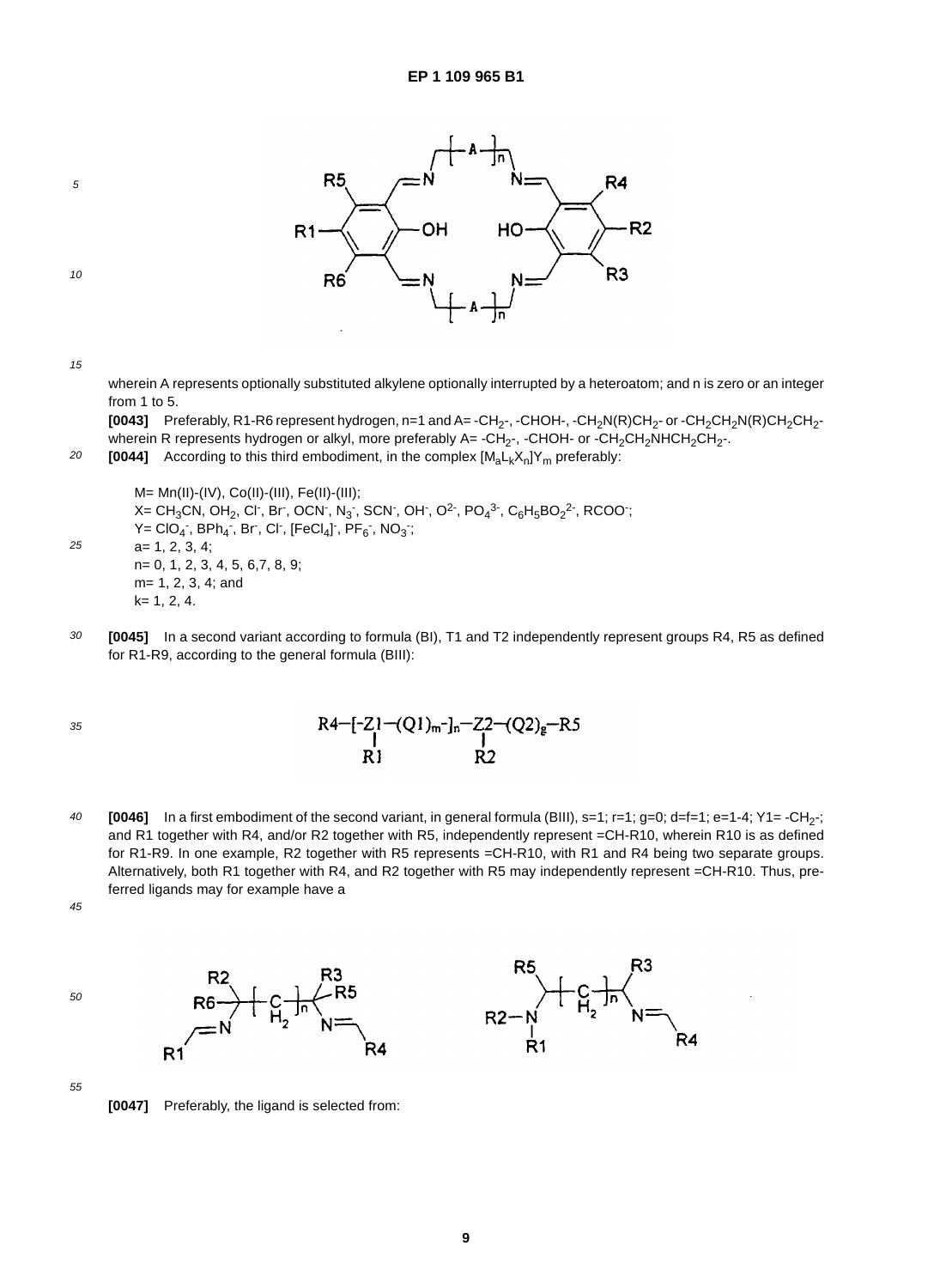

10 wherein R1and R2 are selected from optionally substituted phenols, heteroaryl-C<sub>0</sub>-C<sub>20</sub>-alkyls, R3 and R4 are selected from -H, alkyl, aryl, optionally substituted phenols, heteroaryl- $C_0$ -C<sub>20</sub>-alkyls, alkylaryl, aminoalkyl, alkoxy, more preferably R1 and R2 being selected from optionally substituted phenols, heteroaryl-C<sub>0</sub>-C<sub>2</sub>-alkyls, R3 and R4 are selected from -H, alkyl, aryl, optionally substituted phenols, nitrogen-heteroaryl- $C_0$ - $C_2$ -alkyls. **[0048]** According to this first embodiment, in the complex  $[M_a L_k X_n]Y_m$  preferably:

15  $20$ M= Mn(II)-(IV), Co(II)-(III), Fe(II)-(III); X= CH $_{3}$ CN, OH $_{2}$ , Cl $\cdot$ , Br $\cdot$ , OCN $\cdot$ , N $_{3}$  $\cdot$ , SCN $\cdot$ , OH $\cdot$ , O<sup>2</sup> $\cdot$ , PO $_{4}$ <sup>3 $\cdot$ </sup>, C $_{6}$ H $_{5}$ BO $_{2}$ 2 $\cdot$ , RCOO $\cdot$ ;  $\mathsf{Y} = \mathsf{CIO_4}$  ,  $\mathsf{BPh_4}$  ,  $\mathsf{Br}$  ,  $\mathsf{Cl}$  ,  $[\mathsf{FeCl_4}]$  ,  $\mathsf{PF_6}$  ,  $\mathsf{NO_3}$  ; a= 1, 2, 3, 4; n= 0, 1, 2, 3, 4, 5, 6,7, 8, 9; m= 1, 2, 3, 4; and k=1, 2, 4.

**[0049]** In a second embodiment of the second variant, in general formula (BIII), s=1; r=1; g=0; d=f=1; e=1-4; Y1= -C (R')(R"), wherein R' and R" are independently as defined for R1-R9. Preferably, the ligand has the general formula:

25

5







35

**[0050]** The groups R1, R2, R3, R4, R5 in this formula are preferably -H or  $C_0$ -C<sub>20</sub>-alkyl, n=0 or 1, R6 is -H, alkyl, -OH or -SH, and R7, R8, R9, R10 are preferably each independently selected from -H, C<sub>0</sub>-C<sub>20</sub>-alkyl, heteroaryl-C<sub>0</sub>-C<sub>20</sub>alkyl, alkoxy- $C_0$ - $C_8$ -alkyl and amino- $C_0$ - $C_{20}$ -alkyl.

**[0051]** According to this second embodiment, in the complex  $[M_{a}L_{k}X_{n}]Y_{m}$  preferably:

40 45 M= Mn(II)-(IV), Fe(II)-(III), Cu(II), Co(II)-(III); X= CH<sub>3</sub>CN, OH<sub>2</sub>, Cl<sup>-</sup>, Br<sup>-</sup>, OCN<sup>-</sup>, N<sub>3</sub><sup>-</sup>, SCN<sup>-</sup>, OH<sup>-</sup>, O<sup>2-</sup>, PO<sub>4</sub><sup>3-</sup>, C<sub>6</sub>H<sub>5</sub>BO<sub>2</sub><sup>2-</sup>, RCOO<sup>-</sup>;  $\mathsf{Y} = \mathsf{CIO_4}$  ,  $\mathsf{BPh_4}$  ,  $\mathsf{Br}$  ,  $\mathsf{Cl}$  ,  $[\mathsf{FeCl_4}]$  ,  $\mathsf{PF_6}$  ,  $\mathsf{NO_3}$  ; a= 1, 2, 3, 4; n= 0, 1, 2, 3, 4; m= 0, 1, 2, 3, 4, 5, 6, 7, 8; and k= 1, 2, 3, 4.

50 **[0052]** In a third embodiment of the second variant, in general formula (BIII), s=0; g=1; d=e=0; f=1-4. Preferably, the ligand has the general formula: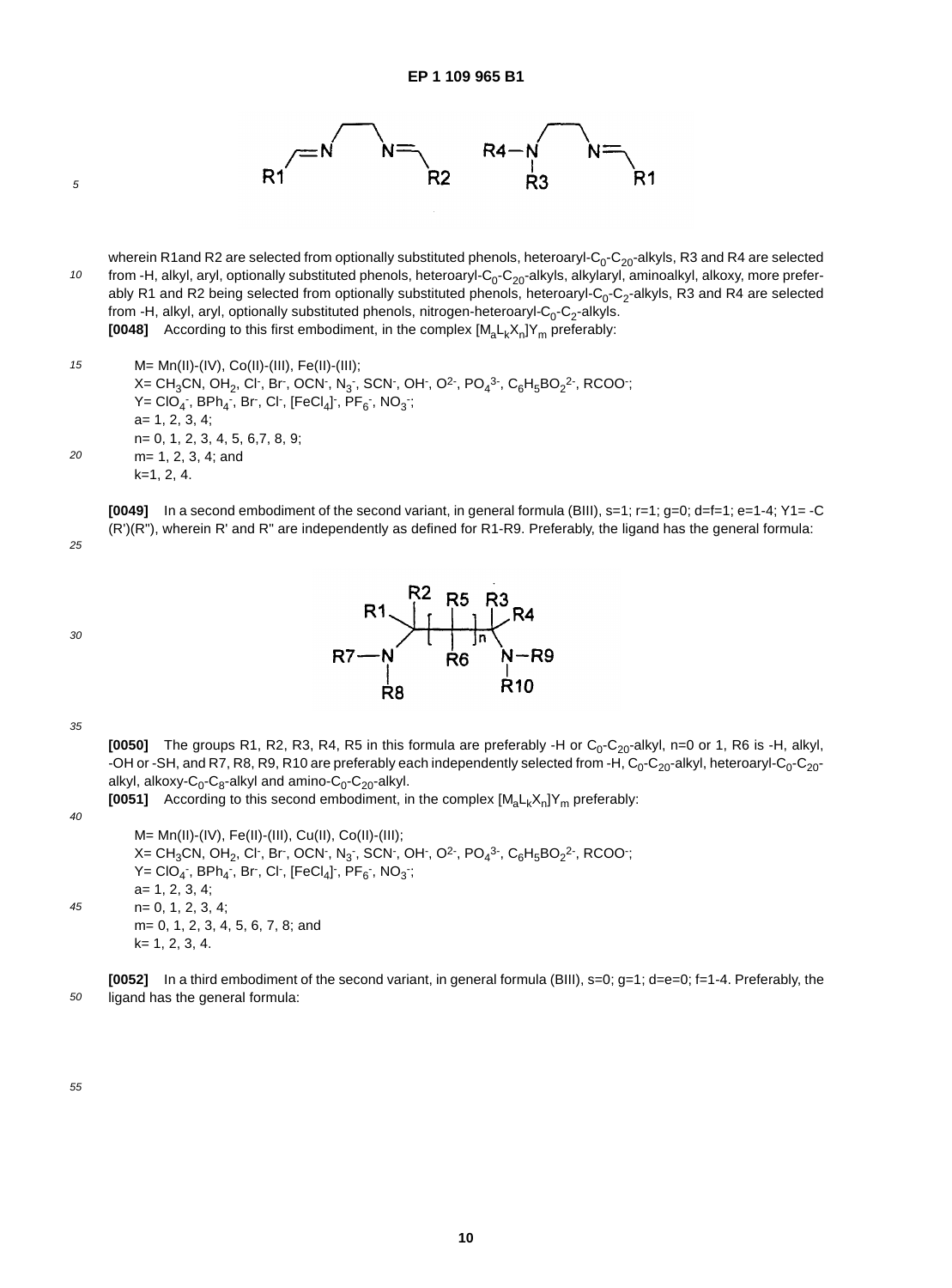

10 **[0053]** More preferably, the ligand has the general formula:



5



20

wherein R1, R2, R3 are as defined for R2, R4, R5. **[0054]** According to this third embodiment, in the complex  $[M_{a}L_{k}X_{n}]Y_{m}$  preferably:

25 30 M= Mn(II)-(IV), Fe(II)-(III), Cu(II), Co(II)-(III); X= CH $_{3}$ CN, OH $_{2}$ , Cl , Br , OCN , N $_{3}$  , SCN , OH , O<sup>2</sup> , PO $_{4}$ <sup>3-</sup>, C $_{6}$ H $_{5}$ BO $_{2}$ <sup>2-</sup>, RCOO ;  $\mathsf{Y} = \mathsf{CIO}_{4}$  ,  $\mathsf{BPh}_{4}$  ,  $\mathsf{Br}$  ,  $\mathsf{Cl}$  ,  $[\mathsf{FeCl}_4]$  ,  $\mathsf{PF}_6$  ,  $\mathsf{NO}_3$  ; a= 1, 2, 3, 4; n= 0, 1, 2, 3, 4; m= 0, 1, 2, 3, 4, 5, 6, 7, 8; and k= 1, 2, 3, 4.

**[0055]** In a fourth embodiment of the second variant, the organic substance forms a complex of the general formula (A):

[LMX<sub>n</sub>]<sup> $z$ </sup>Y<sub>q</sub>

35

45

in which

- 40 M represents iron in the II, III,IV or V oxidation state, manganese in the II, III, IV, VI or VII oxidation state, copper in the I, II or III oxidation state, cobalt in the II, III or IV oxidation state, or chromium in the II-VI oxidation state;
	- X represents a coordinating species;
		- n represents zero or an integer in the range from 0 to 3;
	- z represents the charge of the complex and is an integer which can be positive, zero or negative;
	- Y represents a counter ion, the type of which is dependent on the charge of the complex;
	- $q = z/[charge Y]$ ; and

L represents a pentadentate ligand of the general formula (B):

| 50 | $R^1$ $R^2$ |  |
|----|-------------|--|
|    |             |  |
| 55 | $R^1$ $R^2$ |  |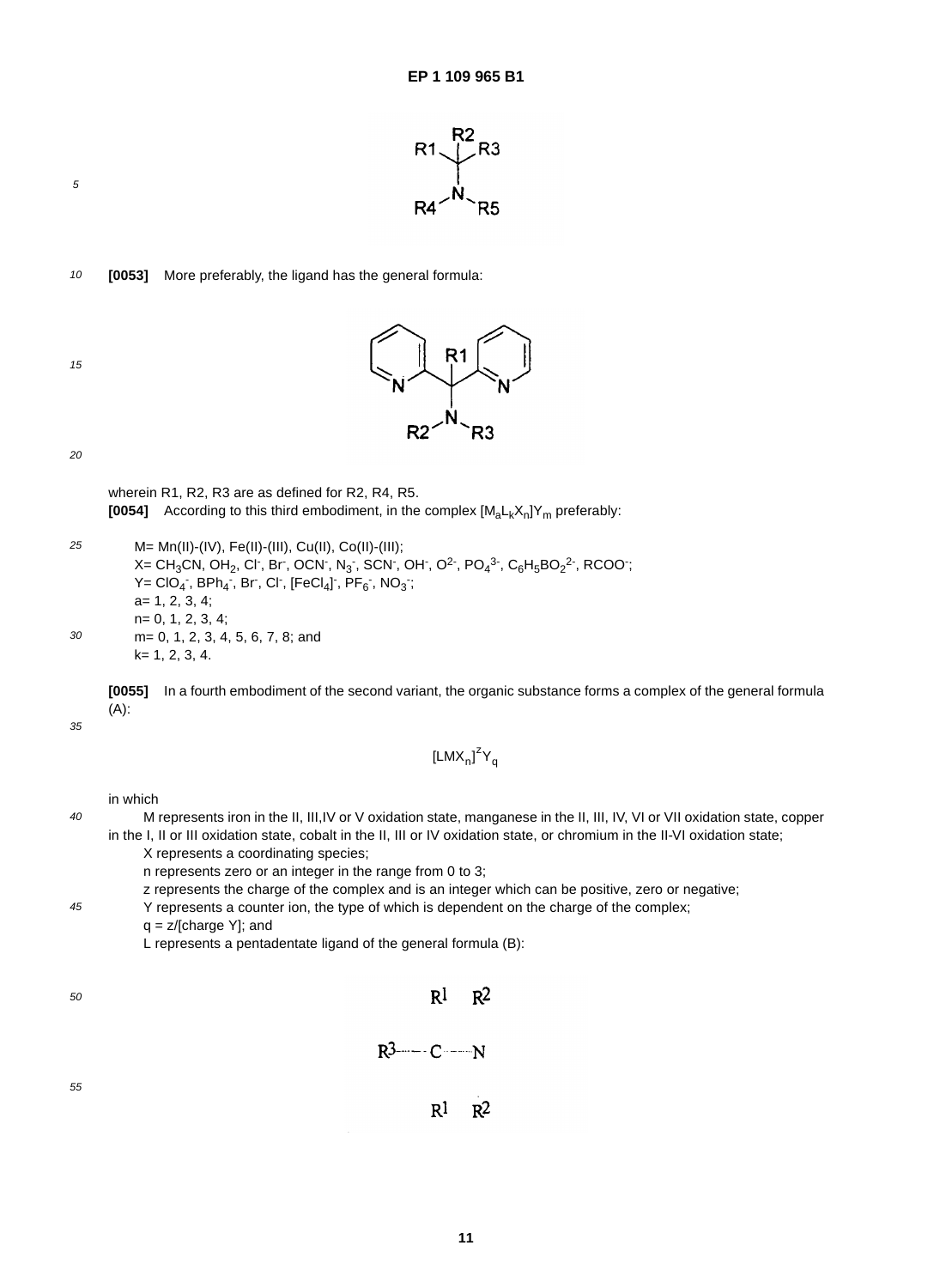wherein

5

10

each  $R^1$ ,  $R^2$  independently represents - $R^4$ - $R^5$ ,

 $R<sup>3</sup>$  represents hydrogen, optionally substituted alkyl, aryl or arylalkyl, or  $-R<sup>4</sup>-R<sup>5</sup>$ ,

each R<sup>4</sup> independently represents a single bond or optionally substituted alkylene, alkenylene, oxyalkylene, aminoalkylene, alkylene ether, carboxylic ester or carboxylic amide, and

each R<sup>5</sup> independently represents an optionally N-substituted aminoalkyl group or an optionally substituted heteroaryl group selected from pyridinyl, pyrazinyl, pyrazolyl, pyrrolyl, imidazolyl, benzimidazolyl, pyrimidinyl, triazolyl and thiazolyl.

**[0056]** The ligand **L** having the general formula (B), as defined above, is a pentadentate ligand. By 'pentadentate' herein is meant that five hetero atoms can coordinate to the metal M ion in the metal-complex.

**[0057]** In formula (B), one coordinating hetero atom is provided by the nitrogen atom in the methylamine backbone, and preferably one coordinating hetero atom is contained in each of the four  $R^1$  and  $R^2$  side groups. Preferably, all the coordinating hetero atoms are nitrogen atoms.

- 15 **[0058]** The ligand L of formula (B) preferably comprises at least two substituted or unsubstituted heteroaryl groups in the four side groups. The heteroaryl group is preferably a pyridin-2-yl group and, if substituted, preferably a methylor ethyl-substituted pyridin-2-yl group. More preferably, the heteroaryl group is an unsubstituted pyridin-2-yl group. Preferably, the heteroaryl group is linked to methylamine, and preferably to the N atom thereof, via a methylene group. Preferably, the ligand L of formula (B) contains at least one optionally substituted amino-alkyl side group, more preferably two amino-ethyl side groups, in particular 2-(N-alkyl)amino-ethyl or 2-(N,N-dialkyl)amino-ethyl.
- 20 **[0059]** Thus, in formula (B) preferably R<sup>1</sup> represents pyridin-2-yl or R<sup>2</sup> represents pyridin-2-yl-methyl. Preferably R<sup>2</sup> or  $R^1$  represents 2-amino-ethyl, 2-(N-(m)ethyl)amino-ethyl or 2-(N,N-di(m)ethyl)amino-ethyl. If substituted,  $R^5$  preferably represents 3-methyl pyridin-2-yl. R<sup>3</sup> preferably represents hydrogen, benzyl or methyl. **[0060]** Examples of preferred ligands L of formula (B) in their simplest forms are:
- 25 (i) pyridin-2-yl containing ligands such as:

|    | N,N-bis(pyridin-2-yl-methyl)-bis(pyridin-2-yl)methylamine;                                    |
|----|-----------------------------------------------------------------------------------------------|
|    | N,N-bis(pyrazol-1-yl-methyl)-bis(pyridin-2-yl)methylamine;                                    |
|    | N,N-bis(imidazol-2-yl-methyl)-bis(pyridin-2-yl)methylamine;                                   |
| 30 | N,N-bis(1,2,4-triazol-1-yl-methyl)-bis(pyridin-2-yl)methylamine;                              |
|    | N,N-bis(pyridin-2-yl-methyl)-bis(pyrazol-1-yl)methylamine;                                    |
|    | N,N-bis(pyridin-2-yl-methyl)-bis(imidazol-2-yl)methylamine;                                   |
|    | N,N-bis(pyridin-2-yl-methyl)-bis(1,2,4-triazol-1-yl)methylamine;                              |
|    | N, N-bis(pyridin-2-yl-methyl)-1, 1-bis(pyridin-2-yl)-1-aminoethane;                           |
| 35 | N, N-bis(pyridin-2-yl-methyl)-1, 1-bis(pyridin-2-yl)-2-phenyl-1-aminoethane;                  |
|    | N,N-bis(pyrazol-1-yl-methyl)-1,1-bis(pyridin-2-yl)-1-aminoethane;                             |
|    | N, N-bis(pyrazol-1-yl-methyl)-1, 1-bis(pyridin-2-yl)-2-phenyl-1-aminoethane;                  |
|    | N, N-bis(imidazol-2-yl-methyl)-1, 1-bis(pyridin-2-yl)-1-aminoethane;                          |
|    | N,N-bis(imidazol-2-yl-methyl)-1,1-bis(pyridin-2-yl)-2-phenyl-1-aminoethane;                   |
| 40 | N, N-bis(1,2,4-triazol-1-yl-methyl)-1,1-bis(pyridin-2-yl)-1-aminoethane;                      |
|    | N,N-bis(1,2,4-triazol-1-yl-methyl)-1,1-bis(pyridin-2-yl)-2-phenyl-1-aminoethane;              |
|    | N,N-bis(pyridin-2-yl-methyl)-1,1-bis(pyrazol-1-yl)-1-aminoethane;                             |
|    | N, N-bis(pyridin-2-yl-methyl)-1, 1-bis(pyrazol-1-yl)-2-phenyl-1-aminoethane;                  |
|    | N, N-bis(pyridin-2-yl-methyl)-1, 1-bis(imidazol-2-yl)-1-aminoethane;                          |
| 45 | N,N-bis(pyridin-2-yl-methyl)-1,1-bis(imidazol-2-yl)-2-phenyl-1-aminoethane;                   |
|    | N, N-bis(pyridin-2-yl-methyl)-1, 1-bis(1, 2, 4-triazol-1-yl)-1-aminoethane;                   |
|    | N, N-bis(pyridin-2-yl-methyl)-1, 1-bis(1, 2, 4-triazol-1-yl)-1-aminoethane;                   |
|    | N, N-bis(pyridin-2-yl-methyl)-1, 1-bis(pyridin-2-yl)-1-aminoethane;                           |
|    | N, N-bis(pyridin-2-yl-methyl)-1, 1-bis(pyridin-2-yl)-1-aminohexane;                           |
| 50 | N, N-bis(pyridin-2-yl-methyl)-1, 1-bis(pyridin-2-yl)-2-phenyl-1-aminoethane;                  |
|    | N,N-bis(pyridin-2-yl-methyl)-1,1-bis(pyridin-2-yl)-2-(4-sulphonic acid-phenyl)-1-aminoethane; |
|    | N, N-bis(pyridin-2-yl-methyl)-1, 1-bis(pyridin-2-yl)-2-(pyridin-2-yl)-1-aminoethane;          |
|    | N, N-bis(pyridin-2-yl-methyl)-1, 1-bis(pyridin-2-yl)-2-(pyridin-3-yl)-1-aminoethane;          |
|    | N, N-bis(pyridin-2-yl-methyl)-1, 1-bis(pyridin-2-yl)-2-(pyridin-4-yl)-1-aminoethane;          |
| 55 | N,N-bis(pyridin-2-yl-methyl)-1,1-bis(pyridin-2-yl)-2-(1-alkyl-pyridinium-4-yl)-1-aminoethane; |
|    | N,N-bis(pyridin-2-yl-methyl)-1,1-bis(pyridin-2-yl)-2-(1-alkyl-pyridinium-3-yl)-1-aminoethane; |
|    | N,N-bis(pyridin-2-yl-methyl)-1,1-bis(pyridin-2-yl)-2-(1-alkyl-pyridinium-2-yl)-1-aminoethane; |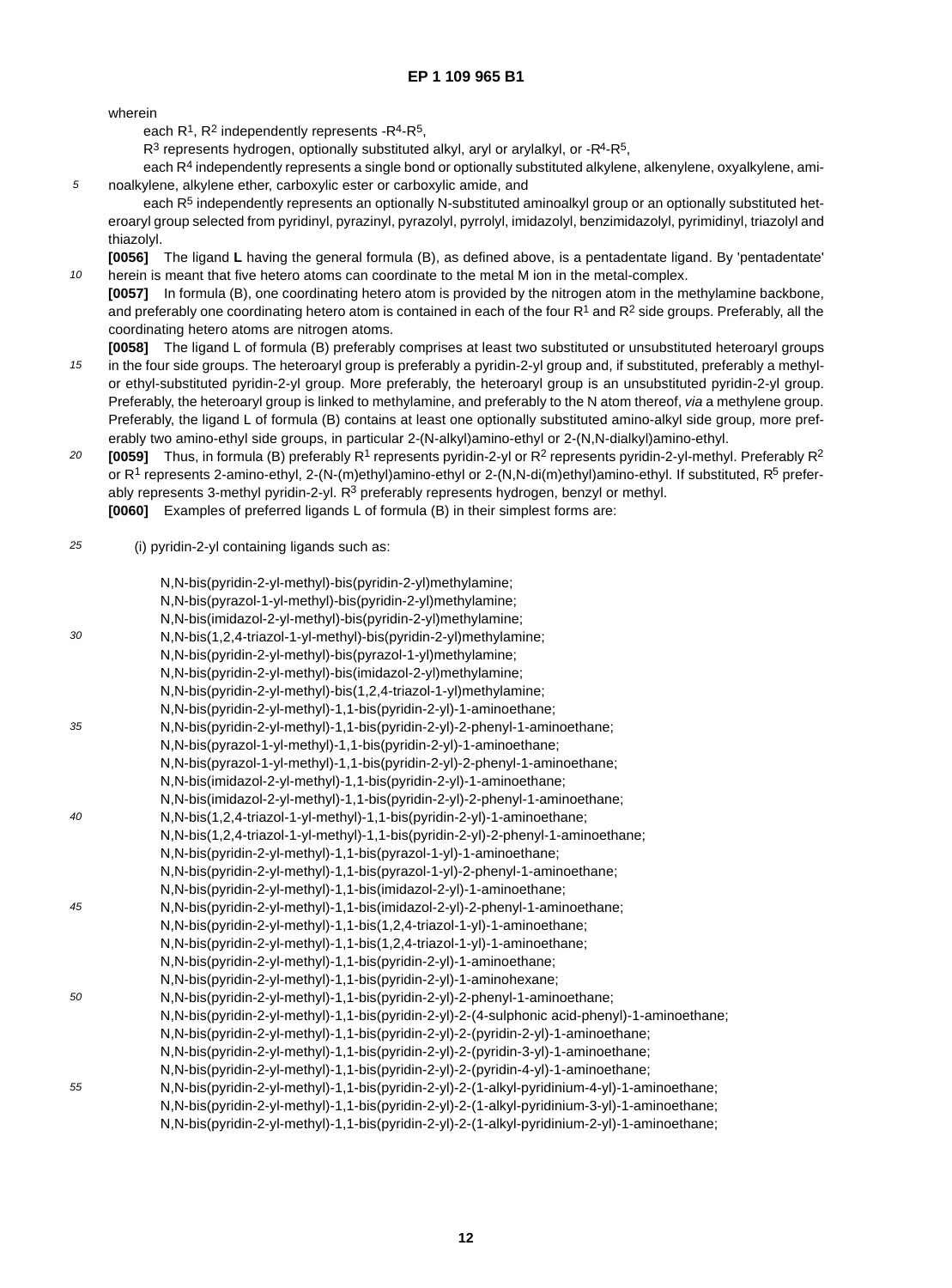(ii) 2-amino-ethyl containing ligands such as:

|    | N,N-bis(2-(N-alkyl)amino-ethyl)-bis(pyridin-2-yl)methylamine;           |
|----|-------------------------------------------------------------------------|
|    | N,N-bis(2-(N-alkyl)amino-ethyl)-bis(pyrazol-1-yl)methylamine;           |
| 5  | N,N-bis(2-(N-alkyl)amino-ethyl)-bis(imidazol-2-yl)methylamine;          |
|    | N,N-bis(2-(N-alkyl)amino-ethyl)-bis(1,2,4-triazol-1-yl)methylamine;     |
|    | N,N-bis(2-(N,N-dialkyl)amino-ethyl)-bis(pyridin-2-yl)methylamine;       |
|    | N,N-bis(2-(N,N-dialkyl)amino-ethyl)-bis(pyrazol-1-yl)methylamine;       |
|    | N,N-bis(2-(N,N-dialkyl)amino-ethyl)-bis(imidazol-2-yl)methylamine;      |
| 10 | N,N-bis(2-(N,N-dialkyl)amino-ethyl)-bis(1,2,4-triazol-1-yl)methylamine; |
|    | N,N-bis(pyridin-2-yl-methyl)-bis(2-amino-ethyl)methylamine;             |
|    | N,N-bis(pyrazol-1-yl-methyl)-bis(2-amino-ethyl)methylamine;             |
|    | N,N-bis(imidazol-2-yl-methyl)-bis(2-amino-ethyl)methylamine;            |
|    | N,N-bis(1,2,4-triazol-1-yl-methyl)-bis(2-amino-ethyl)methylamine.       |
| 15 |                                                                         |

15

 $20$ 

**[0061]** More preferred ligands are:

N,N-bis(pyridin-2-yl-methyl)-bis(pyridin-2-yl)methylamine, hereafter referred to as N4Py.

N,N-bis(pyridin-2-yl-methyl)-1,1-bis(pyridin-2-yl)-1-aminoethane, hereafter referred to as MeN4Py,

N,N-bis(pyridin-2-yl-methyl)-1,-bis(pyridin-2-yl)-2-phenyl-1-aminoethane, hereafter referred to as BzN4Py.

**[0062]** In an alternative fourth embodiment, the organic substance forms a complex of the general formula (A) including a ligand (B) as defined above, but with the proviso that  $R<sup>3</sup>$  does not represent hydrogen.

25 **[0063]** In a fifth embodiment of the second variant, the organic substance forms a complex of the general formula (A) as defined above, but wherein L represents a pentadentate or hexadentate ligand of general formula (C):

$$
R^1R^1N\text{-}W\text{-}NR^1R^2
$$

30 wherein

> each  $R<sup>1</sup>$  independently represents -R<sup>3</sup>-V, in which  $R<sup>3</sup>$  represents optionally substituted alkylene, alkenylene, oxyalkylene, aminoalkylene or alkylene ether, and V represents an optionally substituted heteroaryl group selected from pyridinyl, pyrazinyl, pyrazolyl, pyrrolyl, imidazolyl, benzimidazolyl, pyrimidinyl, triazolyl and thiazolyl;

35 W represents an optionally substituted alkylene bridging group selected from -CH<sub>2</sub>CH<sub>2</sub>-, -CH<sub>2</sub>CH<sub>2</sub>CH<sub>2</sub>-,  $-CH_2CH_2CH_2CH_2$ -,  $-CH_2-C_6H_4-CH_2$ -,  $-CH_2-C_6H_{10}$ -CH<sub>2</sub>-, and  $-CH_2-C_{10}H_6-CH_2$ -; and

 $R<sup>2</sup>$  represents a group selected from R<sup>1</sup>, and alkyl, aryl and arylalkyl groups optionally substituted with a substituent selected from hydroxy, alkoxy, phenoxy, carboxylate, carboxamide, carboxylic ester, sulphonate, amine, alkylamine and  $N^+(R^4)_{3}$ , wherein R<sup>4</sup> is selected from hydrogen, alkanyl, alkenyl, arylalkanyl, arylalkenyl, oxyalkanyl, oxyalkenyl, aminoalkanyl, aminoalkenyl, alkanyl ether and alkenyl ether.

- $40$ **[0064]** The ligand L having the general formula (C), as defined above, is a pentadentate ligand or, if R<sup>1</sup>=R<sup>2</sup>, can be a hexadentate ligand. As mentioned above, by 'pentadentate' is meant that five hetero atoms can coordinate to the metal M ion in the metal-complex. Similarly, by 'hexadentate' is meant that six hetero atoms can in principle coordinate to the metal M ion. However, in this case it is believed that one of the arms will not be bound in the complex, so that the hexadentate ligand will be penta coordinating.
- 45 **[0065]** In the formula (C), two hetero atoms are linked by the bridging group W and one coordinating hetero atom is contained in each of the three  $R<sup>1</sup>$  groups. Preferably, the coordinating hetero atoms are nitrogen atoms. **[0066]** The ligand L of formula (C) comprises at least one optionally substituted heteroaryl group in each of the three  $R<sup>1</sup>$  groups. Preferably, the heteroaryl group is a pyridin-2-yl group, in particular a methyl- or ethyl-substituted pyridin-2-yl group. The heteroaryl group is linked to an N atom in formula (C), preferably via an alkylene group, more preferably
- 50 a methylene group. Most preferably, the heteroaryl group is a 3-methyl-pyridin-2-yl group linked to an N atom via methylene.

**[0067]** The group R2 in formula (C) is a substituted or unsubstituted alkyl, aryl or arylalkyl group, or a group R1. However, preferably R<sup>2</sup> is different from each of the groups R<sup>1</sup> in the formula above. Preferably, R<sup>2</sup> is methyl, ethyl, benzyl, 2-hydroxyethyl or 2-methoxyethyl. More preferably, R<sup>2</sup> is methyl or ethyl.

55 **[0068]** The bridging group W may be a substituted or unsubstituted alkylene group selected from -CH<sub>2</sub>CH<sub>2</sub>-,  $-CH_2CH_2CH_2$ -,  $-CH_2CH_2CH_2CH_2$ -,  $-CH_2-C_6H_4-CH_2$ -,  $-CH_2-C_6H_{10}$ -CH<sub>2</sub>-, and  $-CH_2-C_{10}H_6-CH_2$ - (wherein  $-C_6H_4$ -,  $-C_6H_{10}$ ,  $-C_{10}H_6$ - can be *ortho-, para-*, or *meta-C<sub>6</sub>H<sub>4</sub>-*,  $-C_6H_{10}$ -,  $-C_{10}H_6$ -). Preferably, the bridging group W is an ethylene or 1,4-butylene group, more preferably an ethylene group.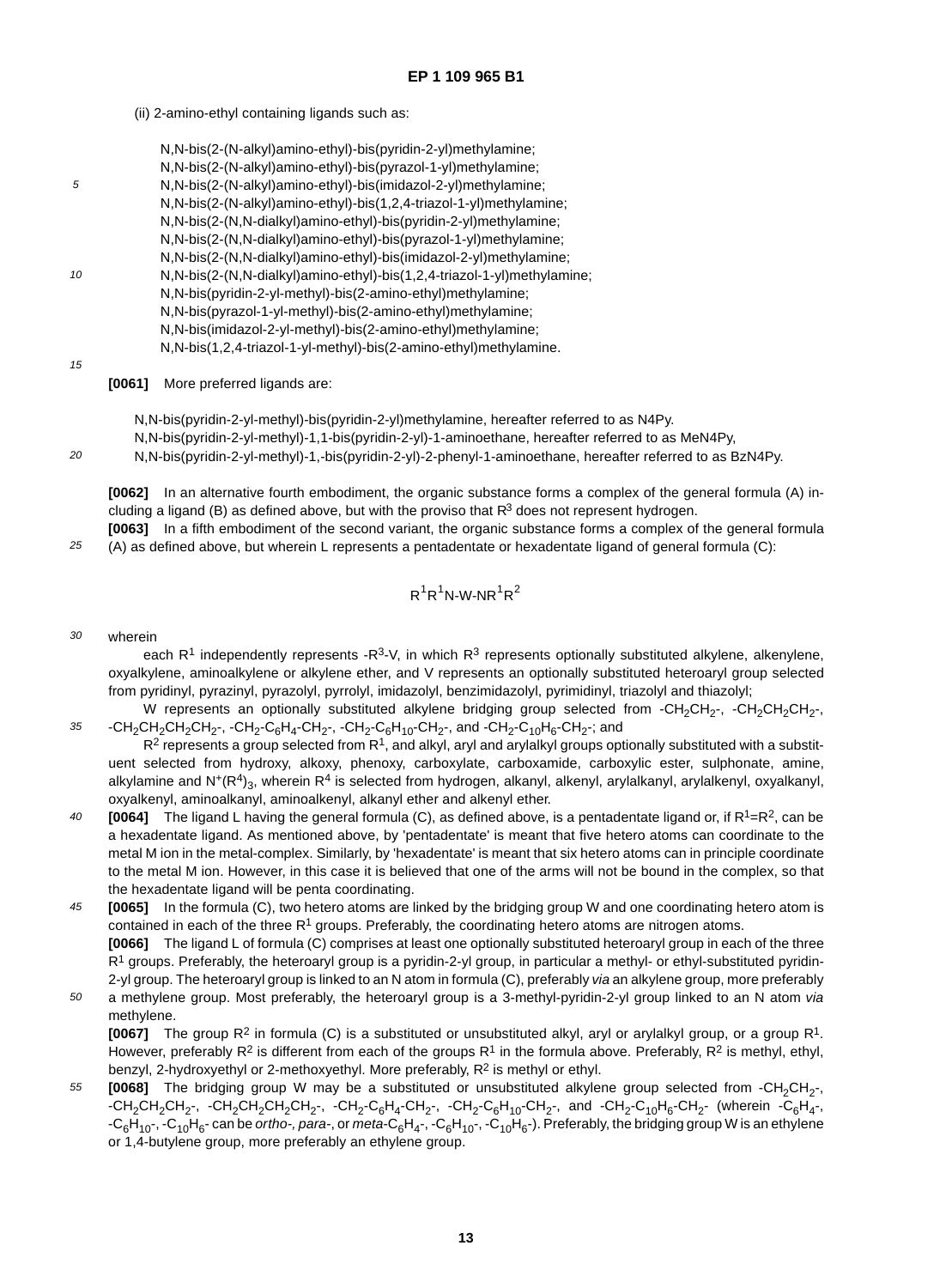**[0069]** Preferably, V represents substituted pyridin-2-yl, especially methyl-substituted or ethyl-substituted pyridin-2-yl, and most preferably V represents 3-methyl pyridin-2-yl. **[0070]** Examples of preferred ligands of formula (C) in their simplest forms are:

5 10 15  $20$ 25 N-methyl-N,N',N'-tris(3-methyl-pyridin-2-ylmethyl)ethylene-1,2-diamine; N-ethyl-N,N',N'-tris(3-methyl-pyridin-2-ylmethyl)ethylene-1,2-diamine; N-benzyl-N,N',N'-tris(3-methyl-pyridin-2-ylmethyl)ethylene-1,2-diamine; N-(2-hydroxyethyl)-N,N',N'-tris(3-methyl-pyridin-2-ylmethyl)ethylene-1,2-diamine; N-(2-methoxyethyl)-N,N',N'-tris(3-methyl-pyridin-2-ylmethyl)ethylene-1,2-diamine; N-methyl-N,N',N'-tris(5-methyl-pyridin-2-ylmethyl)ethylene-1,2-diamine; N-ethyl-N,N',N'-tris(5-methyl-pyridin-2-ylmethyl)ethylene-1,2-diamine; N-benzyl-N,N',N'-tris(5-methyl-pyridin-2-ylmethyl)ethylene-1,2-diamine; N-(2-hydroxyethyl)-N,N',N'-tris(5-methyl-pyridin-2-ylmethyl)ethylene-1,2-diamine; N-(2-methoxyethyl)-N,N',N'-tris(5-methyl-pyridin-2-ylmethyl)ethylene-1,2-diamine; N-methyl-N,N',N'-tris(3-ethyl-pyridin-2-ylmethyl)ethylene-1,2-diamine; N-ethyl-N,N',N'-tris(3-ethyl-pyridin-2-ylmethyl)ethylene-1,2-diamine; N-benzyl-N,N',N'-tris(3-ethyl-pyridin-2-ylmethyl)ethylene-1,2-diamine; N-(2-hydroxyethyl)-N,N',N'-tris(3-ethyl-pyridin-2-ylmethyl)ethylene-1,2-diamine; N-(2-methoxyethyl)-N,N',N'-tris(3-ethyl-pyridin-2-ylmethyl)ethylene-1,2-diamine; N-methyl-N,N',N'-tris(5-ethyl-pyridin-2-ylmethyl)ethylene-1,2-diamine; N-ethyl-N,N',N'-tris(5-ethyl-pyridin-2-ylmethyl)ethylene-1,2-diamine; N-benzyl-N,N',N'-tris(5-ethyl-pyridin-2-ylmethyl)ethylene-1,2-diamine; and N-(2-methoxyethyl)-N,N',N'-tris(5-ethyl-pyridin-2-ylmethyl)ethylene-1,2-diamine.

**[0071]** More preferred ligands are:

- 30 N-methyl-N,N',N'-tris(3-methyl-pyridin-2-ylmethyl)ethylene-1,2-diamine; N-ethyl-N,N',N'-tris(3-methyl-pyridin-2-ylmethyl)ethylene-1,2-diamine; N-benzyl-N,N',N'-tris(3-methyl-pyridin-2-ylmethyl)ethylene-1,2-diamine; N-(2-hydroxyethyl)-N,N',N'-tris(3-methyl-pyridin-2-ylmethyl)ethylene-1,2-diamine; and
- 35 N-(2-methoxyethyl)-N,N',N'-tris(3-methyl-pyridin-2-ylmethyl)ethylene-1,2-diamine.
	- **[0072]** The most preferred ligands are:

40 N-methyl-N,N',N'-tris(3-methyl-pyridin-2-ylmethyl)ethylene-1,2-diamine; and N-ethyl-N,N',N'-tris(3-methyl-pyridin-2-ylmethyl)ethylene-1,2-diamine.

- **[0073]** Preferably, the metal M in formula (A) is Fe or Mn, more preferably Fe.
- 45  $[0074]$  Preferred coordinating species X in formula (A) may be selected from R<sup>6</sup>OH, NR<sup>6</sup>3, R<sup>6</sup>CN, R<sup>6</sup>OO<sup>-</sup>, R<sup>6</sup>S<sup>-</sup>, R<sup>6</sup>O<sup>-</sup>,  $R^6$ COO $^-,$  OCN $^-,$  SCN $^-,$  N $^-,$  CN $^-,$  F $^-,$  Cl $^-,$  Br $^-,$  I $^-,$  O $^0_2$ ,  $\pi$ , NO $^-,$  SO $^2$ ,  $\pi$ , SO $^3$  and aromatic N donors selected from pyridines, pyrazines, pyrazoles, pyrroles, imidazoles, benzimidazoles, pyrimidines, triazoles and thiazoles, with  $R^6$  being selected from hydrogen, optionally substituted alkyl and optionally substituted aryl. X may also be the species LMO<sup>-</sup> or LMOO<sup>-</sup>, wherein M is a transition metal and L is a ligand as defined above. The coordinating species X is
- 50 preferably selected from CH<sub>3</sub>CN, H<sub>2</sub>O, F<sup>-</sup>, Cl<sup>-</sup>, Br<sup>-</sup>, OOH<sup>-</sup>, R<sup>6</sup>COO<sup>-</sup>, R<sup>6</sup>O<sup>-</sup>, LMO<sup>-</sup>, and LMOO<sup>-</sup> wherein R<sup>6</sup> represents hydrogen or optionally substituted phenyl, naphthyl, or  $C_1-C_4$  alkyl. **[0075]** The counter ions Y in formula (A) balance the charge z on the complex formed by the ligand L, metal M and
- coordinating species X. Thus, if the charge z is positive, Y may be an anion such as R<sup>7</sup>COO<sup>-</sup>, BPh<sub>4</sub><sup>-</sup>, ClO<sub>4</sub><sup>-</sup>, BF<sub>4</sub><sup>-</sup>, PF<sub>6</sub><sup>-</sup>,  $R^7$ SO<sub>3</sub> , R<sup>7</sup>SO<sub>4</sub> , SO<sub>4</sub><sup>2</sup> , NO<sub>3</sub> , F , Cl , Br , or I , with R<sup>7</sup> being hydrogen, optionally substituted alkyl or optionally substituted aryl. If z is negative, Y may be a common cation such as an alkali metal, alkaline earth metal or (alkyl)ammonium cation.
- 55 **[0076]** Suitable counter ions Y include those which give rise to the formation of storage-stable solids. Preferred counter ions for the preferred metal complexes are selected from R<sup>7</sup>COO<sup>-</sup>, ClO<sub>4</sub>-, BF<sub>4</sub>-, PF<sub>6</sub>-, R<sup>7</sup>SO<sub>3</sub>- (in particular  $\mathsf{CF_3SO_3}$ ), R<sup>7</sup>SO<sub>4</sub><sup>-</sup>, SO<sub>4</sub><sup>2-</sup>, NO<sub>3</sub>-, F<sup>-</sup>, Cl<sup>-</sup>, Br-, and I<sup>-</sup>, wherein R<sup>7</sup> represents hydrogen or optionally substituted phenyl, naphthyl or  $C_1$ - $C_4$  alkyl.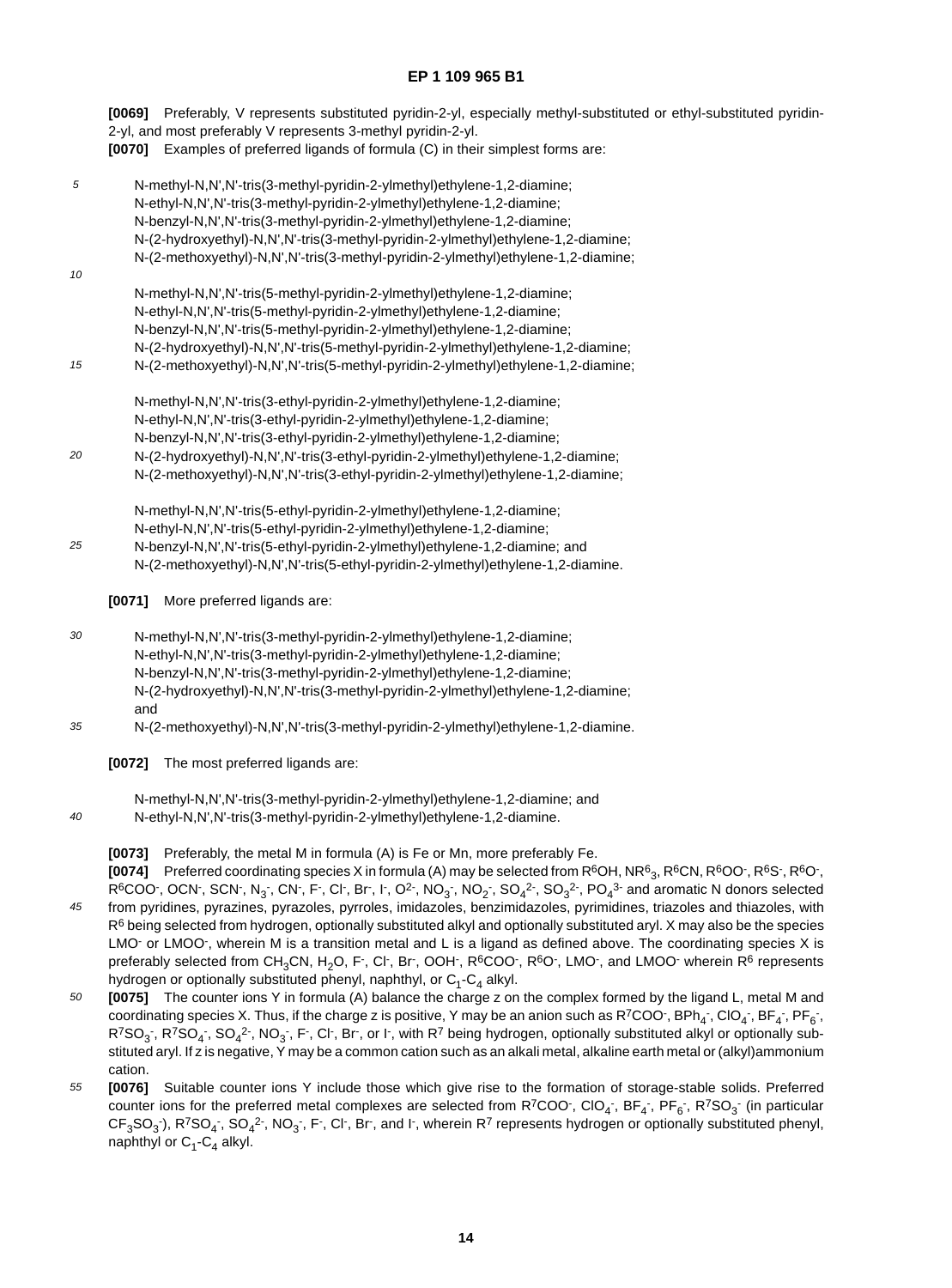**[0077]** It will be appreciated that the complex (A) can be formed by any appropriate means, including in situ formation whereby precursors of the complex are transformed into the active complex of general formula (A) under conditions of storage or use. Preferably, the complex is formed as a well-defined complex or in a solvent mixture comprising a salt of the metal M and the ligand L or ligand L-generating species. Alternatively, the catalyst may be formed in situ

- 5 from suitable precursors for the complex, for example in a solution or dispersion containing the precursor materials. In one such example, the active catalyst may be formed in situ in a mixture comprising a salt of the metal M and the ligand L, or a ligand L-generating species, in a suitable solvent. Thus, for example, if M is iron, an iron salt such as  $FESO<sub>4</sub>$  can be mixed in solution with the ligand L, or a ligand L-generating species, to form the active complex. In another such example, the ligand L, or a ligand L-generating species, can be mixed with metal M ions present in the
- 10 substrate or wash liquor to form the active catalyst in situ. Suitable ligand L-generating species include metal-free compounds or metal coordination complexes that comprise the ligand L and can be substituted by metal M ions to form the active complex according the formula (A).

**[0078]** Therefore, in alternative fourth and fifth embodiments, the organic substance is a compound of the general formula (D):

15

 $20$ 

25

$$
\left[\left\{M^{'}_{a}L\right\}_{b}X_{c}\right]^{2}Y_{q}
$$

in which

M' represents hydrogen or a metal selected from Ti, V, Co, Zn, Mg, Ca, Sr, Ba, Na, K, and Li;

X represents a coordinating species;

a represents an integer in the range from 1 to 5;

b represents an integer in the range from 1 to 4;

c represents zero or an integer in the range from 0 to 5;

z represents the charge of the compound and is an integer which can be positive, zero or negative;

Y represents a counter ion, the type of which is dependent on the charge of the compound;

q = z/[charge Y]; and

L represents a pentadentate ligand of general formula (B) or (C) as defined above.

**[0079]** In a fourth embodiment of the first variant, the organic substance comprises a macrocyclic ligand of formula (E):

35

30



#### 40 wherein

 $Z<sup>1</sup>$  and  $Z<sup>2</sup>$  are independently selected from monocyclic or polycyclic aromatic ring structures optionally containing one or more heteroatoms, each aromatic ring structure being substituted by one or more substituents;

Y<sup>1</sup> and Y<sup>2</sup> are independently selected from C, N, O, Si, P and S atoms;

45 A<sup>1</sup> and A<sup>2</sup> are independently selected from hydrogen, alkyl, alkenyl and cycloalkyl (each of alkyl, alkenyl and cycloalkyl) being optionally substituted by one or more groups selected from hydroxy, aryl, heteroaryl, sulphonate, phosphate, electron donating groups and electron withdrawing groups, and groups of formulae (G1)(G2)N-, G3OC(O)-,  $G<sup>3</sup>O$ - and  $G<sup>3</sup>C(O)$ -, wherein each of  $G<sup>1</sup>$ ,  $G<sup>2</sup>$  and  $G<sup>3</sup>$  is independently selected from hydrogen and alkyl, and electron donating and/or withdrawing groups (in addition to any amongst the foregoing);

i and j are selected from 0, 1 and 2 to complete the valency of the groups  $Y^1$  and  $Y^2$ ;

50 each of Q<sup>1</sup>-Q<sup>4</sup> is independently selected from groups of formula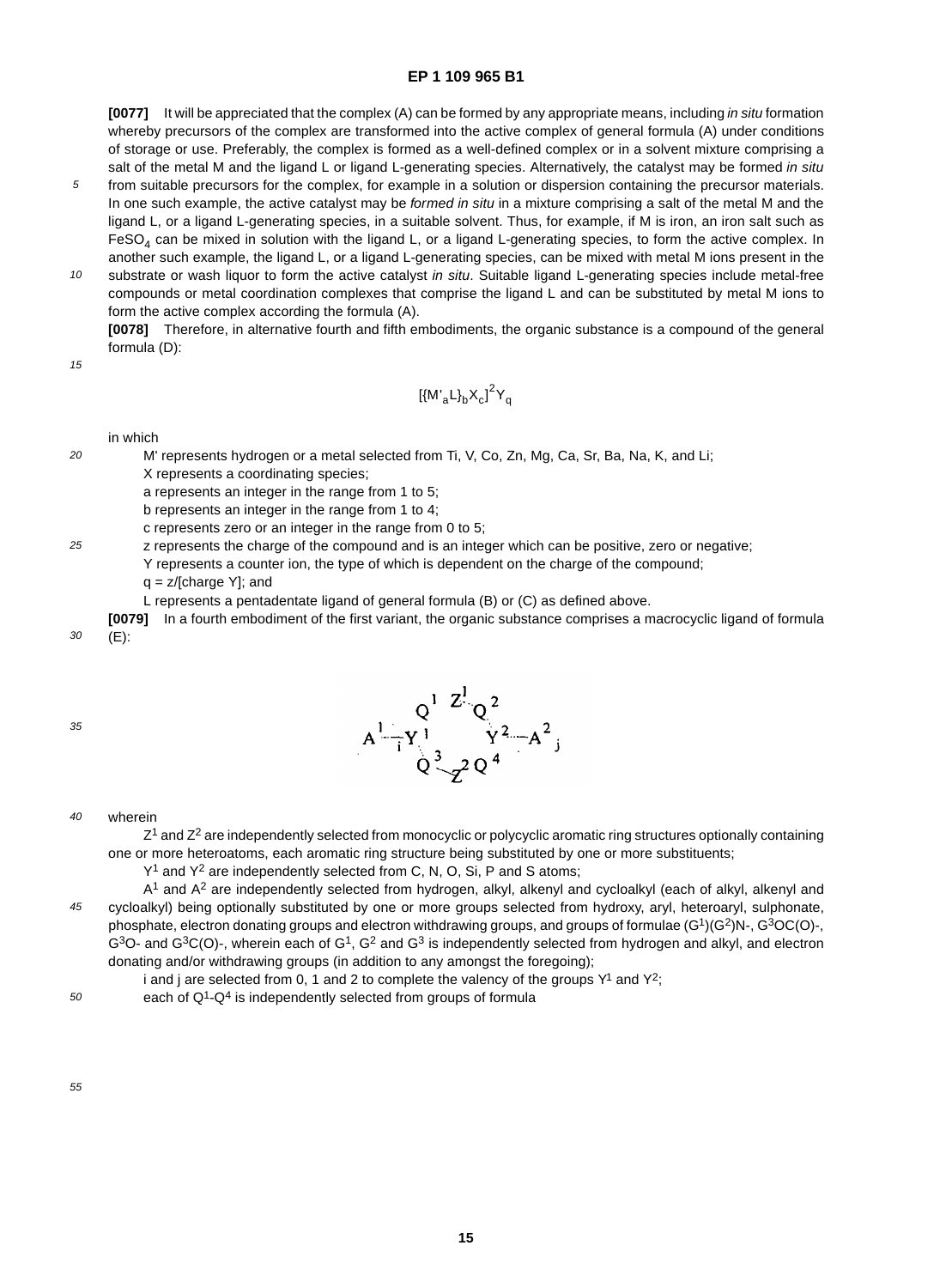

#### 10 wherein 10>a+b+c>2 and d>=1;

each  $Y^3$  is independently selected from -O-, -S-, -SO-, -SO<sub>2</sub>-, -(G<sup>1</sup>)N- (wherein G<sup>1</sup> is hereinbefore defined), -C (O)-, arylene, heteroarylene, -P- and -P(O)-;

each of  $A^3 - A^6$  is independently selected from the groups hereinbefore defined for  $A^1$  and  $A^2$ ; and

wherein any two or more of  $A^1$ - $A^6$  together form a bridging group, provided that if  $A^1$  and  $A^2$  are linked without simultaneous linking also to any of  $A^3 \text{-} A^6$ , then the bridging group linking  $A^1$  and  $A^2$  must contain at least one carbonyl group.

**[0080]** In the ligands of formula (E), unless specifically stated to the contrary, all alkyl, hydroxyalkyl alkoxy, and alkenyl groups preferably have from 1 to 6, more preferably from I to 4 carbon atoms.

 $20$ **[0081]** Moreover, preferred electron donating groups include alkyl (e.g. methyl), alkoxy (e.g. methoxy), phenoxy, and unsubstituted, monosubstituted and disubstituted amine groups. Preferred electron withdrawing groups include nitro, carboxy, sulphonyl and halo groups.

**[0082]** The ligands of formula (E) may be used in the form of complexes with an appropriate metal or, in some cases, in non-complexed form. In the non-complexed form, they rely upon complexing with a metal supplied in the form of a separate ingredient in the composition, specifically provided for supplying that metal, or upon complexing with a metal

25 found as a trace element in tap water. However, where the ligand alone or in complex form carries a (positive) charge, a counter anion is necessary. The ligand or complex may be formed as a neutral species but it is often advantageous, for reasons of stability or ease of synthesis, to have a charged species with appropriate anion.

**[0083]** Therefore, in an alternative fourth embodiment, the ligand of formula (E) is ion-paired with a counter ion, which ion-pairing is denoted by formula (F):

30

35

 $40$ 

5

15

$$
\left[H_xL\right]^zY_q
$$

wherein

- H is an hydrogen atom;
	- Y is a counter anion, the type of which is dependent on the charge of the complex;

x is an integer such that one or more nitrogen atoms in L is protonated;

- z represents the charge of the complex and is an integer which can be positive or zero;
- q=z/[charge of Y]; and
- L is a ligand of formula (E) as defined above.

**[0084]** In a further alternative fourth embodiment, the organic substance forms a metal complex of formula (G) based on the ion pairing of formula (F) thus:

 $[M_xL]^ZY_q$ 

$$
45\,
$$

wherein L, Y, x, z and q are as defined for formula (F) above and M is a metal selected from manganese in oxidation states II-V, iron II-V, copper I-III, cobalt I-III, nickel I-III, chromium II-VI, tungsten IV-VI, palladium V, ruthenium II-IV, vanadium III-IV and molybdenum IV-VI.

50 **[0085]** Especially preferred are the complexes of formula (G) wherein M represents manganese, cobalt, iron or copper.

**[0086]** In a preferred fourth embodiment, the organic substance forms a complex of the formula (H):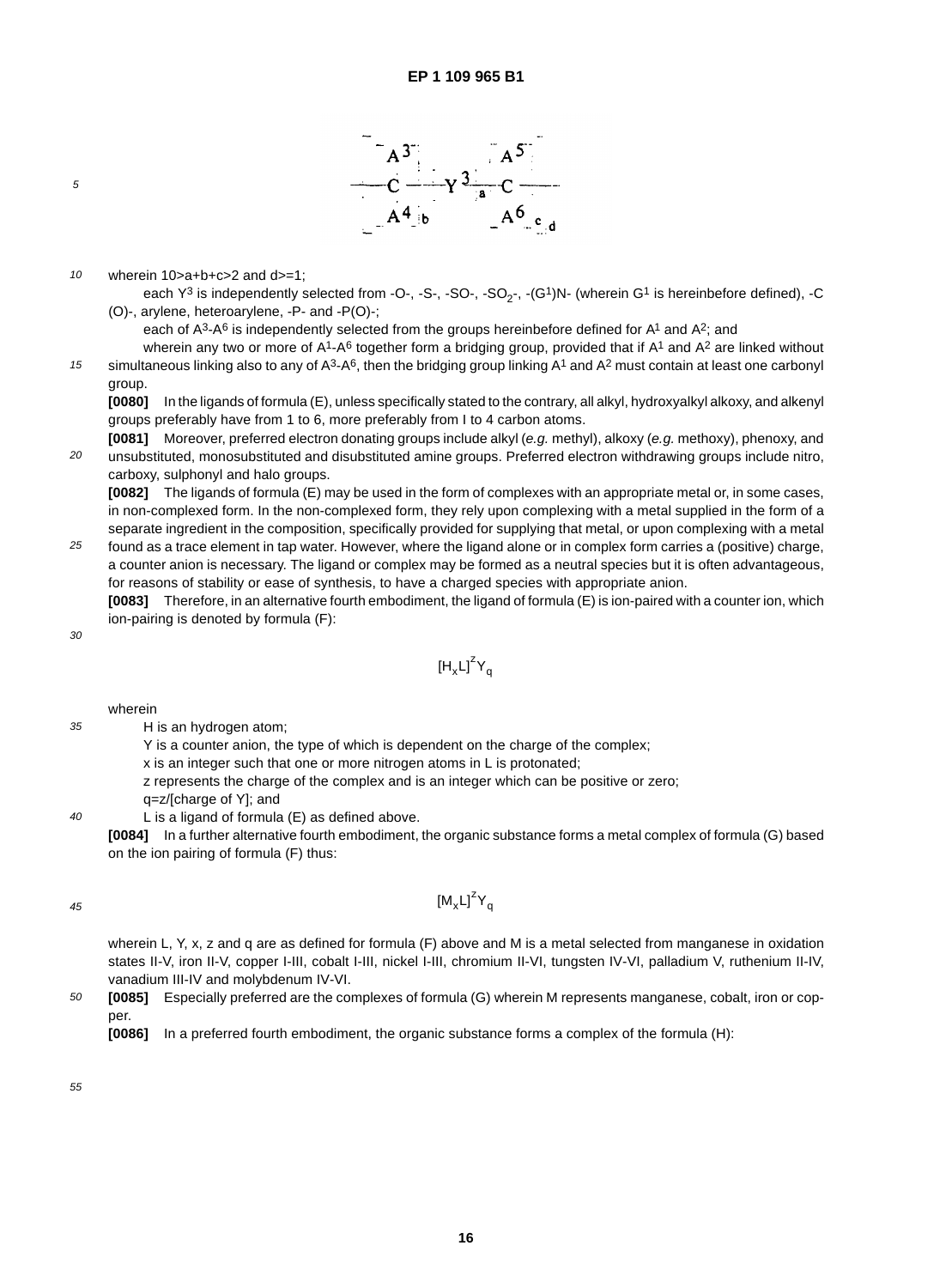

50

55

5

10

15

wherein M represents an iron atom in oxidation state II or III, a manganese atom in oxidation state II, III, IV or V, a copper atom in oxidation state I, II or III or a cobalt atom in oxidation state II, III or IV, X is a group which is either a bridge or is not a bridge between iron atoms, Y is a counter ion, x and y being  $>=1$ ,  $0=, and z being the charge$ of the metal complex, and p=z/ charge of Y;  $R_1$  and  $R_2$  being independently one or more ring substituents selected

- 25 from hydrogen and electron donating and withdrawing groups,  $R_3$  to  $R_8$  being independently hydrogen, alkyl, hydroxyalkyl, alkenyl or variants of any of these when substituted by one or more electron donating or withdrawing groups. **[0087]** For the avoidance of doubt, "=<" means "less than or equal to" and ">=" means "greater than or equal to". **[0088]** Preferably, in the complex of formula (H), M represents an iron atom in oxidation state II or III or a manganese atom in oxidation state II, III, IV, or V. Preferably the oxidation state of M is III.
- 30 **[0089]** When M is iron, preferably the complex of formula (H) is in the form of a salt of iron (in oxidised state) dihalo-2,11-diazo[3.3](2,6)pyridinophane, dihalo-4-methoxy-2,11-diazo[3.3] (2,6) pyridinophane and mixtures thereof, especially in the form of the chloride salt.

**[0090]** When M is manganese, preferably the complex of formula (H) is in the form of a salt of manganese (in oxidised state) N, N'-dimethyl-2,11-diazo[3.3](2,6)pyridinophane, especially in the form of the monohexafluorophosphate salt.

35  $[0091]$  Preferably, X is selected from H<sub>2</sub>O, OH<sup>-</sup>, O<sup>2-</sup>, SH<sup>-</sup>, S<sup>2-</sup>, SO<sub>4</sub><sup>2-</sup>, NR<sub>9</sub>R<sub>10</sub><sup>-</sup>, RCOO<sup>-</sup>, NR<sub>9</sub>R<sub>10</sub>R<sub>11</sub>, Cl<sup>-</sup>, Br<sup>-</sup>, F<sup>-</sup>, N<sub>3</sub><sup>-</sup> and combinations thereof, wherein R<sub>9</sub>, R<sub>10</sub> and R<sub>11</sub> are independently selected from -H, C<sub>1-4</sub> alkyl and aryl optionally substituted by one or more electron withdrawing and/or donating groups. More preferably, X is a halogen, especially a fluoride ion.

40 [0092] In the formulae (F), (G) and (H), the anionic counter ion equivalent Y is preferably selected from Cl<sup>-</sup>, Br<sup>-</sup>, I<sup>-</sup>, NO<sub>3</sub>, CIO<sub>4</sub>, SCN, PF<sub>6</sub>-, RSO<sub>3</sub>, RSO<sub>4</sub>, CF<sub>3</sub>SO<sub>3</sub>, BPh<sub>4</sub>, and OAc A cationic counter ion equivalent is preferably absent.

**[0093]** In formula (H),  $R_1$  and  $R_2$  are preferably both hydrogen.  $R_3$  and  $R_4$  are preferably C<sub>1-4</sub> alkyl, especially methyl.  $R_5-R_8$  are each preferably hydrogen.

45 **[0094]** According to the values of x and y, the aforementioned preferred iron or manganese catalysts of formula (H) may be in the form of a monomer, dimer or oligomer. Without being bound by any theory, it has been conjectured that in the raw material or detergent composition state, the catalyst exists mainly or solely in monomer form but could be converted to dimer, or even oligomeric form, in the wash solution.

**[0095]** In typical washing compositions the level of the organic substance is such that the in-use level is from 1µM to 50mM, with preferred in-use levels for domestic laundry operations falling in the range 10 to 100 µM. Higher levels may be desired and applied in industrial textile bleaching processes.

**[0096]** Preferably, the aqueous medium has a pH in the range from pH 6 to 13, more preferably from pH 6 to 11, still more preferably from pH 8 to 11, and most preferably from pH 8 to 10, in particular from pH 9 to 10.

**[0097]** The method of the present invention has particular application in detergent bleaching, especially for laundry cleaning. Accordingly, in another preferred embodiment, the method uses the organic substance in a liquor that additionally contains a surface-active material, optionally together with detergency builder.

**[0098]** The bleach liquor may for example contain a surface-active material in an amount of from 10 to 50% by weight. The surface-active material may be naturally derived, such as soap, or a synthetic material selected from anionic, nonionic, amphoteric, zwitterionic, cationic actives and mixtures thereof. Many suitable actives are commercially avail-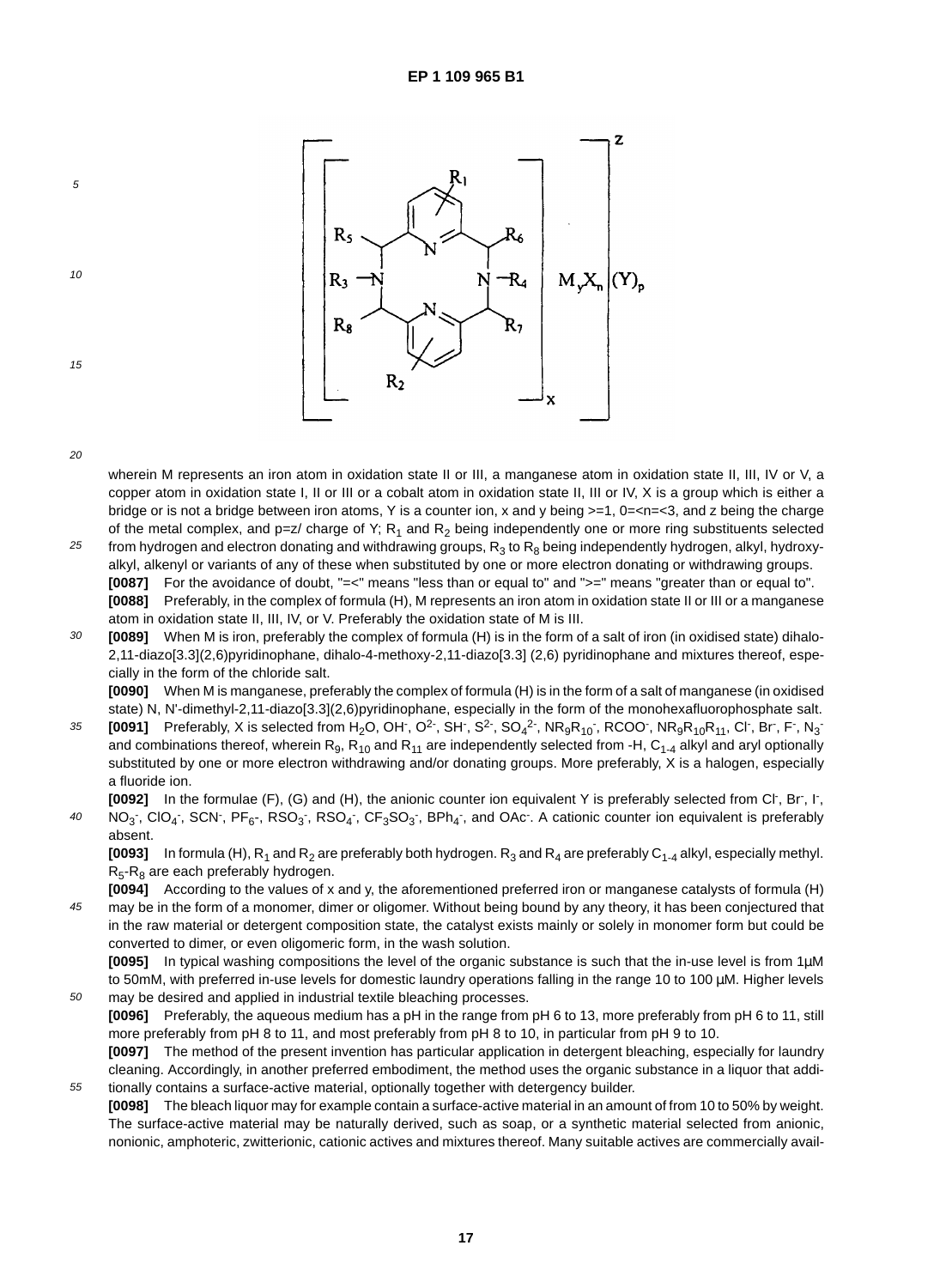able and are fully described in the literature, for example in "Surface Active Agents and Detergents", Volumes I and II, by Schwartz, Perry and Berch.

**[0099]** Typical synthetic anionic surface-actives are usually water-soluble alkali metal salts of organic sulphates and sulphonates having alkyl groups containing from about 8 to about 22 carbon atoms, the term "alkyl" being used to include the alkyl portion of higher aryl groups. Examples of suitable synthetic anionic detergent compounds are sodium and ammonium alkyl sulphates, especially those obtained by sulphating higher  $(C_8-C_{18})$  alcohols produced, for exam-

ple, from tallow or coconut oil; sodium and ammonium alkyl ( $C_9$ - $C_{20}$ ) benzene sulphonates, particularly sodium linear secondary alkyl  $(C_{10}-C_{15})$  benzene sulphonates; sodium alkyl glyceryl ether sulphates, especially those ethers of the higher alcohols derived from tallow or coconut oil fatty acid monoglyceride sulphates and sulphonates; sodium and

5

35

- 10 ammonium salts of sulphuric acid esters of higher  $(C_9-C_{18})$  fatty alcohol alkylene oxide, particularly ethylene oxide, reaction products; the reaction products of fatty acids such as coconut fatty acids esterified with isethionic acid and neutralised with sodium hydroxide; sodium and ammonium salts of fatty acid amides of methyl taurine; alkane monosulphonates such as those derived by reacting alpha-olefins  $(C_8-C_{20})$  with sodium bisulphite and those derived by reacting paraffins with  $SO_2$  and  $Cl_2$  and then hydrolysing with a base to produce a random sulphonate; sodium and
- 15 ammonium  $(C_7-C_{12})$  dialkyl sulphosuccinates; and olefin sulphonates, which term is used to describe material made by reacting olefins, particularly  $(C_{10}-C_{20})$  alpha-olefins, with SO<sub>3</sub> and then neutralising and hydrolysing the reaction product. The preferred anionic detergent compounds are sodium  $(C_{10}-C_{15})$  alkylbenzene sulphonates, and sodium  $(C_{16}$ -C<sub>18</sub>) alkyl ether sulphates.
- $20$ **[0100]** Examples of suitable nonionic surface-active compounds which may be used, preferably together with the anionic surface-active compounds, include, in particular, the reaction products of alkylene oxides, usually ethylene oxide, with alkyl  $(C_6-C_{22})$  phenols, generally 5-25 EO, *i.e.* 5-25 units of ethylene oxides per molecule; and the condensation products of aliphatic  $(C_8-C_{18})$  primary or secondary linear or branched alcohols with ethylene oxide, generally 2-30 EO. Other so-called nonionic surface-actives include alkyl polyglycosides, sugar esters, long-chain tertiary amine oxides, long-chain tertiary phosphine oxides and dialkyl sulphoxides.
- 25 **[0101]** Amphoteric or zwitterionic surface-active compounds can also be used in the compositions of the invention but this is not normally desired owing to their relatively high cost. If any amphoteric or zwitterionic detergent compounds are used, it is generally in small amounts in compositions based on the much more commonly used synthetic anionic and nonionic actives.

30 **[0102]** The detergent bleach liquor will preferably comprise from 1 to 15 % wt of anionic surfactant and from 10 to 40 % by weight of nonionic surfactant. In a further preferred embodiment, the detergent active system is free from  $C_{16}$ -C<sub>12</sub> fatty acid soaps.

**[0103]** The bleach liquor may also contains a detergency builder, for example in an amount of from about 5 to 80 % by weight, preferably from about 10 to 60 % by weight.

**[0104]** Builder materials may be selected from 1) calcium sequestrant materials, 2) precipitating materials, 3) calcium ion-exchange materials and 4) mixtures thereof.

- **[0105]** Examples of calcium sequestrant builder materials include alkali metal polyphosphates, such as sodium tripolyphosphate; nitrilotriacetic acid and its water-soluble salts; the alkali metal salts of carboxymethyloxy succinic acid, ethylene diamine tetraacetic acid, oxydisuccinic acid, mellitic acid, benzene polycarboxylic acids, citric acid; and polyacetal carboxylates as disclosed in US-A-4,144,226 and US-A-4,146,495.
- $40$ **[0106]** Examples of precipitating builder materials include sodium orthophosphate and sodium carbonate. **[0107]** Examples of calcium ion-exchange builder materials include the various types of water-insoluble crystalline or amorphous aluminosilicates, of which zeolites are the best known representatives, e.g. zeolite A, zeolite B (also known as zeolite P), zeolite C, zeolite X, zeolite Y and also the zeolite P-type as described in EP-A-0,384,070. **[0108]** In particular, the bleach liquor may contain any one of the organic and inorganic builder materials, though,
- 45 for environmental reasons, phosphate builders are preferably omitted or only used in very small amounts. Typical builders usable in the present invention are, for example, sodium carbonate, calcite/carbonate, the sodium salt of nitrilotriacetic acid, sodium citrate, carboxymethyloxy malonate, carboxymethyloxy succinate and water-insoluble crystalline or amorphous aluminosilicate builder materials, each of which can be used as the main builder, either alone or in admixture with minor amounts of other builders or polymers as co-builder.
- 50 **[0109]** It is preferred that the composition contains not more than 5% by weight of a carbonate builder, expressed as sodium carbonate, more preferably not more than 2.5 % by weight to substantially nil, if the composition pH lies in the lower alkaline region of up to 10.

**[0110]** Apart from the components already mentioned, the bleach liquor can contain any of the conventional additives in amounts of which such materials are normally employed in fabric washing detergent compositions. Examples of

55 these additives include buffers such as carbonates, lather boosters, such as alkanolamides, particularly the monoethanol amides derived from palmkemel fatty acids and coconut fatty acids; lather depressants, such as alkyl phosphates and silicones; anti-redeposition agents, such as sodium carboxymethyl cellulose and alkyl or substituted alkyl cellulose ethers; stabilisers, such as phosphonic acid derivatives (i.e. Dequest® types); fabric softening agents; inorganic salts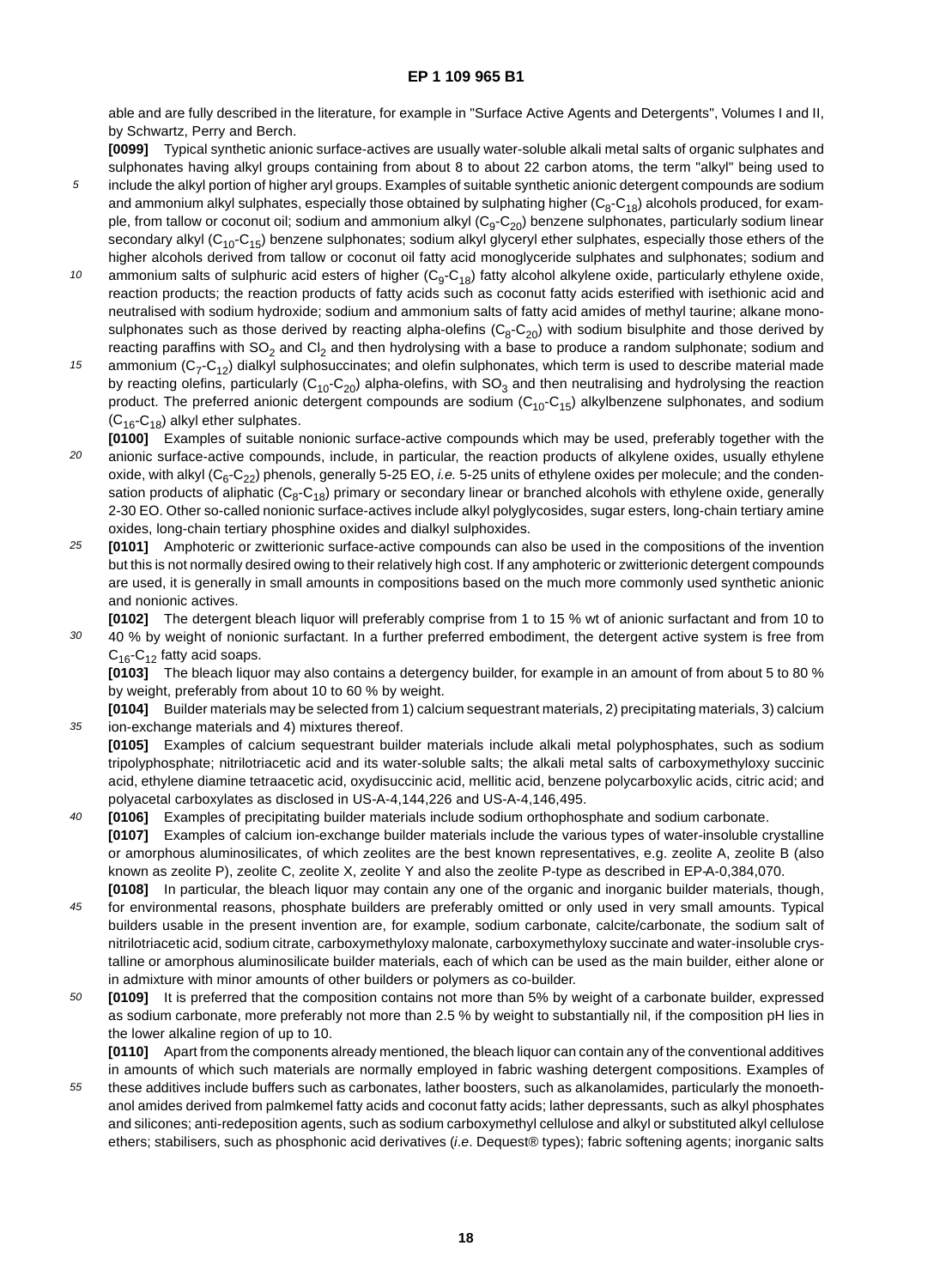and alkaline buffering agents, such as sodium sulphate and sodium silicate; and, usually in very small amounts, fluorescent agents; perfumes; enzymes, such as proteases, cellulases, lipases, amylases and oxidases; germicides and colourants.

- 5 **[0111]** Transition metal sequestrants such as EDTA, and phosphonic acid derivatives such as EDTMP (ethylene diamine tetra(methylene phosphonate)) may also be included, in addition to the organic substance specified, for example to improve the stability sensitive ingredients such as enzymes, fluorescent agents and perfumes, but provided the composition remains bleaching effective. However, the treatment composition containing the organic substance, is preferably substantially, and more preferably completely, devoid of transition metal sequestrants (other than the organic substance).
- 10 **[0112]** Whilst the present invention is based on the catalytic bleaching of a substrate by atmospheric oxygen or air, it will be appreciated that small amounts of hydrogen peroxide or peroxy-based or -generating systems may be included in the treatment composition, if desired. Preferably, however, the composition will be devoid of peroxygen bleach or peroxy-based or -generating bleach systems.
	- **[0113]** The invention will now be further illustrated by way of the following non-limiting examples:
- 15

55

## EXAMPLES

## **Example 1**

20 **[0114]** This example describes a synthesis of a catalyst according to formula (A):

## **(i) Preparation of MeN4Py ligand:**

**[0115]** The precursor N4Py.HClO<sub>4</sub> was prepared as follows:

- 25 To pyridyl ketone oxim (3 g, 15.1 mmol) was added ethanol (15 ml), concentrated ammonia solution (15 mL) and NH<sub>4</sub>OAc (1.21 g, 15.8 mmol). The solution was warmed until reflux. To this solution was added 4.64 g Zn in small portions. After the addition of all Zn, the mixture was refluxed for 1 hour and allowed to cool to ambient temperature. The solution was filtered and water (15 ml) was added. Solid NaOH was added until pH»10 and the solution was extracted with CH<sub>2</sub>Cl<sub>2</sub> (3 x 20 ml). The organic layers were dried over Na<sub>2</sub>SO<sub>4</sub> and evaporated until dryness. Bis(pyridin-
- 30 2-yl)methylamine (2.39 g, 12.9 mmol) was obtained as a colourless oil in 86% yield, showing the following analytical characteristics: 1H NMR (360 MHz, CDCl3): δ 2.64 (s, 2H, NH2), 5.18 (s, 1H, CH), 6.93 (m, 2H, pyridine), 7.22 (m, 2H, pyridine), 7.41 (m, 2H, pyridine), 8.32 (m, 2H, pyridine); <sup>13</sup>C NMR (CDCl<sub>3</sub>): δ 62.19 (CH), 121.73 (CH), 122.01 (CH), 136.56 (CH),

149.03 (CH), 162.64 (Cq).

- 35 **[0116]** To picolylchloride hydrochloride (4.06 g, 24.8 mmol) was added, at 0°C, 4.9 ml of a 5N NaOH solution. This emulsion was added by means of a syringe to bis(pyridin-2-yl)methylamine (2.3 g, 12.4 mmol) at 0°C. Another 5 ml of a 5N NaOH solution was added to this mixture. After warming to ambient temperature, the mixture was stirred vigorously for 40 hrs. The mixture was put in an ice bath and HClO<sub>4</sub> was added until pH<1, whereupon a brown solid precipitated. The brown precipitate was collected by filtration and recrystallized from water. While stirring, this mixture was allowed
- $40$ to cool to ambient temperature, whereupon a light-brown solid precipitated which was collected by filtration and washed with cold water and air-dried (1.47 g). **[0117]** From 0.5 g of the perchlorate salt of N4Py prepared as described above, the free amine was obtained by

precipitating the salt with 2N NaOH and subsequently by extraction with CH<sub>2</sub>Cl<sub>2</sub>. To the free amine was added under argon 20 ml of dry tetrahydrofuran freshly distilled from LiAlH<sub>4</sub>. The mixture was stirred and cooled to -70 °C by an

- 45 alcohol / dry ice bath. Now 1 ml of 2.5 N butyllithium solution in hexane was added giving an immediate dark red colour. The mixture was allowed to warm to -20 °C and now 0.1 ml of methyl iodide was added. The temperature was kept to -10 °C for 1 hour. Subsequently 0.5 g of ammonium chloride was added and the mixture was evaporated in vacuo. To the residue water was added and the aqueous layer was extracted with dichloromethane. The dichloromethane layer was dried on sodium sulphate, filtered and evaporated giving 0.4 g residue. The residue was purified by crystallisation
- 50 from ethyl acetate and hexane giving 0.2 g of creamish powder (50% yield) showing the following analytical characteristics: <sup>1</sup>H NMR (400 MHz, CDCl<sub>3</sub>): δ (ppm) 2.05 (s, 3H, CH<sub>3</sub>), 4.01 (s, 4H. CH<sub>2</sub>), 6.92 (m, 2H, pyridine), 7.08 (m, 2H, pyridine),

7.39 (m, 4H pyridine), 7.60 (m 2H, pyridine), 7.98 (d, 2H, pyridine), 8.41 (m, 2H pyridine), 8.57 (m, 2H, pyridine). 13C NMR (100.55 MHz, CDCl<sub>3</sub>): δ (ppm) 21.7 (CH<sub>3</sub>), 58.2 (CH<sub>2</sub>), 73.2 (Cq), 121.4 (CH), 121.7 (CH), 123.4 (CH), 123.6 (CH), 136.0 (CH), 148.2 (Cq), 148.6 (Cq), 160.1 (Cq), 163.8 (Cq).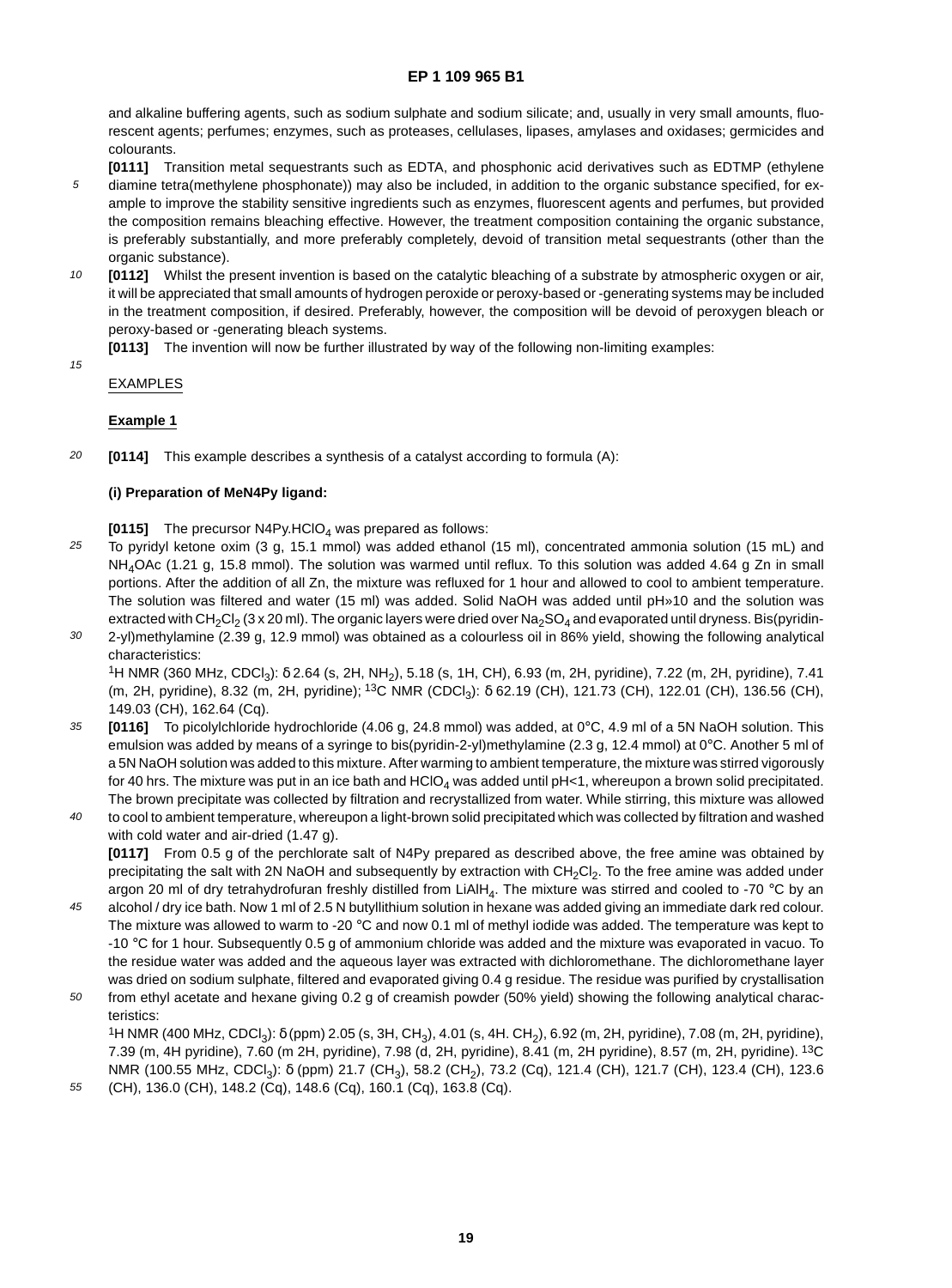## (ii) Synthesis of the complex [(MeN4Py)Fe(CH<sub>3</sub>CN)](ClO<sub>4</sub>)<sub>2</sub>, Fe(MeN4Py):

**[0118]** To a solution of 0.27 g of MeN4Py in 12 ml of a mixture of 6 ml acetonitrile and 6 ml methanol was added 350 mg Fe(ClO<sub>4</sub>)<sub>2</sub>.6H<sub>2</sub>O immediately a dark red colour formed. To the mix was added now 0.5 g of sodium perchlorate and

5 a orange red precipitate formed immediately. After 5 minutes stirring and ultrasonic treatment the precipitate was isolated by filtration and dried in vacuo at 50°C. In this way 350 mg of an orange red powder was obtained in 70% yield showing the following analytical characteristics:

<sup>1</sup>H NMR (400 MHz, CD<sub>3</sub>CN): δ (ppm) 2.15, (CH<sub>3</sub>CN), 2.28 (s, 3H, CH<sub>3</sub>), 4.2 (ab, 4H, CH<sub>2</sub>), 7.05 (d, 2H, pyridine), 7.38 (m, 4H, pyridine), 7.71 (2t, 4H pyridine), 7.98 (t, 2H, pyridine), 8.96 (d, 2H pyridine), 9.06 (m, 2H, pyridine).

10 UV/V is (acetonitrile) [λmax, nm (ε, M-1 cm-1)]: 381 (8400), 458 nm (6400).

Anal.Calcd for C<sub>25</sub>H<sub>26</sub>Cl<sub>2</sub>FeN<sub>6</sub>O<sub>8</sub>: C, 46.11; H, 3.87; N, 12.41; Cl, 10.47; Fe, 8.25. Found: C, 45.49; H, 3.95; N, 12.5; Cl, 10.7; Fe, 8.12.

Mass-ESP (cone voltage 17V in CH<sub>3</sub>CN): m/z 218.6 [MeN4PyFe]<sup>2+</sup>; 239.1 [MeN4PyFeCH<sub>3</sub>CN]<sup>2+</sup>.

15

## **Example 2**

**[0119]** This example describes a synthesis of a catalyst according to formula (A):

#### 20 **(i) Synthesis of BzN4Py ligand:**

**[0120]** To 1 g of the N4Py ligand prepared as described above, 20 ml of dry tetrahydrofuran freshly distilled from LiAlH<sub>4</sub>, was added under argon. The mixture was stirred and cooled to -70 °C by an alcohol / dry ice bath. Now 2 ml of 2.5 N butyllithium solution in hexane was added giving an immediate dark red colour. The mix was allowed to warm

- 25 to -20 $^{\circ}$ C and now 0.4 ml of benzyl bromidide was added. The mixture was allowed to warm up to 25  $^{\circ}$ C and stirring was continued over night. Subsequently 0.5 g of ammonium chloride was added and the mixture was evaporated in vacuo. To the residue water was added and the aqueous layer was extracted with dichloromethane. The dichloromethane layer was dried on sodium sulphate, filtered and evaporated giving 1 g brown oily residue. According to NMR spectroscopy, the product was not pure but contained no starting material (N4Py). The residue was used without further purification.
- 30

## (ii) Synthesis of the complex [(BzN4Py)Fe(CH<sub>3</sub>CN)](ClO<sub>4</sub>)<sub>2</sub>, Fe(BzN4Py):

35 **[0121]** To a solution of 0.2 g of the residue obtained by the previous described procedure in 10 ml of a mixture of 5 ml acetonitrile and 5 ml methanol was added 100 mg  $Fe(CIO_4)_2.6H_2O$  immediately a dark red colour formed. To the mix was added now 0.25 g of sodium perchlorate and ethylacetate was allowed to diffuse into the mixture overnight. Some red crystals were formed which were isolated by filtration and washed with methanol. In this way 70 mg of a red powder was obtained showing the following analytical characteristics:

 $40$ 1H NMR (400 MHz, CD<sub>3</sub>CN): δ (ppm) 2.12, (s, 3H, CH<sub>3</sub>CN), 3.65 + 4.1 (ab, 4H, CH<sub>2</sub>), 4.42 (s, 2H, CH<sub>2</sub>-benzyl), 6.84 (d, 2H, pyridine), 7.35 (m, 4H, pyridine), 7.45 (m, 3 H, benzene) 7.65 (m, 4H benzene + pryidine), 8.08(m, 4H, pyridine), 8.95 (m, 4H pyridine).

UV/Vis (acetonitrile) [λmax, nm (ε, M<sup>-1</sup> cm<sup>-1</sup>)]: 380 (7400), 458 nm (5500). Mass-ESP (cone voltage 17V in CH3CN): m/z 256.4 [BzN4Py]<sup>2+</sup>; 612 [BzN4PyFeClO<sub>4</sub>]+

45

55

## **Example 3:**

**[0122]** This example describes syntheses of catalysts according to formula (C):

50 **[0123]** All reactions were performed under a nitrogen atmosphere, unless indicated otherwise. All reagents and solvents were obtained from Aldrich or Across and used as received, unless stated otherwise. Petroleum ether 40-60 was distilled using a rotavapor before using it as eluent. Flash column chromatography was performed using Merck silica gel 60 or aluminium oxide 90 (activity II-III according to Brockmann). <sup>1</sup>H NMR (300 MHz) and <sup>13</sup>C NMR (75 MHz) were recorded in CDCl<sub>3</sub>, unless stated otherwise.

Multiplicities were addressed with the normal abbreviations using p for quintet.

Synthesis of starting materials for ligand synthesis:

**[0124] Synthesis of N-benzyl amino acetonitrile.** N-benzyl amine (5.35 g, 50 mmol) was dissolved in a water :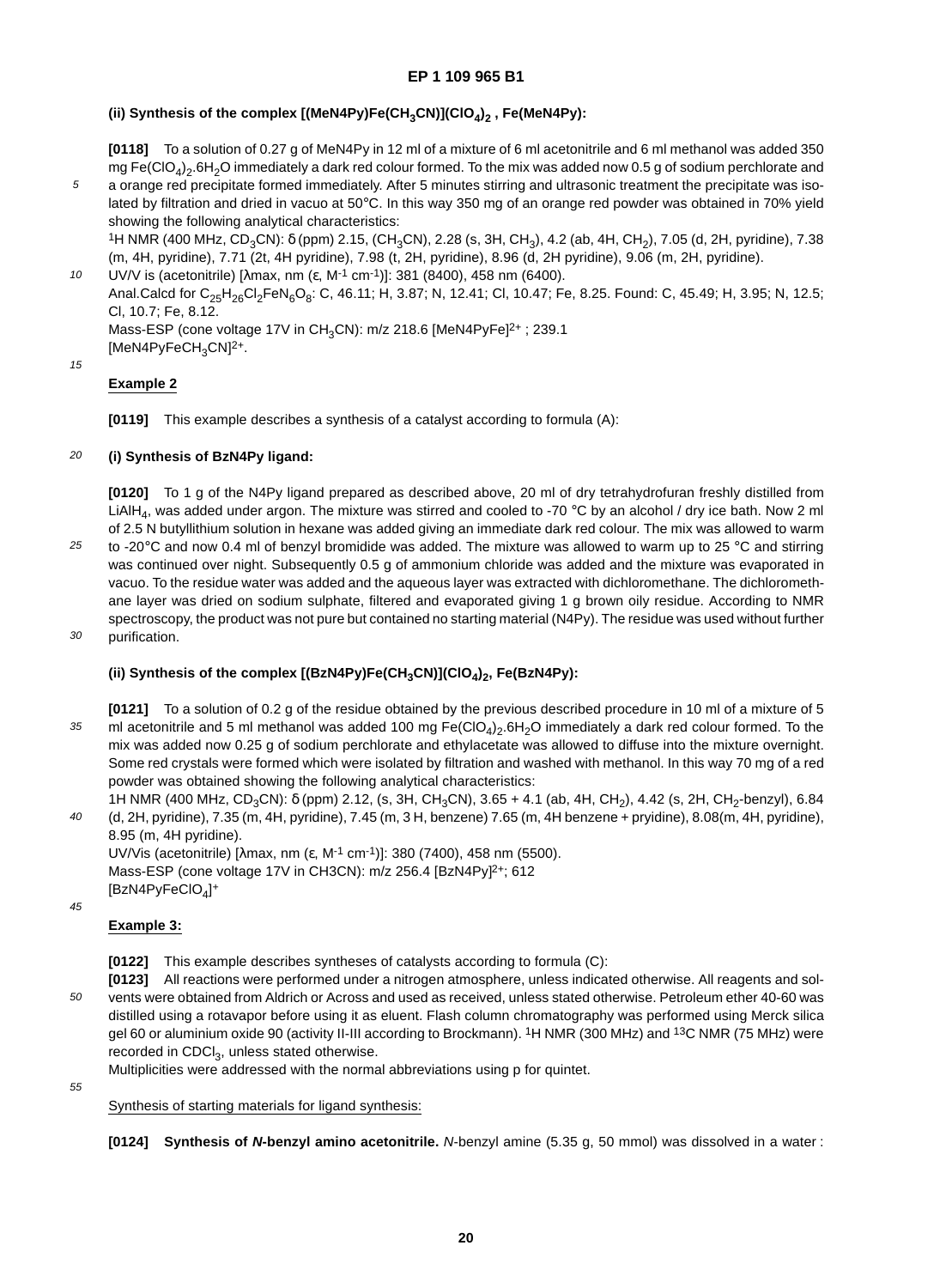methanol mixture (50 mL, 1:4). Hydrochloric acid (aq., 30 %) was added until the pH reached 7.0. Added was NaCN (2.45 g, 50 mmol). After cooling to 0 °C, formaline (aq. 35 %, 4.00 g, 50 mmol) was added. The reaction was followed by TLC (aluminium oxide;  $EtORc : Et<sub>3</sub>N = 9:1$ ) until benzylamine could be detected. Subsequently the methanol was evaporated *in vacuo* and the remaining oil "dissolved" in water. The aqueous phase was extracted with methylene

5 chloride  $(3 \times 50 \text{ mL})$ . The organic layers were collected and the solvent removed in vacuo. The residue was purified by Kugelrohr distillation (p = 20 mm Hg, T = 120 °C) giving N-benzyl amino acetonitrile (4.39 g, 30 mmol, 60 %) as a colourless oil.

1H NMR: δ 7.37 - 7.30 (m, 5H), 3.94 (s, 2H), 3.57 (s, 2H), 1.67 (br s, 1H);

13C NMR: δ 137.74, 128.58, 128.46, 128.37, 127.98, 127.62, 117.60, 52.24, 36.19.

10 **[0125] Synthesis of N-ethyl amino acetonitrile.** This synthesis was performed analogously to the synthesis reported for N-benzyl amino acetonitrile. However, detection was done by dipping the TLC plate in a solution of  $KMnO<sub>4</sub>$ and heating the plate until bright spots appeared. Starting from ethylamine (2.25 g, 50 mmol), pure N-ethyl amino acetonitrile (0.68 g, 8.1 mmol, 16 %) was obtained as a slightly yellow oil.

<sup>1</sup>H NMR: δ 3.60 (s, 2H), 2.78 (q, J= 7.1, 2H), 1.22 (br s, 1H), 1.14 (t, J= 7.2, 3H);

15 13C NMR: δ 117.78, 43.08, 37.01, 14.53.

**[0126] Synthesis of N-ethyl ethylene-1,2-diamine.** The synthesis was performed according to Hageman; J.Org. Chem.; 14; 1949; 616, 634, starting from N-ethyl amino acetonitrile.

**[0127] Synthesis of N-benzyl ethylene-1,2-diamine.** Sodium hydroxide (890 mg; 22.4 mmol) was dissolved in ethanol (96 %, 20 mL), the process taking the better part of 2 hours. Added was N-benzyl amino acetonitrile (4, 2.92

20 g, 20 mmol) and Raney Nickel (approx. 0.5 g). Hydrogen pressure was applied ( $p = 3.0$  atm.) until hydrogen uptake ceased.

The mixture was filtered over Cellite, washing the residue with ethanol. The filter should not run dry since Raney Nickel is relatively pyrophoric. The Cellite containing the Raney Nickel was destroyed by putting the mixture in dilute acid, causing gas formation). The ethanol was evaporated in in vacuo and the residue dissolved in water.

- 25 **[0128]** Upon addition of base (aq. NaOH, 5N) the product oiled out and was extracted with chloroform (3 x 20 mL). After evaporation of the solvent in vacuo the <sup>1</sup>H NMR showed the presence of benzylamine. Separation was enforced by column chromatography (silica gel; MeOH : EtOAc :  $Et_2N = 1:8:1$  ) yielding the benzyl amine, followed by the solvent mixture MeOH : EtOAc : Et<sub>3</sub>N = 5:4:1. Detection was done by using aluminium oxide as a solid phase in TLC, yielding pure N-benzyl ethylene-1.2-diamine (2.04 g, 13.6 mmol, 69 %).
- 30  $1H$  NMR:  $\delta$  7.33 - 7.24 (m, 5H), 3.80 (s, 2H), 2.82 (t, J = 5.7, 2H), 2.69 (t, J = 5.7, 2H), 1.46 (br s, 3H); 13C NMR: δ 140.37, 128.22, 127.93, 126.73, 53.73, 51.88, 41.66. **[0129] Synthesis of 2-acetoxymethyl-5-methyl pyridine.** 2,5-Lutidine (31.0 g, 290 mmol), acetic acid (180 mL) and hydrogen peroxide (30 mL, 30 %) were heated at 70-80 °C for 3hours. Hydrogen peroxide (24 mL, 30 %) was
- 35 added and the subsequent mixture heated for 16 hours at 60-70 °C. Most of the mixture of (probably) hydrogen peroxide, water, acetic acid, and peracetic acid was removed in vacuo (rotavap, water bath 50 °C until p = 20 mbar). The resulting mixture containing the N-oxide was added dropwise to acetic anhydride heated under reflux. This reaction was highly exothermic, and was controlled by the dropping speed. After heating under reflux for an hour, methanol was added dropwise. This reaction was highly exothermic. The resulting mixture was heated under reflux for another 30 minutes.
- $40$ After evaporation of the methanol (rotavap, 50 °C until  $p = 20$  mbar), the resulting mixture was purified by Kugelrohr distillation (p = 20 mm Hg, T = 150 °C). The clear oil that was obtained still contained acetic acid. This was removed by extraction (CH<sub>2</sub>Cl<sub>2</sub>, NaHCO<sub>3</sub> (sat.)) yielding the pure acetate of 2-acetoxymethyl-5-methyl pyridine (34.35 g, 208 mmol, 72 %) as a slightly yellow oil.  $1H$  NMR:  $\delta$  8.43 (s, 1H), 7.52 (dd,  $J = 7.8$ ,  $J = 1.7$ , 1H), 7.26 (d,  $J = 7.2$ , 1H), 5.18 (s, 2H), 2.34 (s, 3H), 2.15 (s, 3H); 13C NMR: δ 170.09, 152.32, 149.39, 136.74, 131.98, 121.14, 66.31, 20.39, 17.66.
- 45 **[0130] Synthesis of 2-acetoxymethyl-5-ethyl pyridine.** This synthesis was performed analogously to the synthesis reported for 2-acetoxymethyl-5-methyl pyridine. Starting from 5-ethyl-2-methyl pyridine (35.10 g, 290 mmol), pure 2-acetoxymethyl-5-ethyl pyridine (46.19 g, 258 mmol, 89%) was obtained as a slightly yellow oil. 1H NMR: δ 8.47 (s, 1H), 7.55 (d, J = 7.8, 1H), 7.29 (d, J = 8.1, 1H), 2.67 (q, J = 7.8, 2H), 2.14 (s, 3H), 1.26 (t, J = 7.77, 3H);
- 13C NMR: δ 170.56, 152.80, 149.11, 138.47, 135.89, 121.67, 66.72, 25.65, 20.78, 15.13.
- 50 **[0131] Synthesis of 2-acetoxymethyl-3-methyl pyridine.** This synthesis was performed analogously to the synthesis reported for 2-acetoxymethyl-5-methyl pyridine. The only difference was the reversal of the Kugelrohr distillation and the extraction. According to 1H NMR a mixture of the acetate and the corresponding alcohol was obtained. Starting from 2,3-picoline (31.0 g, 290 mmol), pure 2-acetoxymethyl-3-methyl pyridine (46.19 g, 258 mmol, 89%, calculated for pure acetate) was obtained as a slightly yellow oil.
- 55  $1H NMR: \delta 8.45$  (d, J = 3.9, 1H), 7.50 (d, J = 8.4, 1H), 7.17 (dd, J = 7.8, J = 4.8, 1H), 5.24 (s, 2H), 2.37 (s, 3H), 2.14 (s, 3H). **[0132] Synthesis of 2-hydroxymethyl-5-methyl pyridine.** 2-Acetoxymethyl-5-methyl pyridine (30 g, 182 mmol) was dissolved in hydrochloric acid (100 mL, 4 N). The mixture was heated under reflux, until TLC (silica gel; triethylamine:ethyl acetate:petroleum ether 40-60 = 1:9:19) showed complete absence of the acetate (normally 1 hour). The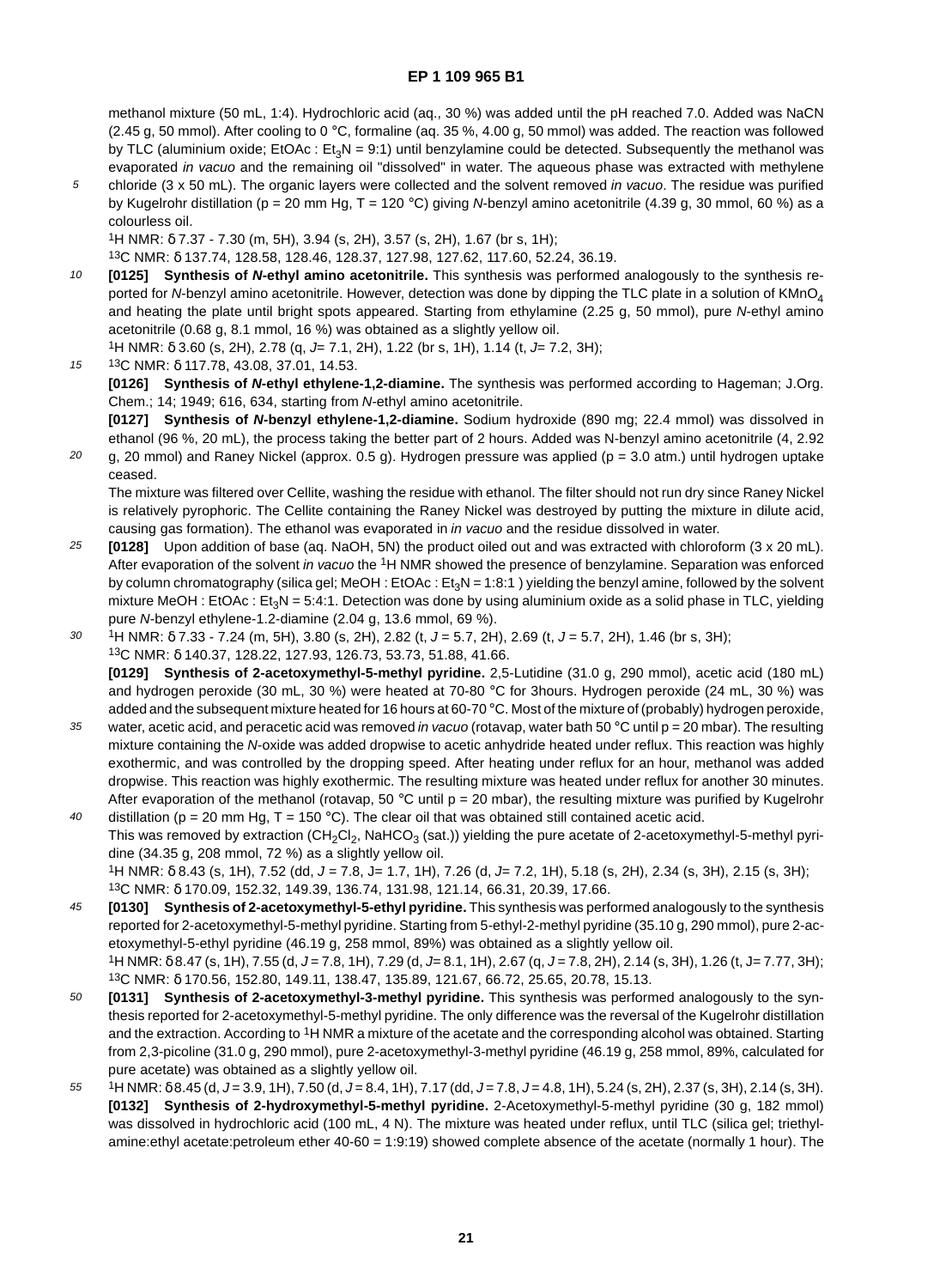mixture was cooled, brought to pH > 11, extracted with dichloromethane (3 x 50 mL) and the solvent removed in vacuo. Pure 2-hydroxymethyl-5-methyl pyridine (18.80 g, 152 mmol, 84 %) was obtained by Kugelrohr distillation (p = 20 mm Hg,  $T = 130$  °C) as a slightly yellow oil.

5  $1H$  NMR:  $\delta$  8.39 (s, 1H), 7.50 (dd,  $J = 7.8$ ,  $J = 1.8$ , 1H), 7.15 (d,  $J = 8.1$ , 1H), 4.73 (s, 2H), 3.83 (br s, 1H), 2.34 (s, 3H); 13C NMR: δ 156.67, 148.66, 137.32, 131.62, 120.24, 64.12, 17.98.

**[0133] Synthesis of 2-hydroxymethyl-5-ethyl pyridine.** This synthesis was performed analogously to the synthesis reported for 2-hydroxymethyl-5-methyl pyridine. Starting from 2-acetoxymethyl-5-ethyl pyridine (40 g, 223 mmol), pure 2-hydroxymethyl-5-ethyl pyridine (26.02 g, 189 mmol, 85 %) was obtained as a slightly yellow oil.

 $1H$  NMR:  $\delta$  8.40 (d,  $J = 1.2$ , 1H), 7.52 (dd,  $J = 8.0$ ,  $J = 2.0$ , 1H), 7.18 (d,  $J = 8.1$ , 1H), 4.74 (s, 2H), 3.93 (br s, 1H), 2.66  $(q, J = 7.6, 2H), 1.26$  (t,  $J = 7.5, 3H)$ ;

13C NMR: δ 156.67, 148.00, 137.87, 136.13, 120.27, 64.07, 25.67, 15.28.

**[0134] Synthesis of 2-hydroxymethyl-3-methyl pyridine.** This synthesis was performed analogously to the synthesis reported for 2-hydroxymethyl-5-methyl pyridine. Starting from 2-acetoxymethyl-3-methyl pyridine (25g (recalculated for the mixture), 152 mmol), pure 2-hydroxymethyl-3-methyl pyridine (15.51 g, 126 mmol, 83 %) was obtained as a slightly yellow oil.

1H NMR:  $\delta$  8.40 (d, J = 4.5, 1H)), 7.47 (d, J = 7.2, 1H), 7.15 (dd, J = 7.5, J = 5.1, 1 H), 4.85 (br s, 1 H), 4.69 (s, 1H), 2.22 (s, 3H);

13C NMR: δ 156.06, 144.97, 137.38, 129.53, 121.91, 61.38, 16.30.

20 (i) Synthesis of ligands:

10

15

**[0135] Synthesis of N-methyl-N,N',N'-tris(pyridin-2-ylmethyl)ethylene-1,2-diamine (L1).** The ligand **L1** (comparative) was prepared according to Bernal, Ivan; Jensen, Inge Margrethe; Jensen, Kenneth B.; McKenzie, Christine J.; Toftlund, Hans; Tuchagues, Jean-Pierre; J.Chem.Soc.Dalton Trans.; 22; 1995; 3667-3676.

- 25 **[0136] Synthesis of N-methyl-N,N',N'-tris(3-methylpyridin-2-ylmethyl)ethylene-1,2-diamine (L2, MeTrilen).** 2-Hydroxymethyl-3-methyl pyridine (5.00 g, 40.7 mmol) was dissolved in dichloromethane (30 mL). Thionyl chloride (30 mL) was added dropwise under cooling (ice bath). The resulting mixture was stirred for 1 hour and the solvents removed in vacuo (rotavap, until  $p = 20$  mm Hg, T = 50 °C). To the resultant mixture was added dichloromethane (25 mL). Subsequently NaOH (5 N, aq.) was added dropwise until the pH (aqua) ≥ 11. The reaction was quite vigorous in
- 30 the beginning, since part of the thionyl chloride was still present. N-methyl ethylene-1,2-diamine (502 mg, 6.8 mmol) and additional NaOH (5 N, 10 mL) were added. The reaction mixture was stirred at room temperature for 45 hours. The mixture was poured into water (200 mL), and the pH checked (≥ 14, otherwise addition of NaOH (aq. 5N)). The reaction mixture was extracted with dichloromethane (3 or 4 x 50 mL, until no product could be detected by TLC). The combined organic phases were dried and the solvent removed in vacuo. Purification was enforced as described before,
- 35 yielding N-methyl-N,N',N'-tris(3-methylpyridin-2-ylmethyl)ethylene-1,2-diamine as a slightly yellow oil. Purification was enforced by column chromatography (aluminium oxide 90 (activity II-III according to Brockmann); triethylamine : ethyl acetate : petroleum ether 40-60 = 1:9:10) until the impurities were removed according to TLC (aluminium oxide, same eluent, Rf ≈ 0.9). The compound was eluted using ethylacetate : triethyl amine = 9:1. N-methyl-N,N',N'-tris(3-methylpyridin-2-ylmethyl)ethylene-1,2-diamine (**L2**, 1.743 g, 4.30 mmol, 63 %) was obtained.
- $40$ 1H NMR: δ 8.36 (d, J= 3.0, 3H), 7.40 - 7.37 (m, 3H), 7.11-7.06 (m, 3H), 3.76 (s, 4H), 3.48 (s, 2H), 2.76 - 2.71 (m, 2H), 2.53 - 2.48 (m, 2H), 2.30 (s, 3H), 2.12 (s, 6H), 2.05 (s, 3H); 13C NMR: δ 156.82, 156.77, 145.83, 145.67, 137.61, 133.14, 132.72, 122.10, 121.88, 62.32, 59.73, 55.19, 51.87, 42.37, 18.22, 17.80.
- 45 **[0137] Synthesis of N-ethyl-N,N',N'-tris(3-methylpyridin-2-ylmethyl)ethylene-1,2-diamine (L3, EtTrilen).** This synthesis is performed analogously to the synthesis for **L2.** Starting from 2-hydroxymethyl-3-methyl pyridine (25.00 g, 203 mmol) and N-ethyl ethylene-1,2-diamine (2.99 g, 34.0 mmol), N-ethyl-N,N',N'-tris(methylpyridin-2-ylmethyl)ethylene-1,2-diamine (L3, 11.49 g, 28.5 mmol, 84 %) was obtained. Column chromatography (aluminium oxide; Et<sub>3</sub>N : EtOAc : petroleum ether  $40-60 = 1:9:30$ , followed by  $Et_2N$  : EtOAc = 1:9).

50 1H NMR: δ 8.34 - 8.30 (m, 3H), 7.40 - 7.34 (m, 3H), 7.09 - 7.03 (m, 3H). 3.71 (s, 4H), 3.58 (s, 2H), 2.64 - 2.59 (m, 2H), 2.52 - 2.47 (m, 2H), 2.43 - 2.36 (m, 2H), 2.31 (s, 3H), 2.10 (s, 6H), 0.87 (t, J = 7.2, 3H);

13C NMR: δ 157.35, 156.92, 145.65, 137.61, 133.14, 132.97, 122.09, 121.85, 59.81, 59.28, 51.98, 50.75, 48.02, 18.27, 17.80, 11.36.

**[0138] Synthesis of N-benzyl-N,N',N'-tris(3-methylpyridin-2-ylmethyl)ethylene-1,2-diamine (L4, BzTrilen).** This synthesis is performed analogously to the synthesis for **L2.** Starting from 2-hydroxymethyl-3-methylpyridine (3.00

55 g 24.4 mmol), and N-benzyl ethylene-1,2-diamine (610 mg, 4.07 mmol), N-benzyl-N,N'N'-tris(3-methylpyridin-2-ylmethyl)ethylene-1,2-diamine (**L4**, 1.363 g, 2.93 mmol, 72 %) was obtained. Column chromatography (aluminium oxide;  $Et<sub>3</sub>N$  : EtOAc : petroleum ether 40-60 = 1:9:10).

1H NMR: δ 8.33 - 8.29 (m, 3H), 7.37 - 7.33 (m, 3H), 7.21 - 7.03 (m, 8H), 3.66 (s, 4H), 3.60 (s, 2H), 3.42 (s, 2H), 2.72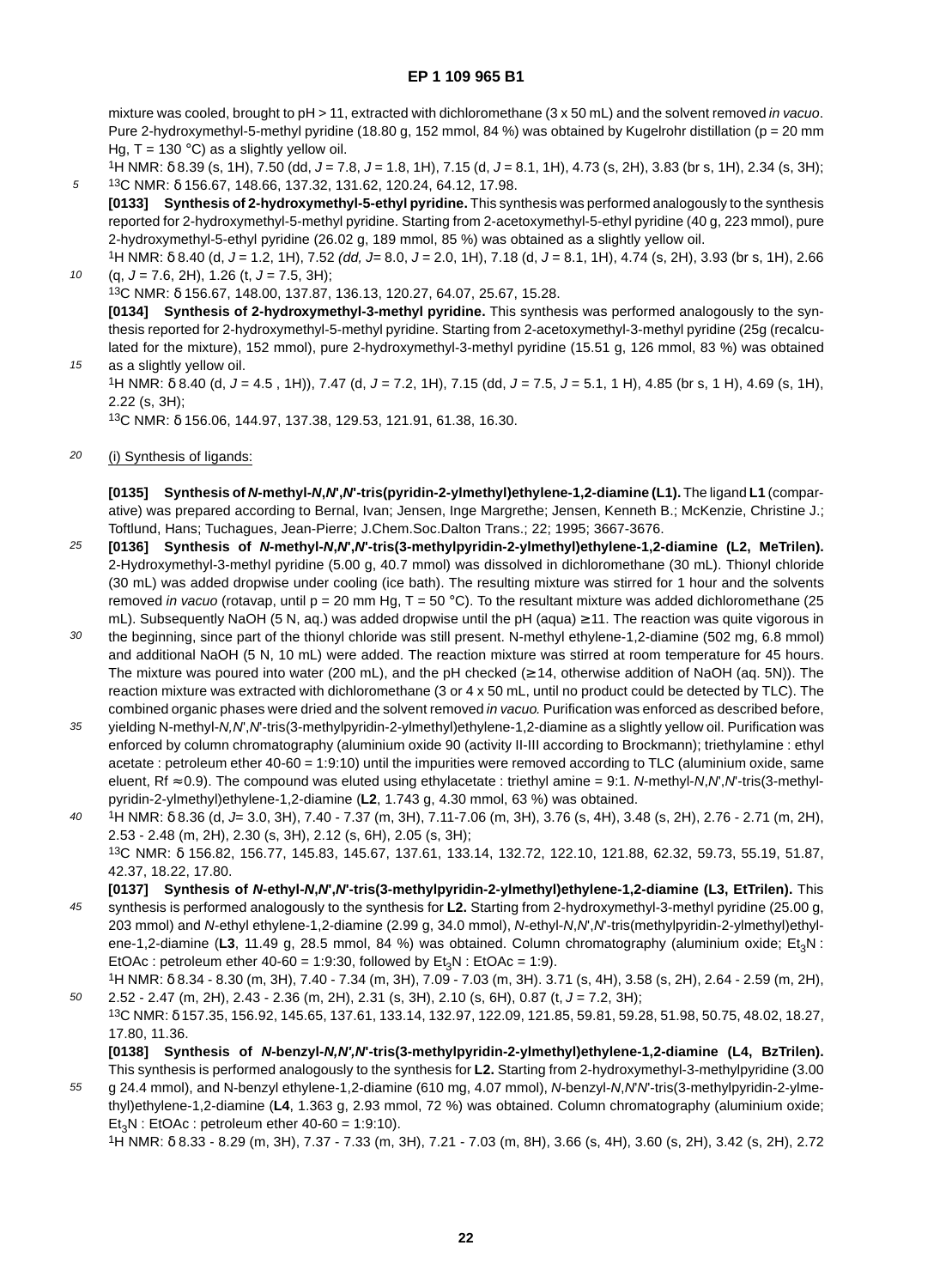- 2.67 (m, 2H), 2.50 - 2.45 (m, 2H), 2.23 (s, 3H), 2.03 (s, 6H);

13C NMR: δ 157.17, 156.96, 145.83, 145.78, 139.29, 137.91, 137.80, 133.45, 133.30, 128.98, 127.85, 126.62, 122.28, 122.22, 59.99, 58.83, 51.92, 51.54, 18.40, 17.95.

- 5 **[0139] Synthesis of N-hydroxyethyl-N,N',N'-tris(3-methylpyridin-2-ylmethyl)ethylene-1,2-diamine (L5).** This synthesis is performed analogously to the synthesis for **L6**. Starting from 2-hydroxymethyl-3-methyl pyridine (3.49 g, 28.4 mmol), and N-hydroxyethyl ethylene-1,2-diamine (656 mg 6.30 mmol), after 7 days N-hydroxyethyl-N,N',N'-tris (3-methylpyridin-2-ylmethyl)ethylene-1,2-diamine (**L5**, 379 mg, 0.97 mmol, 14 %) was obtained.
	- 1H NMR: δ 8.31 8.28 (m, 3H), 7.35 7.33 (m, 3H), 7.06 7.00 (m, 3H), 4.71 (br s, 1H), 3.73 (s, 4H), 3.61 (s, 2H), 3.44  $(t, J= 5.1, 2H)$ , 2.68 (s, 4H), 2.57 (t,  $J = 5.0, 2H$ ), 2.19 (s, 3H), 2.10 (s, 6H);
- 10 13C NMR: δ 157.01, 156.88, 145.91, 145.80, 137.90, 137.83, 133.30, 131.89, 122.30, 121.97, 59.60, 59.39, 57.95, 56.67, 51.95, 51.22, 18.14, 17.95.

**[0140] Synthesis of N-methyl-N,N',N'-tris(5-methylpyridin-2-ylmethyl)ethyiene-1,2-diamine (L6).** 2-hydroxymethyl-5-methyl pyridine (2.70 g, 21.9 mmol) was dissolved in dichloromethane (25 mL). Thionyl chloride (25 mL) was added dropwise under cooling (ice bath). The resulting mixture was stirred for 1 hour and the solvents removed

- 15 in vacuo (rotavap, until  $p = 20$  mm Hg, T  $\pm$  35°C). The remaining oil was used directly in the synthesis of the ligands, since it was known from the literature that the free picolyl chlorides are somewhat unstable and are highly lachrymatory. To the resultant mixture was added dichloromethane (25 mL) and N-methyl ethylene-1,2-diamine (360 mg, 4.86 mmol). Subsequently NaOH (5 N, aq.) was added dropwise. The reaction was quite vigorous in the beginning, since part of the thionyl chloride was still present. The aqueous layer was brought to  $pH = 10$ , and additional NaOH (5 N, 4.38 mL)
- 20 was added. The reaction mixture was stirred until a sample indicated complete conversion (7 days). The reaction mixture was extracted with dichloromethane (3 x 25 mL). The combined organic phases were dried and the solvent removed in vacuo. Purification was enforced by column chromatography (aluminium oxide 90 (activity II-III according to Brockmann); triethylamine : ethyl acetate : petroleum ether 40-60 = 1:9:10) until the impurities were removed according to TLC (aluminium oxide, same eluent, Rf ≈ 0.9). The compound was eluted using ethyl acetate : triethyl amine
- 25 = 9:1, yielding N-methyl-N,N',N'-tris(5-methylpyridin-2-ylmethyl)ethylene-1,2-diamine (**L6**, 685 mg, 1.76 mmol, 36 %) as a slightly yellow oil.

1H NMR: δ 8.31 (s, 3H) 7.43 - 7.35 (m, 5H), 7.21 (d, J= 7.8, 1H), 3.76 (s, 4H), 3.56 (s, 2H), 2.74 - 2.69 (m, 2H), 2.63 - 2.58 (m, 2H), 2.27 (s, 6H), 2.16 (s, 3H);

30 13C NMR: δ 156.83, 156.43, 149.23, 149.18, 136.85, 136.81, 131.02, 122.41, 122.30, 63.83, 60.38, 55.53, 52.00, 42.76, 18.03.

**[0141] Synthesis of N-methyl-N,N',N'-tris(5-ethylpyridin-2-ylmethyl)ethylene-1,2-diamine (L7).** This synthesis is performed analogously to the synthesis for **L6**. Starting from 2-hydroxymethyl-5-ethyl pyridine (3.00 g, 21.9 mmol), and N-methyl ethylene-1,2-diamine (360 mg, 4.86 mmol), after 7 days N-methyl-N,N',N'-tris(5-ethylpyridin-2-ylmethyl) ethylene-1,2-diamine (**L7**, 545 mg, 1.26 mmol, 26 %) was obtained. 1H NMR: 8 8.34 (s, 3H), 7.44 - 7.39 (m, 5H), 7.26

- 35 (d, J= 6.6, 1H), 3.80 (s, 4H), 3.59 (s, 2H), 2.77 - 2.72 (m, 2H), 2.66 - 2.57 (m, 8H), 2.18 (s, 3H), 1.23 (t, J= 7.5, 9H); 13C NMR: δ 157.14, 156.70, 148.60, 148.53, 137.25, 135.70, 122.59, 122.43, 63.91, 60.48, 55.65, 52.11, 42.82, 25.73, 15.36.
- $40$

(ii) Synthesis of metal-ligand complexes:

**[0142] Synthesis of N-methyl-N,N',N'-tris(3-methylpyridin-2-ylmethyl)ethylene-1,2-diamine iron(II)chloride. PF<sub>6</sub>** ([L2 Fe(II)CI]PF<sub>6</sub>). FeCl<sub>2</sub>.4H<sub>2</sub>O (51.2 mg,257 µmol) was dissolved in MeOH : H<sub>2</sub>O = 1:1 (2.5 mL). The solution was heated to 50 °C. Added was N-methyl-N,N',N'-tris(3-methylpyridin-2-ylmethyl)ethylene-1,2-diamine (**L2**, 100 mg, 257  $\mu$ mol) in MeOH : H<sub>2</sub>O = 1:1 (2.0 mL). Subsequently NaPF<sub>6</sub> (86.4 mg, 514  $\mu$ mol) in H<sub>2</sub>O (2.5 mL) was added

45 dropwise. Cooling to room temperature, filtration and drying in vacuo ( $p = 0.05$  mm Hg,  $T =$  room temperature) yielded the complex  $[L2 \text{Fe(H)Cl}$ PF<sub>6</sub> (149 mg, 239 µmol, 93 %) as a yellow solid. <sup>1</sup>H NMR (CD<sub>3</sub>CN, paramagnetic): δ 167.17, 142.18, 117.01, 113.34, 104.79, 98.62, 70.77, 67.04, 66.63, 58.86, 57.56, 54.49, 51.68, 48.56, 45.90, 27.99, 27.36, 22.89, 20.57, 14.79, 12.14, 8.41, 8.16, 7.18, 6.32, 5.78, 5.07, 4.29, 3.82, 3.43, 2.91, 2.05, 1.75, 1.58, 0.94, 0.53, -0.28, -1.25, -4.82, -18.97, -23.46.

- 50 **[0143] Synthesis of N-ethyl-N,N',N'-tris(3-methylpyridin-2-ylmethyl)ethylene-1,2-diamine iron(II)chloride.PF6 ([L3 Fe(II)Cl]PF<sub>6</sub>).** This synthesis was performed analogously to the synthesis for **[L2 Fe(II)Cl]PF<sub>6</sub>**. Starting from Nethyl-N,N',N'-tris(3-methylpyridin-2-ylmethyl)ethylene-1,2-diamine (**L3**, 104 mg, 257 µmol) gave the complex **[L3 Fe (II)CI]PF**<sub>6</sub> (146 mg, 229  $\mu$ mol, 89%) as a yellow solid.
- 55 <sup>1</sup>H NMR (CD<sub>3</sub>CN, paramagnetic): δ 165.61, 147.20, 119.23, 112.67, 92.92, 63.14, 57.44, 53.20, 50.43, 47.80, 28.59, 27.09, 22.48, 8.55, 7.40, 3.63, 2.95, 2.75, 2.56, 2.26, 1.75, 1.58, 0.92, 0.74, -0.28, -1.68, -2.68, -12.36, -28.75.
- **[0144] Synthesis of N-benzyl-N,N',N'-tris(3-methylpyridin-2-ylmethyl)ethylene-1,2-diamine iron(II)chloride. PF<sub>6</sub>** ([L4 Fe(II)Cl]PF<sub>6</sub>). This synthesis was performed analogously to the synthesis for [L2 Fe(II)Cl]PF<sub>6</sub>. Starting from N-benzyl-N,N',N'-tris(3-methylpyridin-2-ylmethyl)ethylene-1,2-diamine (**L4**, 119.5 mg, 257 µmol) gave the complex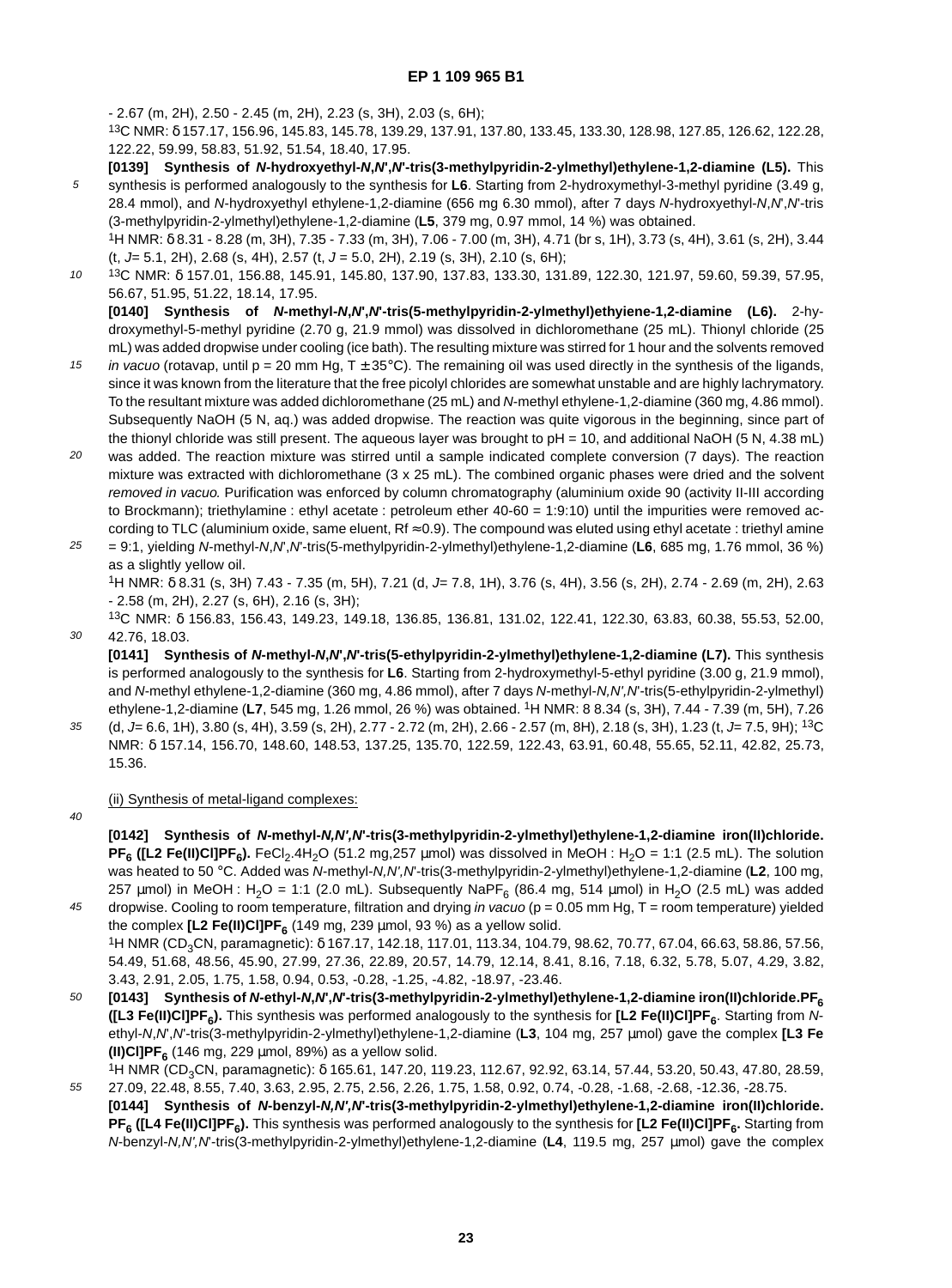(172 mg, 229 µmol, 95 %) as a yellow solid.

1H NMR (CD3CN, paramagnetic): δ 166.33, 145.09, 119.80, 109.45, 92.94, 57.59, 52.83, 47.31, 28.40, 27.89, 16.28, 11.05, 8.70, 8.45, 7.69, 6.99, 6.01, 4.12, 2.89, 2.71, 1.93, 1.56, -0.28, -1.68, -2.58, -11.40, -25.32.

#### 5 **Example 4**

**[0145]** This example describes a synthesis of a catalyst of formula (H) wherein:-



R<sub>2</sub>-R<sub>8</sub>=H; R<sub>1</sub>=4-MeO; x=1; y=1; z=1; X=Cl, n=2; Y=Cl<sup>-</sup>, p=1.

#### 30 **(i) Synthesis of the ligand 2,11-diaza[3.3]-(4-methoxy)(2,6)pyridinophane ((4OMe)LN4H2):**

**[0146]** 4-chloro-2,6-pyridyl dimethyl ester (2). A mixture of 4-hydroxy-2,6-pyridine dicarboxylic acid (12.2 g, 60 mmoles) and PCI<sub>5</sub> (41.8g, 200 mmoles) in 100 ml of CCI<sub>4</sub> was refluxed until the evolution of HCI ceased. Absolute methanol (50ml) was slowly added. After cooling, all the volatile material was removed. The mixture was then poured into 200 ml of water and ice. The diester crystallised immediately and was collected by filtration (70%). 1H NMR

(200MHz, H<sub>2</sub>O)  $\delta$  7.60 (2H,s), 4.05 (6H, s).

**[0147]** 4-methoxy-2,6-pyridine dimethanol (4). Metallic sodium (1g, 44 mmoles) was dissolved into 200 ml of dry methanol. 4-chloro-2,6-pyridyl dimethyl ester (9.2 g, 40 mmoles) was then added and the mixture was refluxed for 3 hours to obtain pure 4-methoxy-2,6-pyridyl dimethyl ester. To this solution, at RT, NaBH<sub>4</sub> (9.1 g, 240 mmoles) was added in small portions and the mixture was refluxed for 16 hours. Acetone (30 ml) was then added and the solution refluxed for an additional 1 hour. After all the volatile material was removed, the residue was heated with 60 ml of a saturated NaHCO<sub>3</sub>/Na<sub>2</sub>CO<sub>3</sub> solution. After dilution with 80 ml of water, the product was continuously extracted with CHCl<sub>3</sub> for 2-3 days. Evaporation of the CHCl<sub>3</sub> yielded 83 % of 4-methoxy-2,6-pyridine dimethanol. <sup>1</sup>H NMR (200MHz. H2O) δ 6.83 (2H,s), 5.30 (2H,s), 4.43 (4H,s), 3.82 (3H, s).

45

55

35

 $40$ 

4-methoxy-2,6-dichloromethylpyridine (5). This synthesis is carried out according literature.

**[0148]** N,N'-ditosyl-2,11-diaza[3.3]-(4-methoxy)(2,6)pyridinophane. the procedure is similar to that described in the literature. The crude product obtained is practically pure (yield=95%.)

50 1H-NMR (CDCl<sub>3</sub>, 250 MHz): 7.72 (4H, d, J= 7Hz), 7.4 (1H, t, J= 6Hz), 7,35 (4H, d, J= 7Hz), 7.1 (1H, d, J= 6Hz), 6.57 (2H, s), 4.45 (4H, s), 4.35 (4H, s), 3.65 (3H, s), 2.4 (6H, s).

**[0149]** 2,11-diaza[3.3]-(4-methoxy)(2,6)pyridinophane. The procedure is similar to the one described previously. The crude product obtained is purified by chromatography (alumina,  $CH<sub>2</sub>Cl<sub>2</sub>/MeOH$  95:5), yield = 65%.

1H-NMR (CDCl3, 250 MHz): 7.15 (1H, t, J= 6Hz), 6.55 (1H, d, J= 6Hz), 6.05 (2H, s), 3.95 (4H, s), 3.87 (4H, s), 3.65 (3H, s).

Mass spectrum (EI): M+ = 270 (100%)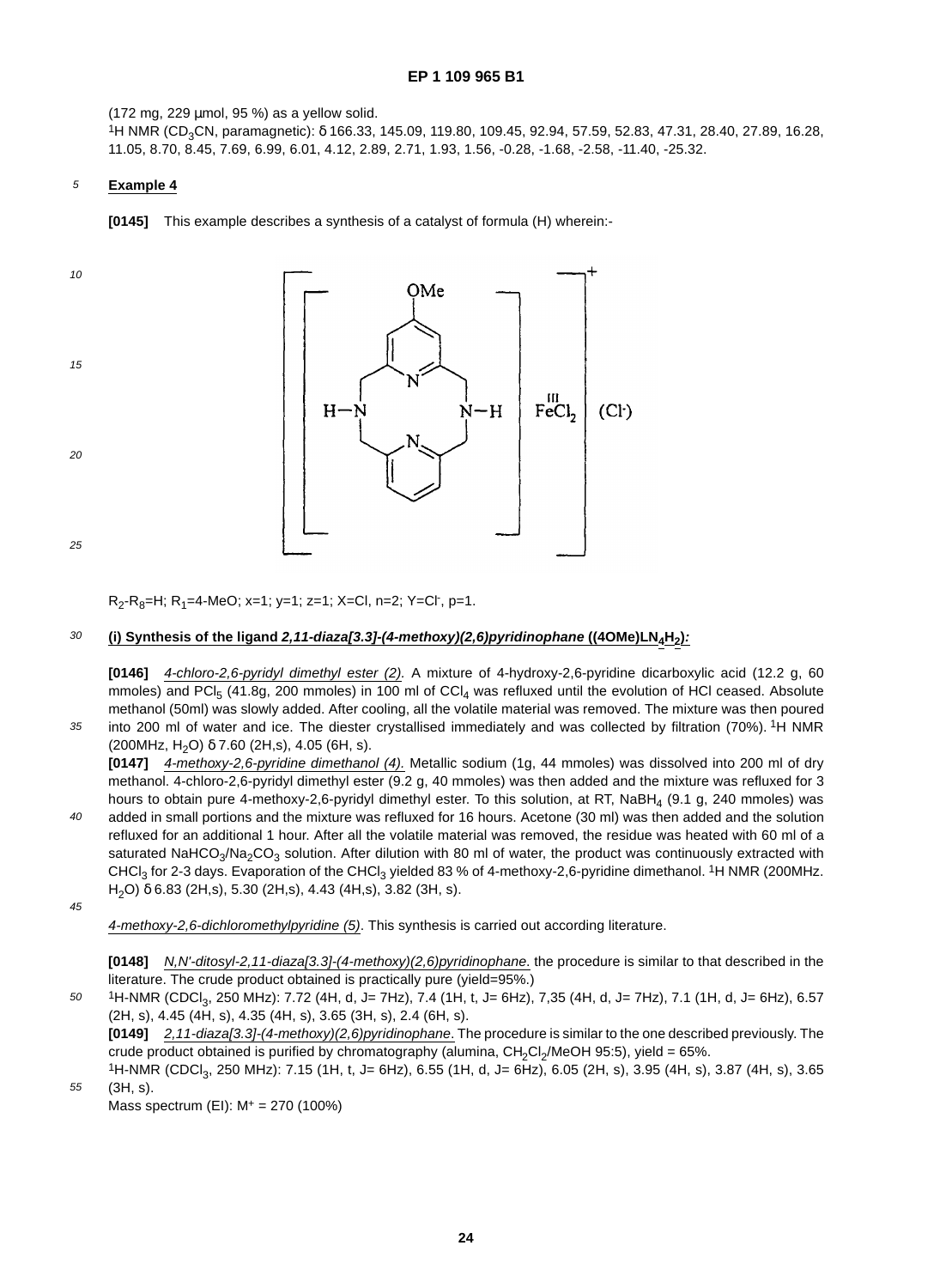## (ii) Synthesis of the complex [Fe(4OMeLN<sub>4</sub>H<sub>2</sub>)Cl<sub>2</sub>]Cl:

**[0150]** 270 mg of 2,11-diaza[3.3]-(4-methoxy)(2,6)pyridinophane (1 mmole) were dissolved in 15 ml of dry THF. To this solution was added a solution of 270 mg of FeCl<sub>3</sub>·6H<sub>2</sub>O (1 mmoles) in 5 ml of MeOH. The resulting mixture is evaporated to dryness and the solid product is dissolved in 10 ml of AcN with a minimum of MeOH. Slow diffusion of THF give 300 mg of brown crystals, yield = 70%. Elemental analysis for  $C_{15}H_{18}N_4Cl_3OFe·0,5MeOH$  (found/theoretical): C=41.5/41.61 H=4.46/4.52 N=12.5/12.08

IR (KBr pellets, cm-1): 3545, 3414, 3235, 3075, 2883, 1615, 1477, 1437, 1340,1157, 1049, 883, 628, 338.

### 10 **Example 5:**

5

**[0151]** This example describes a synthesis of a catalyst of formula (H) wherein:-



R<sub>1</sub>-R<sub>8</sub>=H; x=1; y=1; z=1; X=C1, n=2; Y=C1<sup>-</sup>, p=1

#### 35 Synthesis of the complex [Fe(LN<sub>4</sub>H<sub>2</sub>)Cl<sub>2</sub>]Cl:

**[0152]** 240 mg of LN<sub>4</sub>H<sub>2</sub> (1 mmoles) were dissolved in 15 ml of dry THF. To this solution was added a solution of 270 mg of FeCl<sub>3</sub>·6H<sub>2</sub>O (1 mmole) in 5 ml of MeOH. The resulting mixture is stirred and gives spontaneously 340 mg of yellow powder,

40 yield = 85%. IR (KBr pellets, cm-1): 3445, 3031, 2851, 1629, 1062, 1473, 1427, 1335, 1157, 1118, 1045, 936, 796, 340, 318

## **Example 6:**

45 **[0153]** This Example describes a synthesis of a catalyst of formula (H) wherein:-

50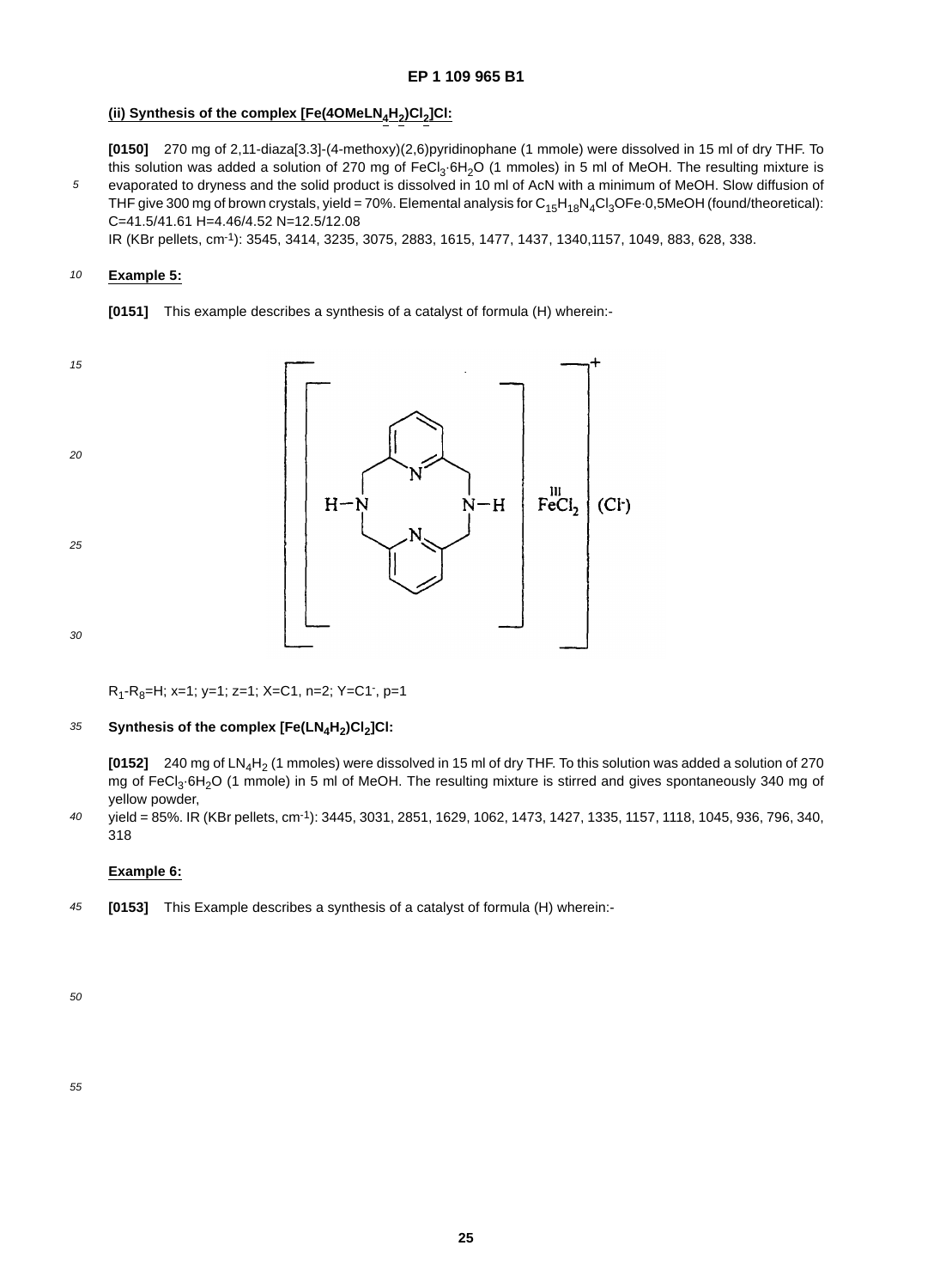

10

5

R<sub>1</sub>=R<sub>2</sub>=R<sub>5-8</sub>=H; R<sub>3</sub>=R<sub>4</sub>=Me; x=1; y=1; n=2; z=1; X=F<sup>-</sup>; m=2; Y=PF<sup>-</sup><sub>6</sub>; p=1

## **difluoro[N,N'dimethyl-2,11-diaza[3.3](2,6)pyridinophane]manganese(III) hexafluorophosphate.**

#### 20 **(i) Synthesis of the ligand N,N'dimethyl-2,11-diaza[3.3](2,6)pyridinophane:**

**[0154]** 2,6-dichloromethylpyridine. A mixture of 2,6-dimethanolpyridine (5g, 36 mmoles) and 75 ml of SOCl<sub>2</sub> was refluxed for 4 hours. The mixture was concentrated (half volume). Toluene was added (50 ml). The solid formed after cooling was then filtered and dissolved in water and the solution neutralised with NaHCO<sub>3</sub>. The solid obtained is filtered and dried (65%). <sup>1</sup>H NMR (200MHz, CDCl<sub>3</sub>) δ 7.8 (1H,t, J=7Hz), 7.45 (2H,d, J=7 Hz), 4.7 (4H, s).

- 25 **[0155]** Sodium p-toluenesulphonamidure. To a mixture of Na° in dry EtOH (0.7 g, 29 mmoles) was added p-toluenesulphonamide (5 g, 29 mmoles) and the solution was refluxed for 2 hours. After cooling, the solid obtained was filtered, washed with EtOH and dried (quantitative yield).
- 30 **[0156]** N,N'-ditosyl-2,11-diaza[3.3](2,6)pyridinophane. To a solution of sodium p-toluenesulphonamidure (1.93 g, 10 mmoles) in 200 ml of dry DMF at 80°C was slowly added 2,6-dichloromethylpyridine (1.76 g, 10 mmoles). After I hour a new portion of sodium p-toluenesulphonamidure was added (1.93 g) and the final mixture stirred at 80 $\degree$ C for an addition 4 hours. The solution was then evaporated to dryness. The solid obtained was washed with water and then with EtOH and finally crystallised in an CHCl<sub>3</sub>/MeOH mixture. The solid obtained is filtered and dried. The yield of (15) was 55 %. <sup>1</sup>H NMR (200MHz, CDCl<sub>3</sub>) δ 7.78 (4H,d, J=6Hz), 7.45 (6H,m), 7.15 (4H,d, J=6Hz), 4.4 (8H, s), 2.4 (6H,s)
- 35 **[0157]** 2,11-diaza[3.3](2,6)pyridinophane. A mixture of N,N'-ditosyl-2,11-diaza[3.3] (2,6)pyridinophane (1.53 g, 2.8 mmoles) and 14 ml of  $H_2SO_4$  90 % was heated at 110°C for 2 hours. The solution, cooled and diluted with 14 ml of water, was then carefully poured into a saturated NaOH solution. The solid formed is extracted with chloroform. The organic layer is evaporated to dryness to yield 85 % of 2,11-diaza[3.3](2,6)pyridinophane. 1H NMR (200MHz, CDCl3)  $\delta$  7.1 (2H,t, J=7Hz), 6.5 (4H,d, J=7 Hz), 3.9 (8H, s).
- $40$ 45 **[0158]** N,N'-dimethyl-2,11-diaza[3.3](2,6)pyridinophane. A mixture of 2,11-diaza[3.3] (2,6)pyridinophane (0.57 g, 2.4 mmoles), 120 ml of formic acid and 32 ml of formaldehyde (32% in water) was refluxed for 24 hours. Concentrated HCl (10 ml) were added and the solution evaporated to dryness. The solid was dissolved in water and basified with NaOH 5M, and the resulting solution was extracted with CHCl<sub>3</sub>. The solid obtained was purified by chromatography on alox (CH<sub>2</sub>Cl<sub>2</sub>+1% MeOH) to yield 51 % of N,N'-dimethyl-2,11-diaza[3.3](2,6)pyridinophane. <sup>1</sup>H NMR (200MHz, CDCl<sub>3</sub>) δ 7.15 (2H,t, J=7Hz), 6.8 (4H,d, J=7 Hz), 3.9 (8H, s), 2.73 (6H,s).

## **(ii) Synthesis of the complex:**

50 **[0159]** MnF<sub>3</sub> (41.8 mg, 373 mmoles) was dissolved in 5 ml of MeOH, and N,N'-dimethyl-2,11-diaza[3.3](2,6)pyridinophane (0.1 g, 373 mmoles) was added with 5 ml of THF. After 30 minutes of stirring at RT, 4 ml of THF saturated in  $NBu_4PF_6$  were added, and the solution left without stirring until the crystallisation was finished. The product was collected by filtration to yield 80% of complex. Elemental analysis (found, theoretical): %C (38.35, 37.94), %N (11.32, 11.1), %H (3.75, 3.95). IR (KBr pellet, cm-1): 3086, 2965, 2930, 2821, 1607, 1478, 1444, 1425, 1174, 1034, 1019, 844, 796, 603, 574, 555. UV-Vis (CH<sub>3</sub>CN, λ in nm, ε): 500, 110; 850, 30; (CH<sub>3</sub>CN/H<sub>2</sub>O:1/1, λ in nm, ε): 465, 168; 850, 30.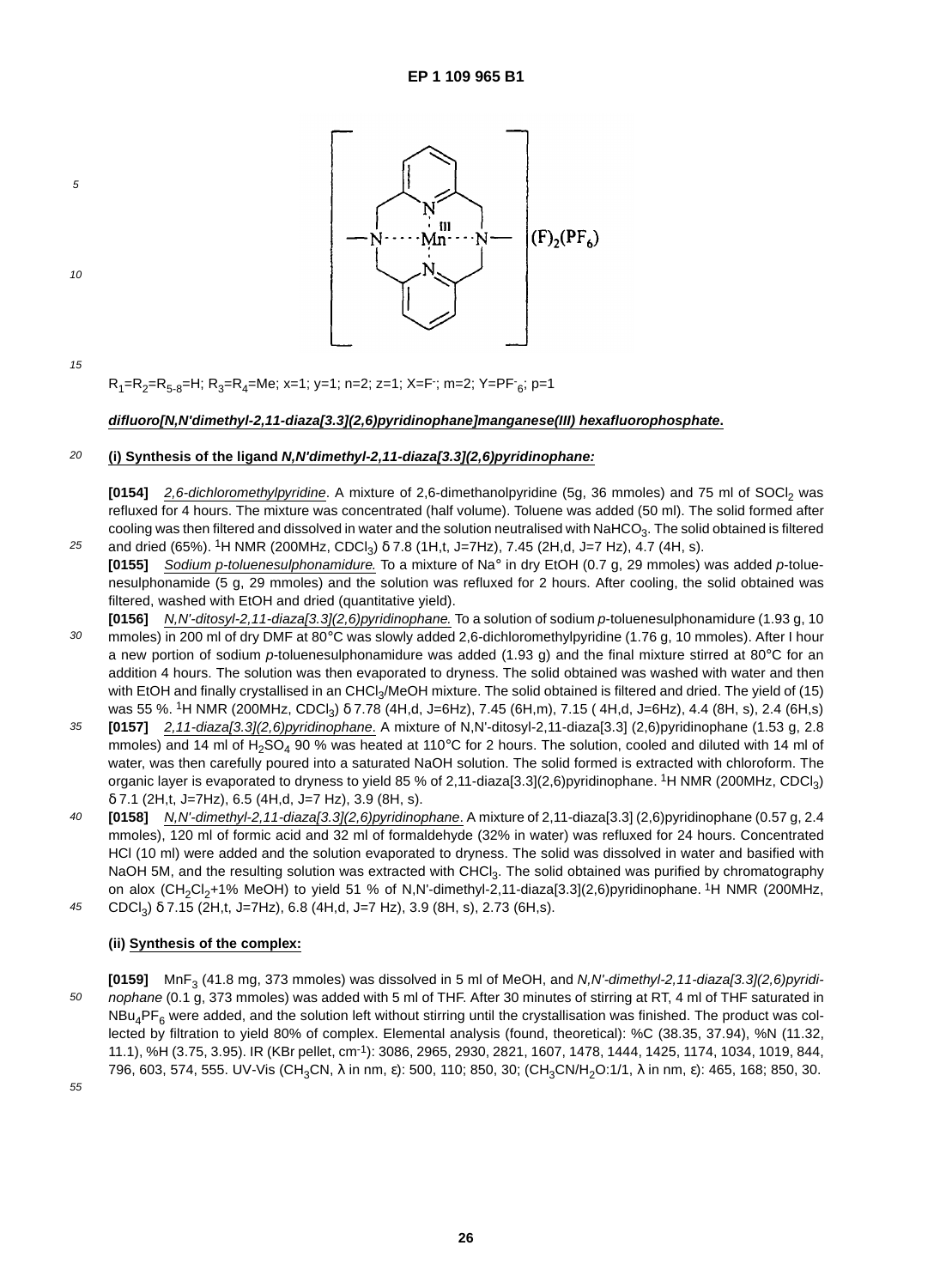## **Example 7:**

Bleaching of tomato-oil stained cloths without and with addition of  $[Fe(MeN4Py)(CH_3CN)](ClO_4)_2$ , immediately after the wash  $(t=0)$  and after 24 h storage  $(t=1$  day).

5

**[0160]** In an aqueous solution containing 10 mM carbonate buffer (pH 10) without and with 0.6 g/l LAS (linear alkylbenzene sulphonate) or containing 10 mM borate buffer (pH 8) without and with 0.6 g/l LAS, tomato-soya oil stained cloths (6x6 cm) were added and stirred for 30 minutes at 30 °C. In a second series of experiments, the same tests were done in the presence of 10  $\mu$ M [Fe(MeN4Py)(CH<sub>3</sub>CN)](ClO<sub>4</sub>)<sub>2</sub>, referred to in the table below as Fe(MeN4Py).

10 **[0161]** After the wash, the cloths were dried in a tumble drier and the reflectance was measured with a Minolta 3700d spectrophotometer at 460 nm. The difference in reflectance before and after the wash is defined as ∆R460 value. **[0162]** The cloths were measured immediately after the wash (t=0), and after 24 h storage in a dark room under ambient conditions (t=1d). The results obtained are listed in the table below:

15  $20$ ∆R value (t=0) blank (no cat) ∆R value (t=0) + Fe (MeN4Py) ∆R value (t=1d) blank  $\Delta$ R value (t=1d) + Fe (MeN4Py) pH 8 no LAS 11.5 23 11.5 44 pH 8 with LAS | 12.5 19 19 12.5 12.5 136 pH 10 no LAS  $\begin{array}{|c|c|c|c|c|c|} \hline \text{pH 10 no LAS} & \text{10.5} & \text{30} & \text{11.5} & \text{13.5} \ \hline \end{array}$ pH 10 with LAS 12.5 30 14 39

**[0163]** A clear bleaching effect can thus be observed after the treated fabric cloths were dried and stored.

## **Example 8:**

Bleaching of tomato-oil stained cloths without and with addition of various metal catalysts measured after 24 hours storage in the dark under ambient conditions.

30

25

**[0164]** In an aqueous solution containing 10 mM carbonate buffer (pH 10) without and with 0.6 g/l LAS (linear alkylbenzene sulphonate) or containing 10 mM borate buffer (pH 8) without and with 0.6 g/l LAS, tomato-soya oil stained cloths were added and kept in contact with the solution under agitation for 30 minutes at 30 °C. In comparative experiments, the same experiments were done by addition of 5  $\mu$ M of dinuclear or 10  $\mu$ M mononuclear complex, referred to in the table below.

35

**[0165]** After the wash, the cloths were rinsed with water and subsequently dried at 30 °C and the change in colour was measured after leaving the cloths for 24 h in the dark with a Linotype-Hell scanner (ex Linotype). The change in colour (including bleaching) is expressed as the ∆E value. The measured colour difference (∆E) between the washed cloth and the unwashed cloth is defined as follows:

 $40$ 

$$
\Delta E = \left[ \left( \Delta L \right)^2 + \left( \Delta a \right)^2 + \left( \Delta b \right)^2 \right]^{1/2}
$$

45 wherein ∆L is a measure for the difference in darkness between the washed and unwashed test cloth; ∆a and ∆b are measures for the difference in redness and yellowness respectively between both cloths. With regard to this colour measurement technique, reference is made to Commission International de l'Eclairage (CIE); Recommendation on Uniform Colour Spaces, colour difference equations, psychometric colour terms, supplement no 2 to CIE Publication, no 15, Colormetry, Bureau Central de la CIE, Paris 1978.

**[0166]** The following complexes were used:

50

i)  $[Mn_2(1,4,7-$ trimethyl-1,4,7-triazacyclononane $C_2(\mu$ -O)<sub>3</sub>](PF<sub>6</sub>)<sub>2</sub> (1) Synthesised according to EP-B-458397;

ii)  $[Mn(LN4Me2)]$  (=difluoro[N,N'dimethyl-2,11-diaza[3.3](2,6)pyridinophane] manganese(III)hexafluorophosphate) **(2)**

55

Synthesised as described previously;

iii)  $[Fe(OMe) LNAH2|Cl<sub>2</sub>]$  (=Fe(2,11-diaza[3.3]-(4-methoxy)(2,6)pyridinophane) $Cl<sub>2</sub>$ ) (3)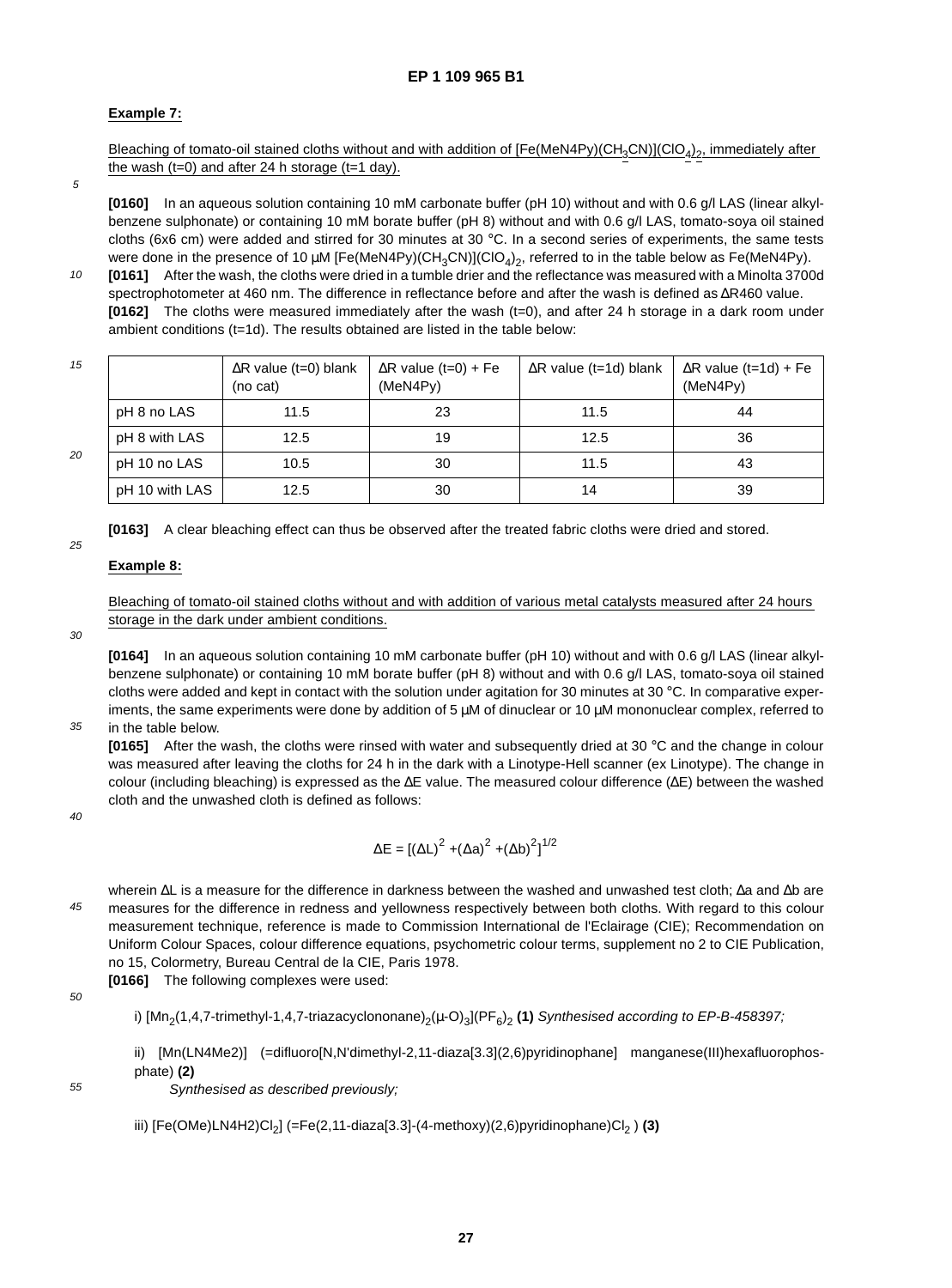Synthesised as described previously;

|    | iv) Cl2-CoCo (4)<br>Synthesised according to EP-A-408131;                                                                                                                                                                                                                                                                                                                                                                                                                                                                                                                                                                                                                                               |
|----|---------------------------------------------------------------------------------------------------------------------------------------------------------------------------------------------------------------------------------------------------------------------------------------------------------------------------------------------------------------------------------------------------------------------------------------------------------------------------------------------------------------------------------------------------------------------------------------------------------------------------------------------------------------------------------------------------------|
| 5  | $v)$ Me2CoCo $(5)$<br>Synthesised according to EP-A-408131;                                                                                                                                                                                                                                                                                                                                                                                                                                                                                                                                                                                                                                             |
| 10 | vi) [Fe(tpen)]( $ClO_4$ ) <sub>2</sub> (6)<br>Synthesised according to WO-A-9748787;                                                                                                                                                                                                                                                                                                                                                                                                                                                                                                                                                                                                                    |
|    | vii) [Fe(N,N,N'-tris(pyridin-2ylmethyl)-N-methyl-1,2-ethylenediamine)Cl](PF6) <sub>2</sub> (7)<br>Synthesised according to I. Bernal, et al., J. Chem. Soc., Dalton Trans, 22, 3667 (1995);                                                                                                                                                                                                                                                                                                                                                                                                                                                                                                             |
| 15 | viii) [Fe <sub>2</sub> (N,N,N'N'-tetrakis(benzimidazol-2-ylmethyl)-propan-2-ol-1,3-diamine)( $\mu$ -OH)(NO <sub>3</sub> ) <sub>2</sub> (NO <sub>3</sub> ) <sub>2</sub> (8)<br>Synthesised according to Brennan, et al., Inorg. Chem., 30, 1937 (1991);                                                                                                                                                                                                                                                                                                                                                                                                                                                  |
| 20 | ix) [Mn <sub>2</sub> (tpen)( $\mu$ -O) <sub>2</sub> ( $\mu$ -OAc)](ClO <sub>4</sub> ) <sub>2</sub> (9)<br>Synthesised according to Toftlund, H.; Markiewicz, A.; Murray, K.S.; Acta Chem. Scamd., 44, 443 (1990);                                                                                                                                                                                                                                                                                                                                                                                                                                                                                       |
|    | x) [Mn(N,N,N'-tris(pyridin-2-ylmethyl)-N'-methyl-1,2-ethylenediamine)Cl](PF <sub>6</sub> ) (10)<br>Synthesised as follows:                                                                                                                                                                                                                                                                                                                                                                                                                                                                                                                                                                              |
| 25 | To a solution of manganese chloride tetrahydrate in tetrahydrofuran (0.190g, 1 mmol of MnCl <sub>2</sub> .4H <sub>2</sub> O in 10 mL<br>of THF) ligand trispicen(NMe) (0.347, 1 mmol) was added to give a brown precipitate (reference ligand: I.<br>Bernal, et al., J. Chem. Soc., Dalton Trans, 22, 3667 (1995)). The mixture was stirred for 10 minutes and<br>ammonium hexafluorophosphate (0.163g, 1 mmol) dissolved in THF was added to give a cream coloured<br>precipitate. The mixture was filtered, the filtrate was washed with THF and dried under vacuum to furnish the<br>complex (FW=522.21g.mol <sup>-1</sup> ) as a white solid (0.499g, 86%). ESMS (m/z): 437 ([LMnCl] <sup>+</sup> ) |
| 30 | xi) [Mn <sub>2</sub> (N,N'-bis(pyridin-2-ylmethyl)-1,2-ethylenediamine) <sub>2</sub> ( $\mu$ -O) <sub>2</sub> ](ClO <sub>4</sub> ) <sub>3</sub> (11)<br>Synthesised according to Glerup, J.; Goodson, P. A.; Hazell, A.; Hazell, R.; Hodgson, D. J.; McKenzie, C. J.;<br>Michelsen, K.; Rychlewska, U.; Toftlund, H. Inorg. Chem. (1994), 33(18), 4105-11;                                                                                                                                                                                                                                                                                                                                              |
| 35 | xii) [Mn(N,N'-bis(pyridin-2-ylmethyl)-N,N'-dimethyl-1,2-ethylenediamine) <sub>2</sub> Cl <sub>2</sub> ] (12)<br>Synthesised as follows:                                                                                                                                                                                                                                                                                                                                                                                                                                                                                                                                                                 |
| 40 | Triethylamine (0.405g, 4 mmol) was a solution of salt of the ligand bispicen(NMe) (0.416g, 1 mmol) in tetrahy-<br>drofuran anhydrous (10 mL) (refligand: C. Li, et al, J. Chem. Soc., Dalton Trans. (1991), 1909-14). The mixture<br>was stirred at room temperature for 30 minutes. A few drops of methanol were added. The mixture was filtered.<br>Manganese chloride (0.198g, 1 mmol) dissolved in THF (1 mL) was added to the mixture to give, after a stirring<br>of 30 minutes, a white precipitate. The solution was filtered, the filtrate was washed twice with dry ether and<br>dried under vacuum. This gave 0.093g of complex (23% yield).                                                 |
| 45 | xiii) [Mn <sub>2</sub> (N,N,N'N'-tetrakis(pyridin-2-ylmethyl)-propan-1,3-diamine)( $\mu$ -O)( $\mu$ -OAc) <sub>2</sub> ](ClO <sub>4</sub> ) <sub>2</sub> (13)<br>Synthesised as follows:                                                                                                                                                                                                                                                                                                                                                                                                                                                                                                                |
| 50 | To a stirred solution of 6.56 g 2-chloro-methylpyridine (40 mmol) and 0.75 ml 1,3-propanediamine (9 mmol)<br>in 40 ml water, is added slowly at 70°C over a period of 10 minutes, 8 ml 10M NaOH-solution. The colour of<br>the reaction turned from yellow to deep red. The reaction was stirred for an additional 30 minutes at 70°C,<br>after which the reaction was cooled to room temperature. The reaction mixture was extracted with dichlo-<br>romethane (totally 200 ml), after which the red organic layer was dried over MgSO <sub>4</sub> , filtered and evaporated                                                                                                                          |
| 55 | under reduced pressure, to yield 4.51 g of a red/brown oil. After scratching the bottom with a spatula the<br>residue turned solid, trying to purify the crude product by washing it with water the product became messy, so<br>immediately the purification was stopped and dried with ether. A sample was taken to analyse the product by<br>NMR, while the rest was immediately reacted with $Mn(OAc)3$ (see complexation).<br><sup>1</sup> H-NMR (400MHz) (CDCl <sub>3</sub> ); d (ppm): 1.65 (q-5, propane-A, 2H), 2.40 (t, propane-B, 4H), 3.60 (s, N-CH <sub>2</sub> -pyr,<br>8H), 6.95 (t, pyr-H4, 4H), 7.30 (d, pyr-H3, 4H), 7.45 (t, pyr-H5, 4H), 8.35 (d, pyr-H6, 4H).                       |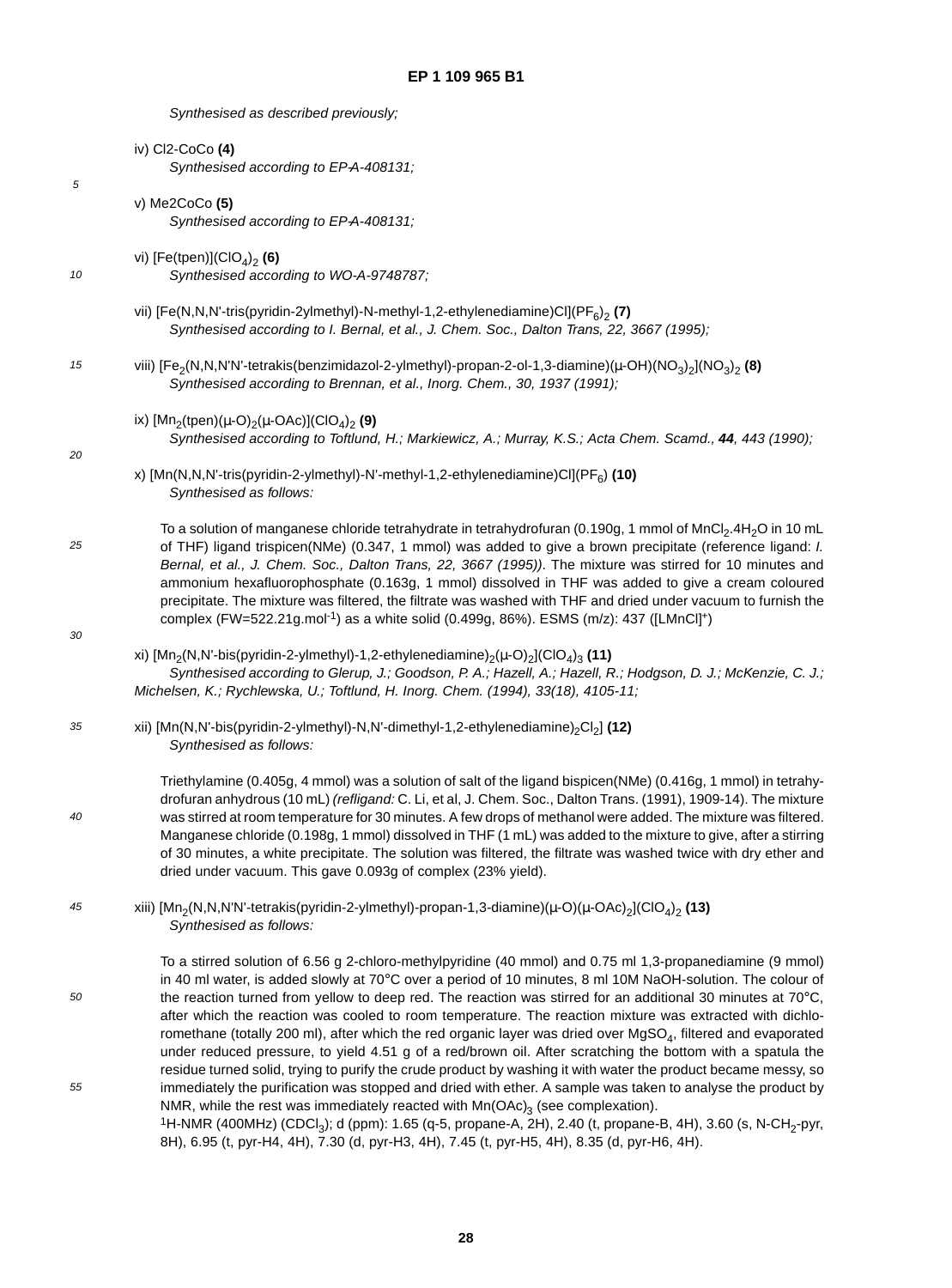| 5  | To a stirred solution of 4.51 g TPTN (0.0103 mol) in 40 ml methanol is added at room temperature (22°C) 2.76<br>$g$ Mn(OAc) <sub>3</sub> (0.0103 mol). The colour of the reaction turned from orange to dark brown, after the addition the<br>mixture was stirred for 30 minutes at room temperature and filtered. To the filtrate was added at room temper-<br>ature 1.44 g NaClO <sub>4</sub> (0.0103 mmol) and the reaction mixture was stirred for another hour, filtered and nitrogen<br>dried, yielding 0.73 g bright brown crystals (8%).<br>1H-NMR (400MHz) (CD <sub>3</sub> CN); d (ppm): -42.66 (s), -15.43 (s), -4.8 (s, br.), 0-10 (m, br.), 13.81 (s), 45.82 (s),<br>49.28 (s), 60 (s, br.), 79 (s, br.), 96 (s, br.)<br>IR/ (cm <sup>-1</sup> ): 3426, 1608 (C=C), 1563 (C=N), 1487, 1430 (C-H), 1090 (ClO <sub>4</sub> ), 1030, 767,623. |
|----|---------------------------------------------------------------------------------------------------------------------------------------------------------------------------------------------------------------------------------------------------------------------------------------------------------------------------------------------------------------------------------------------------------------------------------------------------------------------------------------------------------------------------------------------------------------------------------------------------------------------------------------------------------------------------------------------------------------------------------------------------------------------------------------------------------------------------------------------------------|
| 10 | UV/Vis ( $\lambda$ , nm( $\varepsilon$ , l·mol <sup>-1</sup> ·cm <sup>-1</sup> ): 260 (2.4 x10 <sup>4</sup> ), 290 (sh), 370 (sh), 490 (5.1 x10 <sup>2</sup> ), 530 (sh; 3.4 x10 <sup>2</sup> ), 567 (sh),<br>715 (1.4 x 10 <sup>2</sup> ).<br>Mass spectrum: (ESP+) m/z 782 [TPTN Mn(II)Mn(III) ( $\mu$ -OH) ( $\mu$ -OAc) <sub>2</sub> (ClO <sub>4</sub> ) <sup>-</sup> ] <sup>+</sup><br>ESR (CH <sub>3</sub> CN): The complex is ESR silent supporting the presence of a Mn(III)Mn(III) species.<br>Elemental analysis: found (expected for $Mn_2C_{31}H_{38}N_6O_{14}Cl_2$ (MW=899): C 41.14 (41.4), H 4.1 (4.2), N 9.23<br>(9.34), O 24.8 (24.9), Cl 7.72 (7.9), Mn 12.1 (12.2).                                                                                                                                                                  |
| 15 | xiv) [Mn <sub>2</sub> (tpa) <sub>2</sub> ( $\mu$ -O) <sub>2</sub> ](PF <sub>6</sub> ) <sub>3</sub> (14)<br>Synthesised according to D.K. Towle, C.A. Botsford, D.J. Hodgson, ICA, 141, 167 (1988);                                                                                                                                                                                                                                                                                                                                                                                                                                                                                                                                                                                                                                                      |
| 20 | xv) [Fe(N4Py)(CH <sub>3</sub> CN)](ClO <sub>4</sub> ) <sub>2</sub> (15)<br>Synthesised according to WO-A-9534628;                                                                                                                                                                                                                                                                                                                                                                                                                                                                                                                                                                                                                                                                                                                                       |
|    | xvi) [Fe(MeN4Py)(CH <sub>3</sub> CN)](ClO <sub>4</sub> ) <sub>2</sub> (16)<br>Synthesised according to EP-A-0909809.                                                                                                                                                                                                                                                                                                                                                                                                                                                                                                                                                                                                                                                                                                                                    |
| 25 | xvii) [Mn <sub>2</sub> (2,6-bis{(bis(2-pyridylmethyl)amino)methyl}-4-methylphenol))( $\mu$ -OAc) <sub>2</sub> ])(ClO <sub>4</sub> ) <sub>2</sub> (17)<br>Synthesised according to H. Diril et al., J.Am.Chem.Soc., 111, 5102 (1989);                                                                                                                                                                                                                                                                                                                                                                                                                                                                                                                                                                                                                    |
| 30 | xviii) [Mn <sub>2</sub> (N,N,N'N'-tetrakis(benzimidazol-2-ylmethyl)-propan-2-olate-1,3-diamine)] (µ-OAc) <sub>2</sub> ](ClO <sub>4</sub> ) <sub>2</sub> (18)<br>Synthesised according to P. Marthur et al., J.Am.Chem.Soc., 109, 5227 (1987).<br>Results:                                                                                                                                                                                                                                                                                                                                                                                                                                                                                                                                                                                               |
|    | [0167]                                                                                                                                                                                                                                                                                                                                                                                                                                                                                                                                                                                                                                                                                                                                                                                                                                                  |
| 35 |                                                                                                                                                                                                                                                                                                                                                                                                                                                                                                                                                                                                                                                                                                                                                                                                                                                         |
| 40 |                                                                                                                                                                                                                                                                                                                                                                                                                                                                                                                                                                                                                                                                                                                                                                                                                                                         |
|    |                                                                                                                                                                                                                                                                                                                                                                                                                                                                                                                                                                                                                                                                                                                                                                                                                                                         |
| 45 |                                                                                                                                                                                                                                                                                                                                                                                                                                                                                                                                                                                                                                                                                                                                                                                                                                                         |
| 50 |                                                                                                                                                                                                                                                                                                                                                                                                                                                                                                                                                                                                                                                                                                                                                                                                                                                         |
|    |                                                                                                                                                                                                                                                                                                                                                                                                                                                                                                                                                                                                                                                                                                                                                                                                                                                         |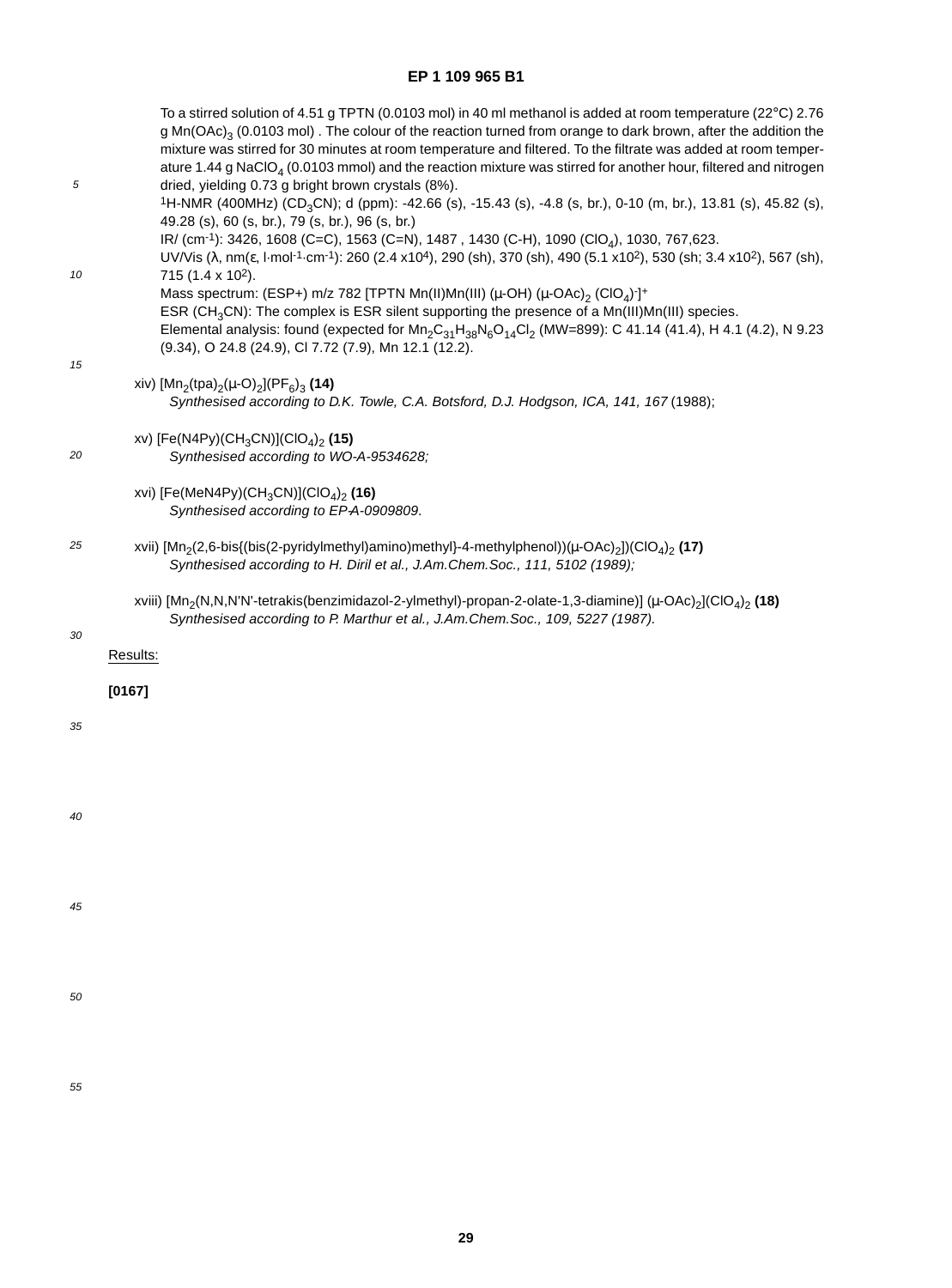| Table: |  |
|--------|--|

| bleach activity on Tomato Oil stains expressed in AE values obtained for various metal complexes measured after 24 h. |      |    |    |    |   |    |    |    |   |        |    |    |    |    |    |    |    |    |    |        |
|-----------------------------------------------------------------------------------------------------------------------|------|----|----|----|---|----|----|----|---|--------|----|----|----|----|----|----|----|----|----|--------|
|                                                                                                                       | BL * |    | n  |    | 4 | 5  |    |    | 8 | Q      | 10 | 11 | 12 | 13 | 14 | 15 | 16 | 17 | 18 | $16**$ |
| pH 8 -LAS                                                                                                             |      |    | ົ  | -2 |   | 9  | റ  | 9  | 4 | 2<br>∼ |    | ◠  | ົ  |    | 6  | 20 | 19 | 2  |    | 21     |
| pH 8 +LAS                                                                                                             | ◠    |    |    |    |   | 6  | 19 | 19 | ົ | 18     | 10 | 18 | 5  |    | -6 | 20 | 20 | 3  |    | 23     |
| pH10-LAS                                                                                                              |      |    | 3  | 3  | 9 | 17 |    | 4  | 9 | 2      | ົ  | 4  | റ  | b  | 4  | 19 | 18 | -3 | 8  | 21     |
| pH10+LAS                                                                                                              | 3    | 16 | 14 | 14 | 4 | 11 | 6  | 11 | 4 | 4      | 4  | 16 | 17 |    |    | 19 | 20 | 11 |    | 21     |

\* BL: Reference: no catalyst added, only buffer with and without LAS

\*\* Compound **16** with 10 mM hydrogen peroxide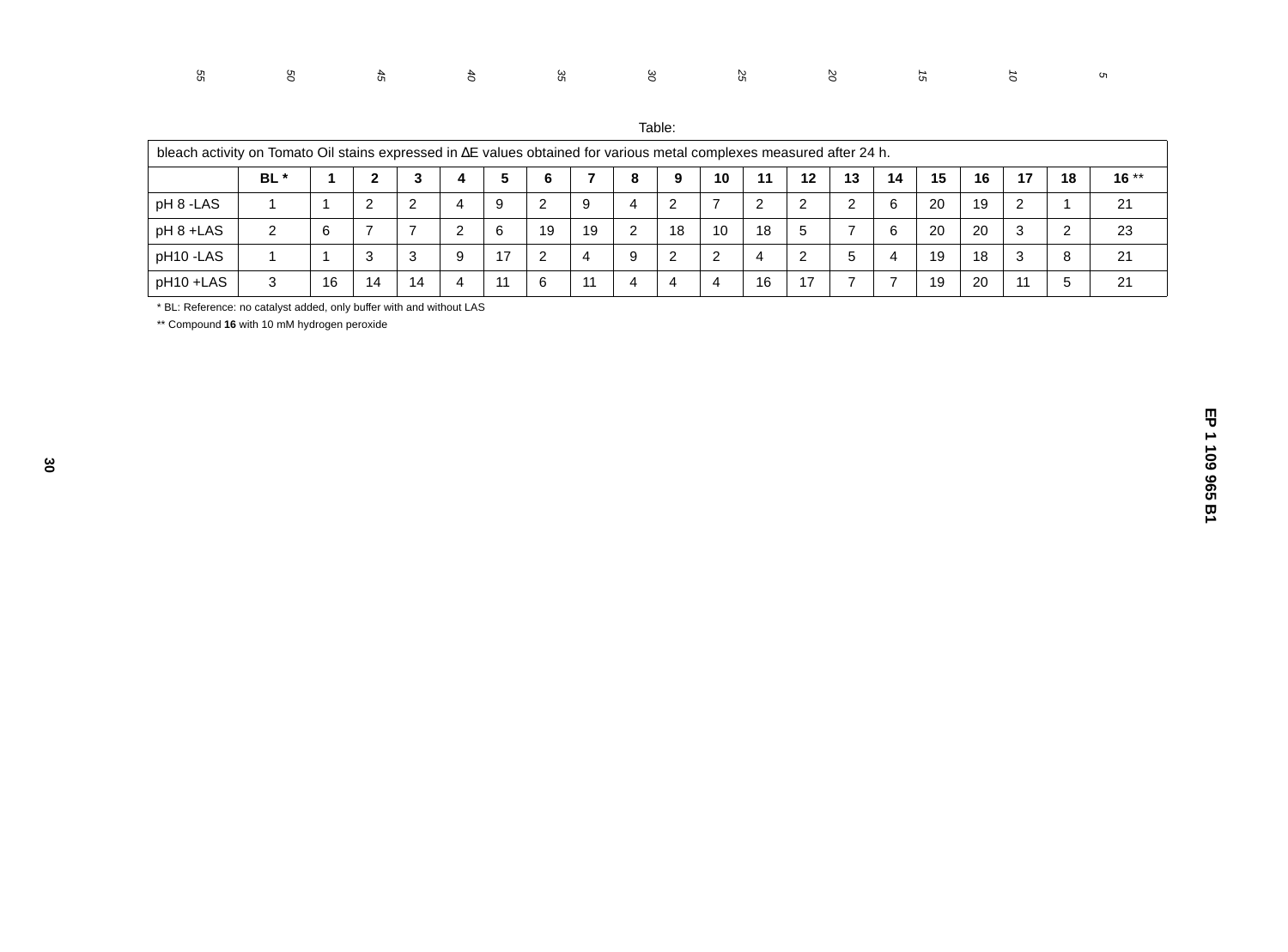**[0168]** Performing the experiment under argon (compound **16** at pH 10 with LAS) showed that the bleaching effect upon storage is absent, thus showing that dioxygen is involved in the bleaching process.

#### 5 **Claims**

- **1.** A method of treating a textile by contacting the textile with an organic substance which forms a complex with a transition metal, the treatment providing the organic substance in a form that is substantially devoid of peroxygen bleach or a peroxy-based or -generating bleach system whereby the complex catalyses bleaching of the textile by atmospheric oxygen after the treatment, wherein the treated textile is dried and bleaching is catalysed on the dry textile.
- **2.** A method according to claim 1, wherein the treatment comprises contacting the textile with the organic substance in dry form.
- 15

20

30

10

- **3.** A method according to claim 1, wherein the treatment comprises contacting the textile with a liquor containing the organic substance and then drying.
- **4.** A method according to claim 3, wherein the liquor is an aqueous liquor.
- **5.** A method according to claim 4, wherein the liquor is a spray-on fabric treatment fluid.
- **6.** A method according to claim 4, wherein the liquor is a wash liquor for laundry cleaning.
- 25 **7.** A method according to claim 3, wherein the liquor is a non-aqueous liquor.
	- **8.** A method according to claim 7, wherein the liquor is a dry cleaning fluid,
	- **9.** A method according to claim 7, wherein the liquor is a spray-on aerosol fluid.
		- **10.** A method according to claim 3, wherein the medium has a pH value in the range from pH 6 to 11.
		- **11.** A method according to claim 10, wherein the liquor has a pH value in the range from pH 8 to 10.
- 35 **12.** A method according to any of claims 3 to 11, wherein the liquor is substantially devoid of a transition metal sequestrant.
	- **13.** A method according to any of claims 3 to 12, wherein the liquor further comprises a surfactant.
- 40 **14.** A method according to any of claims 3 to 13, wherein the liquor further comprises a builder.
	- **15.** A method according to any of claims 1 to 14, wherein the organic substance comprises a preformed complex of a ligand and a transition metal.
- 45 **16.** A method according to any of claims 3 to 14, wherein the organic substance comprises a free ligand that complexes with a transition metal present in the liquor.
	- **17.** A method according to any of claims 1 to 14, wherein the organic substance comprises a free ligand that complexes with a transition metal present in the textile.
- 50

55

- **18.** A method according to any of claims 1 to 14, wherein the organic substance comprises a composition of a free ligand or a transition metal-substitutable metal-ligand complex, and a source of transition metal.
- **19.** A method according to any of claims 1 to 18, wherein the organic substance forms a complex of the general formula (A1):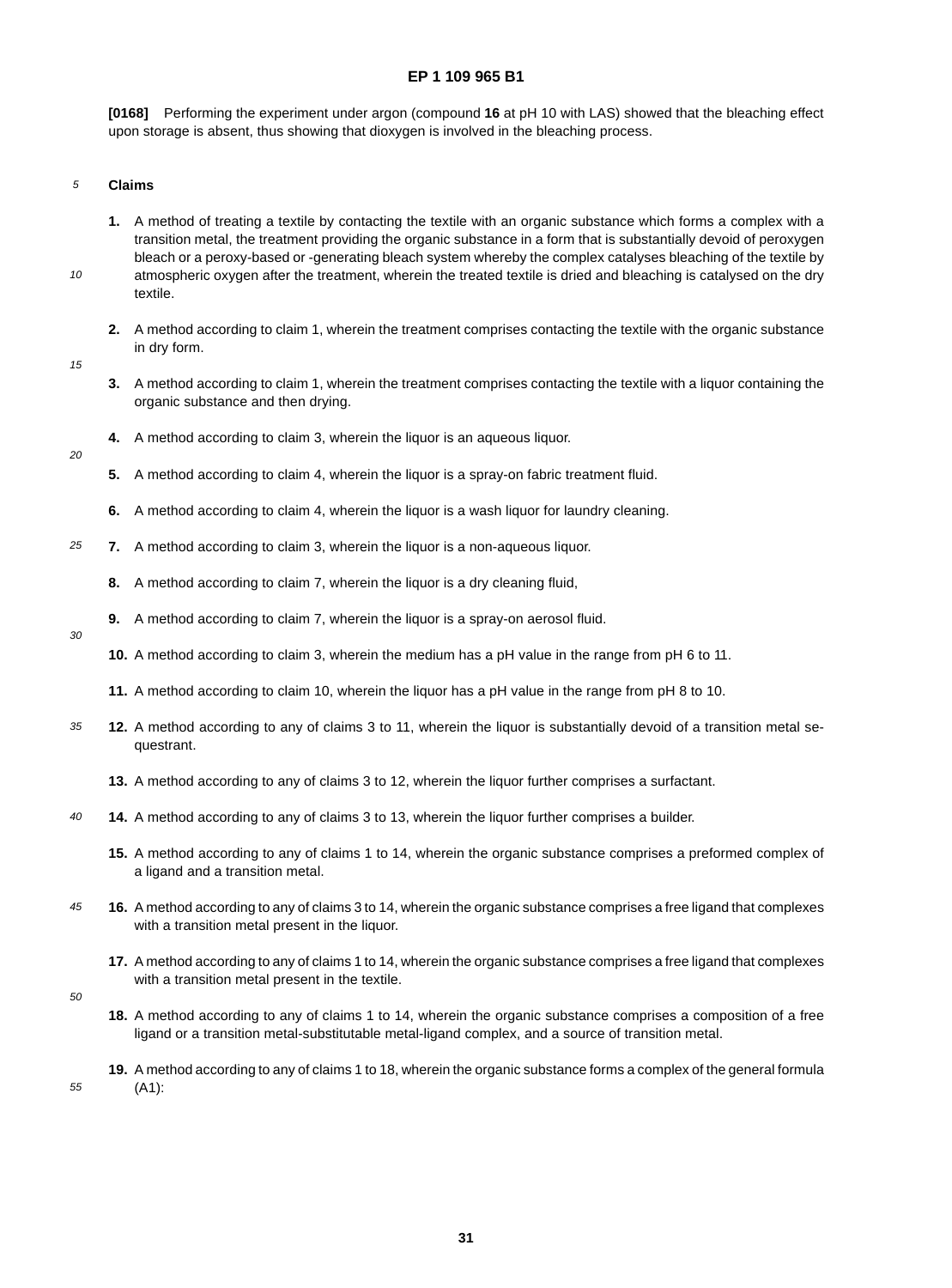$$
[M_a L_k X_n] Y_m \tag{A1}
$$

|                | in which:                                                                                                                                                                                                                                                                                                                                                                                      |
|----------------|------------------------------------------------------------------------------------------------------------------------------------------------------------------------------------------------------------------------------------------------------------------------------------------------------------------------------------------------------------------------------------------------|
| 5              |                                                                                                                                                                                                                                                                                                                                                                                                |
|                | M represents a metal selected from $Mn(II)$ -(III)-(IV)-(V), Cu(I)-(II)-(III), Fe(I)-(II)-(III)-(IV), Co(I)-(II)-(III), Ni(I)<br>-(II)-(III), Cr(II)-(III)-(IV)-(V)-(VI)-(VII), Ti(II)-(III)-(IV), V(II)-(III)-(IV)-(V), Mo(II)-(III)-(IV)-(V)-(VI), W(IV)-(V)-(VI),<br>Pd(II), $Ru(II)$ -(III)-(IV)-(V) and Ag(I)-(II);<br>L represents a ligand, or its protonated or deprotonated analogue; |
| 10             | X represents a coordinating species selected from any mono, bi or tri charged anions and any neutral molecules<br>able to coordinate the metal in a mono, bi or tridentate manner; .<br>Y represents any non-coordinated counter ion;<br>a represents an integer from 1 to 10;<br>k represents an integer from 1 to 10;                                                                        |
| 4 <sup>E</sup> |                                                                                                                                                                                                                                                                                                                                                                                                |

- 15 n represents zero or an integer from 1 to 10; and m represents zero or an integer from 1 to 20.
	- **20.** A method according to claim 19, wherein in formula (A1):
- 20 X represents a coordinating species selected from O<sup>2-</sup>, RBO<sub>2</sub><sup>2-</sup>, RCOO<sup>-</sup>, RCONR<sup>-</sup>, OH<sup>-</sup>, NO<sub>3</sub><sup>-</sup>, NO<sub>2</sub><sup>-</sup>, NO, CO, S<sup>2-</sup>, RS<sup>-</sup>, PO<sub>3</sub><sup>4-</sup>, STP-derived anions, PO<sub>3</sub>OR<sup>3-</sup>, H<sub>2</sub>O, CO<sub>3</sub><sup>2-</sup>, HCO<sub>3</sub><sup>-</sup>, ROH, NRR'R", RCN, Cl<sup>-</sup>, Br<sup>-</sup>, OCN<sup>-</sup>, SCN<sup>-</sup>, CN , N<sub>3</sub> , F , I , RO , CIO<sub>4</sub> , SO<sub>4</sub><sup>2</sup> , HSO<sub>4</sub> , SO<sub>3</sub><sup>2</sup> and RSO<sub>3</sub> , and
- 25 30 Y represents a counter ion selected from ClO<sub>4</sub> , BR<sub>4</sub> , [FeCl<sub>4</sub>] , PF<sub>6</sub> , RCOO , NO<sub>3</sub> , NO<sub>2</sub> , RO , N+RR'R"R"', Cl , Br , F , I , RSO<sub>3</sub> , S<sub>2</sub>O<sub>6</sub><sup>2</sup> , OCN , SCN , Li , Ba<sup>2+</sup>, Na , Mg<sup>2+</sup>, K +, Ca<sup>2+</sup>, Cs +, PR<sub>4</sub>+, RBO<sub>2</sub><sup>2</sup> , SO<sub>4</sub><sup>2</sup> , HSO<sub>4</sub> ,  $SO_3^2$ , SbCl<sub>6</sub>, CuCl<sub>4</sub><sup>2</sup>, CN, PO<sub>4</sub>3, HPO<sub>4</sub><sup>2</sup>, H<sub>2</sub>PO<sub>4</sub>, STP-derived anions, CO<sub>3</sub><sup>2</sup>, HCO<sub>3</sub> and BF<sub>4</sub>, wherein R, R', R", R"' independently represent a group selected from hydrogen, hydroxyl, -OR (wherein R= alkyl, alkenyl, cycloalkyl, heterocyeloalkyl, aryl, heteroaryl or carbonyl derivative group), -OAr, alkyl, alkenyl, cycloalkyl, heterocycloalkyl, aryl, heteroaryl and carbonyl derivative groups, each of R, Ar, alkyl, alkenyl, cycloalkyl, heterorycloalkyl, aryl, heteroaryl and carbonyl derivative groups being optionally substituted by one or more functional groups E, or R6 together with R7 and independently R8 together with R9 represent oxygen; E is selected from functional groups containing oxygen, sulphur, phosphorus, nitrogen, selenium, halogens, and any electron donating and/or withdrawing groups.
	- **21.** A method according to claim 19 or claim 20, wherein in formula (A1) :
- 35

M represents a metal selected from Mn(II)-(III)-(IV)-(V), Cu(I)-(II), Fe(II)-(III)-(IV) and Co(I)-(II)-(III); X represents a coordinating species selected from O<sup>2-</sup>, RBO<sub>2</sub><sup>2-</sup>, RCOO<sup>-</sup>, OH<sup>-</sup>, NO<sub>3</sub><sup>-</sup>, NO<sub>2</sub><sup>-</sup>, NO, CO, CN<sup>-</sup>, S<sup>2-</sup>, RS , PO<sub>3</sub><sup>4</sup> , H<sub>2</sub>O, CO<sub>3</sub><sup>2</sup> , HCO<sub>3</sub> , ROH, NRR'R", CI , Br , OCN , SCN , RCN, N<sub>3</sub> , F , I , RO , CIO<sub>4</sub> , SO<sub>4</sub><sup>2</sup> ,  $\mathsf{HSO}_4$  ,  $\mathsf{SO}_3^2$  and  $\mathsf{RSO}_3$  ;

 $40$ Y represents a counter ion selected from ClO<sub>4</sub> , BR<sub>4</sub> , [FeCl<sub>4</sub>] , PF<sub>6</sub> , RCOO , NO<sub>3</sub> , NO<sub>2</sub> , RO , N+RR'R"R" ', Cl , Br , F , I , RSO<sub>3</sub> , S<sub>2</sub>O<sub>6</sub><sup>2</sup> , OCN , SCN , Li , Ba<sup>2+</sup>, Na , Mg<sup>2+</sup>, K<sup>+</sup>, Ca<sup>2+</sup>, PR<sub>4</sub>+, SO<sub>4</sub><sup>2</sup> , HSO<sub>4</sub> , SO<sub>3</sub><sup>2</sup> and  $BF_4$ <sup>-</sup>, wherein

R, R', R", R"' represent represent hydrogen, optionally substituted alkyl or optionally substituted aryl; a represents an integer from 1 to 4;

45 k represents an integer from 1 to 10; n represents zero or an integer from 1 to 4; and m represents zero or an integer from 1 to 8.

**22.** A method according to any of claims 19 to 21, wherein L represents a ligand of the general formula (BI):

50

$$
T1 - [-21 - (Q1)_{r}]_{s} - 22 - (Q2)_{g} - T2
$$
  
kl R2

55

wherein

g represents zero or an integer from 1 to 6;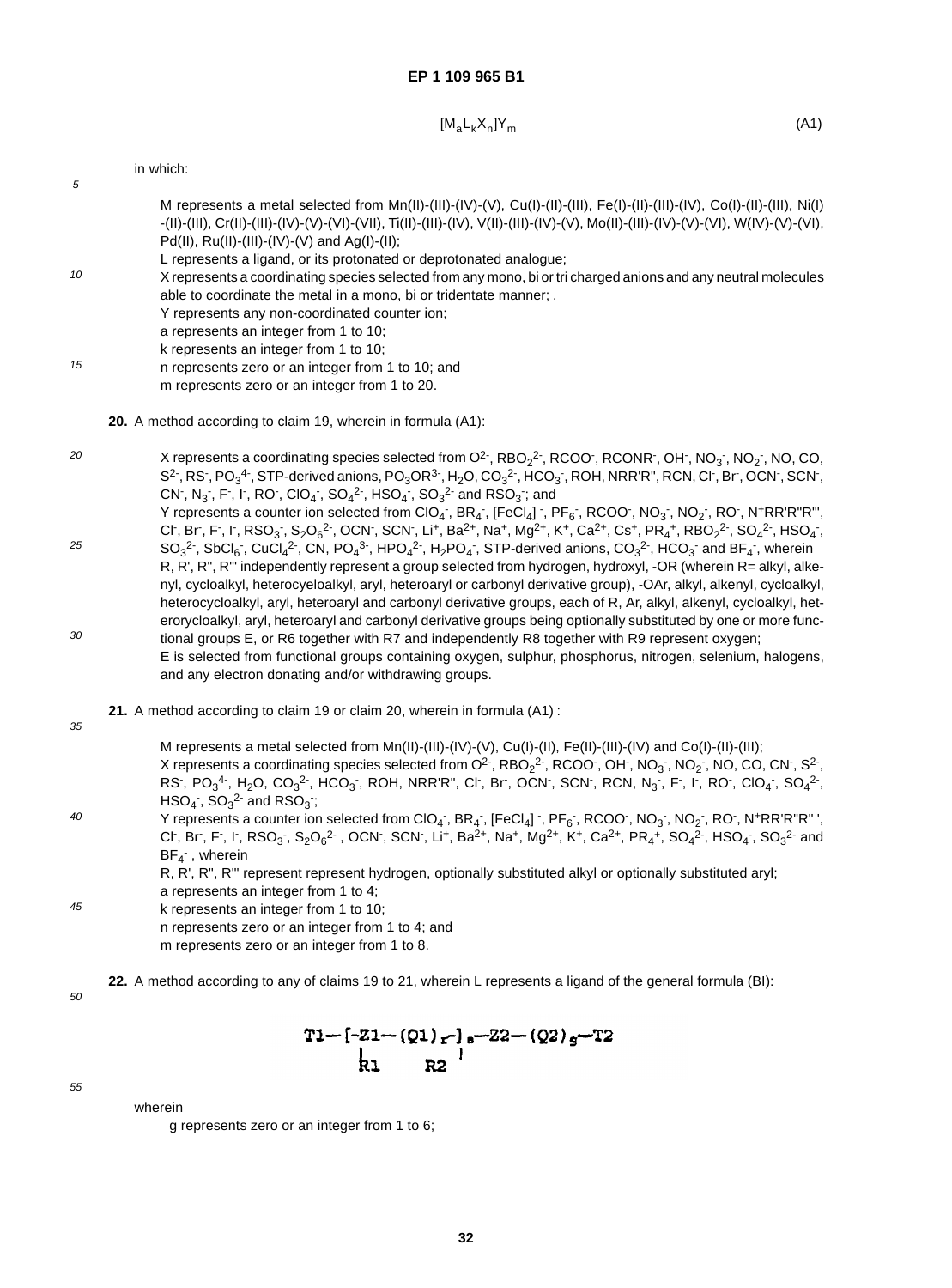r represents an integer from 1 to 6;

s represents zero or an integer from 1 to 6;

Z1 and Z2 independently represent a heteroatom or a heterocyclic or heteroaromatic ring, Z1 and/or Z2 being optionally substituted by one or more functional groups E as defined below;

Q1 and Q2 independently represent a group of the formula:

10

5



15

wherein

 $20$ 

30

45

55

10>d+e+f>1; d=0-9; e=0-9; f=0-9;

each Y1 ie independently selected from -O-, -S-, -SO-, -SO<sub>2-</sub>, -  $(G<sup>1</sup>)N$ -, - $(G<sup>1</sup>)(G<sup>2</sup>)N$ - (wherein G<sup>1</sup> and G<sup>2</sup> are as defined below), -C(O)-, arylene, alkylene, heteroarylene, -P- and -P(O)-;

if s>1, each -[-Z1(R1)-(Q1)<sub>r</sub>-]- group is independently defined;

R1, R2, R6, R7, R8, R9 independently represent a group selected from hydrogen, hydroxyl, -OR (wherein R= alkyl, alkenyl, cycloalkyl, heterocycloalkyl, aryl, heteroaryl or carbonyl derivative group), -OAr, alkyl, alkenyl, cycloalkyl, heterocycloalkyl, aryl, heteroaryl and carbonyl derivative groups, each of R, Ar, alkyl, alkenyl, cycloalkyl, heterocycloalkyl, aryl, heteroaryl and carbonyl derivative groups being optionally substituted by one or more functional groups E, or R6 together with R7 and independently R8 together with R9 represent oxygen;

25 E is selected from functional groups containing oxygen, sulphur, phosphorus, nitrogen, selenium, halogens, and any electron donating and/or withdrawing groups (preferably E is selected from hydroxy, mono- or polycarboxylate derivatives, aryl, heteroaryl, sulphonate, thiol (-RSH), thioethers (-R-S-R'), disulphides (-RSSR'), dithiolenes, mono- or polyphcsphonates, mono- or polyphosphates, electron donating groups and electron withdrawing groups, and groups of formulae  $(G<sup>1</sup>) (G<sup>2</sup>)N<sub>1</sub> (G<sup>1</sup>) (G<sup>2</sup>)N<sub>1</sub> (G<sup>1</sup>) (G<sup>2</sup>)N<sub>1</sub> (G<sup>0</sup>)<sub>1</sub> (G<sup>0</sup>)<sub>1</sub> (G<sup>2</sup>)<sub>0</sub> (G<sup>1</sup>) (G<sup>2</sup>)<sub>0</sub>$ of  $G<sup>1</sup>$ ,  $G<sup>2</sup>$  and  $G<sup>3</sup>$  is independently selected from hydrogen, alkyl, electron donating groups and electron withdrawing groups (in addition to any amongst the foregoing));

or one of R1-R9 is a bridging group bound to another moiety of the same general formula;

35 T1 and T2 independently represent groups R4 and R5, wherein  $R_4$  and R5 are as defined for R1-R9, and if g=0 and s>0, R1 together with R4, and/or R2 together with R5, may optionally independently represent =CH-R10, wherein R10 is as defined for R1-R9, or

T1 and T2 may together (-T2-T1-) represent a covalent bond linkage when s>1 and g>0;

if Z1 and/or Z2 represent N and T1 and T2 together represent a single bond linkage and R1 and/or R2 are absent, Q1 and/or Q2 may independently represent a group of the formula:

40 =CH— [— Y1— ]<sub>e</sub>— CH= ,

> optionally any two or more of R1, R2, R6, R7, R8, R9 independently are linked together by a covalent bond; if Z1 and/or Z2 represents 0, then R1 and/or R2 do not exist;

if Z1 and/or Z2 represents S, N , P, B or Si then R1 and/or R2 may be absent;

if Z1 and/or Z2 represents a heteroatom substituted by a functional group E then R1 and/or R2 and/or R4 and/or R5 may be absent.

- 50 **23.** A method according to claim 22, wherein Z1 and Z2 independently represent an optionally substituted heteroatom selected from N, P, O, S, B and Si or an optionally substituted heterocyclic ring or an optionally substituted heteroaromatic ring selected from pyridine, pyrimidines, pyrazine, pyramidine, pyrazole, pyrrole, imidazole, benzimidazole, quinoleine, isoquinoline, carbazole, indole, isoindvle, furane, thiophene, oxazole and thiazole.
	- **24.** A method according to claim 22 or claim 23, wherein R1-R9 are independently selected from -H, hydroxy-C<sub>0</sub>-C<sub>20</sub>alkyl, halo-C<sub>0</sub>-C<sub>20</sub>-alkyl, nitroso, formyl-C<sub>0</sub>-C<sub>20</sub>-alkyl, carboxyl-C<sub>0</sub>-C<sub>20</sub>-alkyl and esters and salts thereof, carbamoyl-C<sub>0</sub>-C<sub>20</sub>-alkyl, sulpho-C<sub>0</sub>-C<sub>20</sub>-alkyl and esters and salts thereof, sulphamoyl-C<sub>0</sub>-C<sub>20</sub>-alkyl, amino-C<sub>0</sub>-C<sub>20</sub>alkyl, aryl-C<sub>0</sub>-C<sub>20</sub>-alkyl, heteroaryl-C<sub>0</sub>-C<sub>20</sub>-alkyl, C<sub>0</sub>-C<sub>20</sub>-alkyl, alkoxy-C<sub>0</sub>-C<sub>8</sub>-alkyl, carbonyl-C<sub>0</sub>-C<sub>6</sub>-alkoxy, and aryl-C<sub>0</sub>-C<sub>6</sub>-alkyl and C<sub>0</sub>-C<sub>20</sub>-alkylamide;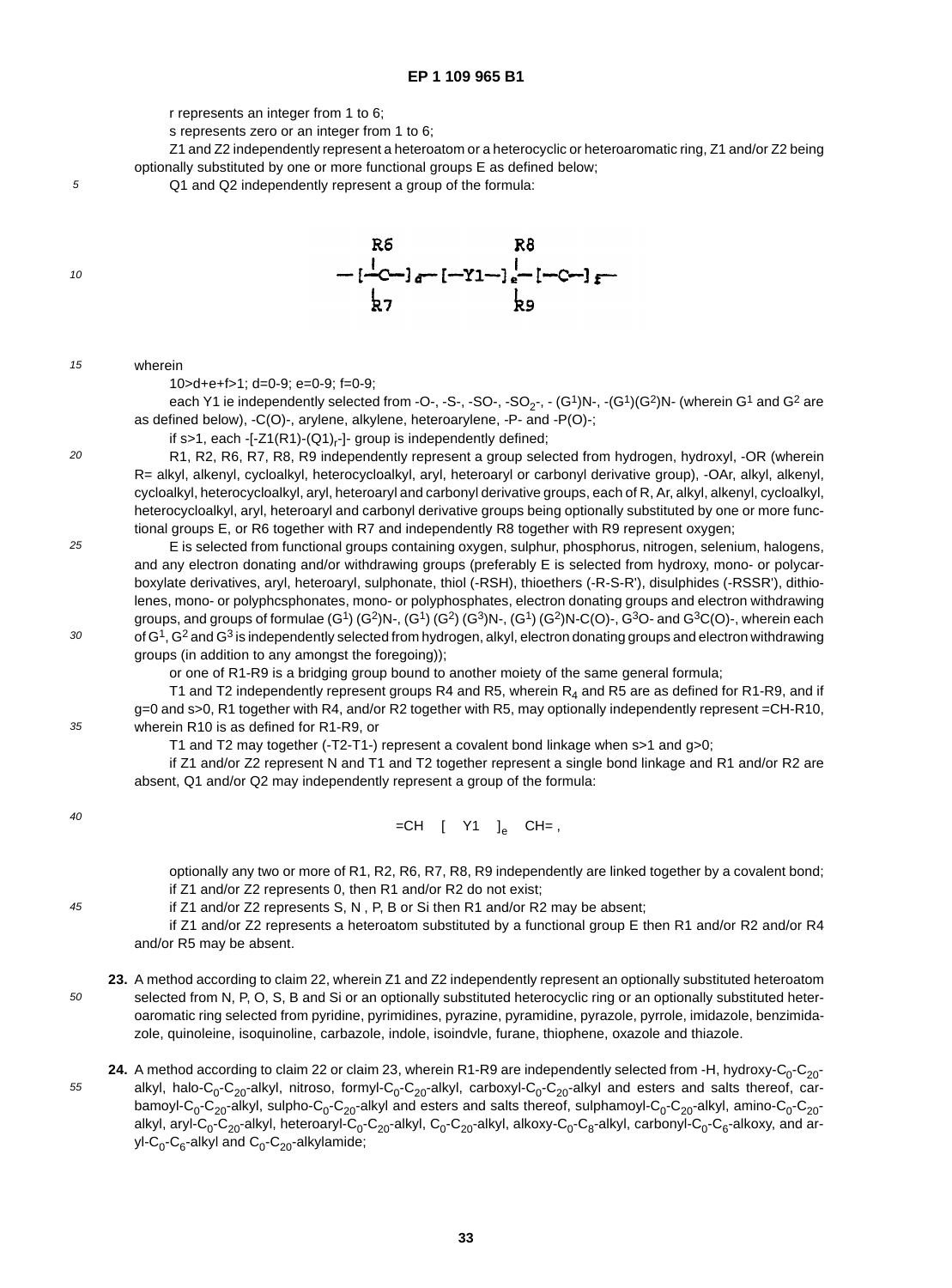or one of R1-R9 is a bridging group - $C_n(R11)$  (R12)-(D)<sub>p</sub>- $C_m(R11)$  (R12) - bound to another moiety of the same general formula, wherein p is zero or one, D is selected from a heteroatom or a heteroatom-containing group, or is part of an aromatic or saturated homonuclear and heteronuclear ring, n' is an integer from 1 to 4, m' is an integer from 1 to 4, with the proviso that n'+m'<=4, R11 and R12 are each independently preferably selected from -H, NR13 and OR14, alkyl, aryl, optionally substituted, and R13 and R14 are each independently selected from -H, alkyl, aryl, both optionally substituted.

**25.** A method according to any of claims 22 to 24, wherein T1 and T2 together form a single bond linkage and s>1, according to general formula (BII):

10

5

15



- 20
- 25 wherein Z3 independently represents a group as defined for Z1 or Z2; R3 independently represents a group as defined for R1-R9; Q3 independently represents a group as defined for Q1, Q2; h represents zero or an integer from 1 to 6; and  $s' = s-1$ .
	- **26.** A method according to claim 25, wherein in general formula (BII), s'=1, 2 or 3; r=g=h=1; d=2 or 3; e=f=0; R6=R7=H.
- 30 **27.** A method according to claim 26, wherein the ligand has a general formula selected from:





55

45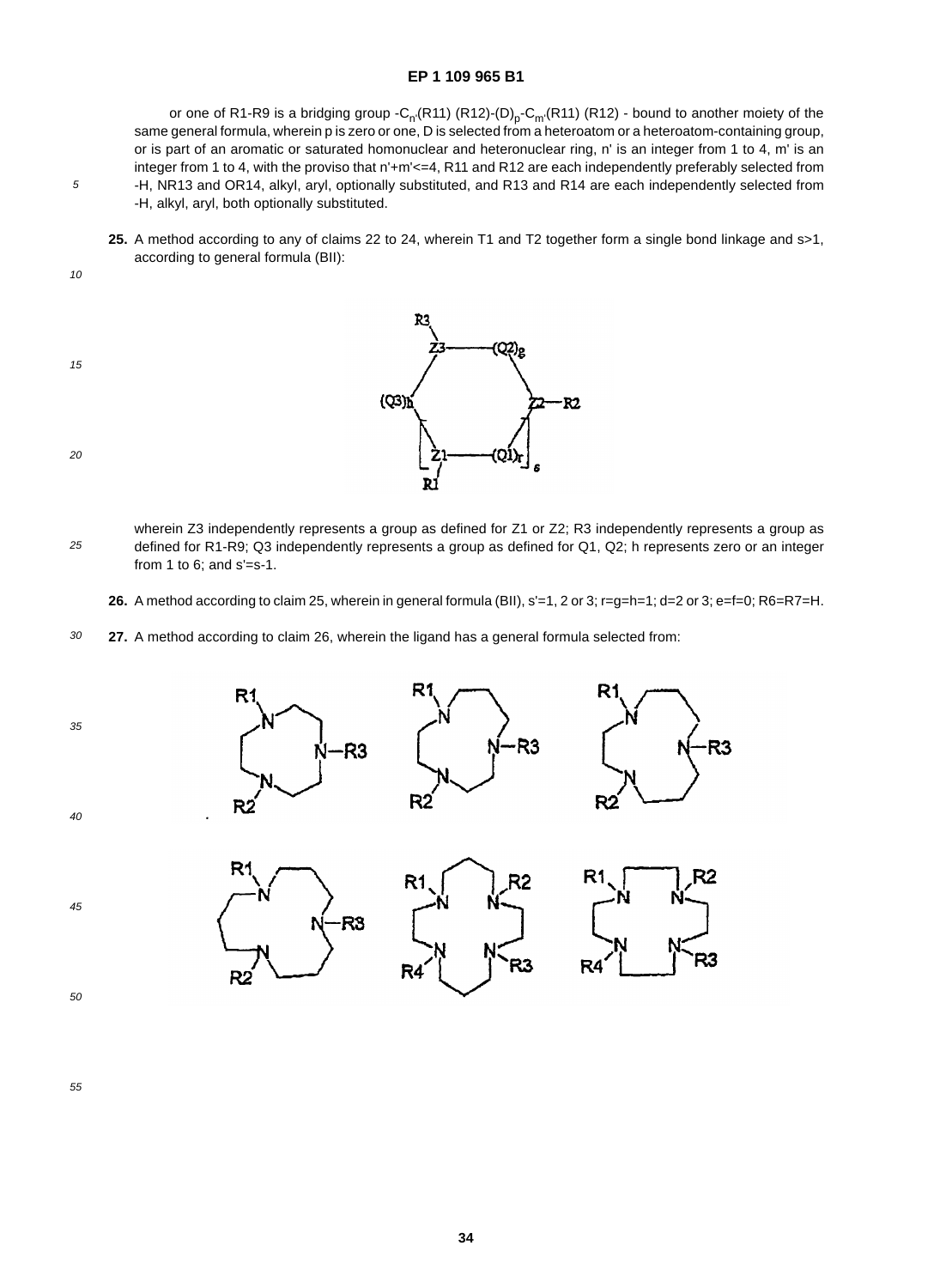

30

5

**28.** A method according to claim 27, wherein the ligand has a general formula selected from:



- 25 **29.** A method according to claim 28, wherein R1, R2, R3 and R4 are independently selected from -H, alkyl, heteroaryl, or represents a bridging group bound to another moiety of the same general formula with the bridging group being alkylene or hydroxy-alkylene or a heteroaryl-containing bridge.
	- **30.** A method according to claim 29, wherein R1, R2, R3 and R4 are independently selected from -H, methyl, ethyl, isopropyl, nitrogen-containing heteroaryl, or a bridging group bound to another moiety of the same general formula with the bridging group being alkylene or hydroxy-alkylene.
	- **31.** A method according to any of claims 26 to 30, wherein in the complex  $[M_a L_k X_n]Y_m$ :

35 40 M= Mn(II)-(IV), Cu(I)-(III), Fe(II)-(III), Co(II)-(III); X= CH $_3$ CN, OH $_2$ , Cl $\cdot$ , Br $\cdot$ , OCN $\cdot$ , N $_3$  $\cdot$ , SCN $\cdot$ , OH $\cdot$ , O<sup>2</sup> $\cdot$ , PO $_4$ 3 $\cdot$ , C $_6$ H $_5$ BO $_2$ 2 $\cdot$ , RCOO $\cdot$ ;  $Y = ClO_4$  ,  $BPh_4$  ,  $Br$  ,  $Cl$  ,  $[FeCl_4]$  ,  $PF_6$  ,  $NO_3$ a= 1, 2, 3, 4; n= 0, 1, 2, 3, 4, 5, 6, 7, 8, 9; m= 1, 2, 3, 4; and k= 1, 2, 4.

- **32.** A method according to claim 25, wherein in general formula (BII), s'=2; r=g=h=1; d=f=0; e=1; and each Y1 is Independently alkylene or heteroarylene.
- 45 **33.** A method according to claim 32, wherein the ligand has the general formula:

50

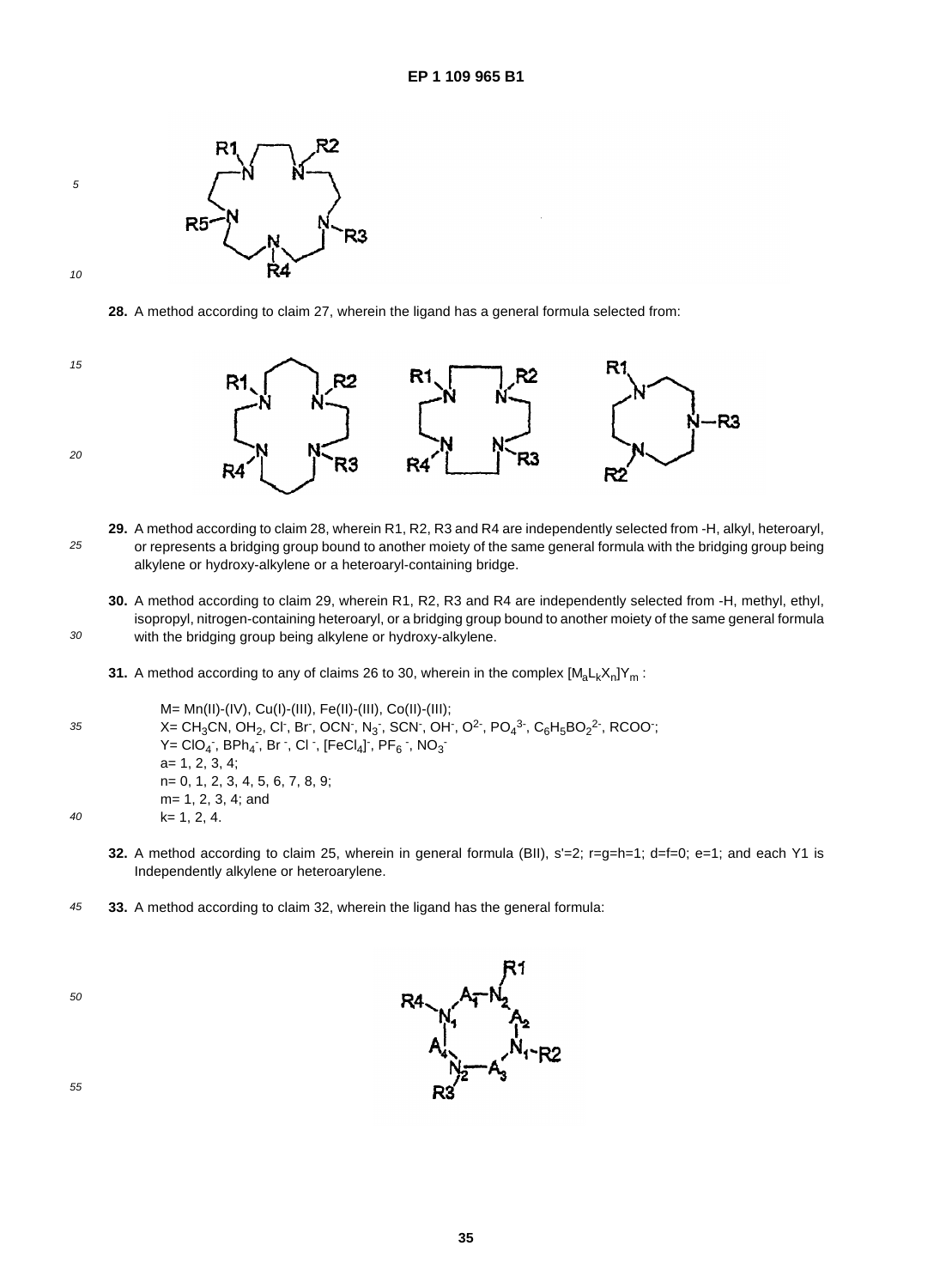## wherein

- $A_1$ ,  $A_2$ ,  $A_3$ ,  $A_4$  are independently selected from  $C_{1-9}$ -alkylene or heteroarylene groups; and  $N_1$  and  $N_2$  independently represent a hetero atom or a heteroarylene group.
- 5 **34.** A method according to claim 33, wherein
	- $N_1$  represents an aliphatic nitrogen;
	- N<sub>2</sub> represents a heteroarylene group;
	- R1, R2, R3, R4 each independently represent -H, alkyl, aryl or heteroaryl; and
	- $A_1$ ,  $A_2$ ,  $A_3$ ,  $A_4$  each represent -CH<sub>2</sub>-.

10

**35.** A method according to claim 34, wherein the ligand has the general formula:

15



25



wherein R1, R2 each independently represent -H, alkyl, aryl or heteroaryl.

**36.** A method according to any of claims 32 to 35, wherein in the complex  $[M_A L_k X_n]Y_m$ :

| 30 | $M = Fe(II)$ -(III), Mn(II)-(IV), Cu(II), Co(II)-(III);                                                                                                                                                                                                                                                                        |
|----|--------------------------------------------------------------------------------------------------------------------------------------------------------------------------------------------------------------------------------------------------------------------------------------------------------------------------------|
|    | X= CH <sub>3</sub> CN, OH <sub>2</sub> , Cl <sup>-</sup> , Br <sup>-</sup> , OCN <sup>-</sup> , N <sub>3</sub> <sup>-</sup> , SCN <sup>-</sup> , OH <sup>-</sup> , O <sup>2</sup> <sup>-</sup> , PO <sub>4</sub> <sup>3</sup> -, C <sub>6</sub> H <sub>5</sub> BO <sub>2</sub> <sup>2</sup> <sup>-</sup> , RCOO <sup>-</sup> ; |
|    | Y= ClO <sub>4</sub> , BPh <sub>4</sub> , Br, Cl, [FeCl <sub>4</sub> ], PF <sub>6</sub> , NO <sub>3</sub> ;                                                                                                                                                                                                                     |
|    | $a=1, 2, 3, 4$ :                                                                                                                                                                                                                                                                                                               |
|    | $n=0, 1, 2, 3, 4, 5, 6, 7, 8, 9;$                                                                                                                                                                                                                                                                                              |
| 35 | $m = 1, 2, 3, 4$ ; and                                                                                                                                                                                                                                                                                                         |
|    | $k=1, 2, 4.$                                                                                                                                                                                                                                                                                                                   |

**37.** A method according to claim 25, wherein in general formula (BII), s'=2 and r=g=h=1, according to the general formula:

40

45



55

- **38.** A method according to claim 37, wherein Z1=Z2=Z3=Z4=a heteroaromatic ring; e=f=0; d=1; and R7 is absent.
- **39.** A method according to claim 37, wherein Z1-Z4 each represent N; R1-R4 are absent; both Q1 and Q3 represent  $=$ CH—[-Y1—]<sub>e</sub>—CH=; and both Q2 and Q4 represent --CH<sub>2</sub>-[-Y1-]<sub>n</sub>-CH<sub>2</sub>-.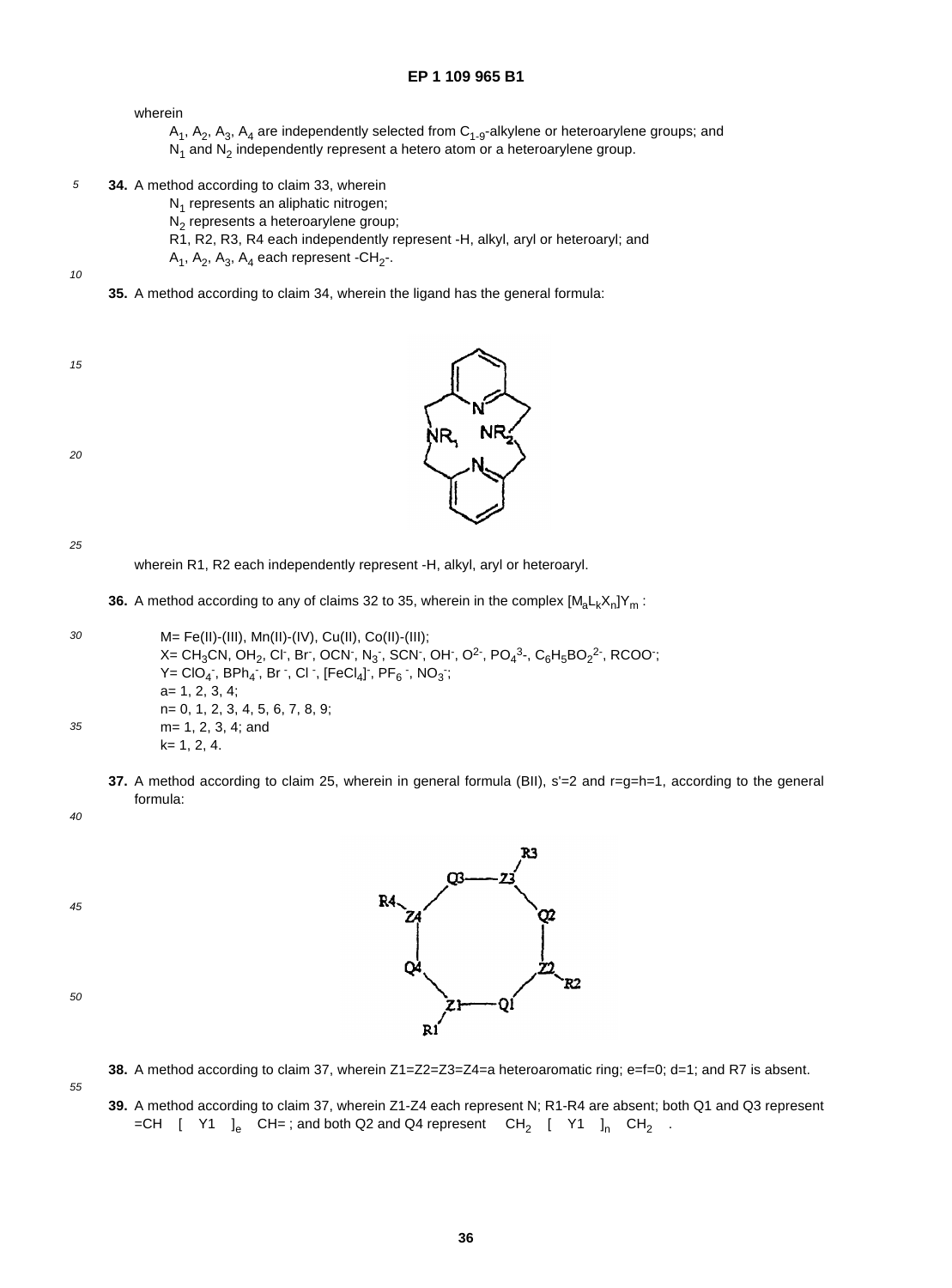**40.** A method according to claim 39, wherein the ligand has the general formula:



20

wherein A represents optionally substituted alkylene optionally interrupted by a heteroatom; and n is zero or an integer from 1 to 5.

25 41. A method according to claim 40 wherein R1-R6 represent hydrogen, n=1 and A= -CH<sub>2</sub>-, -CHOH-, -CH<sub>2</sub>N(R)CH<sub>2</sub>or -CH<sub>2</sub>CH<sub>2</sub>N(R)CH<sub>2</sub>CH<sub>2</sub>- wherein R represents hydrogen or alkyl.

42. A method according to claim 41, wherein A= -CH<sub>2</sub>-, -CHOH- or -CH<sub>2</sub>CH<sub>2</sub>NHCH<sub>2</sub>CH<sub>2</sub>-.

30 **43.** A method according to any of claims 37 to 42 wherein in the complex  $[M_a L_k X_n]Y_m$ :

> M= Mn(II)-(IV), Co(II)-(III), Fe(II)-(III); X= CH $_3$ CN, OH $_2$ , Cl $\cdot$ , Br $\cdot$ , OCN $\cdot$ , N $_3$  $\cdot$ , SCN $\cdot$ , OH $\cdot$ , O<sup>2</sup> $\cdot$ , PO $_4$ 3 $\cdot$ , C $_6$ H $_5$ BO $_2$ 2 $\cdot$ , RCOO $\cdot$ ;  $Y = ClO_4$  ,  $BPh_4$  ,  $Br \text{ }$  ,  $Cl \text{ }$  ,  $[FeCl_4]$  ,  $PF_6 \text{ }$  ,  $NO_3$  ; a= 1, 2, 3, 4; n= 0, 1, 2, 3, 4, 5, 6, 7, 8, 9; m= 1, 2, 3, 4; and k= 1, 2, 4.

40 **44.** A method according to any of claims 22 to 24, wherein T1 and T2 independently represent groups R4, R5 as defined for R1-R9, according to the general formula (BIII):

45

50

35

 $R4 - [-Z1 - (Q1)_x -]_8 - Z2 - (Q2)_9 - R5$  $\mathbf{L}$  $\mathsf{P}^{\mathsf{c}}$ 

- 45. A method according to claim 44, wherein in general formula (BIII), s=1; r=1; g=0; d=f=1; e=1-4; Y1= -CH<sub>2</sub>-; and R1 together with R4, and/or R2 together with R5, independently represent =CH-R10, wherein R10 is as defined for R1-R9.
- **46.** A method according to claim 45, wherein R2 together with R5 represents =CH-R10.
- **47.** A method according to claim 45 or claim 46, wherein the ligand is selected from: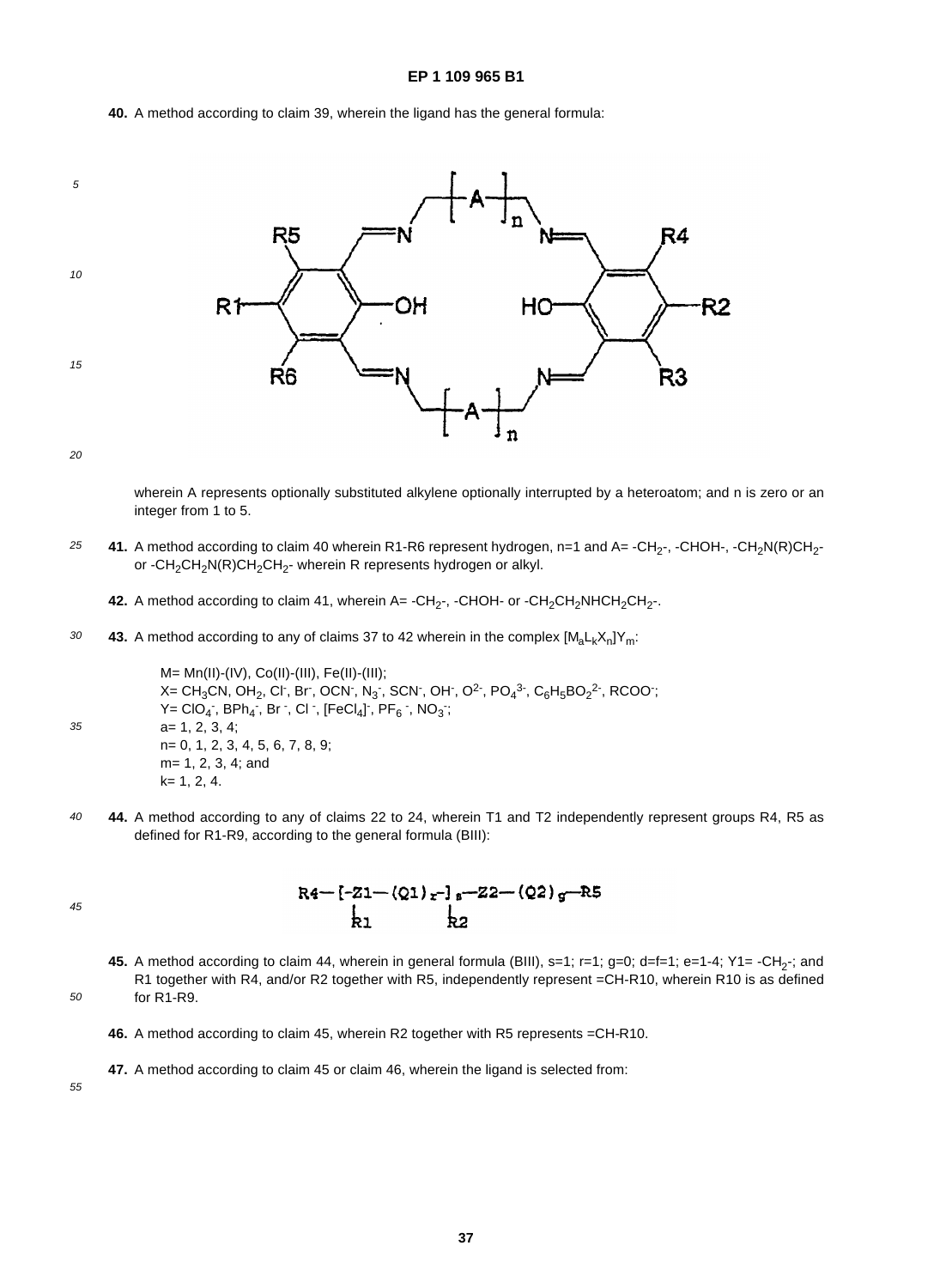

5

**48.** A method according to claim 47, wherein the ligand is selected from:





20

wherein R1and R2 are selected from optionally substituted phenols, heteroaryl- $C_0$ -C<sub>20</sub>-alkyls, R3 and R4 are selected from -H, alkyl, aryl, optionally substituted phenols, heteroaxyl-C<sub>0</sub>-C<sub>20</sub>-alkyls, alkylaryl, aminoalkyl, alkoxy.

?1

25 **49.** A method according to claim 48 wherein R1 and R2 are selected from optionally substituted phenols, heteroaryl-C<sub>0</sub>-C<sub>2</sub>-alkyls, R3 and R4 are selected from -H, alkyl, aryl, optionally substituted phenols, nitrogen-heteroaryl-C<sub>0</sub>-C<sub>2</sub>-alkyls.

**50.** A method according to any of claims 45 to 49 wherein in the complex  $[M_{a}L_{k}X_{n}]Y_{m}$ :

- 30 35 M= Mn(II)-(IV), Co(II)-(III), Fe(II)-(III); X= CH $_3$ CN, OH $_2$ , Cl $\cdot$ , Br $\cdot$ , OCN $\cdot$ , N $_3$  $\cdot$ , SCN $\cdot$ , OH $\cdot$ , O<sup>2</sup> $\cdot$ , PO $_4$ 3 $\cdot$ , C $_6$ H $_5$ BO $_2$ 2 $\cdot$ , RCOO $\cdot$ ;  $Y = ClO_4$  ,  $BPh_4$  ,  $Br \cdot$ ,  $Cl \cdot$ ,  $[FeCl_4]$  ,  $PF_6 \cdot$ ,  $NO_3$  ; a= 1, 2, 3, 4; n= 0, 1, 2, 3, 4, 5, 6, 7, 8, 9; m= 1, 2, 3, 4; and k= 1, 2, 4.
	- **51.** A method according to claim 44, wherein in general formula (BIII),  $s=1$ ;  $r=1$ ;  $a=0$ ;  $d=f=1$ ;  $e=1-4$ ;  $Y=$  -C(R')(R''). wherein R' and R'' are independently as defined for R1-R9.
- 40

45



50

**53.** A method according to claim 52, wherein R1, R2, R3, R4, R5 are -H or  $C_0$ - $C_{20}$ -alkyl, n=0 or 1, R6 is -H, alkyl, -OH or -SH, and R7, R8, R9, R10 are each independently selected from -H,  $C_0$ -C<sub>20</sub>-alkyl, heteroaryl-C<sub>0</sub>-C<sub>20</sub>-alkyl, alkoxy- $C_0$ - $C_8$ -alkyl and amino-  $C_0$ - $C_{20}$ -alkyl.

55

**54.** A method according to any of claims 51 to 53 wherein in the complex  $[M_a L_k X_n]Y_m$ :

M= Mn(II)-(IV), Fe(II)-(III), Cu(II), Co(II)-(III);

**<sup>52.</sup>** A method according to claim 51, wherein the ligand has the general formula: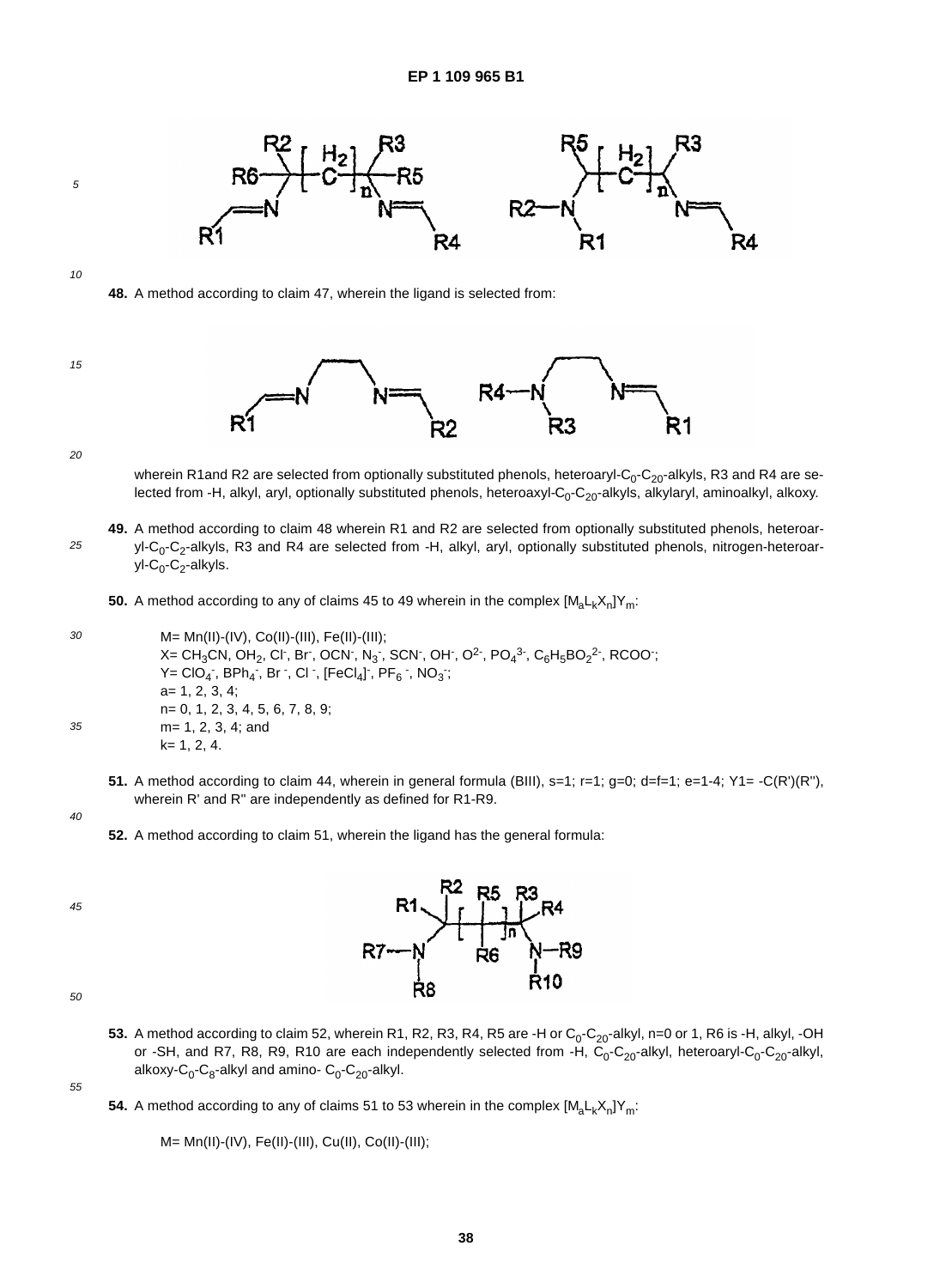X= CH $_3$ CN, OH $_2$ , Cl , Br , OCN , N $_3$  , SCN , OH , O<sup>2</sup> , PO $_4$ <sup>3 ,</sup> C $_6$ H $_5$ BO $_2$ <sup>2</sup> , RCOO ;  $Y = ClO_4$  ,  $BPh_4$  ,  $Br$  ,  $Cl$  ,  $[FeCl_4]$  ,  $PF_6$  ,  $NO_3$  ; a= 1, 2, 3, 4; n= 0, 1, 2, 3, 4; m= 0, 1, 2, 3, 4, 5, 6, 7, 8; and k= 1, 2, 3, 4.

**55.** A method according to claim 44, wherein in general formula (BIII), s=0; g=1; d=e=0; f=1-4.

10 **56.** A method according to claim 55, wherein the ligand has the general formula:



5



20 **57.** A method according to claim 56, with the proviso that none of R1 to R3 represents hydrogen.

**58.** A method according to claim 56 or claim 57, wherein the ligand has the general formula:

25



30

wherein R1, R2, R3 are as defined for R2, R4, R5.

35

40 M= Mn(II)-(IV), Fe(II)-(III), Cu(II), Co(II)-(III); X= CH $_3$ CN, OH $_2$ , Cl $\cdot$ , Br $\cdot$ , OCN $\cdot$ , N $_3$  $\cdot$ , SCN $\cdot$ , OH $\cdot$ , O<sup>2</sup> $\cdot$ , PO $_4$ 3 $\cdot$ , C $_6$ H $_5$ BO $_2$ 2 $\cdot$ , RCOO $\cdot$ ;  $Y = ClO_4$  ,  $BPh_4$  ,  $Br$  ,  $Cl$  ,  $[FeCl_4]$  ,  $PF_6$  ,  $NO_3$  ; a= 1, 2, 3, 4; n= 0, 1, 2, 3, 4; m= 0, 1, 2, 3, 4, 5, 6, 7, 8; and k= 1, 2, 3 , 4.

**59.** A method according to any of claims 55 to 58, wherein in the complex  $[M_{n}L_{k}X_{n}]Y_{m}$ :

45

**60.** A method according to any of claims 19 to 24, wherein L represents a pentadentate ligand of the general formula (B) :

 $R^3$ 

50



wherein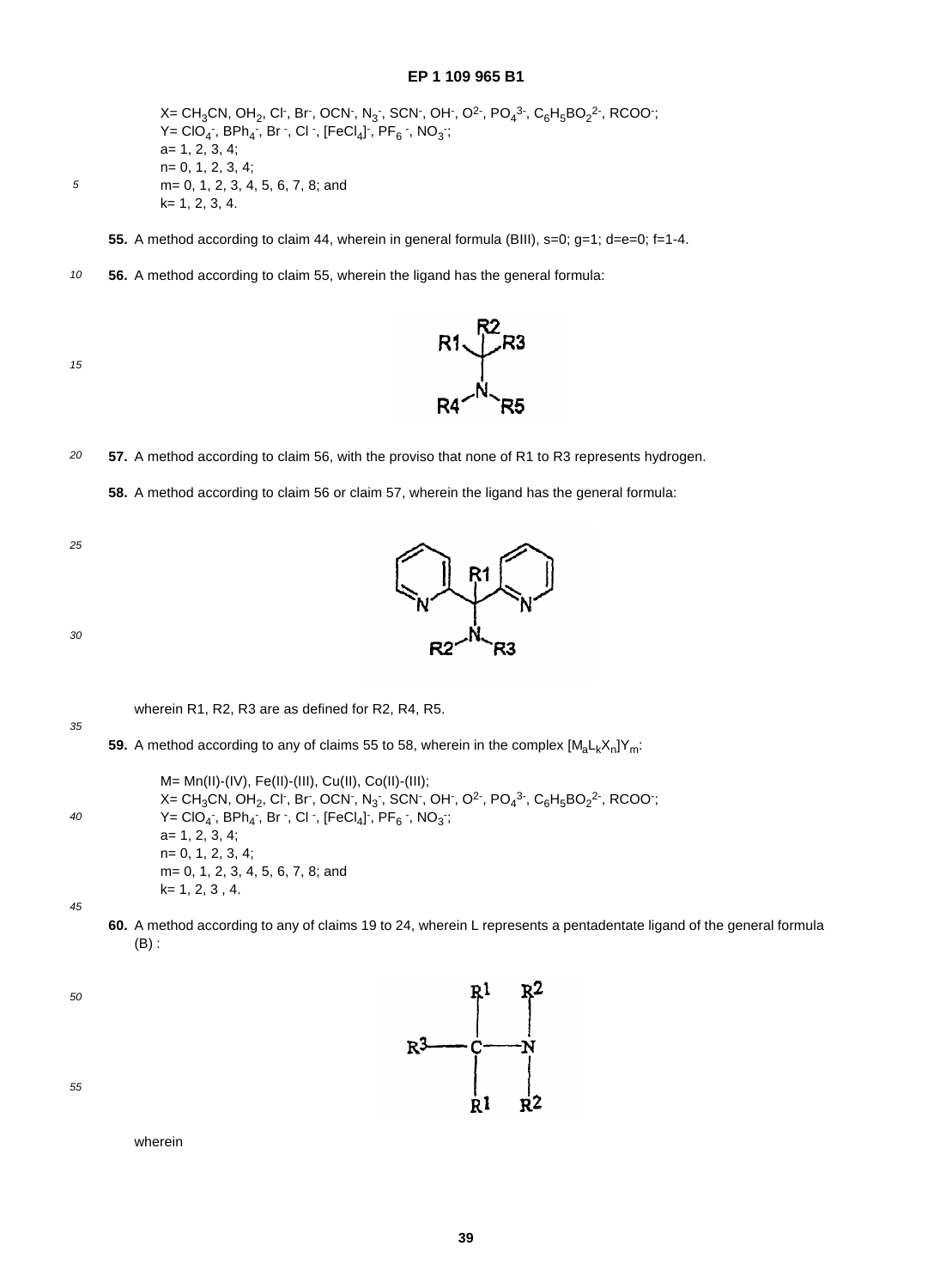each  $R^1$ ,  $R^2$  independently represents - $R^4$ - $R^5$ ,

 $R<sup>3</sup>$  represents hydrogen, optionally substituted alkyl, aryl or arylalkyl, or - $R<sup>4</sup>$ - $R<sup>5</sup>$ ,

each R4 independently represents a single bond or optionally substituted alkylene, alkenylene, oxyalkylene, aminoalkylene, alkylene ether, carboxylic ester or carboxylic amide, and

- each R<sup>5</sup> independently represents an optionally N-substituted aminoalkyl group or an optionally substituted heteroaryl group selected from pyridinyl, pyrazinyl, pyrazolyl, pyrrolyl, imidazolyl, benzimidazolyl, pyrimidinyl, triazolyl and thiazolyl.
- **61.** A method according to claim 60, with the proviso that R<sup>3</sup> does not represent hydrogen.
- 10

5

**62.** A method according to any of claims 19 to 24, wherein L represents a pentadentate or hexadentate ligand of the general formula (C):

15

 $20$ 

25

$$
R^1R^1N\text{-}W\text{-}NR^1R^2
$$

wherein

each R<sup>1</sup> independently represents -R<sup>3</sup>-V, in which R<sup>3</sup> represents optionally substituted alkylene, alkenylene, oxyalkylene, aminoalkylene or alkylene ether, and V represents an optionally substituted heteroaryl group selected from pyridinyl, pyrazinyl, pyrazolyl, pyrrolyl, imidazolyl, benzimidazolyl, pyrimidinyl, triazolyl and thiazolyl;

W represents an optionally substituted alkylene bridging group selected from -CH<sub>2</sub>CH<sub>2</sub>-, -CH<sub>2</sub>CH<sub>2</sub>CH<sub>2</sub>-,  $-CH_2CH_2CH_2CH_2$ -,  $-CH_2-C_6H_4-CH_2$ -,  $-CH_2-C_6H_{10}$ -CH<sub>2</sub>-, and  $-CH_2-C_{10}H_6$ -CH<sub>2</sub>-; and

 $R<sup>2</sup>$  represents a group selected from  $R<sup>1</sup>$ , and alkyl, aryl and arylalkyl groups optionally substituted with a substituent selected from hydroxy, alkoxy, phenoxy, carboxylate, carboxamide, carboxylic ester, sulphonate, amine, alkylamine and  $N^+(R^4)_{3}$ , wherein R<sup>4</sup> is selected from hydrogen, alkanyl, alkenyl, arylalkanyl, arylalkenyl, oxyalkanyl, oxyalkenyl, aminoalkanyl, aminoalkenyl, alkanyl ether and alkenyl ether.

**63.** A method according to any of claims 19 to 24, wherein L represents a macrocyclic ligand of formula (E):

 $[A^1]_i Y_1^1$   $Y^2[A^2]_j$ 

(E)

30



| 40<br>45 | taining one or more heteroatoms, each aromatic ring structure being substituted by one or more substituents;<br>Y <sup>1</sup> and Y <sup>2</sup> are independently selected from C, N, O, Si, P and S atoms;<br>A <sup>1</sup> and A <sup>2</sup> are independently selected from hydrogen, alkyl, alkenyl and cycloalkyl (each of alkyl, alkenyl and<br>cycloalkyl) being optionally substituted by one or more groups selected from hydroxy, aryl, heteroaryl, sulphonate,<br>phosphate, electron donating groups and electron withdrawing groups, and groups of formulae (G <sup>1</sup> )(G <sup>2</sup> )N-, G <sup>3</sup> OC<br>(O)-, $G^3O$ - and $G^3C(O)$ -, wherein each of $G^1$ , $G^2$ and $G^3$ is independently selected from hydrogen and alkyl, and |
|----------|------------------------------------------------------------------------------------------------------------------------------------------------------------------------------------------------------------------------------------------------------------------------------------------------------------------------------------------------------------------------------------------------------------------------------------------------------------------------------------------------------------------------------------------------------------------------------------------------------------------------------------------------------------------------------------------------------------------------------------------------------------------------|
|          | electron donating and/or withdrawing groups (in addition to any amongst the foregoing);<br>i and j are selected from 0, 1 and 2 to complete the valency of the groups $Y^1$ and $Y^2$ ;<br>each of Q <sup>1</sup> -Q <sup>4</sup> is independently selected from groups of formula                                                                                                                                                                                                                                                                                                                                                                                                                                                                                     |
| 50       | $\left  \begin{array}{ccc} 1 & 3 \\ 1 & 4 \end{array} \right $                                                                                                                                                                                                                                                                                                                                                                                                                                                                                                                                                                                                                                                                                                         |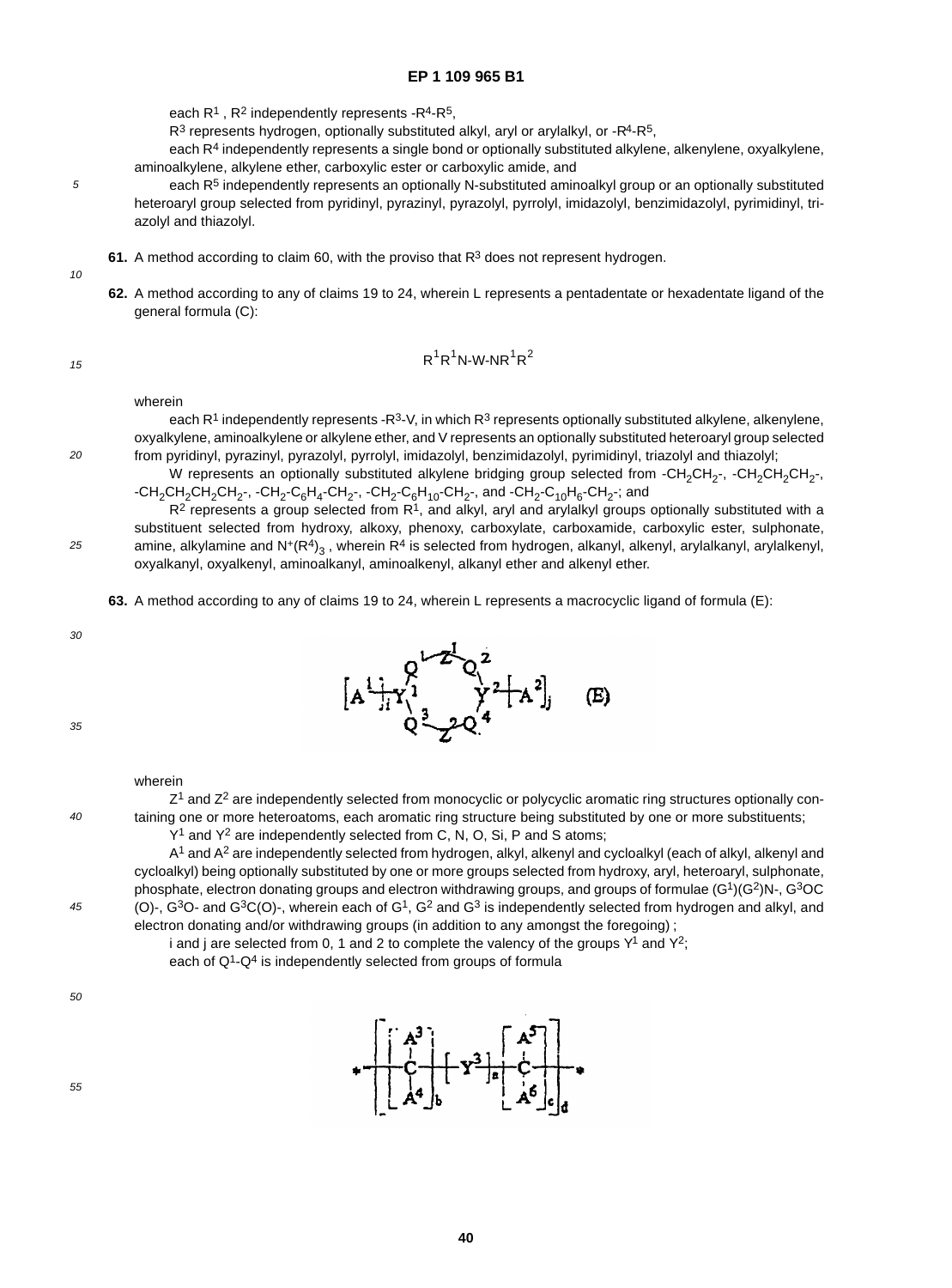wherein 10>a+b+c+d>2;

each  $Y^3$  is independently selected from -O-, -S-, -SO-, -SO<sub>2</sub>-, -(G<sup>1</sup>)(G<sup>2</sup>)N-, -(G<sup>1</sup>)N- (wherein G<sup>1</sup> and G<sup>2</sup> are as hereinbefore defined), -C(O)-, aryl, heteroaryl, -P- and -P(O)-;

each of  $A^3 - A^6$  is independently selected from the groups hereinbefore defined for  $A^1$  and  $A^2$ ; and wherein any two or more of A<sup>1</sup>-A<sup>6</sup> together form a bridging group, provided that if A<sup>1</sup> and A<sup>2</sup> are linked without simultaneous linking also to any of  $A^3-A^6$ , then the bridging group linking  $A^1$  and  $A^2$  must contain at least one carbonyl group.

#### 10 **Patentansprüche**

5

15

 $20$ 

30

- **1.** Verfahren zum Behandeln eines Textils durch In-Kontakt-Bringen des Textils mit einer organischen Substanz, die einen Komplex mit einem Übergangsmetall bildet, wobei die Behandlung die organische Substanz in einer Form bereitstellt, die im Wesentlichen kein Persauerstoffbleichmittel oder auf Peroxy basierendes oder erzeugendes Bleichmittelsystem aufweist, wobei der Komplex Bleichen des Textils durch atmosphärischen Sauerstoff nach der
- Behandlung katalysiert, wobei das behandelte Textil getrocknet wird und Bleichen auf dem trockenen Textil katalysiert wird.
- **2.** Verfahren nach Anspruch 1, wobei die Behandlung In-Kontakt-Bringen des Textils mit der organischen Substanz in trockener Form umfasst.
	- **3.** Verfahren nach Anspruch 1, wobei die Behandlung In-Kontakt-Bringen des Textils mit einer die organische Substanz enthaltenden Flüssigkeit und dann Trocknen umfasst.
- 25 **4.** Verfahren nach Anspruch 3, wobei die Flüssigkeit eine wässrige Flüssigkeit ist.
	- **5.** Verfahren nach Anspruch 4, wobei die Flüssigkeit ein aufzusprühendes Textilbehandlungsfluid ist.
	- **6.** Verfahren nach Anspruch 4, wobei die Flüssigkeit eine Waschflüssigkeit zum Wäschereinigen ist.
		- **7.** Verfahren nach Anspruch 3, wobei die Flüssigkeit eine nichtwässrige Flüssigkeit ist.
		- **8.** Verfahren nach Anspruch 7, wobei die Flüssigkeit ein trockenes Reinigungsfluid ist.
- 35 **9.** Verfahren nach Anspruch 7, wobei die Flüssigkeit ein aufzusprühendes Aerosolfluid ist.
	- **10.** Verfahren nach Anspruch 3, wobei das Medium einen pH-Wert im Bereich von pH 6 bis 11 aufweist.
	- **11.** Verfahren nach Anspruch 10, wobei die Flüssigkeit einen pH-Wert im Bereich von pH 8 bis 10 aufweist.
- $40$
- **12.** Verfahren nach einem der Ansprüche 3 bis 11, wobei die Flüssigkeit im Wesentlichen kein Übergangsmetallmaskierungsmittel aufweist.
- **13.** Verfahren nach einem der Ansprüche 3 bis 12, wobei die Flüssigkeit weiterhin ein Tensid umfasst.
- 45
- **14.** Verfahren nach einem der Ansprüche 3 bis 13, wobei die Flüssigkeit weiterhin einen Builder umfasst.
- **15.** Verfahren nach einem der Ansprüche 1 bis 14, wobei die organische Substanz einen vorgebildeten Komplex eines Liganden und eines Übergangsmetalls umfasst.
- 50

- **16.** Verfahren nach einem der Ansprüche 3 bis 14, wobei die organische Substanz einen freien Liganden umfasst, der mit einem in der Flüssigkeit vorliegenden Übergangsmetall komplexiert.
- **17.** Verfahren nach einem der Ansprüche 1 bis 14, wobei die organische Substanz einen freien Liganden umfasst, der mit einem in dem Textil vorliegenden Übergangsmetall komplexiert.
	- **18.** Verfahren nach einem der Ansprüche 1 bis 14, wobei die organische Substanz eine Zusammensetzung eines freien Liganden oder eines Übergangsmetall-substituierbaren Metallligandenkomplexes und eine Quelle von Über-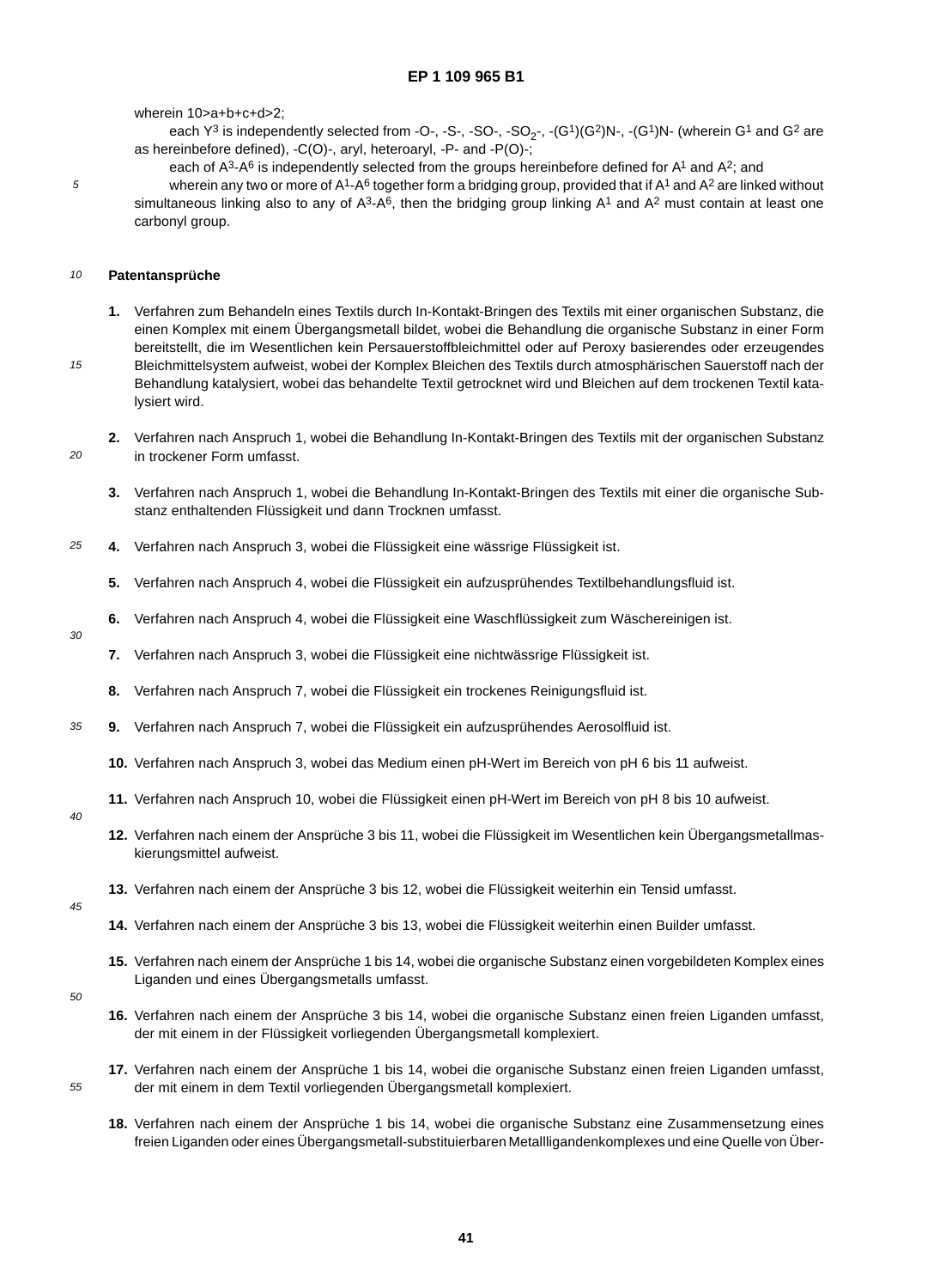gangsmetall umfasst.

**19.** Verfahren nach einem der Ansprüche 1 bis 18, wobei die organische Substanz einen Komplex der allgemeinen Formel (A1) bildet:

5

$$
[M_a L_k X_n] Y_m \tag{A1},
$$

10 15  $20$ 25 30 35 40 45 50 worin: M ein Metall wiedergibt, ausgewählt aus Mn(II)-(III)-(IV)-(V), Cu(I)-(II)-(III), Fe(I)-(II)-(III)-(IV), Co(I)-(II)-(III), Ni (I)-(II)-(III), Cr(II)-(III)-(IV)-(V)-(VI)-(VII), Ti(II)-(III)-(IV), V(II)-(III)-(IV)-(V), Mo(II)-(III)-(IV)-(V)-(VI), W(IV)-(V) -(VI), Pd(II), Ru(II)-(III)-(IV)-(V) und Ag(I)-(II), L einen Liganden oder sein protoniertes oder deprotoniertes Analoges wiedergibt; X eine koordinierende Spezies, ausgewählt aus beliebigen einfach, doppelt oder dreifach geladenen Anionen und beliebigen neutralen Molekülen, die das Metall in einer ein-, zwei- oder dreizähnigen Weise koordinieren können, wiedergibt; Y beliebiges nicht-koordiniertes Gegenion wiedergibt; a eine ganze Zahl von 1 bis 10 wiedergibt; k eine ganze Zahl von 1 bis 10 wiedergibt; n null oder eine ganze Zahl von 1 bis 10 wiedergibt; und m null oder eine ganze Zahl von 1 bis 20 wiedergibt. **20.** Verfahren nach Anspruch 19, wobei in Formel (A1): X eine koordinierende Spezies wiedergibt, ausgewählt aus O<sup>2-</sup>, RBO<sub>2</sub><sup>2-</sup>, RCOO<sup>-</sup>, RCONR<sup>-</sup>, OH<sup>-</sup>, NO<sub>3</sub><sup>-</sup>, NO<sub>2</sub><sup>-</sup>, NO, CO, S<sup>2-</sup>, RS<sup>-</sup>, PO<sub>4</sub>3-, STP-abgeleiteten Anionen, PO<sub>3</sub>OR3-, H<sub>2</sub>O, CO<sub>3</sub><sup>2-</sup>, HCO<sub>3</sub>-, ROH, NRR'R", RCN, Cl<sup>-</sup>, Br,OCN,SCN,CN,N<sub>3</sub>,F,I,RO,ClO<sub>4</sub>,SO<sub>4</sub><sup>2</sup>,HSO<sub>4</sub>,SO<sub>3</sub><sup>2</sup> und RSO<sub>3</sub>;und Y ein Gegenion wiedergibt, ausgewählt aus ClO<sub>4</sub>-, BR<sub>4</sub>-, [FeCl<sub>4</sub>]-, PF<sub>6</sub>-, RCOO-, NO<sub>3</sub>-, NO<sub>2</sub>-, RO-, N+RR'R"R", Cl , Br , F , I , RSO<sub>3</sub> , S<sub>2</sub>O<sub>6</sub><sup>2</sup> , OCN , SCN , Li , Ba<sup>2+</sup>, Na , Mg<sup>2+</sup>, K +, Ca<sup>2+</sup>, Cs +, PR<sub>4</sub>+, RBO<sub>2</sub><sup>2</sup> , SO<sub>4</sub><sup>2</sup> , HSO<sub>4</sub> ,  $SO_3^2$ <sup>-</sup>, SbCl<sub>6</sub><sup>-</sup>, CuCl<sub>4</sub><sup>2-</sup>, CN, PO<sub>4</sub><sup>3-</sup>, HPO<sub>4</sub><sup>2-</sup>, H<sub>2</sub>PO<sub>4</sub><sup>-</sup>, STP-abgeleiteten Anionen, CO<sub>3</sub><sup>2-</sup>, HCO<sub>3</sub><sup>-</sup> und BF<sub>4</sub><sup>-</sup>; worin R, R', R", R'" unabhängig eine Gruppe wiedergeben, ausgewählt aus Wasserstoff, Hydroxyl, -OR (worin R= Alkyl-, Alkenyl-, Cycloalkyl-, Heterocycloalkyl-, Aryl-, Heteroaryl- oder Carbonylderivatgruppe), -OAr, Alkyl-, Alkenyl-, Cycloalkyl-, Heterocycloalkyl-, Aryl-, Heteroaryl- und Carbonylderivatgruppen, wobei jede von R, Ar, Alkyl-, Alkenyl-, Cycloalkyl-, Heterocycloalkyl-, Aryl-, Heteroaryl- und Carbonylderivatgruppen gegebenenfalls mit einer oder mehreren funktionellen Gruppen E substituiert ist, oder R6 zusammen mit R7 und unabhängig R8 zusammen mit R9 Sauerstoff wiedergeben; E ausgewählt ist aus funktionellen Gruppen, die Sauerstoff, Schwefel, Phosphor, Stickstoff, Selen, Halogene, und beliebige Elektronen-abgebende und/oder -anziehende Gruppen enthalten. **21.** Verfahren nach Anspruch 19 oder Anspruch 20, wobei in Formel (A1): M ein Metall wiedergibt, ausgewählt aus Mn(II)-(III)-(IV)-(V), Cu(I)-(II), Fe(II)-(III)-(IV) und Co(I)-(II)-(III); X eine koordinierende Spezies wiedergibt, ausgewählt aus O<sup>2-</sup>, RBO<sub>2</sub><sup>2-</sup>, RCOO<sup>-</sup>, OH<sup>-</sup>, NO<sub>3</sub><sup>-</sup>, NO<sub>2</sub><sup>-</sup>, NO, CO, CN , S2 , RS , PO $_4^3$  , H $_2$ O, CO $_3^2$  , HCO $_3$  , ROH, NRR'R", Cl , Br , OCN , SCN , RCN, N $_3$  , F , I , RO , ClO $_4$  ,  $SO_4^2$ <sup>-</sup>, HSO<sub>4</sub><sup>-</sup>, SO<sub>3</sub><sup>2-</sup> und RSO<sub>3</sub><sup>-</sup>; Y ein Gegenion wiedergibt, ausgewählt aus ClO<sub>4</sub>-, BR<sub>4</sub>-, [FeCl<sub>4</sub>]-, PF<sub>6</sub>-, RCOO-, NO<sub>3</sub>-, NO<sub>2</sub>-, RO-, N+RR'R"R", Cl , Br , F , I , RSO<sub>3</sub> , S<sub>2</sub>O<sub>6</sub><sup>2</sup> , OCN , SCN , Li , Ba<sup>2+</sup>, Na , Mg<sup>2+</sup>, K , Ca<sup>2+</sup>, PR<sub>4</sub>+, SO<sub>4</sub><sup>2</sup> , HSO<sub>4</sub> , SO<sub>3</sub><sup>2</sup> und  $BF_4$ <sup>-</sup>, worin R, R', R", R'" Wasserstoff, gegebenenfalls substituiertes Alkyl oder gegebenenfalls substituiertes Aryl wiedergeben; a eine ganze Zahl von 1 bis 4 wiedergibt; k eine ganze Zahl von 1 bis 10 wiedergibt;

55 n null oder eine ganze Zahl von 1 bis 4 wiedergibt; und m null oder eine ganze Zahl von 1 bis 8 wiedergibt.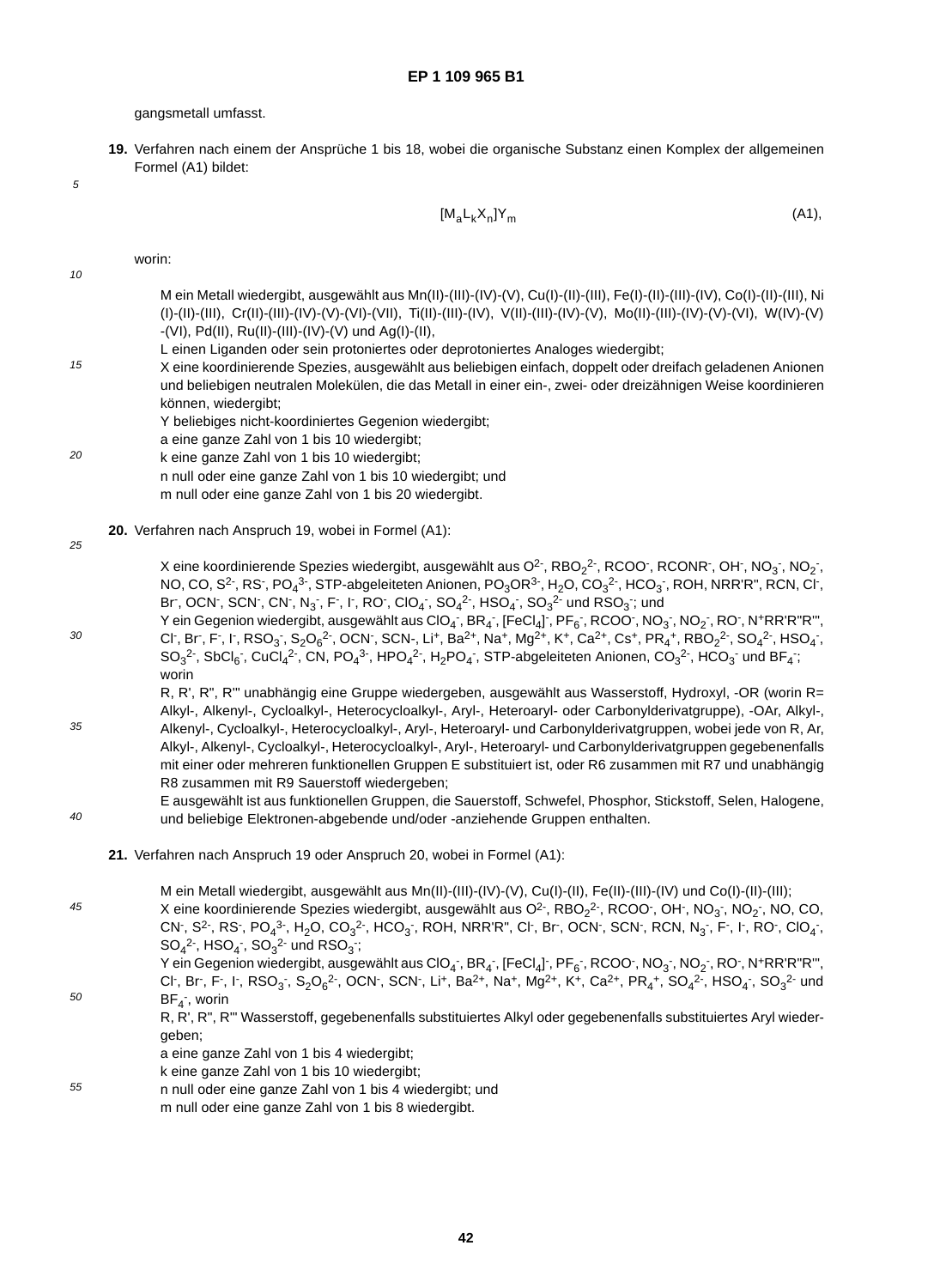**22.** Verfahren nach einem der Ansprüche 19 bis 21, wobei L einen Liganden der allgemeinen Formel (BI) wiedergibt:

5

10

$$
T1 - [-21 - (Q1)_r - ]_s - Z2 - (Q2)_g - T2
$$
  
\n|  
\nR1 R2

worin

g null oder eine ganze Zahl von 1 bis 6 wiedergibt;

r eine ganze Zahl von 1 bis 6 wiedergibt;

s null oder eine ganze Zahl von 1 bis 6 wiedergibt;

Z1 und Z2 unabhängig ein Heteroatom oder einen heterocyclischen oder heteroaromatischen Ring wiedergeben, Z1 und/oder Z2 gegebenenfalls mit einer oder mehreren funktionellen Gruppen E, wie nachstehend definiert, substituiert sind;

15 Q1 und Q2 unabhängig eine Gruppe der Formel wiedergeben:

 $20$ 

30

55

| 6 R |                                                                |
|-----|----------------------------------------------------------------|
|     |                                                                |
|     | -[-C-] <sub>d</sub> -[-Y1-] <sub>e</sub> -[-C-] <sub>f</sub> - |
|     |                                                                |
| ' ס | 9 p                                                            |

#### 25 worin :

10>d+e+f>1; d=0-9; e=0-9; f=0-9;

jedes Y1 unabhängig ausgewählt ist aus -O-, -S-, -SO-, -SO<sub>2</sub>-, -(G<sup>1</sup>)N-, -(G<sup>1</sup>)(G<sup>2</sup>)N- (worin G<sup>1</sup> und G<sup>2</sup> wie nachstehend definiert sind), -C(O)-, Arylen, Alkylen, Heteroarylen, -P- und -P(O)-;

- 35 wenn s>1, jede Gruppe -[-Z1(R1)-(Q1)<sub>r</sub>-]- unabhängig definiert ist; R1, R2, R6, R7, R8, R9 unabhängig eine Gruppe wiedergeben, ausgewählt aus Wasserstoff, Hydroxyl, -OR (worin R= Alkyl-, Alkenyl-, Cycloalkyl-, Heterocycloalkyl-, Aryl-, Heteroaryl- oder Carbonylderivatgruppe), -OAr, Alkyl-, Alkenyl-, Cycloalkyl-, Heterocycloalkyl-, Aryl-, Heteroaryl- und Carbonylderivatgruppen, wobei jede von R, Ar, Alkyl-, Alkenyl-, Cycloalkyl-, Heterocycloalkyl-, Aryl-, Heteroaryl- und Carbonylderivatgruppen gegebenenfalls mit einer oder mehreren funktionellen Gruppen E substituiert ist, oder R6 zusammen mit R7 und unabhängig R8 zusammen mit R9 Sauerstoff wiedergeben; E ausgewählt ist aus funktionellen Gruppen, enthaltend Sauerstoff, Schwefel, Phosphor, Stickstoff, Selen,
- 40 Halogene, und beliebige Elektronen-abgebende und/oder -anziehende Gruppen (vorzugsweise ist E ausgewählt aus Hydroxy, Mono- oder Polycarboxylatderivaten, Aryl, Heteroaryl, Sulfonat, Thiol (-RSH), Thioethern (-R-S-R'), Disulfiden (-RSSR'), Dithiolenen, Mono- oder Polyphosphonaten, Mono- oder Polyphosphaten, Elektronen-abgebenden Gruppen und Elektronen-anziehenden Gruppen, und Gruppen der Formeln (G1)(G2) N-,  $(G<sup>1</sup>)(G<sup>2</sup>)(G<sup>3</sup>)N$ -,  $(G<sup>1</sup>)(G<sup>2</sup>)N$ -C(O)-, G<sup>3</sup>O- und G<sup>3</sup>C(O)-, worin jeder von G<sup>1</sup>, G<sup>2</sup> und G<sup>3</sup> unabhängig ausgewählt ist aus Wasserstoff, Alkyl, Elektronen-abgebenden Gruppen und Elektronen-anziehenden Gruppen, (zusätzlich zu beliebigen der vorangehenden));
- 45 oder einer von R1-R9 eine Brückengruppe darstellt, die an eine weitere Einheit der gleichen allgemeinen Formel gebunden ist;

T1 und T2 unabhängig Gruppen R4 und R5 wiedergeben, worin R4 und R5 wie für R1-R9 definiert sind, und, wenn g=0 und s>0, R1 zusammen mit R4 und/oder R2 zusammen mit R5 gegebenenfalls unabhängig =CH-R10 wiedergeben können, worin R10 wie für R1-R9 definiert ist, oder

- 50 T1 und T2 zusammen (-T2-T1-) eine kovalente Bindung wiedergeben, wenn s>1 und g>0; wenn Z1 und/oder Z2 N wiedergibt und T1 und T2 zusammen eine Einfachbindungsverknüpfung wiedergeben, und R1 und/oder R2 nicht vorliegen, Q1 und/oder Q2 unabhängig eine Gruppe der Formel: =CH-[-Y1-]<sub>e</sub>-CH= wiedergeben,
	- gegebenenfalls zwei oder mehrere von R1, R2, R6, R7, R8, R9 unabhängig zusammen durch eine kovalente Bindung gebunden sind;
		- wenn Z1 und/oder Z2 0 wiedergeben, dann R1 und/oder R2 nicht vorliegen;
			- wenn Z1 und/oder Z2 S, N, P, B oder Si wiedergeben, dann R1 und/oder R2 nicht vorliegen können;
			- wenn Z1 und/oder Z2 ein Heteroatom, substituiert mit einer funktionellen Gruppe E, wiedergeben, dann R1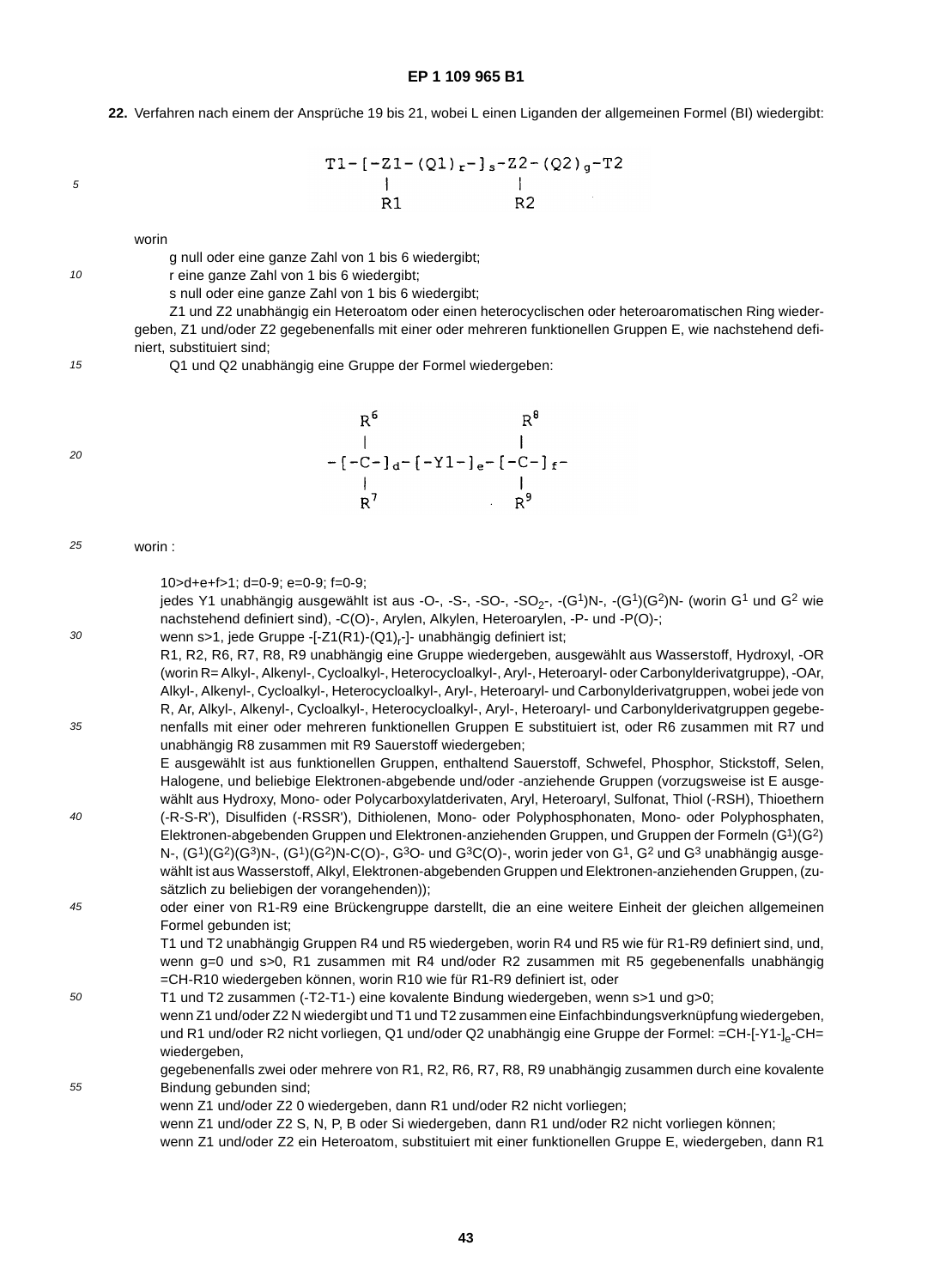und/oder R2 und/oder R4 und/oder R5 nicht vorliegen können.

- **23.** Verfahren nach Anspruch 22, wobei Z1 und Z2 unabhängig ein gegebenenfalls substituiertes Heteroatom, ausgewählt aus N, P, 0, S, B und Si, oder einen gegebenenfalls substituierten heterocyclischen Ring oder einen gegebenenfalls substituierten heteroaromatischen Ring, ausgewählt aus Pyridin, Pyrimidinen, Pyrazin, Pyramidin, Pyrazol, Pyrrol, Imidazol, Benzimidazol, Chinolein, Isochinolin, Carbazol, Indol, Isoindol, Furan, Thiophen, Oxazol und Thiazol wiedergeben.
- 10 **24.** Verfahren nach Anspruch 22 oder Anspruch 23, worin R1 bis R9 unabhängig ausgewählt sind aus -H, Hydroxy-C<sub>0</sub>-C<sub>20</sub>alkyl, Halogen-C<sub>0</sub>-C<sub>20</sub>-alkyl, Nitroso, Formyl-C<sub>0</sub>-C<sub>20</sub>-alkyl, Carboxyl-C<sub>0</sub>-C<sub>20</sub>-alkyl und Estern und Salzen davon, Carbamoyl-C<sub>0</sub>-C<sub>20</sub>-alkyl, Sulfo-C<sub>0</sub>-C<sub>20</sub>-alkyl und Estern und Salzen davon, Sulfamoyl-C<sub>0</sub>-C<sub>20</sub>-alkyl, Amino-C<sub>0</sub>-C<sub>20</sub>-alkyl, Aryl-C<sub>0</sub>-C<sub>20</sub>-alkyl, Heteroaryl-C<sub>0</sub>-C<sub>20</sub>-alkyl, C<sub>0</sub>-C<sub>20</sub>-Alkyl, Alkoxy-C<sub>0</sub>-C<sub>8</sub>-alkyl, Carbonyl-C<sub>0</sub>-C<sub>6</sub>alkoxy und Aryl-C<sub>0</sub>-C<sub>6</sub>-alkyl und C<sub>0</sub>-C<sub>20</sub>-Alkylamid;
- 15 oder einer von R1-R9 eine Brückengruppe -C<sub>n'</sub>(R11) (R12)-(D)<sub>p</sub>-C<sub>m'</sub>(R11) (R12)- darstellt, die an eine weitere Einheit der gleichen allgemeinen Formel gebunden ist, wobei p null oder eins ist, D ausgewählt ist aus einem Heteroatom oder einer ein Heteroatom enthaltenden Gruppe, oder Teil eines aromatischen oder gesättigten homokernigen und heterokernigen Rings ist, n' eine ganze Zahl von 1 bis 4 ist, m' eine ganze Zahl von 1 bis 4 ist, mit der Maßgabe, dass n'+m'<4, R11 und R12 jeweils unabhängig vorzugsweise ausgewählt sind aus -H, NR13 und OR14, Alkyl, Aryl, gegebenenfalls substituiert, und R13 und R14 unabhängig ausgewählt sind aus -H, Alkyl,
- $20$ Aryl, beide gegebenenfalls substituiert.
	- **25.** Verfahren nach einem der Ansprüche 22 bis 24, wobei T1 und T2 zusammen eine Einfachbindungsverknüpfung bilden und s>1 gemäß der allgemeinen Formel (BII):



5





35

worin Z3 unabhängig eine Gruppe, wie für Z1 oder Z2 definiert, wiedergibt; R3 unabhängig eine Gruppe, wie für R1-R9 definiert, wiedergibt; Q3 unabhängig eine Gruppe, wie für Q1, Q2 definiert, wiedergibt; h null oder eine ganze Zahl von 1 bis 6 wiedergibt; und s'=s-1.

- 40 **26.** Verfahren nach Anspruch 25, wobei in allgemeiner Formel (BII) s'=1, 2 oder 3; r=g=h=1; d=2 oder 3; e=f=0; R6=R7=H.
	- **27.** Verfahren nach Anspruch 26, wobei der Ligand eine allgemeine Formel aufweist, ausgewählt aus:

45

50

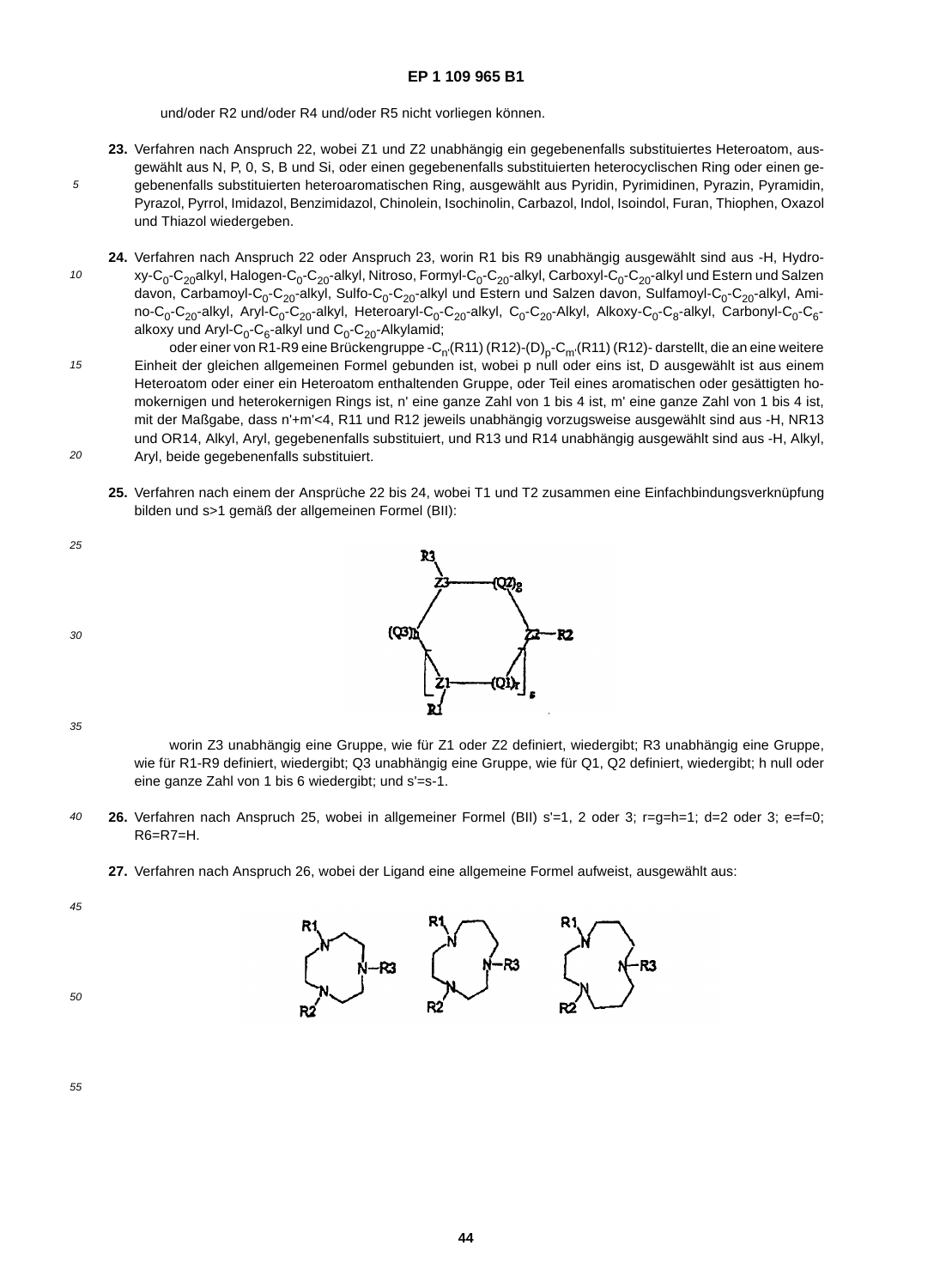

**28.** Verfahren nach Anspruch 27, wobei der Ligand eine allgemeine Formel aufweist, ausgewählt aus:

25

35

20



R<sub>3</sub>

- **30.** Verfahren nach Anspruch 29, wobei R1, R2, R3 und R4 unabhängig ausgewählt sind aus -H, Methyl, Ethyl, Isopropyl, Stickstoff-enthaltendem Heteroaryl oder einer Brückengruppe, die an eine weitere Einheit der gleichen allgemeinen Formel gebunden ist, wobei die Brückengruppe Alkylen oder Hydroxyalkylen darstellt.
- **31.** Verfahren nach einem der Ansprüche 26 bis 30, wobei in dem Komplex [M<sub>a</sub>L<sub>k</sub>X<sub>n</sub>]Y<sub>m</sub> :

40 45 M= Mn(II)-(IV), Cu(I)-(III), Fe(II)-(III), Co(II)-(III); X= CH<sub>3</sub>CN, OH<sub>2</sub>, Cl<sup>-</sup>, Br<sup>-</sup>, OCN<sup>-</sup>, N<sub>3</sub><sup>-</sup>, SCN<sup>-</sup>, OH<sup>-</sup>, O<sup>2-</sup>, PO<sub>4</sub><sup>3-</sup>, C<sub>6</sub>H<sub>5</sub>BO<sub>2</sub><sup>2-</sup>, RCOO<sup>-</sup>;  $\mathsf{Y} = \mathsf{CIO_4}$  ,  $\mathsf{BPh_4}$  ,  $\mathsf{Br}$  ,  $\mathsf{Cl}$  ,  $[\mathsf{FeCl_4}]$  ,  $\mathsf{PF_6}$  ,  $\mathsf{NO_3}$  , a= 1, 2, 3, 4; n= 0, 1, 2, 3, 4, 5, 6, 7, 8, 9; m= 1, 2, 3, 4; und k= 1, 2, 4.

- **32.** Verfahren nach Anspruch 25, wobei in allgemeiner Formel (BII) s'=2; r=g=h=1; d=f=0; e=1; und jedes Y1 unabhängig Alkylen oder Heteroarylen darstellt.
- 50 **33.** Verfahren nach Anspruch 32, wobei der Ligand die allgemeine Formel aufweist:

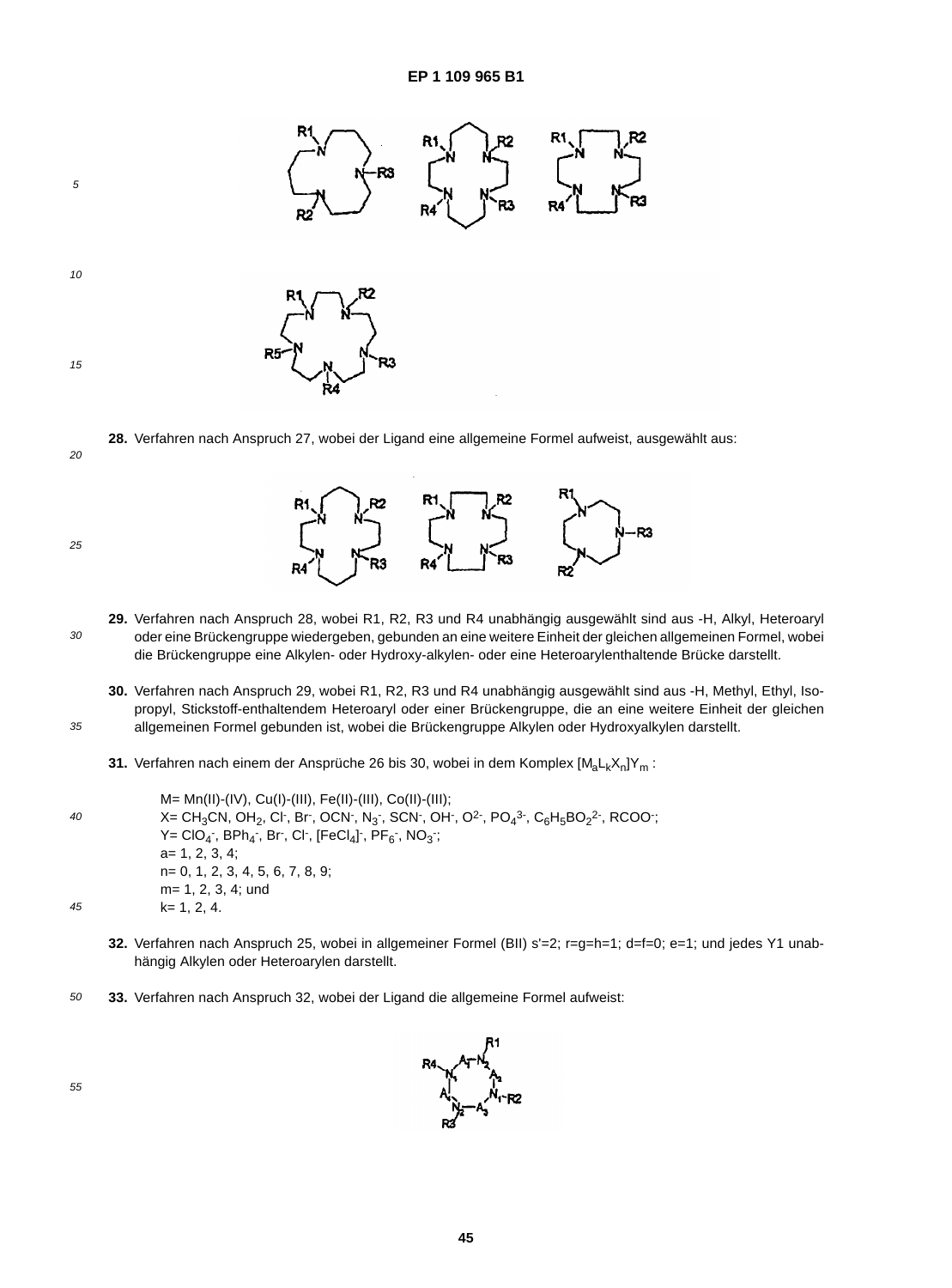worin

- $A_1$ ,  $A_2$ ,  $A_3$ ,  $A_4$  unabhängig ausgewählt sind aus  $C_{1-9}$ -Alkylen- oder Heteroarylengruppen; und N<sub>1</sub> und N<sub>2</sub> unabhängig ein Heteroatom oder eine Heteroarylengruppe wiedergeben.
- 5 **34.** Verfahren nach Anspruch 33, wobei
	- N<sub>1</sub> einen aliphatischen Stickstoff wiedergibt;
	- N<sub>2</sub> eine Heteroarylengruppe wiedergibt;
	- R1, R2, R3, R4 jeweils unabhängig -H, Alkyl, Aryl oder Heteroaryl wiedergeben; und
	- $A_1$ ,  $A_2$ ,  $A_3$ ,  $A_4$  jeweils -CH<sub>2</sub>- wiedergeben.
- 10
- **35.** Verfahren nach Anspruch 34, wobei der Ligand die allgemeine Formel aufweist:
- 15

20

worin R1, R2 jeweils unabhängig -H, Alkyl, Aryl oder Heteroaryl wiedergeben.

- 25 **36.** Verfahren nach einem der Ansprüche 32 bis 35, wobei in dem Komplex [M<sub>a</sub>L<sub>k</sub>X<sub>n</sub>]Y<sub>m</sub> :
	- M= Fe(II)-(III), Mn(II)-(IV), Cu(II), Co(II)-(III); X= CH $_3$ CN, OH $_2$ , Cl , Br , OCN , N $_3$  , SCN , OH , O<sup>2</sup> , PO $_4$ <sup>3 ,</sup> C $_6$ H $_5$ BO $_2$ <sup>2</sup> , RCOO ;  $\mathsf{Y} = \mathsf{CIO}_{4}$  ,  $\mathsf{BPh}_{4}$  ,  $\mathsf{Br}$  ,  $\mathsf{Cl}$  ,  $[\mathsf{FeCl}_{4}]$  ,  $\mathsf{PF}_{6}$  ,  $\mathsf{NO}_{3}$  ; a= 1, 2, 3, 4; n= 0, 1, 2, 3, 4, 5, 6, 7, 8, 9; m= 1, 2, 3, 4; und k= 1, 2, 4.
- 35 **37.** Verfahren nach Anspruch 25, wobei in allgemeiner Formel (BII) s'=2 und r=g=h=1, gemäß der allgemeinen Formel:
- 40

30



45

50

- **38.** Verfahren nach Anspruch 37, wobei Z1=Z2=Z3=Z4= ein heteroaromatischer Ring; e=f=0; d=1 und R7 nicht vorliegt.
- **39.** Verfahren nach Anspruch 37, wobei Z1-Z4 jeweils N wiedergeben; R1-R4 nicht vorliegen; sowohl Q1 als auch Q3 =CH--[-Y1-]<sub>e</sub>-CH= wiedergeben; und sowohl Q2 als auch Q4 -CH<sub>2</sub>-[-Y1-]<sub>n</sub>-CH<sub>2</sub>- wiedergeben.
	- **40.** Verfahren nach Anspruch 39, wobei der Ligand die allgemeine Formel aufweist:

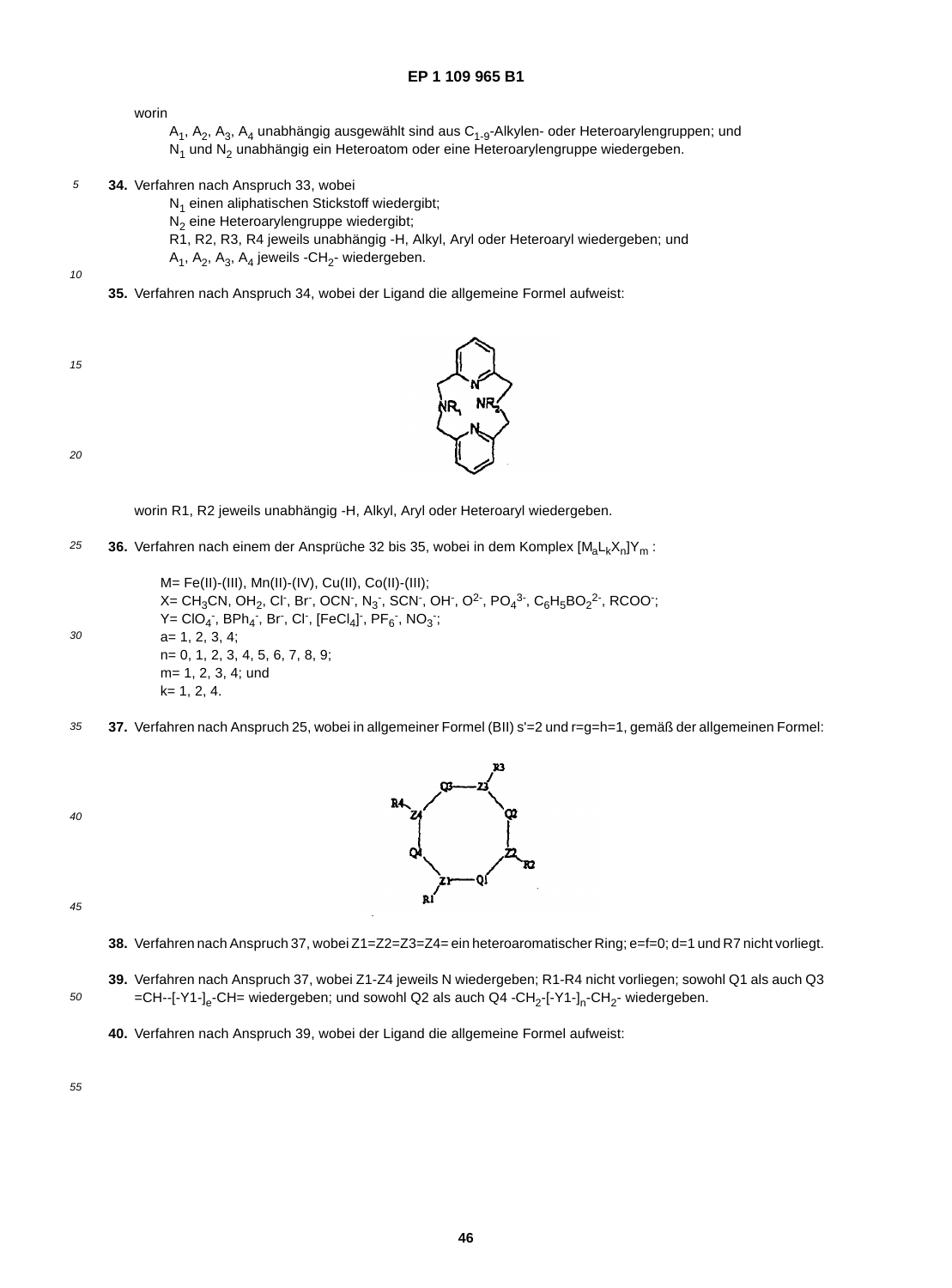

5

worin A gegebenenfalls substituiertes Alkylen, gegebenenfalls unterbrochen durch ein Heteroatom, wiedergibt; und n null oder eine ganze Zahl von 1 bis 5 ist.

- 15 41. Verfahren nach Anspruch 40, wobei R1-R6 Wasserstoff wiedergeben, n=1 und A= -CH<sub>2</sub>-, -CHOH-, -CH<sub>2</sub>N(R)CH<sub>2</sub>oder -CH<sub>2</sub> CH<sub>2</sub>N(R)CH<sub>2</sub>CH<sub>2</sub>-, worin R Wasserstoff oder Alkyl wiedergibt.
	- 42. Verfahren nach Anspruch 41, wobei A= -CH<sub>2</sub>-, -CHOHoder -CH<sub>2</sub>CH<sub>2</sub>NHCH<sub>2</sub>CH<sub>2</sub>-.
- 20 43. Verfahren nach einem der Ansprüche 37 bis 42, wobei in dem Komplex [M<sub>a</sub>L<sub>k</sub>X<sub>n</sub>]Y<sub>m</sub> :

M= Mn(II)-(IV), Co(II)-(III), Fe(II)-(III); X= CH<sub>3</sub>CN, OH<sub>2</sub>, Cl<sup>-</sup>, Br<sup>-</sup>, OCN<sup>-</sup>, N<sub>3</sub><sup>-</sup>, SCN<sup>-</sup>, OH<sup>-</sup>, O<sup>2-</sup>, PO<sub>4</sub><sup>3-</sup>, C<sub>6</sub>H<sub>5</sub>BO<sub>2</sub><sup>2-</sup>, RCOO<sup>-</sup>;  $\mathsf{Y} = \mathsf{CIO_4}$  ,  $\mathsf{BPh_4}$  ,  $\mathsf{Br}$  ,  $\mathsf{Cl}$  ,  $[\mathsf{FeCl_4}]$  ,  $\mathsf{PF_6}$  ,  $\mathsf{NO_3}$  , a= 1, 2, 3, 4; n= 0, 1, 2, 3, 4, 5, 6, 7, 8, 9; m= 1, 2, 3, 4; und k= 1, 2, 4.

30 **44.** Verfahren nach einem der Ansprüche 22 bis 24, wobei T1 und T2 unabhängig Gruppen R4 wiedergeben, R5 wie für R1-R9 definiert ist, gemäß der allgemeinen Formel (BIII):

35

25

R4-[-Z1-(Q1)<sub>x</sub>-]<sub>8</sub>-22-(Q2)<sub>g</sub>-R5<br>b,<br>k2

40 45. Verfahren nach Anspruch 44, wobei in allgemeiner Formel (BIII) s=1, r=1, g=0, d=f=1, e=1-4, Y1= -CH<sub>2</sub>-; und R1 zusammen mit R4 und/oder R2 zusammen mit R5 unabhängig =CH-R10 wiedergeben, worin R10 wie für R1-R9 definiert ist.

**46.** Verfahren nach Anspruch 45, wobei R2 zusammen mit R5 =CH-R10 wiedergibt.

45 **47.** Verfahren nach Anspruch 45 oder Anspruch 46, wobei der Ligand ausgewählt ist aus:

50

 $R<sub>2</sub>$ 

**48.** Verfahren nach Anspruch 47, wobei der Ligand ausgewählt ist aus: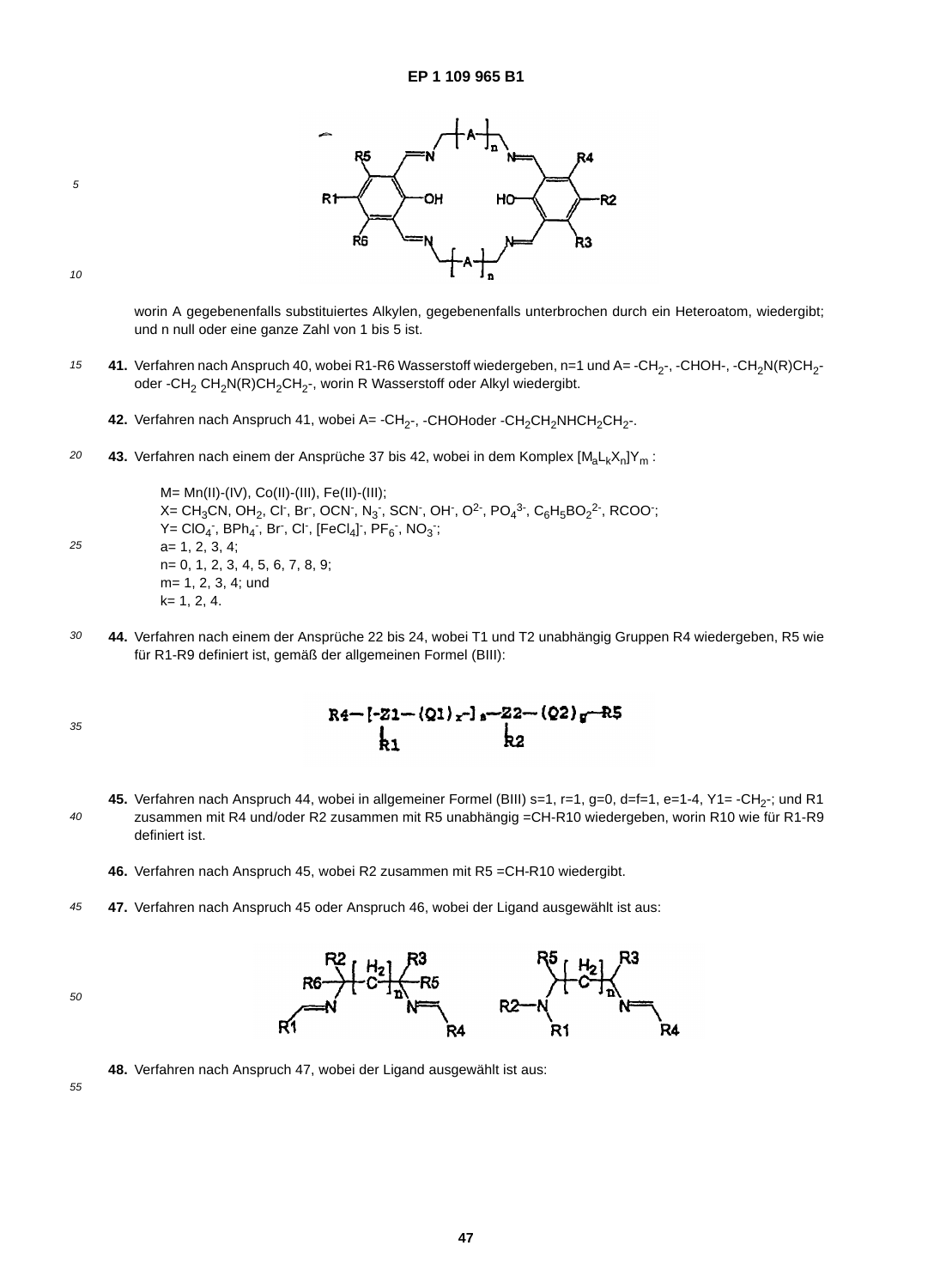

worin R1 und R2 ausgewählt sind aus gegebenenfalls substituierten Phenolen, Heteroaryl-C<sub>0</sub>-C<sub>20</sub>-alkylgruppen, R3 und R4 ausgewählt sind aus -H, Alkyl, Aryl, gegebenenfalls substituierten Phenolen, Heteroaryl-C<sub>0</sub>-C<sub>20</sub>-alkylgruppen, Alkylaryl, Aminoalkyl, Alkoxy.

10

5

- **49.** Verfahren nach Anspruch 48, wobei R1 und R2 ausgewählt sind aus gegebenenfalls substituierten Phenolen, Heteroaryl-C<sub>0</sub>-C<sub>2</sub>-alkylgruppen, R3 und R4 ausgewählt sind aus -H, Alkyl, Aryl, gegebenenfalls substituierten Phenolen, Stickstoffheteroaryl- $C_0$ - $C_2$ -alkylgruppen.
- 15 **50.** Verfahren nach einem der Ansprüche 45 bis 49, wobei in dem Komplex [M<sub>a</sub>L<sub>k</sub>X<sub>n</sub>]Y<sub>m</sub> :

M= Mn(II)-(IV), Co(II)-(III), Fe(II)-(III); X= CH $_3$ CN, OH $_2$ , Cl $\cdot$ , Br $\cdot$ , OCN $\cdot$ , N $_3$  $\cdot$ , SCN $\cdot$ , OH $\cdot$ , O<sup>2</sup> $\cdot$ , PO $_4$ 3 $\cdot$ , C $_6$ H $_5$ BO $_2$ 2 $\cdot$ , RCOO $\cdot$ ;  $Y = ClO_4$  ,  $BPh_4$  ,  $Br$  ,  $Cl$  ,  $[FeCl_4]$  ,  $PF_6$  ,  $NO_3$  ; a= 1, 2, 3, 4; n= 0, 1, 2, 3, 4, 5, 6, 7, 8, 9; m= 1, 2, 3, 4; und k= 1, 2, 4.

25 **51.** Verfahren nach Anspruch 44, wobei in allgemeiner Formel (BIII) s=1, r=1, g=0, d=f=1, e=1-4, Y1= -C(R') (R"), worin R' und R" unabhängig wie für R1-R9 definiert sind.

**52.** Verfahren nach Anspruch 51, wobei der Ligand die allgemeine Formel aufweist:

30

 $20$ 



35

53. Verfahren nach Anspruch 52, wobei R1, R2, R3, R4, R5 -H oder C<sub>0</sub>-C<sub>20</sub>-Alkyl darstellen, n=0 oder 1, R6 -H, Alkyl, -OH oder -SH darstellt, und R7, R8, R9, R10 jeweils unabhängig ausgewählt sind aus -H, C<sub>0</sub>-C<sub>20</sub>-Alkyl, Heteroaryl-C<sub>0</sub>-C<sub>20</sub>-alkyl, Alkoxy-C<sub>0</sub>-C<sub>5</sub>-alkyl und Amino-C<sub>0</sub>-C<sub>20</sub>-alkyl.

40

**54.** Verfahren nach einem der Ansprüche 51 bis 53, wobei in dem Komplex [M<sub>a</sub>L<sub>k</sub>X<sub>n</sub>] Y<sub>m</sub> :

45 M= Mn(II)-(IV), Fe(II)-(III), Cu(II), Co(II)-(III); X= CH<sub>3</sub>CN, OH<sub>2</sub>, Cl<sup>-</sup>, Br<sup>-</sup>, OCN<sup>-</sup>, N<sub>3</sub><sup>-</sup>, SCN<sup>-</sup>, OH<sup>-</sup>, O<sup>2-</sup>, PO<sub>4</sub><sup>3-</sup>, C<sub>6</sub>H<sub>5</sub>BO<sub>2</sub><sup>2-</sup>, RCOO<sup>-</sup>;  $\mathsf{Y} = \mathsf{CIO_4}$  ,  $\mathsf{BPh_4}$  ,  $\mathsf{Br}$  ,  $\mathsf{Cl}$  ,  $[\mathsf{FeCl_4}]$  ,  $\mathsf{PF_6}$  ,  $\mathsf{NO_3}$  , a= 1, 2, 3, 4; n= 0, 1, 2, 3, 4; m= 0, 1, 2, 3, 4, 5, 6, 7, 8; und k= 1, 2, 3, 4.

50

- 55. Verfahren nach Anspruch 44, wobei in allgemeiner Formel (BIII) s=0, g=1, d=e=0, f=1-4.
- **56.** Verfahren nach Anspruch 55, wobei der Ligand die allgemeine Formel aufweist: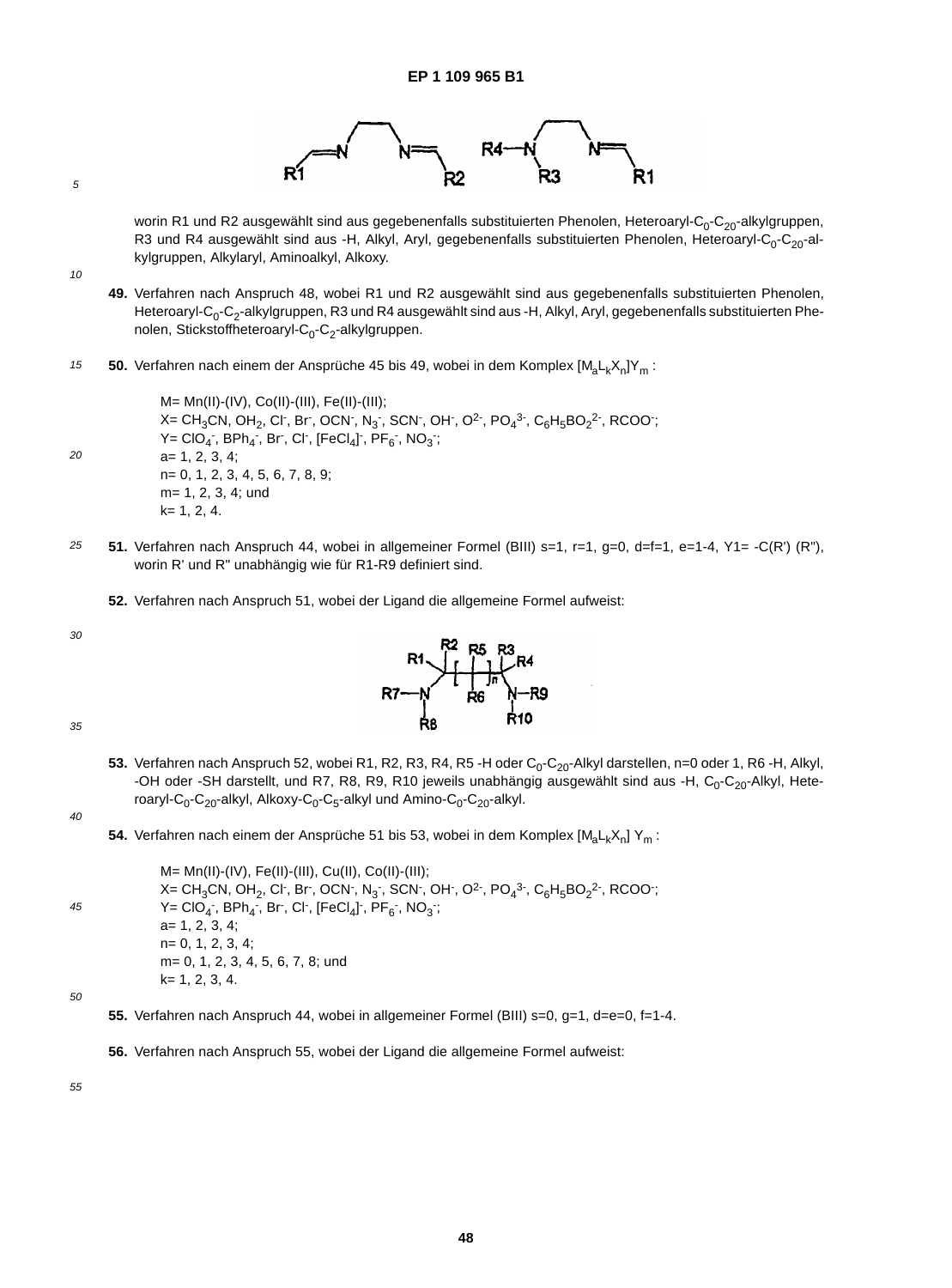

**57.** Verfahren nach Anspruch 56, mit der Maßgabe, dass keiner von R1 bis R3 Wasserstoff wiedergibt.

10 **58.** Verfahren nach Anspruch 56 oder Anspruch 57, wobei der Ligand die allgemeine Formel aufweist:





 $20$ 

worin R1, R2, R3 wie für R2, R4, R5 definiert sind.

59. Verfahren nach einem der Ansprüche 55 bis 58, wobei in dem Komplex [M<sub>a</sub>L<sub>k</sub>X<sub>n</sub>]Y<sub>m</sub> :

25 30 M= Mn(II)-(IV), Fe(II)-(III), Cu(II), Co(II)-(III); X= CH $_3$ CN, OH $_2$ , Cl , Br , OCN , N $_3$  , SCN , OH , O<sup>2</sup> , PO $_4$ <sup>3 ,</sup> C $_6$ H $_5$ BO $_2$ <sup>2</sup> , RCOO ;  $\mathsf{Y} = \mathsf{CIO}_{4}$  ,  $\mathsf{BPh}_{4}$  ,  $\mathsf{Br}$  ,  $\mathsf{Cl}$  ,  $[\mathsf{FeCl}_{4}]$  ,  $\mathsf{PF}_{6}$  ,  $\mathsf{NO}_{3}$  ; a= 1, 2, 3, 4; n= 0, 1, 2, 3, 4; m= 0, 1, 2, 3, 4, 5, 6, 7, 8; und k= 1, 2, 3, 4.

**60.** Verfahren nach einem der Ansprüche 19 bis 24, wobei L einen fünfzähnigen Liganden der allgemeinen Formel (B) wiedergibt:

35

40

45



worin

jedes  $R^1$ ,  $R^2$  unabhängig - $R^4$ - $R^5$  wiedergibt,

R<sup>3</sup> Wasserstoff, gegebenenfalls substituiertes Alkyl, Aryl oder Arylalkyl, oder -R<sup>4</sup>-R<sup>5</sup> wiedergibt,

jedes R4 unabhängig eine Einfachbindung oder gegebenenfalls substituiertes Alkylen, Alkenylen, Oxyalkylen, Aminoalkylen, Alkylenether, Carbonsäureester oder Carbonsäureamid wiedergibt, und

- 50 jedes R<sup>5</sup> unabhängig eine gegebenenfalls N-substituierte Aminoalkylgruppe oder eine gegebenenfalls substituierte Heteroarylgruppe, ausgewählt aus Pyridinyl, Pyrazinyl, Pyrazolyl, Pyrrolyl, Imidazolyl, Benzimidazolyl, Pyrimidinyl, Triazolyl und Thiazolyl, wiedergibt.
	- **61.** Verfahren nach Anspruch 60, mit der Maßgabe, dass R3 keinen Wasserstoff wiedergibt.
- 55 **62.** Verfahren nach einem der Ansprüche 19 bis 24, wobei L einen fünfzähnigen oder sechszähnigen Liganden der allgemeinen Formel (C) wiedergibt: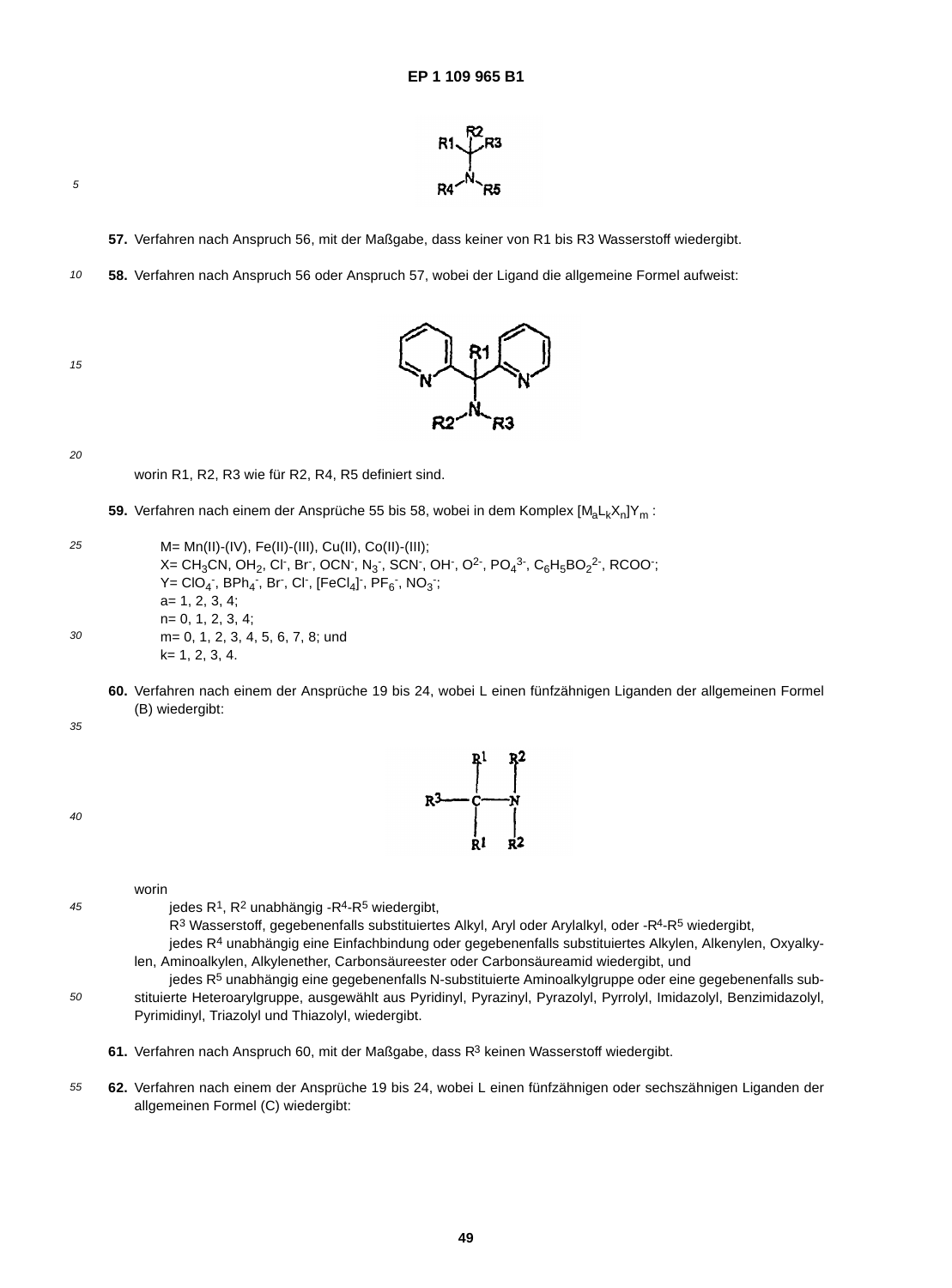## $R^1R^1N$ -W-NR $^1R^2$

worin

jedes R<sup>1</sup> unabhängig -R<sup>3</sup>-V wiedergibt, worin R<sup>3</sup> gegebenenfalls substituiertes Alkylen, Alkenylen, Oxyalkylen, Aminoalkylen oder Alkylenether wiedergibt und V eine gegebenenfalls substituierte Heteroarylgruppe, ausgewählt aus Pyridinyl, Pyrazinyl, Pyrazolyl, Pyrrolyl, Imidazolyl, Benzimidazolyl, Pyrimidinyl, Triazolyl und Thiazolyl, wiedergibt;

W eine gegebenenfalls substituierte Alkylenbrückengruppe wiedergibt, ausgewählt aus -CH<sub>2</sub>CH<sub>2</sub>-, -CH<sub>2</sub>CH<sub>2</sub>CH<sub>2</sub>CH<sub>2</sub>CH<sub>2</sub>CH<sub>2</sub>CH<sub>2</sub>-, -CH<sub>2</sub>-C<sub>6</sub>H<sub>4</sub>-CH<sub>2</sub>-, -CH<sub>2</sub>-C<sub>6</sub>H<sub>10</sub>-CH<sub>2</sub>- und -CH<sub>2</sub>-C<sub>10</sub>H<sub>6</sub>-CH<sub>2</sub>wiedergibt; und

R<sup>2</sup> eine Gruppe wiedergibt, ausgewählt aus R<sup>1</sup> und Alkyl-, Aryl- und Arylalkylgruppen, gegebenenfalls substituiert mit einem Substituenten, ausgewählt aus Hydroxy, Alkoxy, Phenoxy, Carboxylat, Carboxamid, Carbonsäureester, Sulfonat, Amin, Alkylamin und N<sup>+</sup>(R<sup>4</sup>)<sub>3</sub>, worin R<sup>4</sup> ausgewählt ist aus Wasserstoff, Alkanyl, Alkenyl, Arylalkanyl, Arylalkenyl, Oxyalkanyl, Oxyalkenyl, Aminoalkanyl, Aminoalkenyl, Alkanylether und Alkenylether.

15

5

10

**63.** Verfahren nach einem der Ansprüche 19 bis 24, wobei L einen makrocyclischen Liganden der Formel (E) wiedergibt:

 $20$ 





25

worin

30

35

Z<sup>1</sup> und Z<sup>2</sup> unabhängig ausgewählt sind aus monocyclischen oder polycyclischen aromatischen Ringstrukturen, die gegebenenfalls ein oder mehrere Heteroatome enthalten, wobei jede aromatische Ringstruktur mit einem oder mehreren Substituenten substituiert ist;

Y<sup>1</sup> und Y<sup>2</sup> unabhängig ausgewählt sind aus Atomen C, N, O, Si, P und S;

A1 und A2 unabhängig ausgewählt sind aus Wasserstoff, Alkyl, Alkenyl und Cycloalkyl (wobei jedes Alkyl, Alkenyl und Cycloalkyl gegebenenfalls substituiert ist mit einer oder mehreren Gruppen, ausgewählt aus Hydroxy, Aryl, Heteroaryl, Sulfonat, Phosphat, Elektronen-abgebenden Gruppen und Elektronen-anziehenden Gruppen, und Gruppen der Formeln (G<sup>1</sup>)(G<sup>2</sup>)N-, G<sup>3</sup>OC(O)-, G<sup>3</sup>O- und G<sup>3</sup>C(O)-, worin jede von G<sup>1</sup>, G<sup>2</sup> und G<sup>3</sup> unabhängig ausgewählt ist aus Wasserstoff und Alkyl, und Elektronen-abgebenden Gruppen und/oder -anziehenden Gruppen (zusätzlich zu beliebigen unter den vorangehenden));

i und j ausgewählt sind aus 0, 1 und 2, um die Wertigkeit der Gruppen  $Y^1$  und  $Y^2$  zu vervollständigen; jeder von Q1-Q4 unabhängig ausgewählt ist aus Gruppen der Formel

40



worin 10>a+b+c+d>2;

jedes  $Y^3$  unabhängig ausgewählt ist aus -O-, -S-, -SO-, -SO<sub>2</sub>-, -(G<sup>1</sup>)(G<sup>2</sup>)N-, -(G<sup>1</sup>)N-, (worin G<sup>1</sup> und G<sup>2</sup> wie vorstehend hierin definiert sind), -C(O)-, Aryl, Heteroaryl, -P- und -P(O)-;

jedes von A<sup>3</sup>-A<sup>6</sup> unabhängig ausgewählt ist aus den vorstehend hierin für A<sup>1</sup> und A<sup>2</sup> definierten Gruppen; und worin beliebige zwei oder mehrere von A<sup>1</sup>-A<sup>6</sup> zusammen eine Brückengruppe bilden, vorausgesetzt, dass, wenn A<sup>1</sup> und A<sup>2</sup> verbunden sind, ohne auch gleichzeitig an beliebige von A<sup>3</sup>-A<sup>6</sup> zu binden, dann die Brückengruppe, die  $A<sup>1</sup>$  und  $A<sup>2</sup>$  verbindet, mindestens eine Carbonylgruppe enthalten muss.

55

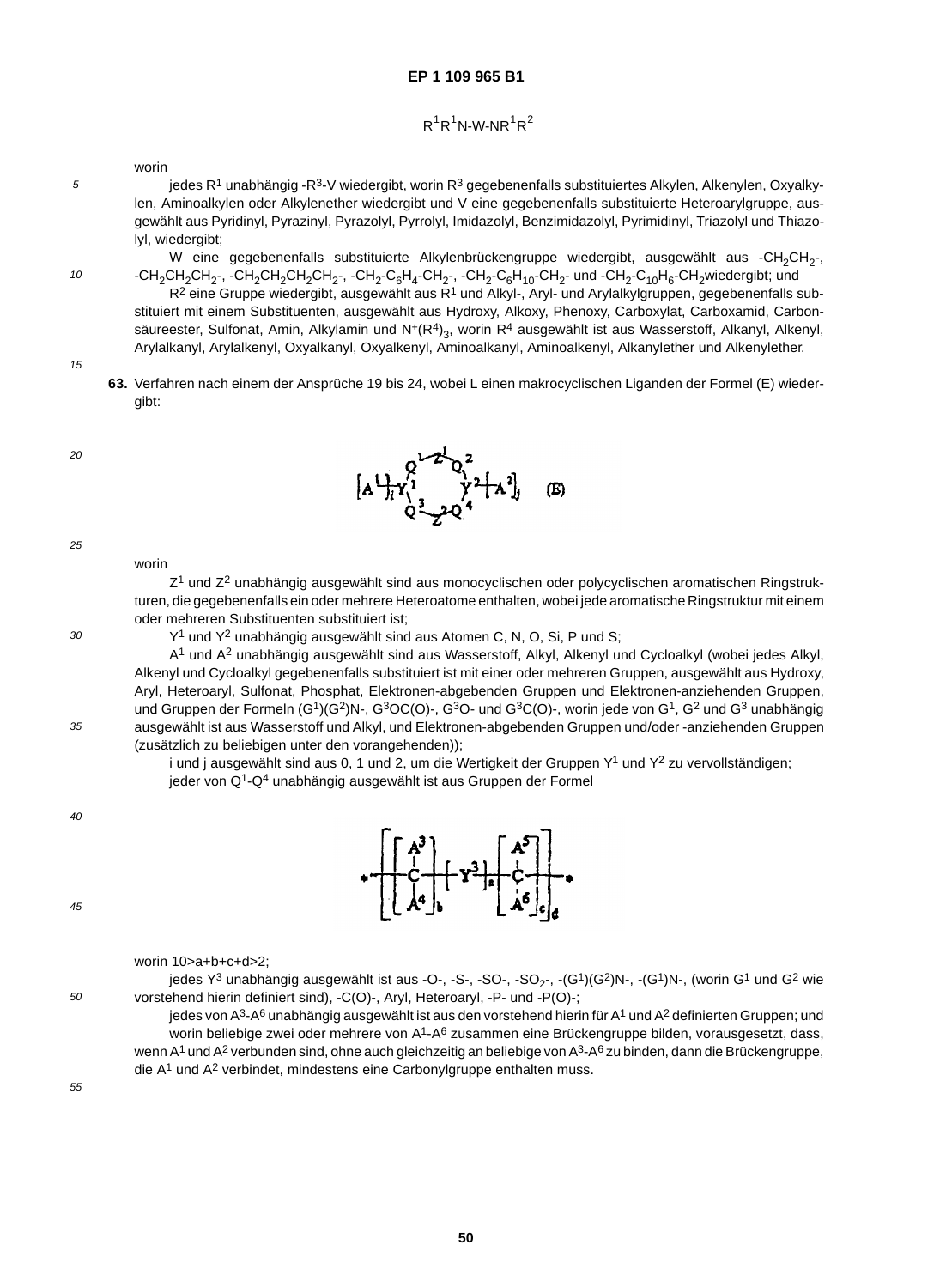## **Revendications**

5

10

- **1.** Procédé de traitement d'un textile par mise en contact du textile avec une substance organique qui forme un complexe avec un métal de transition, le traitement fournissant la substance organique sous une forme qui est substantiellement exempte d'agent azurant à base de peroxygène ou d'un système générant du peroxyde ou à base de peroxyde, moyennant quoi le complexe catalyse le blanchiment du textile par l'oxygène atmosphérique après le traitement, le textile traité étant séché et le blanchiment étant catalysé sur le textile sec.
- **2.** Procédé selon la revendication 1, dans lequel le traitement comprend la mise en contact du textile avec la substance organique sous forme sèche.
	- **3.** Procédé selon la revendication 1, dans lequel le traitement comprend la mise en contact du textile avec un bain de teinture contenant la substance organique et, ensuite, le séchage.
- 15 **4.** Procédé selon la revendication 3, dans lequel le bain de teinture est un bain de teinture aqueux.
	- **5.** Procédé selon la revendication 4, dans lequel le bain de teinture est un fluide de traitement du tissu appliqué au pistolet.
- $20$ **6.** Procédé selon la revendication 4, dans lequel le bain de teinture est un bain de teinture de lavage pour un nettoyage en blanchisserie.
	- **7.** Procédé selon la revendication 3, dans lequel le bain de teinture est un bain de teinture non aqueux.
- 25 **8.** Procédé selon la revendication 7, dans lequel le bain de teinture est un fluide pour nettoyage à sec.
	- **9.** Procédé selon la revendication 7, dans lequel la liqueur est un fluide aérosol appliqué au pistolet.
- 30 **10.** Procédé selon la revendication 3, dans lequel le milieu présente une valeur pH s'inscrivant dans une plage de pH 6 à 11.
	- **11.** Procédé selon la revendication 10, dans lequel la liqueur présente une valeur de pH s'inscrivant dans une plage allant de pH 8 à 10.
- 35 **12.** Procédé selon l'une quelconque des revendications 3 à 11, dans lequel le bain de teinture est substantiellement exempt d'un agent séquestrant des métaux de transition.
	- **13.** Procédé selon l'une quelconque des revendications 3 à 12, dans lequel le bain de teinture comprend en outre un agent tensioactif.

 $40$ 

45

- **14.** Procédé selon l'une quelconque des revendications 3 à 13, dans lequel le bain de teinture comprend en plus un adjuvant.
- **15.** Procédé selon l'une quelconque des revendications 1 à 14, dans lequel la substance organique comprend un complexe préformé d'un ligand et d'un métal de transition.
	- **16.** Procédé selon l'une quelconque des revendications 3 à 14, dans lequel la substance organique comprend un ligand libre qui se complexe avec un métal de transition présent dans la liqueur.
- 50 **17.** Procédé selon l'une quelconque des revendications 1 à 14, dans lequel la substance organique comprend un ligand libre qui se complexe avec un métal de transition présent dans le textile.
	- **18.** Procédé selon l'une quelconque des revendications 1 à 14, dans lequel la substance organique comprend une composition d'un ligand libre ou d'un complexe de ligand-métal pouvant être substitué par un métal de transition et une source de métal de transition.
	- **19.** Procédé selon l'une quelconque des revendications 1 à 18, dans lequel la substance organique forme un complexe de formule générale (A1) :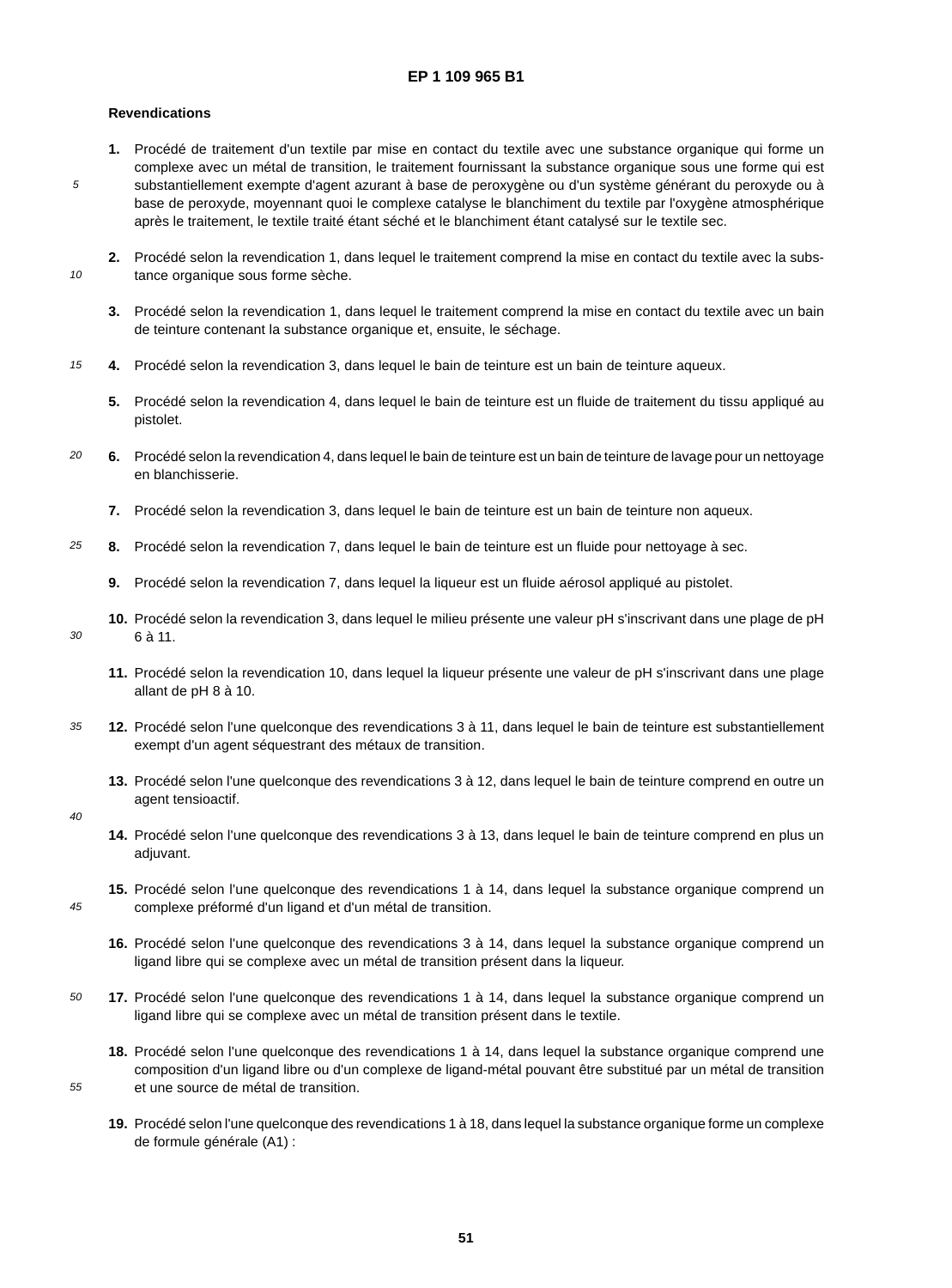$$
[M_a L_k X_n] Y_m \tag{A1}
$$

### dans laquelle :

5

M représente un métal choisi parmi Mn(II)-(III)-(IV)-(V), Cu(I)-(II)-(III), Fe(I)-(II)-(III)-(IV), Co(I)-(II)-(III), Ni(I) -(II)-(III), Cr(II)-(III)-(IV)-(V)-(VI)-(VII), Ti(II)-(III)-(IV), V(II)-(III)-(IV)-(V), Mo(II)-(III)-(IV)-(V)-(VI), W(IV)-(V)-(VI), Pd(II), Ru(II)-(III)-(IV)-(V) et Ag(I)-(II) ;

10 L représente un ligand, ou son analogue protoné ou déprotoné ;

> X représente une espèce assurant la coordination choisie parmi tout anion mono, bi ou trichargé et toute molécule neutre en mesure de coordonner le métal d'une manière mono, bi ou tridentate ;

15 y représente tout contre-ion non coordonné ;

a représente un nombre entier de 1 à 10 ;

k représente un nombre entier de 1 à 10 ;

n vaut zéro ou représente un nombre de 1 à 10 ; et

m vaut zéro ou représente un nombre entier de 1 à 20.

25 **20.** Procédé selon la revendication 19, dans lequel dans la formule (A1) :

> X représente une espèce assurant la coordination choisie parmi O<sup>2-</sup>, RBO<sub>2</sub><sup>2-</sup>, RCOO<sup>-</sup>, RCONR<sup>-</sup>, OH<sup>-</sup>, NO<sub>3</sub><sup>-</sup>, NO<sub>2</sub> , NO, CO, S<sup>2-</sup>, RS<sup>-</sup>, PO<sub>3</sub><sup>4-</sup>, des anions dérivés de STP, PO<sub>3</sub>OR<sup>3-</sup>, H<sub>2</sub>O, CO<sub>3</sub><sup>2-</sup>, HCO<sub>3</sub><sup>-</sup>, ROH, NRR'R", RCN, Cl $\cdot$ , Br $\cdot$ , OCN $\cdot$ , SCN $\cdot$ , CN $\cdot$ , N $_3$ , F $\cdot$ , I $\cdot$ , RO $\cdot$ , ClO $_4$ , SO $_4$ <sup>2</sup>, HSO $_4$ , SO $_3$ <sup>2</sup> et RSO $_3$  ; et

30

 $40$ 

 $20$ 

Y représente un contre-ion choisi parmi ClO<sub>4</sub>,BR<sub>4</sub>,[FeCl<sub>4</sub>],PF<sub>6</sub>,RCOO,NO<sub>3</sub>,NO<sub>2</sub>,RO,N+RR'R"R", Cl , Br , F , I , RSO<sub>3</sub> , S<sub>2</sub>O<sub>6</sub><sup>2</sup> , OCN , SCN , Li , Ba<sup>2+</sup>, Na , Mg<sup>2+</sup>, K , Ca<sup>2+</sup>, Cs , PR<sub>4</sub> , RBO<sub>2</sub><sup>2</sup> , SO<sub>4</sub><sup>2</sup> , HSO<sub>4</sub> , SO<sub>3</sub><sup>2-</sup>, SbCl<sub>6</sub>-, CuCl<sub>4</sub><sup>2-</sup>, CN, PO<sub>4</sub><sup>3-</sup>, HPO<sub>4</sub><sup>2-</sup>, H<sub>2</sub>PO<sub>4</sub>-, des anions dérivés de STP, CO<sub>3</sub><sup>2-</sup>, HCO<sub>3</sub>- et BF<sub>4</sub>-,

### 35 dans laquelle

R, R', R", R"' représentent indépendamment un groupe choisi parmi un atome d'hydrogène, des groupes dérivés de l'hydroxyle, -OR (où R = un groupe dérivé de l'alkyle, alcényle, cycloalkyle, hétérocycloalkyle, aryle, hétéroaryle ou carbonyle), -OAr, alkyle, alcényle, cycloalkyle, hétérocycloalkyle, aryle, hétéroaryle et carbonyle, chacun des groupes dérivés de R, Ar, alkyle, alcényle, cycloalkyle, hétérocycloalkyle, aryle, hétéroaryle et carbonyle étant éventuellement substitué par un groupe fonctionnels E ou plus, ou R6 conjointement avec R7 et indépendamment R8 conjointement avec R9 représente un atome d'oxygène ;

E est choisi parmi des groupes fonctionnels contenant un atome d'oxygène, de soufre, de phosphore, d'azote, de sélénium, des halogènes, et tout groupe donneur et/ou attracteur d'électrons.

45 **21.** Procédé selon la revendication 19 ou la revendication 20, dans lequel, dans la formule (A1) :

M représente un métal choisi parmi Mn(II)-(III)-(IV)-(V), Cu(I)-(II), Fe(II)-(III)-(IV) et Co(I)-(II)-(III) ;

X représente une espèce assurant la coordination choisie parmi O<sup>2-</sup>, RBO<sub>2</sub><sup>2-</sup>, RCOO<sup>-</sup>, OH<sup>-</sup>, NO<sub>3</sub><sup>-</sup>, NO<sub>2</sub><sup>-</sup>, NO, CO, CN-, S<sup>2-</sup>, RS-, PO $_3^4$ -, H<sub>2</sub>O, CO $_3^2$ -, HCO $_3$ -, ROH, NRR'R", CI-, Br-, OCN-, SCN-, RCN, N $_3$ , F-, I-, RO-, ClO<sub>4</sub><sup>-</sup>, SO<sub>4</sub><sup>2</sup>-, HSO<sub>4</sub><sup>-</sup>, SO<sub>3</sub><sup>2-</sup> et RSO<sub>3</sub><sup>-</sup>;

55

50

Y représente un contre-ion choisi parmi ClO<sub>4</sub><sup>-</sup>, BR<sub>4</sub><sup>-</sup>, [FeCl<sub>4</sub>]<sup>-</sup>, PF<sub>6</sub><sup>-</sup>, RCOO<sup>-</sup>, NO<sub>3</sub><sup>-</sup>, NO<sub>2</sub><sup>-</sup>, RO<sup>-</sup>, N<sup>+</sup>RR'R"R"', Cl , Br , F , I , RSO<sub>3</sub> , S<sub>2</sub>O<sub>6</sub><sup>2</sup> , OCN , SCN , Li+, Ba<sup>2+</sup>, Na+, Mg<sup>2+</sup>, K+, Ca<sup>2+</sup>, PR<sub>4</sub>+, SO<sub>4</sub><sup>2</sup> , HSO<sub>4</sub> , SO<sub>3</sub><sup>2</sup> et BF<sub>4</sub> ,

### dans laquelle

R, R', R", R"' représentent un atome d'hydrogène, un groupe alkyle éventuellement substitué ou un groupe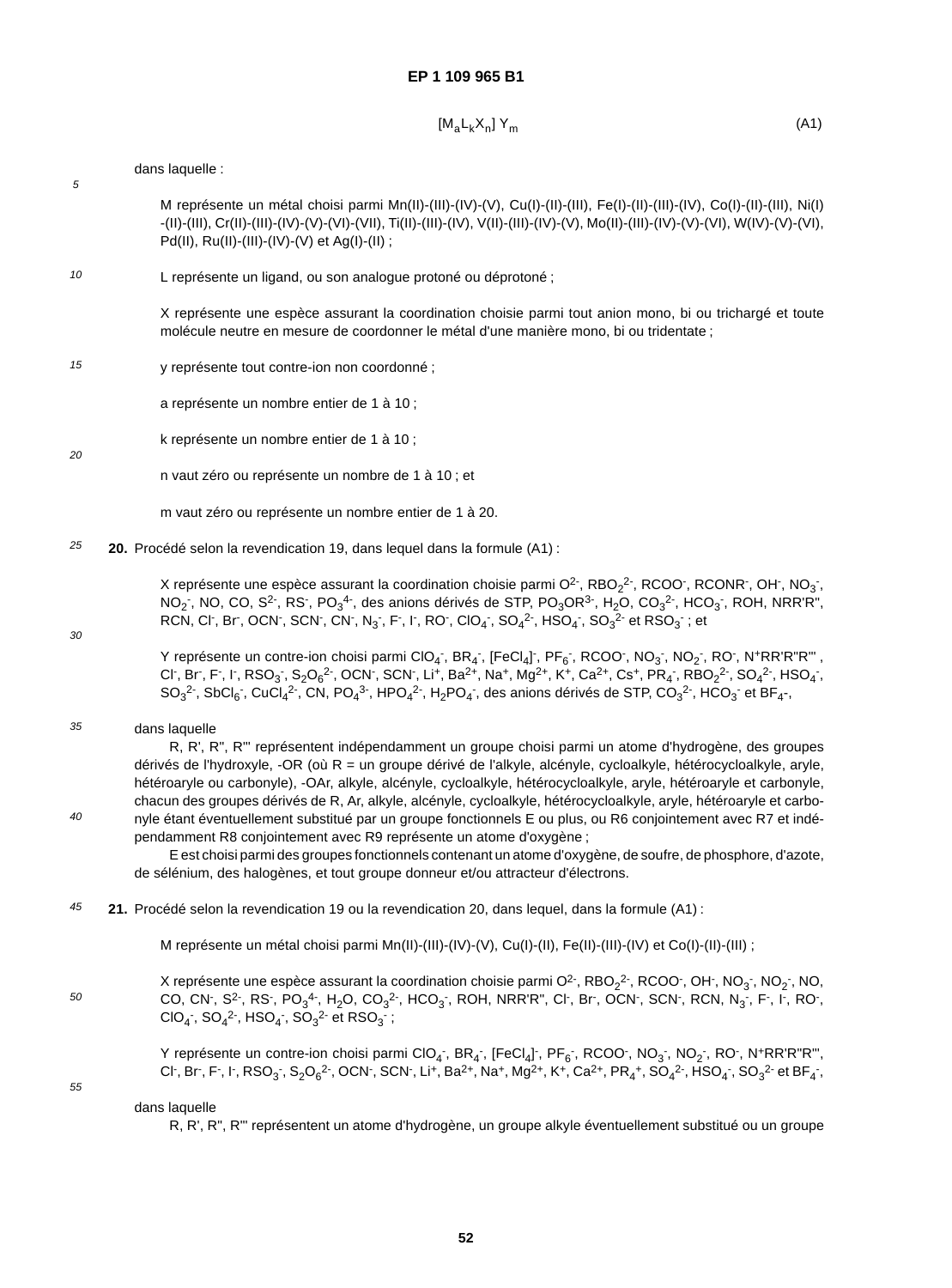aryle éventuellement substitué ;

- a représente un nombre entier de 1 à 4 ;
- k représente un nombre entier de 1 à 10 ;
- n vaut zéro ou représente un nombre entier de 1 à 4 ; et
- m vaut zéro ou représente un nombre entier de 1 à 8.
- **22.** Procédé selon l'une quelconque des revendications 19 à 21, dans lequel L représente un ligand répondant à la formule générale (BI) :

10

5



15

 $20$ 

dans laquelle

g vaut zéro ou représente un nombre entier de 1 à 6 ;

- r représente un nombre entier de 1 à 6 ;
- s vaut zéro ou représente un nombre entier de 1 à 6 ;
- Z1 et Z2 représentent indépendamment un hétéroatome ou un noyau hétérocyclique ou hétéroaromatique, Z1 et/ou Z2 étant éventuellement substitués par un groupe fonctionnels E ou plus tels que définis précédemment ; Q1 et Q2 représentent indépendamment un groupe répondant à la formule :

 $R^5$   $R^8$ <br>-[-C-]<sub>a</sub>-[-Y1-]<sub>e</sub>-[-C-]<sub>f</sub>-<br>b<sub>7</sub> b<sub>9</sub> 25

30

35

 $40$ 

45

50

### dans laquelle

 $10 > d + e + f > 1$ ;  $d = 0 - 9$ ;  $e = 0 - 9$ ;  $f = 0 - 9$ ;

chaque Y1 est choisi indépendamment parmi -O-, -S-, -SO-, -SO<sub>2</sub>-, -(G<sup>1</sup>)N-, - (G<sup>1</sup>)(G<sup>2</sup>)N- (dans lequel G<sup>1</sup> et G2 sont tels que définis ci-dessous), -C(O)-, arylène, alkylène, hétéroarylène, -P- et -P(O)- ;

si s > 1, chaque groupe -{-Z1(R1) - (Q1)<sub>r</sub>-}- est défini de façon indépendante,

R1, R2, R6, R7, R8, R9 représentent indépendamment un groupe choisi parmi un atome d'hydrogène, des groupes dérivés de l'hydroxyle, -OR (dans lequel  $R =$  un groupe dérivé d'alkyle, alcényle, cycloalkyle, hétérocycloalkyle, aryle, hétéroaryle ou carbonyle), -OAr, alkyle, alcényle, cycloalkyle, hétérocycloalkyle, aryle, hétéroaryle et carbonyle, chacun des groupes dérivés de R, Ar, alkyle, alcényle, cycloalkyle, hétérocycloalkyle, aryle, hétéroaryle et carbonyle étant éventuellement substitué par un des groupes fonctionnels E ou plus, ou R6 conjointement avec R7 et indépendamment R8 conjointement avec R9 représentent un atome d'oxygène ;

E est choisi parmi des groupes fonctionnels contenant un atome l'oxygène, du soufre, du phosphore, de l'azote, du sélénium, des halogènes, et tout groupe donneur et/ou attracteurs d'électrons (de préférence, E est choisi parmi des dérivés d'hydroxy, de mono- ou polycarboxylate, d'un groupe aryle, d'un groupe hétéroaryle, d'un sulfonate, d'un thiol (-RSH), des thioéthers (-R-S-R'), des disulfures (-RSSR'), des dithiolènes, des mono- ou polyphosphonates, des mono- ou polyphosphates, des groupes donneurs d'électrons et des groupes attracteurs d'électrons, et des groupes de formule (G1) (G2)N-, (G1) (G2) (G3)N-, (G1) (G2)N-C(O)-, G3O- et G3C(O)-, dans lesquelles chacun de  $G^1$ ,  $G^2$  et  $G^3$  est indépendamment choisi parmi un atome d'hydrogène, un groupe alkyle, des groupes donneurs d'électrons et des groupes attracteurs d'électrons (en plus de ceux de la présente invention)) ;

ou un de R1 à R9 est un groupe de pontage lié à un autre groupement répondant à la même formule générale ;

T1 et T2 représentent indépendamment des groupes R4 et R5, dans lesquels R4 et R5 sont tels que définis pour R1 à R9, et si g = 0 et s > 0, R1 conjointement avec R4, et/ou R2 conjointement avec R5, peuvent éventuellement représenter indépendamment =CH-R10, où R10 est tel que défini pour R1 à R9, ou

T1 et T2 peuvent conjointement (-T2-T1-) représenter une liaison covalente quand s > 1 et g > 0 ;

si Z1 et/ou Z2 représentent N et T1 et T2 représentent ensemble une liaison simple et R1 et/ou R2 sont absents, Q1 et/ou Q2 peuvent représenter indépendamment un groupe répondant à la formule : =CH-[-Y1-]<sub>c</sub>-CH=,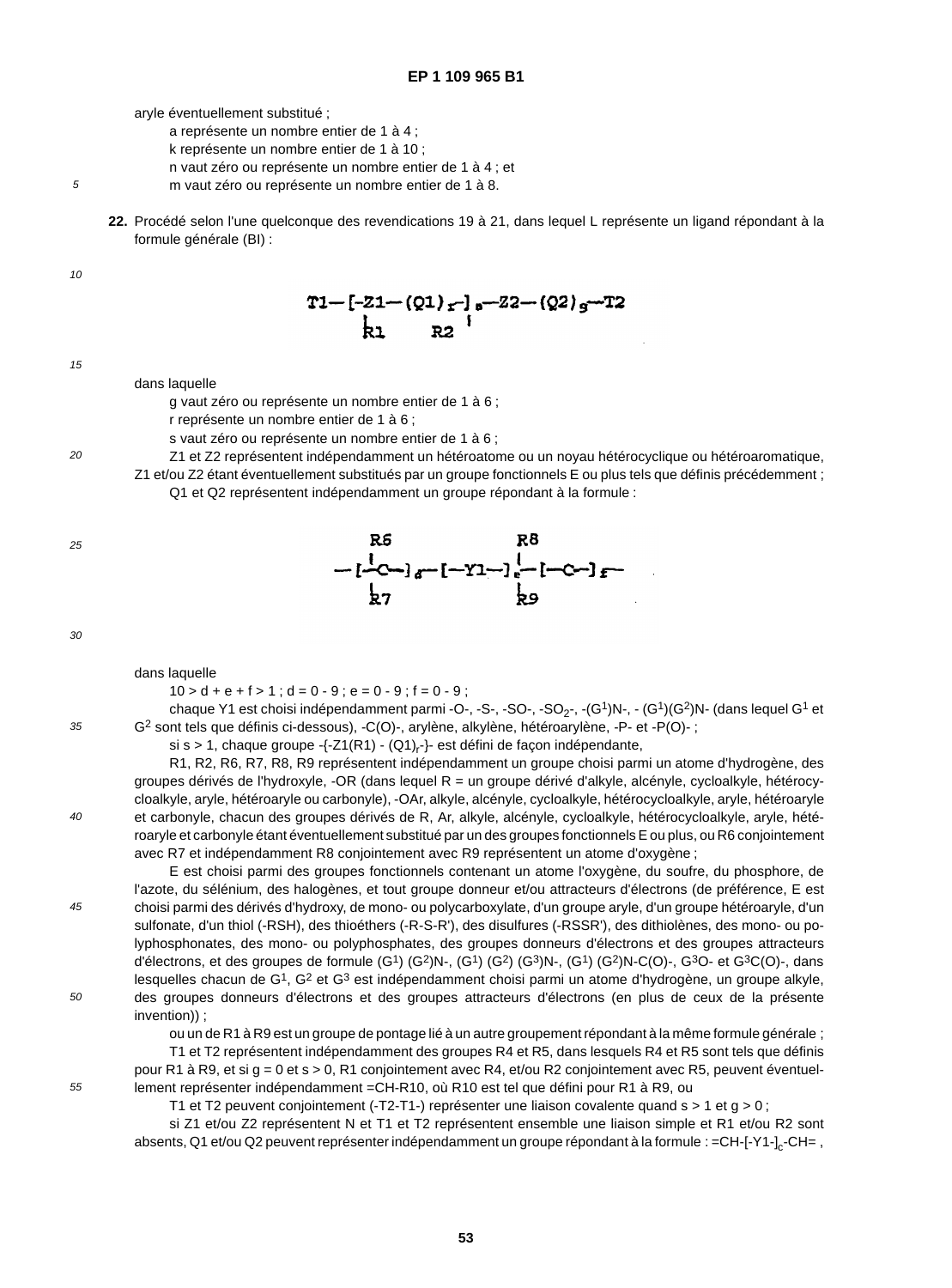éventuellement, deux quelconques de R1, R2, R6, R7, R8, R9 indépendamment, ou plus sont liés ensemble par une liaison covalente ;

- si Z1 et/ou Z2 représentent O, alors R1 et/ou R2 n'existent pas ;
- si Z1 et/ou Z2 représentent S, N, P, B ou Si alors R1 et/ou R2 peuvent être absents ;

si Z1 et/ou Z2 représentent un hétéroatome substitué par un groupe fonctionnel E alors R1 et/ou R2 et/ou R4 et/ou R5 peuvent être absents.

10 **23.** Procédé selon la revendication 22, dans lequel Z1 et Z2 représentent indépendamment un hétéroatome éventuellement substitué choisi parmi N, P, O, S, B et Si ou un noyau hétérocyclique optionnellement substitué ou un noyau hétéroaromatique optionnellement substitué choisi parmi la pyridine, des pyrimidines, la pyrazine, la pyramidine, le pyrazole, le pyrrole, l'imidazole, le benzimidazole, la quinoléine, l'isoquinoléine, le carbazole, l'indole, l'isoindole, le furane, le thiophène, l'oxazole et le thiazole.

15 **24.** Procédé selon la revendication 22 ou 23, dans lequel R1 à R9 sont choisis indépendamment parmi un atome H, hydroxyalkyle en C<sub>0</sub>-C<sub>20</sub>, halogéno alkyle en C<sub>0</sub>-C<sub>20</sub>, nitroso, formylalkyle en C<sub>0</sub>-C<sub>20</sub>, carboxylalkyle en C<sub>0</sub>-C<sub>20</sub>-, et des esters et des sels de ceux-ci, carbamoylalkyle en  $C_0$ - $C_{20}$ , sulphoalkyle en  $C_0$ - $C_{20}$ , et des esters et des sels de ceux-ci, sulphamoylalkyle en  $C_0$ - $C_{20}$ , aminoalkyle en  $C_0$ - $C_{20}$ , arylalkyle en  $C_0$ - $C_{20}$ , hétéroarylalkyle en  $C_0$ - $C_{20}$ , alkyle en  $C_0$ -C<sub>20</sub>, alcoxyalkyle en C<sub>0</sub>-C<sub>8</sub>, carbonylalcoxy en C<sub>0</sub>-C<sub>6</sub>, et arylalkyle en C<sub>0</sub>-C<sub>6</sub> et le amide d'alkyle en  $C_0$ - $C_{20}$ ,

ou un de R1 et R9 représente un groupe de pontage  $-C_n(R11)$   $(R12)-(D)_n-C_m(R11)$   $(R12)-$  lié à un autre groupement de la même formule générale, dans laquelle p vaut zéro ou un, D est choisi parmi un hétéroatome ou un groupe contenant un hétéroatome, ou est une partie d'un noyau aromatique ou homonucléaire saturé ou hétéronucléaire, n' représente un nombre entier de 1 à 4, m' représente un nombre entier de 1 à 4, à condition que n' + m' <= 4, R11 et R12 sont chacun choisis de préférence indépendamment parmi -H, NR13 et OR14, un groupe alkyle, un groupe aryle, éventuellement substitués, et R13 et R14 sont chacun indépendamment choisis parmi un atome d'hydrogène, un groupe alkyle, un groupe aryle, les deux étant éventuellement substitués.

- **25.** Procédé selon l'une quelconque des revendications 22 à 24, dans lequel T1 et T2 conjointement forment une liaison simple et s > 1, selon la formule générale (BII) :
- 30

 $20$ 

25

5

- 
- 35



- 45 dans laquelle Z3 représente indépendamment un groupe tel que défini pour Z1 ou Z2 ; R3 représente indépendamment un groupe tel que défini pour R1 à R9 ; Q3 représente indépendamment un groupe tel que défini pour Q1, Q2 ; h vaut zéro ou représente un nombre entier de 1 à 6 ; et s' = s - 1.
- 50 **26.** Procédé selon la revendication 25, dans lequel dans la formule générale (BII), s' = 1, 2 ou 3 ; r =g=h=1;d=2 ou  $3 : e = f = 0 : R6 = R7 = H$ .
	- **27.** Procédé selon la revendication 26, dans lequel le ligand répond à une formule générale choisie parmi :

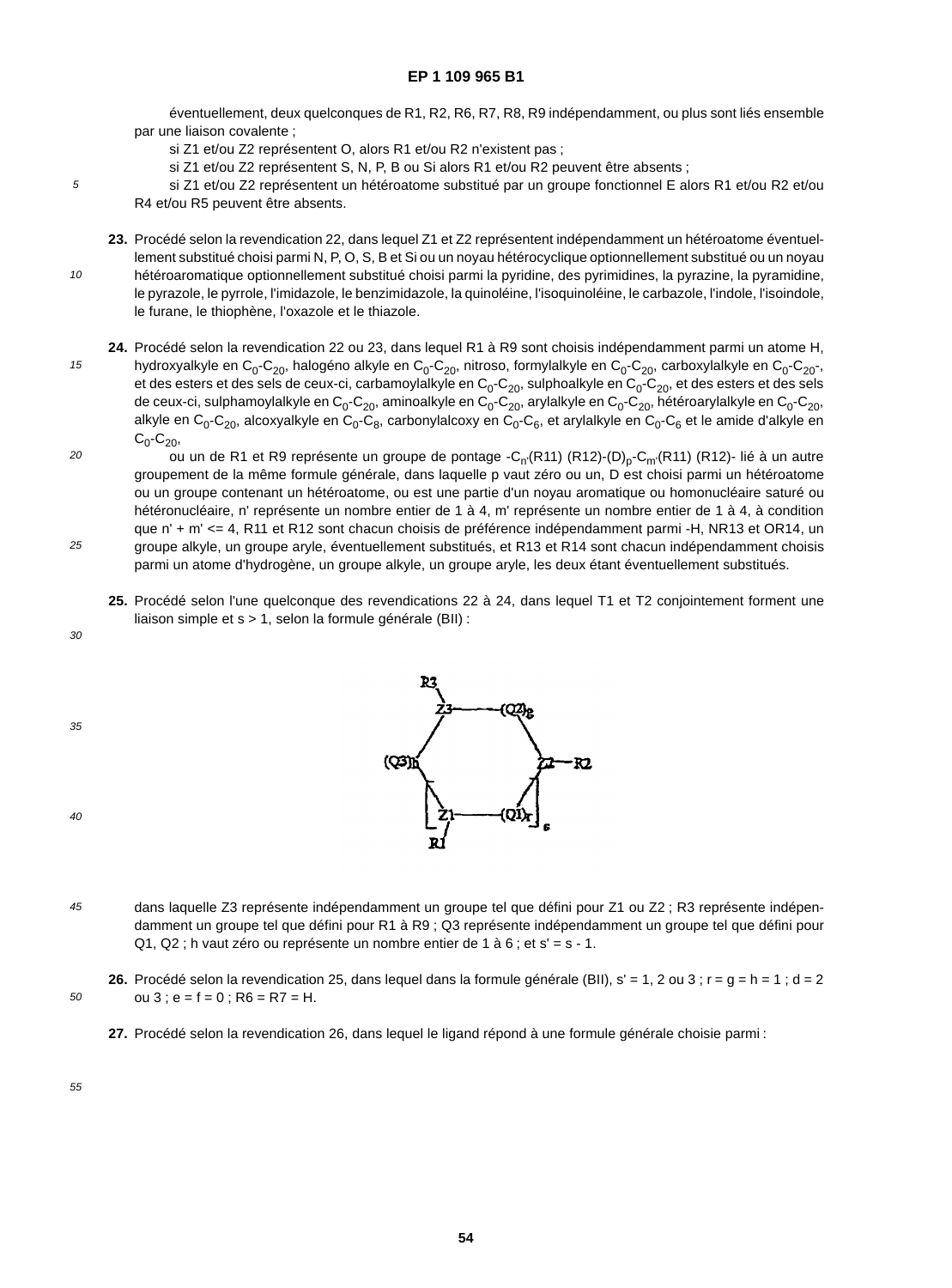

**28.** Procédé selon la revendication 27, dans lequel le ligand répond à une formule générale choisie parmi :



- 40 **29.** Procédé selon la revendication 28, dans lequel R1, R2, R3 et R4 sont indépendamment choisis parmi un atome H, un groupe alkyle, un groupe hétéroaryle, ou représente un groupe de pontage lié à un autre groupement répondant à la même formule générale, un groupe de pontage étant un alkylène ou un hydroxyalkylène ou un pont contenant un groupe hétéroaryle.
- 45 **30.** Procédé selon la revendication 29, dans lequel R1, R2, R3 et R4 sont indépendamment choisis parmi un atome H, un groupe méthyle, un groupe éthyle, un groupe isopropyle, un groupe hétéroaryle contenant un azote, ou un groupe de pontage lié à un autre groupement répondant à la même formule générale, le groupe de pontage étant l'alkylène ou l'hydroxyalkylène.
	- 31. Procédé selon une quelconque des revendications 26 à 30, dans lequel dans le complexe [M<sub>a</sub>I<sub>-k</sub>X<sub>a</sub>]Ym :

50

 $M = Mn(II)-(IV), CU(1)-(III), Fe(II)-(III), Co(II)-(III)$ ; X = CH<sub>3</sub>CN, OH<sub>2</sub>, Cl<sup>-</sup>, Br<sup>-</sup>, OCN<sup>-</sup>, N<sub>3</sub><sup>-</sup>, SCN<sup>-</sup>, OH<sup>-</sup>, O<sup>2-</sup>, PO<sub>6</sub><sup>3-</sup>, C<sub>6</sub>H<sub>5</sub>BO<sub>2</sub><sup>2-</sup>, RCOO<sup>-</sup>;  $Y = ClO_4$ , BPh<sub>4</sub>, Br, Cl, [FeCl<sub>4</sub>], PF<sub>6</sub>, NO<sub>3</sub>  $a = 1, 2, 3, 4$  ;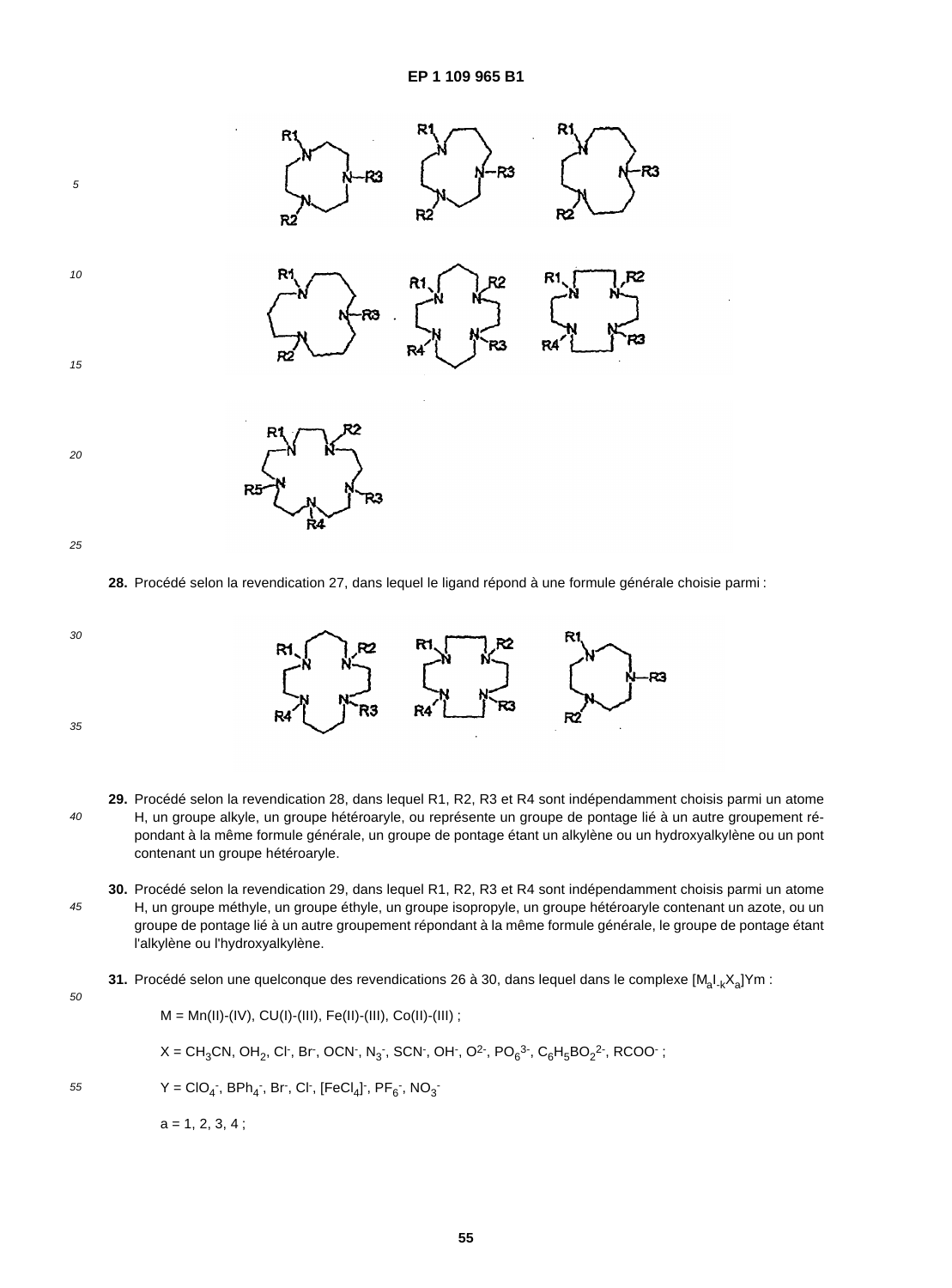$n = 0, 1, 2, 3, 4, 5, 6, 7, 8, 9;$ 

m = 1, 2, 3, 4 ; et

5

 $k = 1, 2, 4.$ 

- **32.** Procédé selon la revendication 25, dans lequel dans la formule générale (BII),  $s' = 2$ ;  $r = g = h = 1$ ;  $d = f = 0$ ,  $e =$ 1 ; et chaque Y1 est indépendamment un alkylène ou un hétéroarylène.
- 10 **33.** Procédé selon la revendication 32, dans lequel le ligand répond à la formule générale :





20

## dans laquelle

A<sub>1</sub>, A<sub>2</sub>, A<sub>3</sub>, A<sub>4</sub> sont indépendamment choisis parmi des groupes hétéroarylène ou alkylène en C<sub>1 à 9</sub>; et N<sub>1</sub> et N<sub>2</sub> représentent indépendamment un hétéroatome ou un groupe hétéroarylène.

25 **34.** Procédé selon la revendication 33, dans lequel

N<sub>1</sub> représente un azote aliphatique ;

N<sub>2</sub> représente un groupe hétéroarylène ;

R1, R2, R3, R4 représentent chacun indépendamment un atome H, un groupe alkyle, un groupe aryle ou un groupe hétéroaryle ; et

 $A_1$ ,  $A_2$ ,  $A_3$   $A_4$  représentent chacun -CH<sub>2</sub>-.

**35.** Procédé selon la revendication 34, dans lequel le ligand répond à la formule générale :

35

30

40



- 45 dans laquelle R1, R2 représentent chacun indépendamment un atome H, un groupe alkyle, un groupe aryle ou un groupe hétéroaryle.
	- **36.** Procédé selon l'une quelconque des revendications 32 à 35, dans lequel dans le complexe [M<sub>a</sub>L<sub>k</sub>X<sub>n</sub>]Y<sub>m</sub> :

50  $M = Fe(H)$ -(III), Mn(II)-(IV), Cu(II), Co(II)-(III);

 $X = CH_3CN$ , OH $_2$ , Cl $\cdot$ , Br $\cdot$ , OCN $\cdot$ , N $_3$ , SCN $\cdot$ , OH $\cdot$ , O<sup>2</sup> $\cdot$ , PO $_4$ <sup>3</sup> $\cdot$ , C $_6$ H $_5$ BO $_2$ <sup>2</sup> $\cdot$ , RCOO $\cdot$  ;

 $Y = ClO_4$ , BPh<sub>4</sub>, Br, Cl, [FeCl<sub>4</sub>], PF<sub>6</sub>, NO<sub>3</sub>;

55

 $a = 1, 2, 3, 4;$ 

 $n = 0, 1, 2, 3, 4, 5, 6, 7, 8, 9$ ;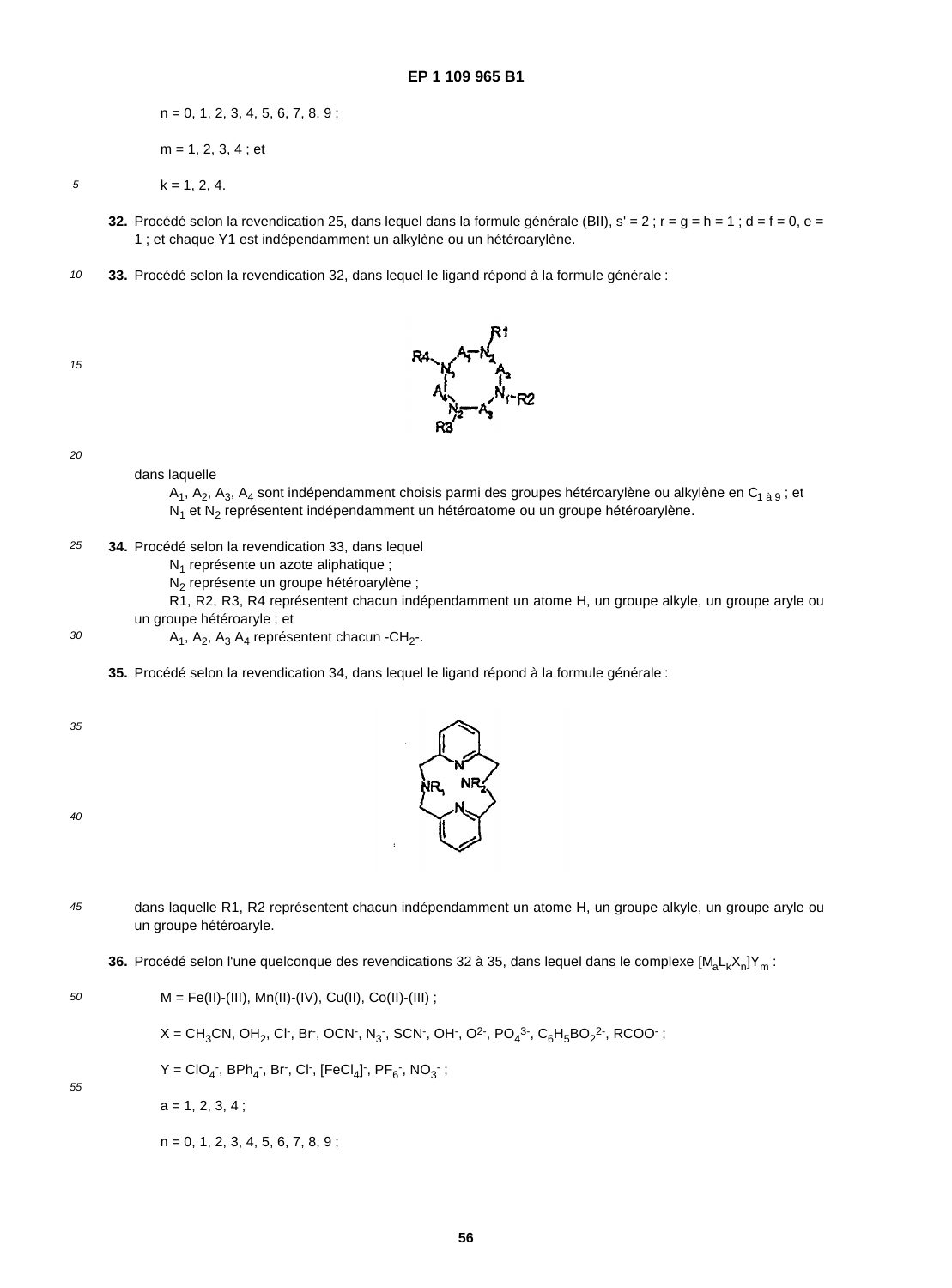m = 1, 2, 3, 4 ; et

- $k = 1, 2, 4.$
- 5 **37.** Procédé selon la revendication 25, dans lequel dans la formule générale (BII), s' = 2 et r = g = h = 1, selon la formule générale :
- 10



20

**38.** Procédé selon la revendication 37, dans lequel  $Z_1 = Z_2 = Z_3 = Z_4 =$  un noyau hétéroaromatique ; e = f = 0 ; d = 1 ; et R7 est absent.

- **39.** Procédé selon la revendication 37, dans lequel Z1 à Z4 représentent chacun N ; R1 à R4 sont absents, Q1 et Q3 représentent tout deux =CH-[-Y1-]<sub>e</sub>-CH= ; et Q2 et Q4 représentent tout deux -CH<sub>2</sub>-[-Y1-]<sub>n</sub>-CH<sub>2</sub>-.
- 25 **40.** Procédé selon la revendication 39, dans lequel le ligand répond à la formule générale :



40

55

dans laquelle A représente un alkylène éventuellement substitué éventuellement interrompu par un hétéroatome ; et n vaut zéro ou représente un nombre entier de 1 à 5.

45 41. Procédé selon la revendication 40, dans lequel R1 à R6 représentent un atome d'hydrogène, n = 1 et A = -CH<sub>2</sub>, -CHOH-, -CH<sub>2</sub>N(R)CH<sub>2</sub>- ou -CH<sub>2</sub>CH<sub>2</sub>N(R)CH<sub>2</sub>CH<sub>2</sub>- où R représente un atome d'hydrogène ou un groupe alkyle.

**42.** Procédé selon la revendication 41, dans lequel  $A = -CH_2$ -, -CHOH- ou -CH<sub>2</sub>CH<sub>2</sub>NHCH<sub>2</sub>CH<sub>2</sub>-.

50 43. Procédé selon l'une quelconque des revendications 37 à 42, dans lequel dans le complexe [M<sub>a</sub>L<sub>k</sub>X<sub>n</sub>]Y<sub>m</sub> :

M- Mn(II) - (IV), Co(II) - (III), Fe(II) - (III) ;

X- CH $_{3}$ CN, OH $_{2}$ , Cl $\cdot$ , Br $\cdot$ , OCN $\cdot$ , N $_{3}$  , SCN $\cdot$ , OH $\cdot$ , O $^{2}$  , PO $_{4}{}^{3}$  , C $_{6}$ H $_{5}$ BO $_{2}{}^{2}$  , RCOO $\cdot$  ;

 $Y = ClO_4$ , BPh<sub>4</sub>, Br, Cl, [FeCl<sub>4</sub>], PF<sub>6</sub>, NO<sub>3</sub>;

 $a = 1, 2, 3, 4$ ;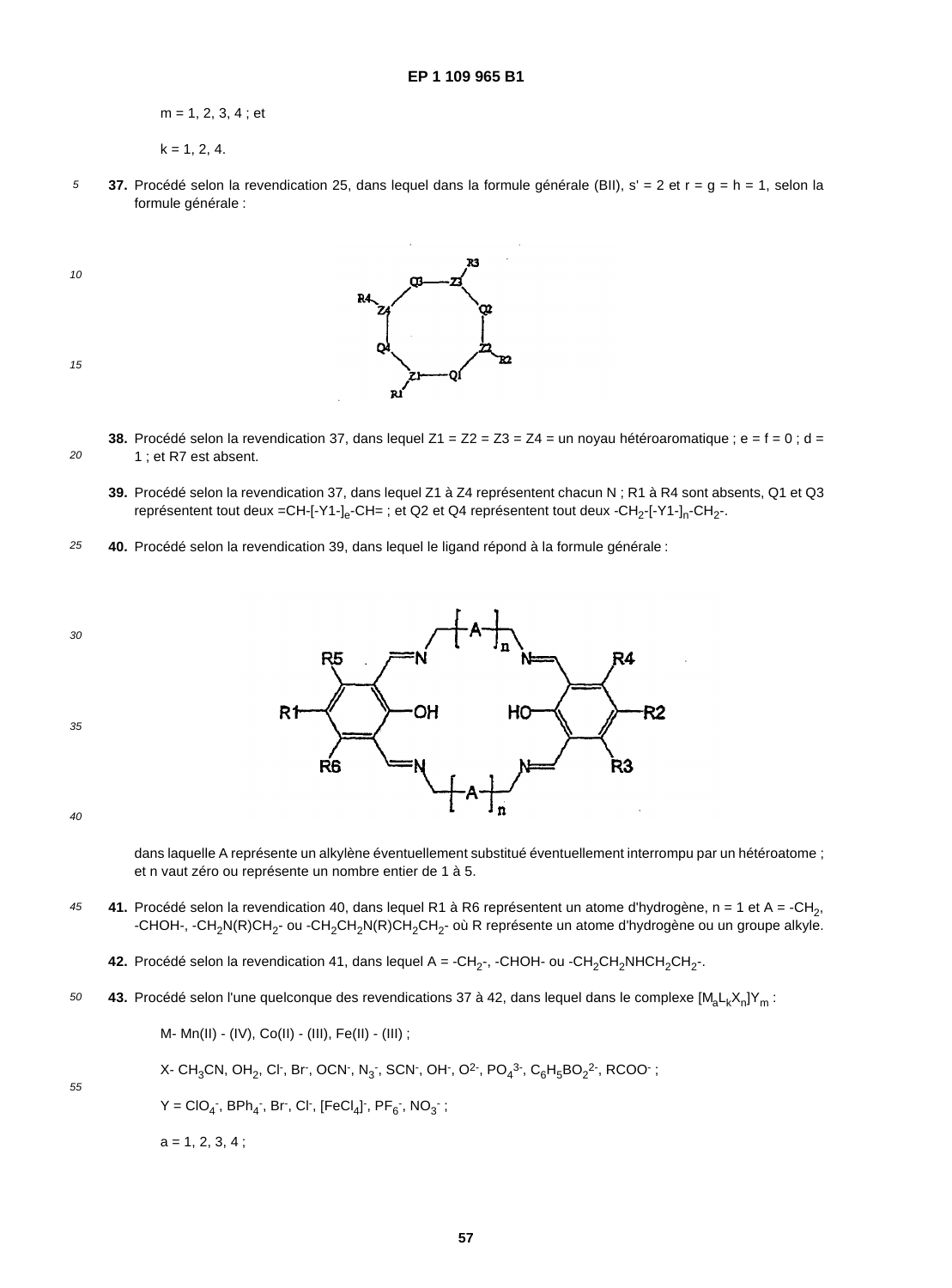$n = 0, 1, 2, 3, 4, 5, 6, 7, 8, 9$ ;

m = 1, 2, 3, 4 ; et

5

 $k = 1, 2, 4.$ 

**44.** Procédé selon l'une quelconque des revendications 22 à 24, dans lequel T1 et T2 représentent indépendamment des groupes R4, R5 tels que définis pour R1 à R9, selon la formule générale (BIII) :

10

 $R4 - [-21 - (Q1)_r]_s - 22 - (Q2)_g - R5$ <br>k1 k2

15

- **45.** Procédé selon la revendication 44, dans lequel dans la formule générale (BIII),  $s = 1$ ;  $r = 1$ ;  $g = 0$ ;  $d = f = 1$ ;  $e =$ 1-4 ; Y1 = -CH<sub>2</sub>- ; et R1 conjointement avec R4, et/ou R2 conjointement avec R5, représentent indépendamment =CH-R10, dans laquelle R10 est tel que défini pour R1 à R9.
- 20 **46.** Procédé selon la revendication 45, dans lequel R2 conjointement avec R5 représente =CH-R10.
	- **47.** Procédé selon la revendication 45 ou 46, dans lequel le ligand est choisi parmi :

### **48.** Procédé selon la revendication 47, dans lequel le ligand est choisi parmi :

35

30

25



40

dans laquelle R1 et R2 sont choisis parmi des phénols éventuellement substitués, des groupes héteroarylalkyles en C<sub>0</sub>-C<sub>20</sub>, R3 et R4 sont choisis parmi un atome H, un groupe alkyle, un groupe aryle, des phénols éventuellement substitués, des groupes héteroarylalkyles en C<sub>0</sub>-C<sub>20</sub>, un groupe alkylaryle, un groupe aminoalkyle, un groupe alcoxy.

45

55

- **49.** Procédé selon la revendication 48 dans lequel R1 et R2 sont choisis parmi des phénols éventuellement substitués, des groupes héteroarylalkyles en  $C_0$ - $C_2$ , R3 et R4 sont choisis parmi un atome H, un groupe alkyle, un groupe aryle, des phénols éventuellement substitués, des héteroarylalkyles en  $C_0$ - $C_2$ -d'azote.
- 50 50. Procédé selon l'une quelconque des revendications 45 à 49 dans lequel dans le complexe [M<sub>a</sub>L<sub>k</sub>X<sub>n</sub>]Y<sub>m</sub> :

 $M = Mn(II) - (IV), CO(II) - (III); Fe(II) - (III);$ 

$$
X = CH_3CN, OH_2, Cl^-, Br^-, OCN^-, N_3^-, SCN^-, OH^-, O^{2-}, PO_4^{3-}, C_6H_5BO_2^{2-}, RCOO^-;
$$

 $Y = ClO_4$ , BPh<sub>4</sub>, Br, Cl, [FeCl<sub>4</sub>], PF<sub>6</sub>, NO<sub>3</sub>;

 $a = 1, 2, 3, 4,$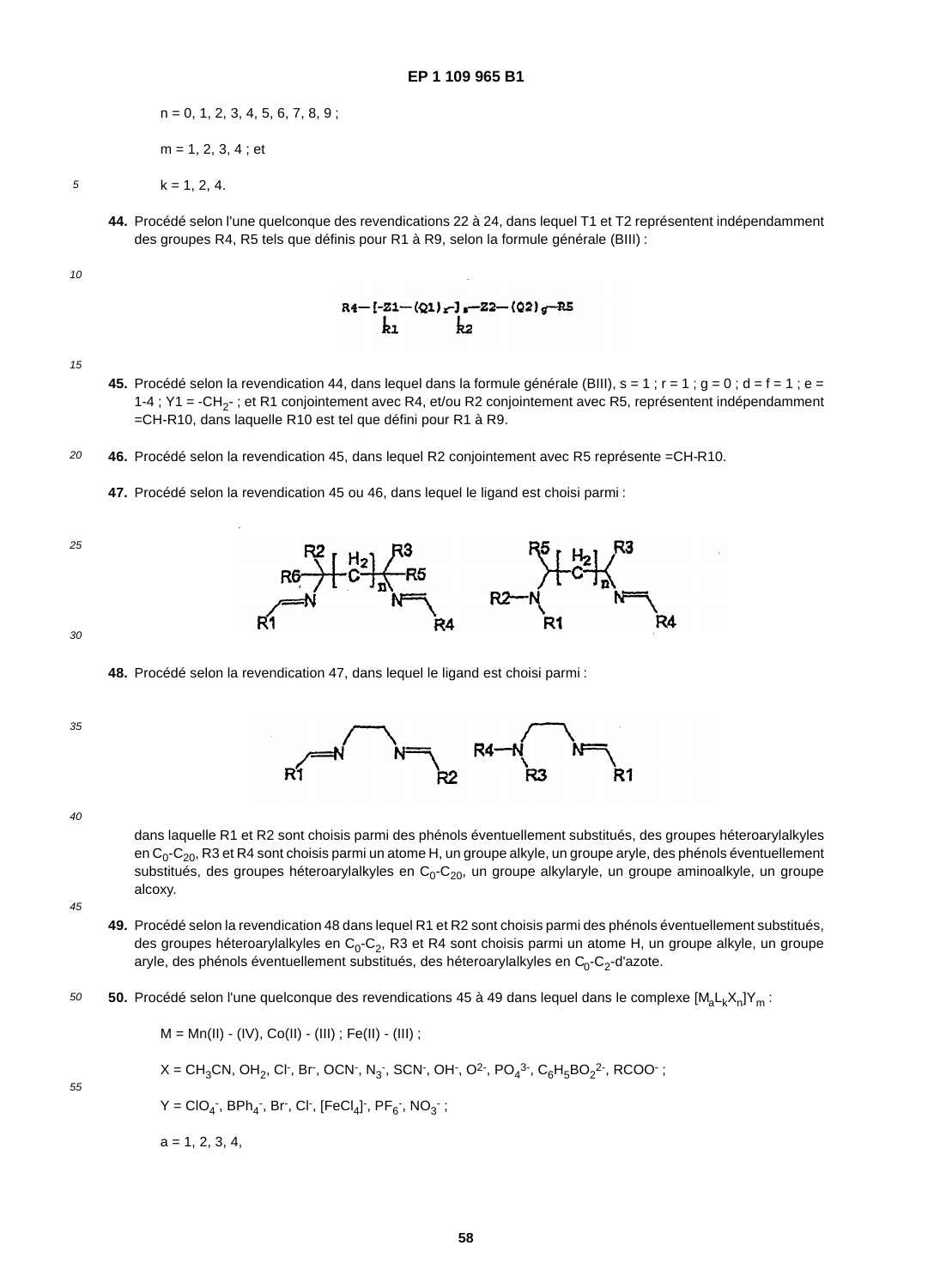$n = 0, 1, 2, 3, 4, 5, 6, 7, 8, 9;$ m = 1, 2, 3, 4 ; et

5

 $k = 1, 2, 4.$ 

- **51.** Procédé selon la revendication 44, dans lequel dans la formule générale (BIII),  $s = 1$ ;  $r = 1$ ;  $q = 0$ ;  $d = f = 1$ ,  $e = f$ 1-4 ; Y1 = -C(R')(R''), dans laquelle R' et R" sont indépendamment tels que définis pour R1-R9.
- 10 **52.** Procédé selon la revendication 51, dans lequel le ligand répond à la formule générale :





20

**53.** Procédé selon la revendication 52, dans lequel R1, R2, R3, R4, R5 représentent un atome H et/ou un groupe alkyle en  $C_0$ - $C_{20}$ , n = 0 ou 1, R6 représente un atome H, un groupe alkyle, -OH ou -SH, et R7, R8, R9, R10 sont chacun choisis indépendamment parmi un atome H, un groupe alkyle en  $C_0$ - $C_{20}$ , un groupe héteroarylalkyle en  $C_0$ -C<sub>20</sub>, un groupe alcoxyalkyle en C<sub>0</sub>-C<sub>20</sub> et un groupe aminoalkyle en C<sub>0</sub>-C<sub>20</sub>.

25

54. Procédé selon l'une quelconque des revendications 51 à 53 dans lequel le complexe [M<sub>a</sub>L<sub>k</sub>X<sub>n</sub>]Y<sub>m</sub> :

M = Mn(II) - (IV), Fe(II) - (III), Cu(II), Co(II) - (III) ;

30 
$$
X = CH_3CN
$$
,  $OH_2$ ,  $Cl^-$ ,  $Br$ ,  $OCN^-$ ,  $N_3^-$ ,  $SCN^-$ ,  $OH^-$ ,  $O^2^-$ ,  $PO_4^{3^-}$ ,  $C_6H_5BO_2^{2^-}$ ,  $RCOO^-$ ;

 $Y = ClO_4$ , BPh<sub>4</sub>, Br, Cl, [FeCl<sub>4</sub>], PF<sub>6</sub>, NO<sub>3</sub>;

 $a = 1, 2, 3, 4$  ;

35

 $n = 0, 1, 2, 3, 4;$ 

 $k = 1, 2, 3, 4.$ 

 $m = 0, 1, 2, 3, 4, 5, 6, 7, 8$ ; et

40

**55.** Procédé selon la revendication 44, dans lequel dans la formule générale (BIII),  $s = 0$ ;  $q = 1$ ;  $d = e = 0$ ;  $f = 1-4$ .

**56.** Procédé selon la revendication 55, dans lequel le ligand répond à la formule générale :

45

50





**57.** Procédé selon la revendication 56, avec la condition qu'aucun de R1 et R3 ne représente un atome d'hydrogène.

**58.** Procédé selon la revendication 56 ou la revendication 57, dans lequel le ligand répond à la formule générale :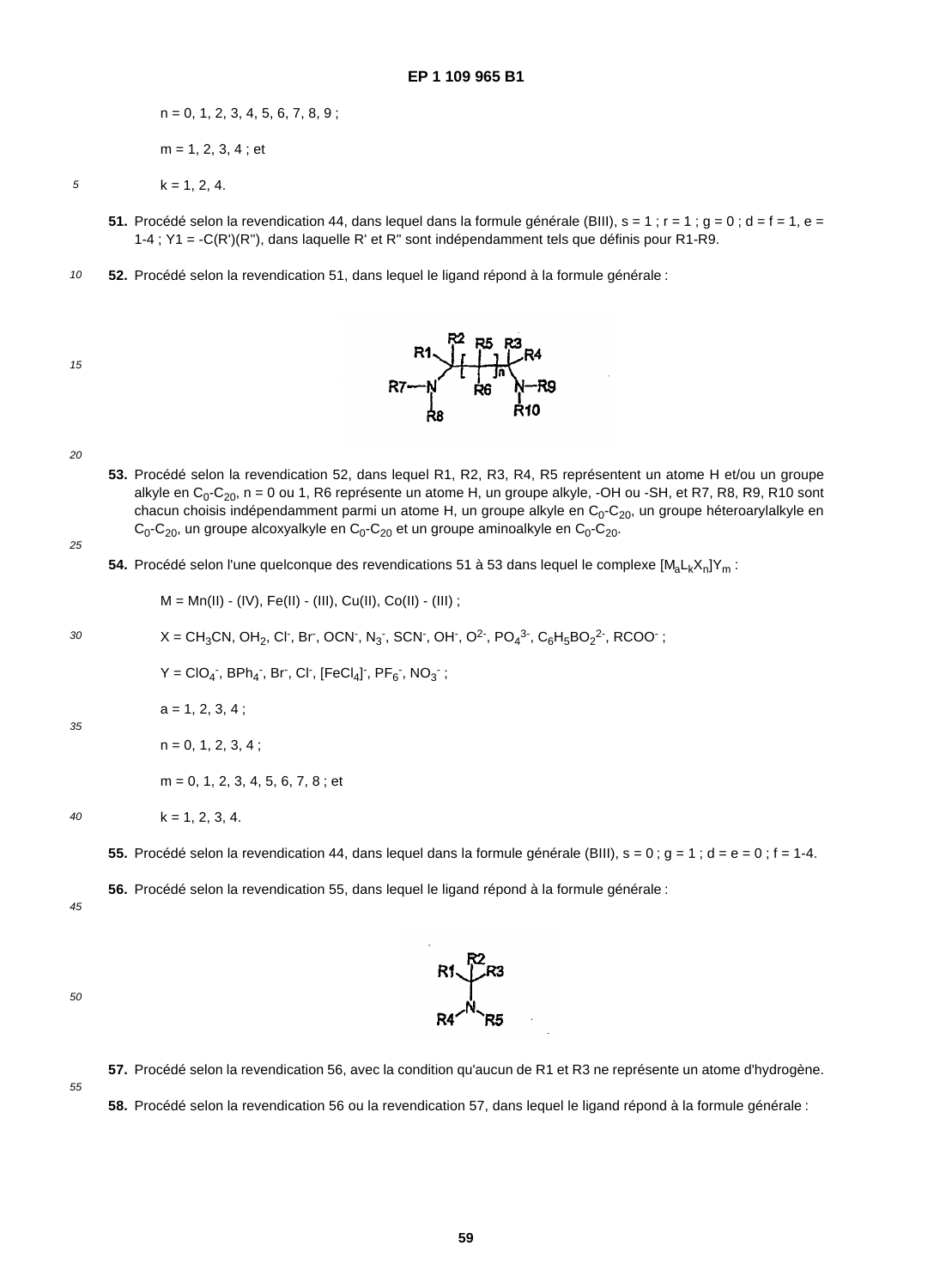

10

dans laquelle R1, R2, R3 sont tels que définis pour R2, R4, R5.

59. Procédé selon l'une quelconque des revendications 55 à 58, dans lequel le complexe [M<sub>a</sub>L<sub>k</sub>X<sub>n</sub>] Y<sub>m</sub> :

15 20 25  $M = Mn(II) - (IV), Fe(II) - (III), Cu(II), Co(II) - (III);$  $X = CH_3CN$ , OH<sub>2</sub>, Cl<sup>-</sup>, Br<sup>-</sup>, OCN<sup>-</sup>, N<sub>3</sub><sup>-</sup>, SCN<sup>-</sup>, OH<sup>-</sup>, O<sup>2-</sup>, PO<sub>4</sub><sup>3-</sup>, C<sub>6</sub>H<sub>5</sub>BO<sub>2</sub><sup>2-</sup>, RCOO<sup>-</sup>;  $Y = ClO_4$ , BPh<sub>4</sub>, Br, Cl, [FeCl<sub>4</sub>], PF<sub>6</sub>, NO<sub>3</sub>;  $a = 1, 2, 3, 4$  ;  $n = 0, 1, 2, 3, 4;$  $m = 0, 1, 2, 3, 4, 5, 6, 7, 8$ ; et  $k = 1, 2, 3, 4.$ 

**60.** Procédé selon l'une quelconque des revendications 19 à 24, dans lequel L représente un ligand pentadentate répondant à la formule générale (B) :

 $R^3$   $R^3$ 

$$
R^{3}
$$
\n
$$
R^{2}
$$
\n
$$
R^{1}
$$
\n
$$
R^{2}
$$
\n
$$
R^{3}
$$
\n
$$
R^{1}
$$
\n
$$
R^{2}
$$
\n
$$
R^{3}
$$
\n
$$
R^{1}
$$
\n
$$
R^{1}
$$
\n
$$
R^{2}
$$
\n
$$
R^{3}
$$
\n
$$
R^{1}
$$
\n
$$
R^{1}
$$
\n
$$
R^{2}
$$
\n
$$
R^{3}
$$
\n
$$
R^{4}
$$
\n
$$
R^{5}
$$

 $R<sup>3</sup>$  représente un atome d'hydrogène, un alkyle éventuellement substitué, un groupe aryle ou un groupe arylalkyle, ou -R<sup>4</sup>-R<sup>5</sup>,

45

30

chaque R<sup>4</sup> représente indépendamment une liaison simple ou un alkylène, alcénylène, un oxyalkylène, un aminoalkylène, un éther d'alkylène, un ester carboxylique ou un amide carboxylique éventuellement substitué et

- 50 chaque R5 représente indépendamment un groupe aminoalkyle éventuellement N-substitué ou un groupe hétéroaryle éventuellement substitué choisi parmi le groupe pyridinyle, le groupe pyrazinyle, le groupe pyrazolyle, le groupe pyrrolyle, le groupe imidazolyle, le groupe benzimidazolyle, le groupe pyrimidinyle, le groupe triazolyle et le groupe thiazolyle.
- 55 61. Procédé selon la revendication 60, à condition que R<sup>3</sup> ne représente pas un atome d'hydrogène.
	- **62.** Procédé selon l'une quelconque des revendications 19 à 24, dans lequel L représente un ligand pentadentate ou hexadentate répondant à la formule générale (C) :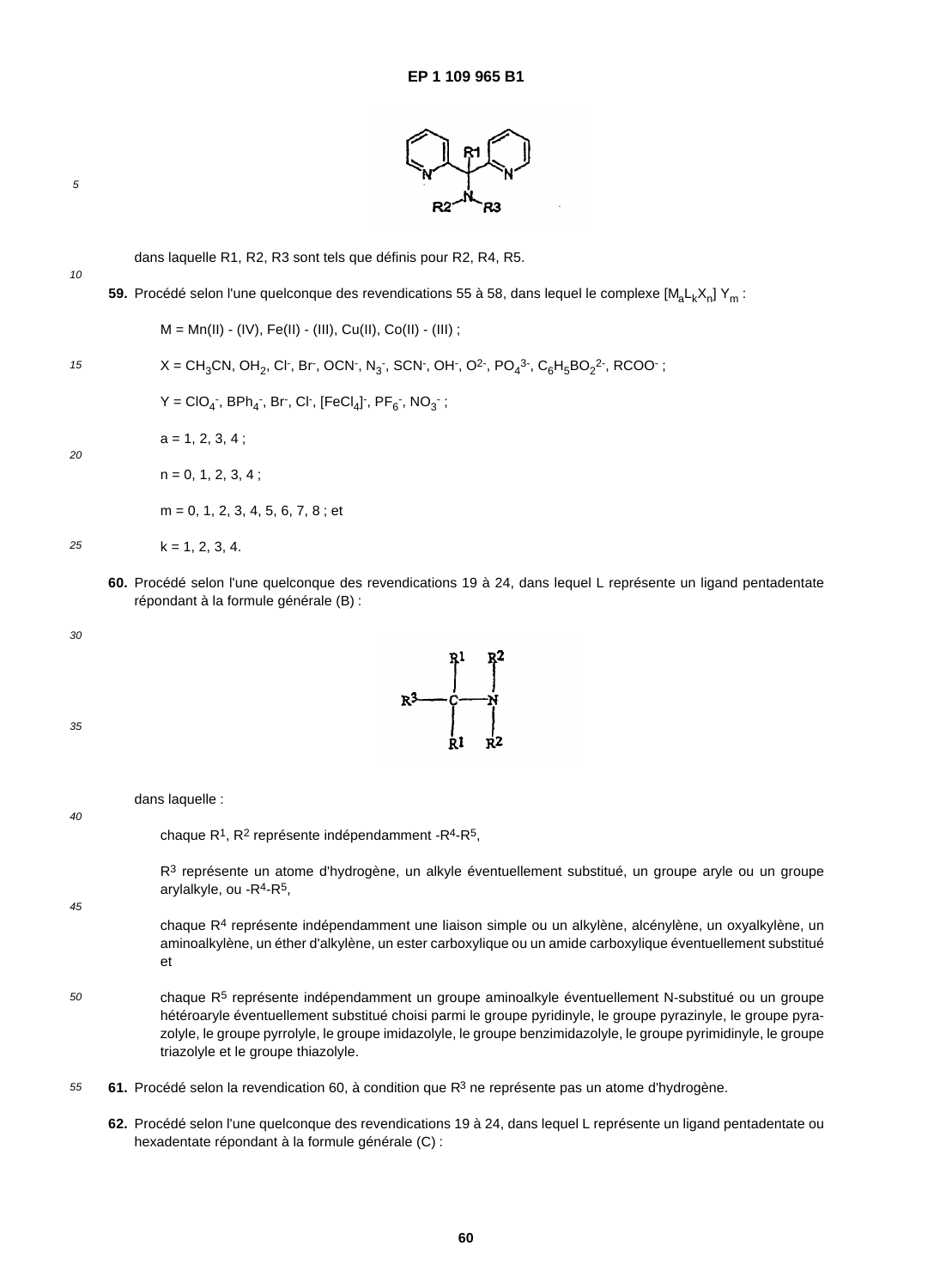# $R^1R^1N$ -W-NR $^1R^2$

dans laquelle

cényle.

chaque  $R^1$  représente indépendamment - $R^3$ -V, dans laquelle  $R^3$  représente un alkylène, un alcénylène, un oxyalkylène, un aminoalkylène ou un éther d'alkylène éventuellement substitué, et V représente un groupe hétéroaryle éventuellement substitué choisi parmi le groupe pyridinyle, le groupe pyrazinyle, le groupe pyrazolyle, le groupe pyrrolyle, le groupe imidazolyle, le groupe benzimidazolyle, le groupe pyrimidinyle, le groupe triazolyle et le groupe thiazolyle ;

W représente un groupe de pontage d'alkylène éventuellement substitué choisis parmi -CH<sub>2</sub>CH<sub>2</sub>-,  $-CH_2CH_2CH_2$ -,  $-CH_2CH_2CH_2CH_2$ -,  $-CH_2-CH_6H_4$ -CH<sub>2</sub>-,  $-CH_2- C_6H_{10}$ -CH<sub>2</sub>-, et  $-CH_2- C_{10}H_6$ -CH<sub>2</sub>-; et

 $R^2$  représente un groupe choisi parmi  $R^1$ , et des groupes alkyles, aryles et arylalkyles éventuellement substitués par un substituant choisi parmi un hydroxy, un alcoxy, un phénoxy, un carboxylate, un carboxamide, un ester carboxylique, un sulfonate, une amine, une alkylamine, et  $N^4(R^4)_3$ , où R<sup>4</sup> est choisi parmi un atome d'hydrogène, un groupe alcanyle, un groupe alcényle, un groupe arylalcanyle, un groupe arylalcényle, un groupe oxyalcanyle, un groupe oxyalcényle, un groupe aminoalcanyle, un groupe aminoalcényle, un éther d'alcanyle et un éther d'al-

**63.** Procédé selon l'une quelconque des revendications 19 à 24, dans lequel L représente un ligand macrocyclique répondant à la formule (E) :

25

30

5

10

15

 $20$ 

### dans laquelle

 $Z<sup>1</sup>$  et  $Z<sup>2</sup>$  sont choisis indépendamment parmi des structures de noyau aromatique monocyclique ou polycyclique contenant éventuellement un hétéroatome ou plus, chaque structure de noyau aromatique étant substituée par un substituant ou plus ;

Y<sup>1</sup> et Y<sup>2</sup> sont indépendamment choisis parmi des atomes C, N, O, Si, P et S;

A1 et A2 sont choisis indépendamment parmi un atome d'hydrogène, un groupe alkyle, un groupe alcényle et un groupe cycloalkyle (chacun des groupes alkyle, alcényle et cycloalkyle) étant éventuellement substitué par un groupe ou plus choisis parmi un groupe hydroxy, un groupe aryle, un groupe hétéroaryle, un sulfonate, un phosphate, des groupes donneurs d'électrons, des groupes attracteurs d'électrons et des groupes répondant aux formules (G1) (G2)N-, G3OC(O)-, G3O-et G3C(O)-, dans lesquelles chacun de G1, G2 et G3 est indépendamment choisi parmi l'atome d'hydrogène ou un groupe alkyle, des groupes donneurs d'électrons et/ou attracteurs (en plus de ceux de la présente invention) ;

i et j sont choisis parmi 0, 1 et 2 pour compléter la valence des groupes  $Y^1$  et  $Y^2$ ;

chacun de  $Q<sup>1</sup>$  à  $Q<sup>4</sup>$  est indépendamment choisi parmi les groupes répondant à la formule

45



dans laquelle  $10 > a + b + c + d > 2$ ;

chaque  $Y^3$  est indépendamment choisi parmi -O-, -S-, -SO-, -SO<sub>2-</sub>, -(G<sup>1</sup>) (G<sup>2</sup>)N-, -(G<sup>1</sup>)N- (dans lesquelles G1 et G2 sont tels que définis précédemment), -C(O)-, un groupe aryle, un groupe hétéroaryle, -P- et -P(O)-, chacun de  $A^3$  à  $A^6$  est choisi de façon indépendante parmi les groupes définis précédemment pour  $A^1$  et

 $A^2$  : et

où deux quelconques ou plus de  $A^1$  à  $A^6$  forment ensemble un groupe de pontage, à la condition que le groupe de pontage  $A^1$  et  $A^2$  contienne obligatoirement au moins un groupe carbonyle, si  $A^1$  et  $A^2$  sont liés sans



 $-x^2$ 



40

35